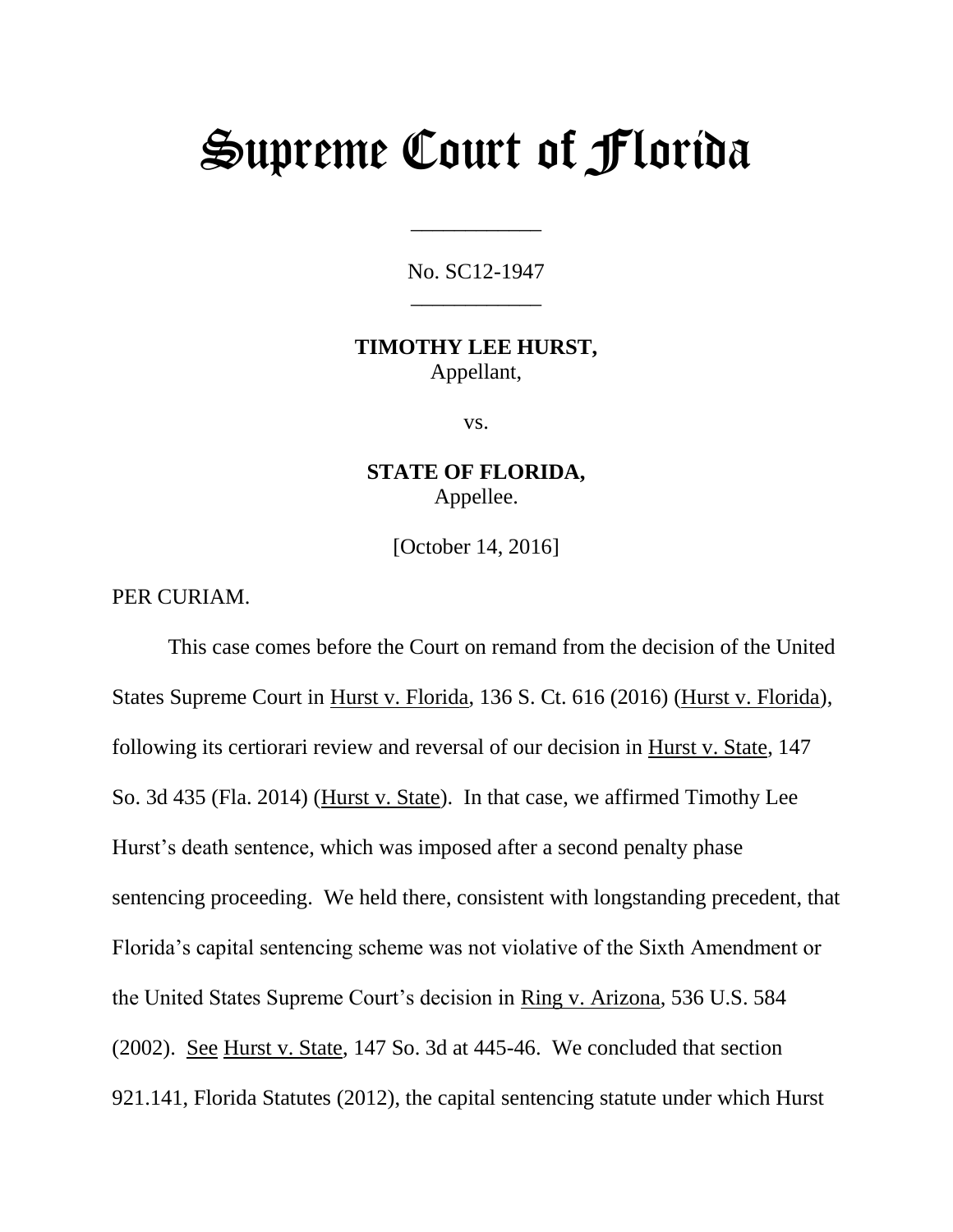was sentenced to death, was not unconstitutional for failing to require the jury to expressly find the facts on which the death sentence was imposed in this case. Id. at 446. After Hurst sought certiorari review in the United States Supreme Court, that Court granted review in Hurst v. Florida, 135 S. Ct. 1531 (2015), and agreed to entertain the following question:

Whether Florida's death sentencing scheme violates the Sixth Amendment or the Eighth Amendment in light of this Court's decision in Ring v. Arizona, 536 U.S. 584 (2002).

Id. at 1531.

Upon review, the Supreme Court reversed our decision in Hurst v. State and held, for the first time, that Florida's capital sentencing scheme was unconstitutional to the extent it failed to require the jury, rather than the judge, to find the facts necessary to impose the death sentence—the jury's advisory recommendation for death was "not enough." Hurst v. Florida, 136 S. Ct. at 619. In so holding, the Supreme Court overruled its decisions in Spaziano v. Florida, 468 U.S. 447 (1984), and Hildwin v. Florida, 490 U.S. 638 (1989), to the extent they approved Florida's sentencing scheme in which the judge, independent of a jury's factfinding, finds the facts necessary for imposition of the death penalty. See Hurst v. Florida, 136 S. Ct. at 624. The Supreme Court's ruling in Hurst v. Florida also abrogated this Court's decisions in Tedder v. State, 322 So. 2d 908 (Fla. 1975), Bottoson v. Moore, 833 So. 2d 693 (Fla. 2002), Blackwelder v. State,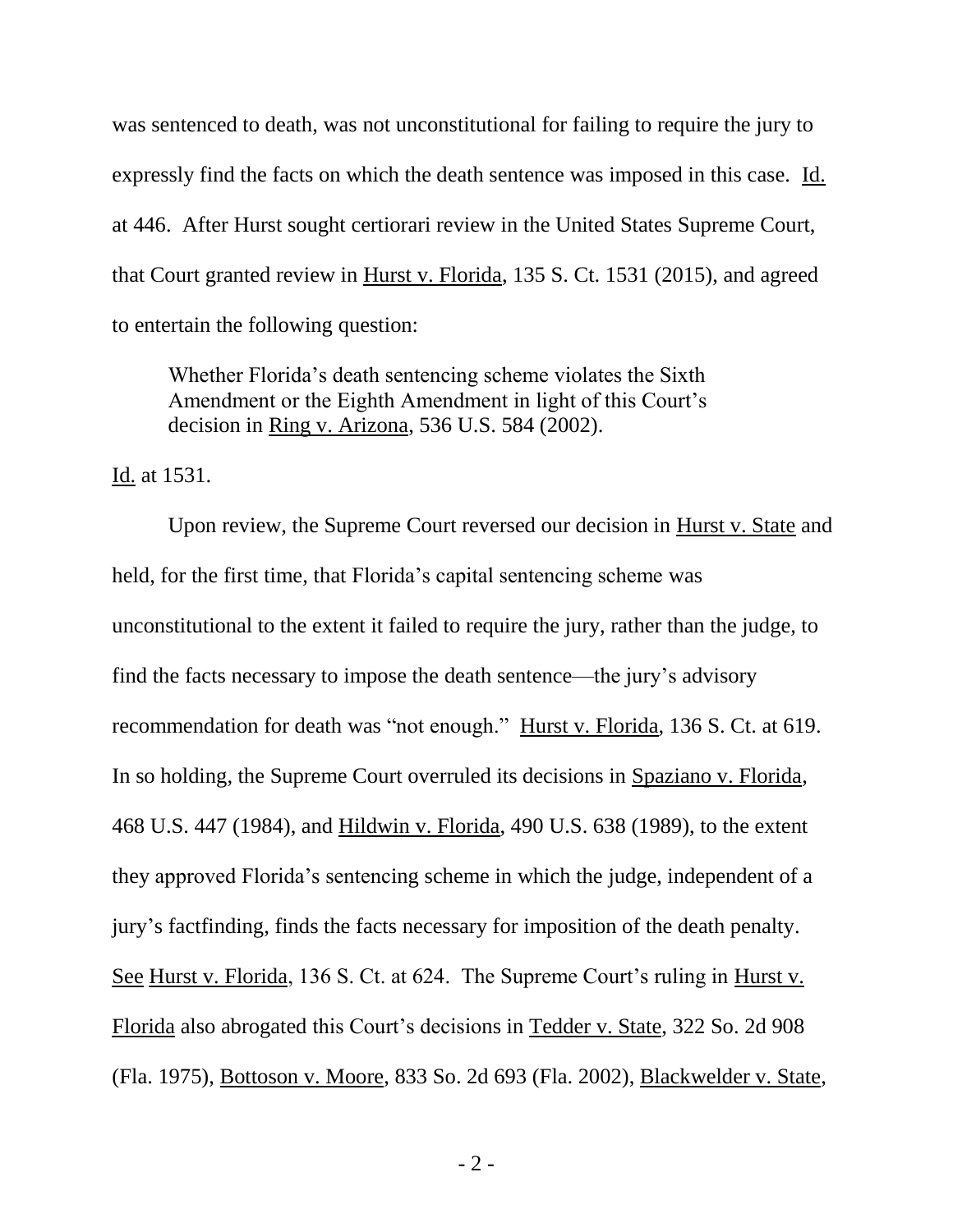851 So. 2d 650 (Fla. 2003), and State v. Steele, 921 So. 2d 538 (Fla. 2005),

precedent upon which this Court has also relied in the past to uphold Florida's capital sentencing statute. Finally, the Supreme Court refused to take up the issue of whether the error in sentencing was harmless, but left it to this Court to consider on remand whether the error was harmless beyond a reasonable doubt. Hurst v. Florida, 136 S. Ct. at 624.

On remand, this Court accepted additional briefing and held oral argument concerning the effect of the Supreme Court's decision in Hurst v. Florida on capital sentencing in Florida, as well as on issues raised by Hurst and other issues of import to this Court. Hurst and amici curiae<sup>1</sup> contend first that Hurst should be granted an automatic life sentence under the provisions of section 775.082(2), Florida Statutes (2016). Failing that, Hurst contends that the constitutional error in his sentencing proceeding cannot be deemed harmless beyond a reasonable doubt and that instead a new penalty phase proceeding is required.

<sup>1.</sup> The Court granted leave to file amici briefs to former Florida Supreme Court Justice Harry Lee Anstead; former Florida Supreme Court Justice Gerald Kogan; former Florida Supreme Court Justice and current judge on the Iran-United States Claims Tribunal Rosemary Barkett; former president of the American Bar Association Martha Barnett; former president of the American Bar Association Talbot D'Alemberte; former president of The Florida Bar Hank Coxe; the Florida Center for Capital Representation at Florida International University College of Law; and the Florida Association of Criminal Defense Lawyers.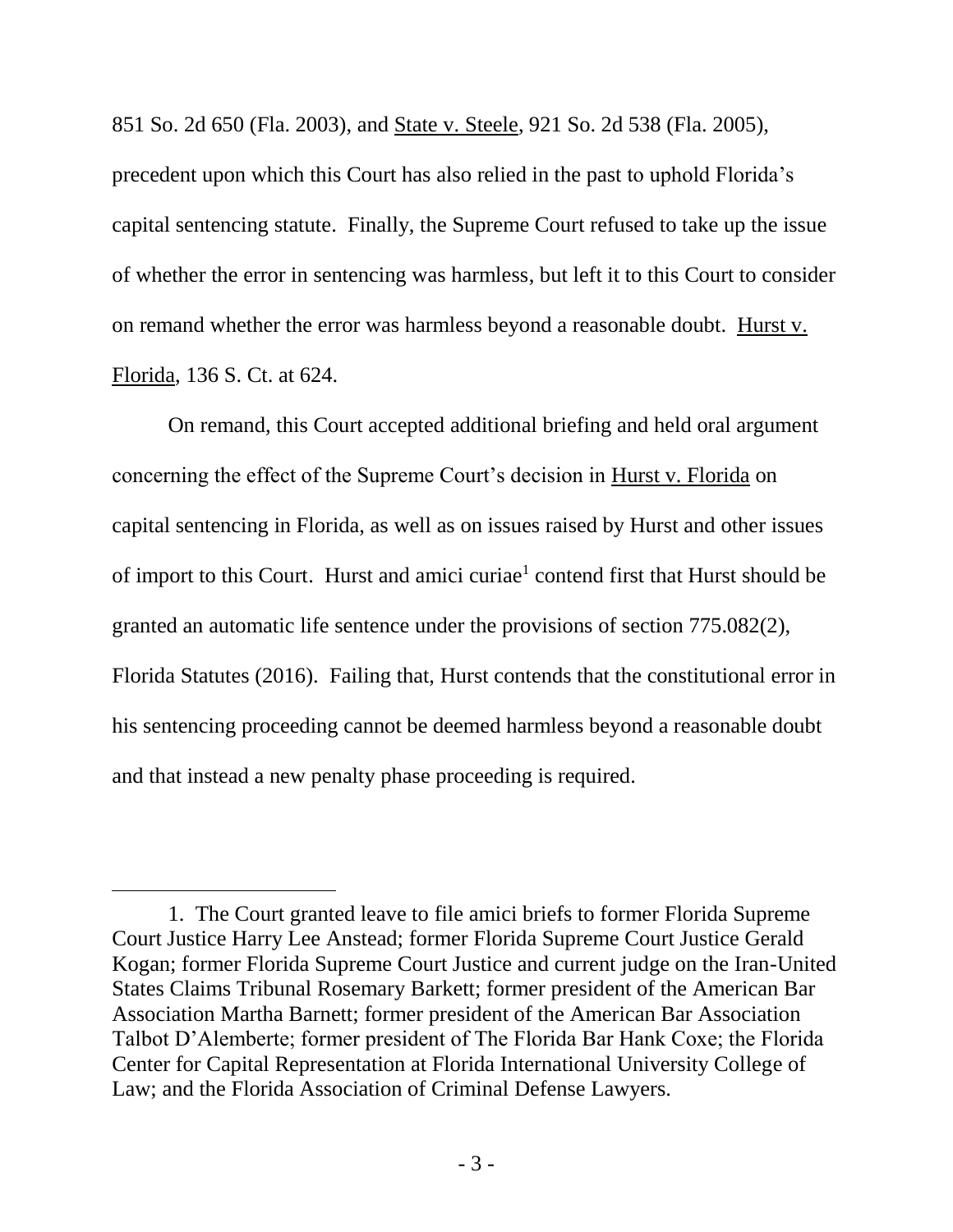As we will explain, we hold that the Supreme Court's decision in Hurst v. Florida requires that all the critical findings necessary before the trial court may consider imposing a sentence of death must be found unanimously by the jury. We reach this holding based on the mandate of Hurst v. Florida and on Florida's constitutional right to jury trial, considered in conjunction with our precedent concerning the requirement of jury unanimity as to the elements of a criminal offense. In capital cases in Florida, these specific findings required to be made by the jury include the existence of each aggravating factor that has been proven beyond a reasonable doubt, the finding that the aggravating factors are sufficient, and the finding that the aggravating factors outweigh the mitigating circumstances. We also hold, based on Florida's requirement for unanimity in jury verdicts, and under the Eighth Amendment to the United States Constitution, that in order for the trial court to impose a sentence of death, the jury's recommended sentence of death must be unanimous.

For the reasons we will explain, we reject Hurst's claim that section 775.082(2), Florida Statutes (2016), mandates that Hurst receive an automatic life sentence. However, we conclude that the error in Hurst's sentencing identified by the United States Supreme Court was not harmless beyond a reasonable doubt. Thus, we remand for a new penalty phase proceeding. We will address these

- 4 -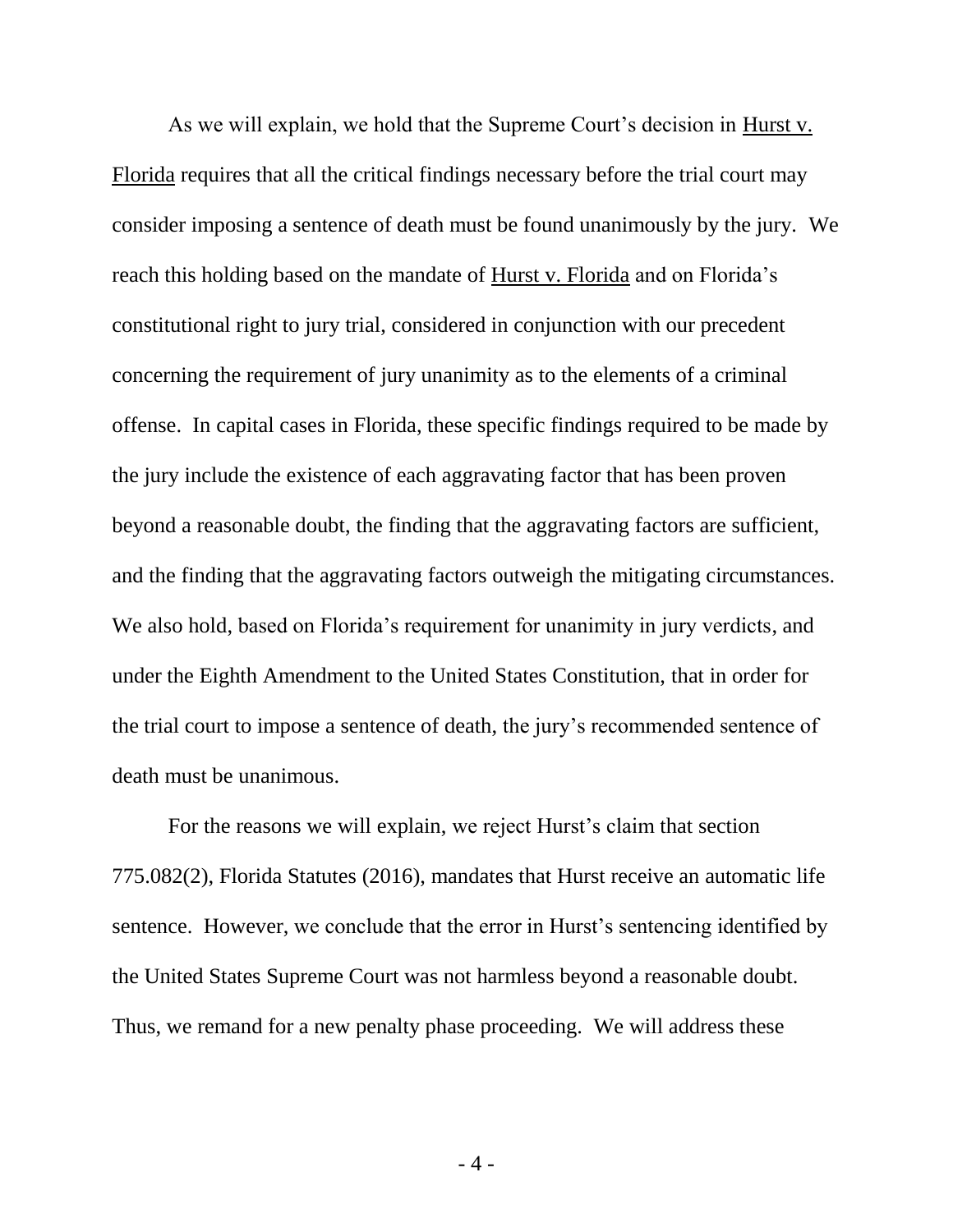issues in turn after a brief review of the facts and procedural background of this case.

## **I. FACTS AND PROCEDURAL BACKGROUND**

The background and facts of this case were reiterated in our decision in

Hurst v. State in pertinent part as follows:

Hurst was convicted for the May 2, 1998, first-degree murder of Cynthia Harrison in a robbery at the Popeye's restaurant where Hurst was employed in Escambia County, Florida. The victim, also an employee, had been bound and gagged and repeatedly cut and stabbed with a weapon consistent with a box cutter found at the scene. Hurst's conviction and death sentence were originally affirmed in Hurst v. State, 819 So. 2d 689 (Fla. 2002). In that decision, we set forth the facts surrounding the murder as follows:

On the morning of May 2, 1998, a murder and robbery occurred at a Popeye's Fried Chicken restaurant in Escambia County, Florida, where Hurst was employed. Hurst and the victim, assistant manager Cynthia Lee Harrison, were scheduled to work at 8 a.m. on the day of the murder. A worker at a nearby restaurant, Carl Hess, testified that he saw Harrison arriving at work between 7 a.m. and 8:30 a.m. Afterwards, Hess said that he saw a man, who was about six feet tall and weighed between 280 and 300 pounds, arrive at Popeye's and bang on the glass windows until he was let inside. The man was dressed in a Popeye's uniform and Hess recognized him as someone he had seen working at Popeye's. Shortly after the crime, Hess picked Hurst from a photographic lineup as the man he had seen banging on the windows. Hess was also able to identify Hurst at trial.

. . . . Popeye's was scheduled to open at 10:30 a.m. but Harrison and Hurst were the only employees scheduled to work at 8 a.m. However, at some point before opening, two other Popeye's employees arrived, in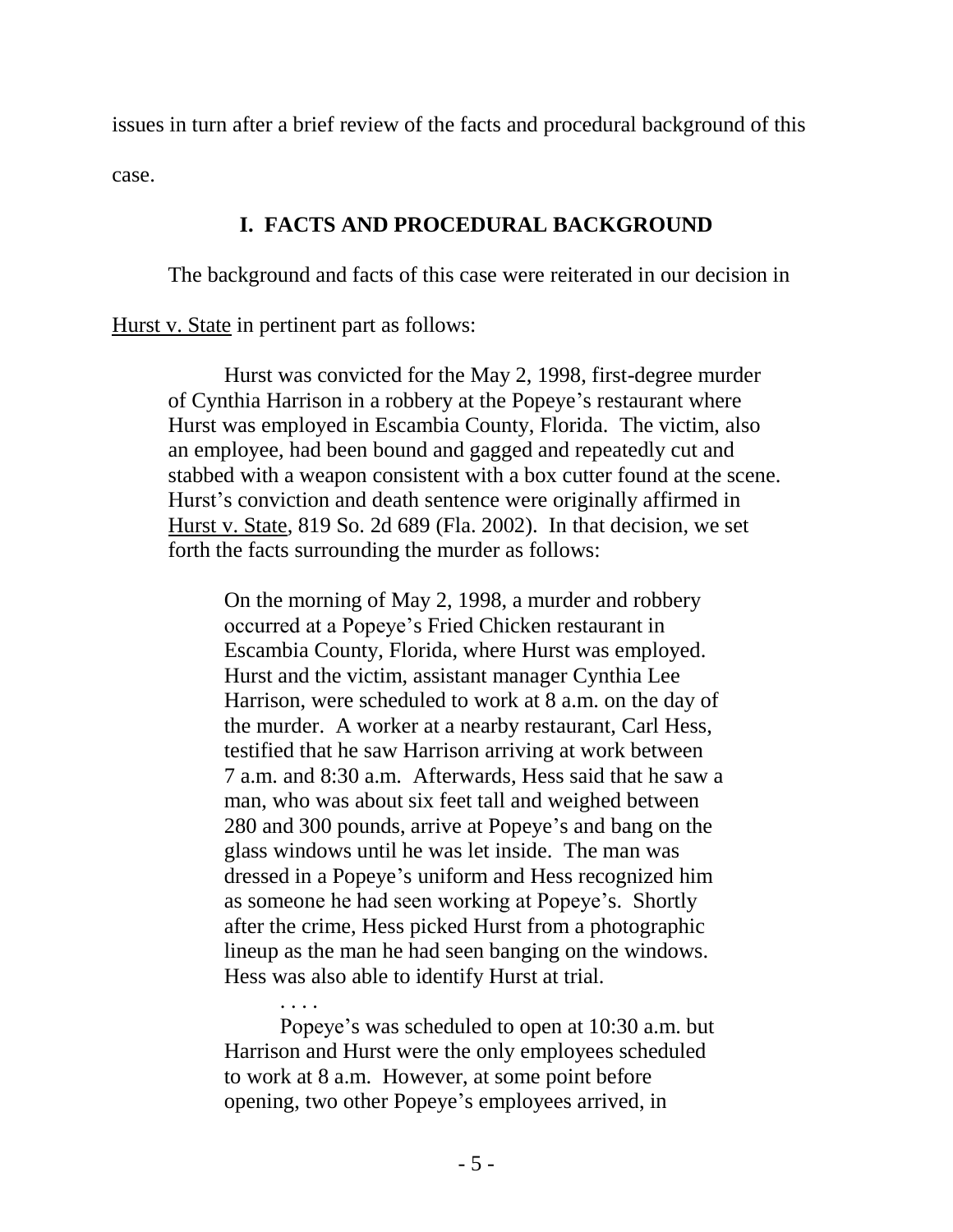addition to the driver of the supply truck. None of them saw Hurst or his car. At 10:30 a.m., another Popeye's assistant manager, Tonya Crenshaw, arrived and found the two Popeye's employees and the truck driver waiting outside the locked restaurant.

The victim suffered a minimum of sixty incised slash and stab wounds, including severe wounds to the face, neck, back, torso, and arms. The victim also had blood stains on the knees of her pants, indicating that she had been kneeling in her blood. A forensic pathologist, Dr. Michael Berkland, testified that some of the wounds cut through the tissue into the underlying bone, and while several wounds had the potential to be fatal, the victim probably would not have survived more than fifteen minutes after the wounds were inflicted. Dr. Berkland also testified that the victim's wounds were consistent with the use of a box cutter. A box cutter was found on a baker's rack close to the victim's body. Later testing showed that the box cutter had the victim's blood on it. It was not the type of box cutter that was used at Popeye's, but was similar to a box cutter that Hurst had been seen with several days before the crime.

Hurst's friend, Michael Williams, testified that Hurst admitted to him that he had killed Harrison. . . .

Another of Hurst's friends, "Lee-Lee" Smith, testified that the night before the murder, Hurst said he was going to rob Popeye's. On the morning of the murder, Hurst came to Smith's house with a plastic container full of money from the Popeye's safe. Hurst instructed Smith to keep the money for him. Hurst said he had killed the victim and put her in the freezer. Smith washed Hurst's pants, which had blood on them, and threw away Hurst's socks and shoes. Later that morning, Smith and Hurst went to Wal-Mart to purchase a new pair of shoes. They also went to a pawn shop where Hurst saw some rings he liked, and after returning to Smith's house for the stolen money, Hurst returned to the shop and purchased the three rings for \$300. . . .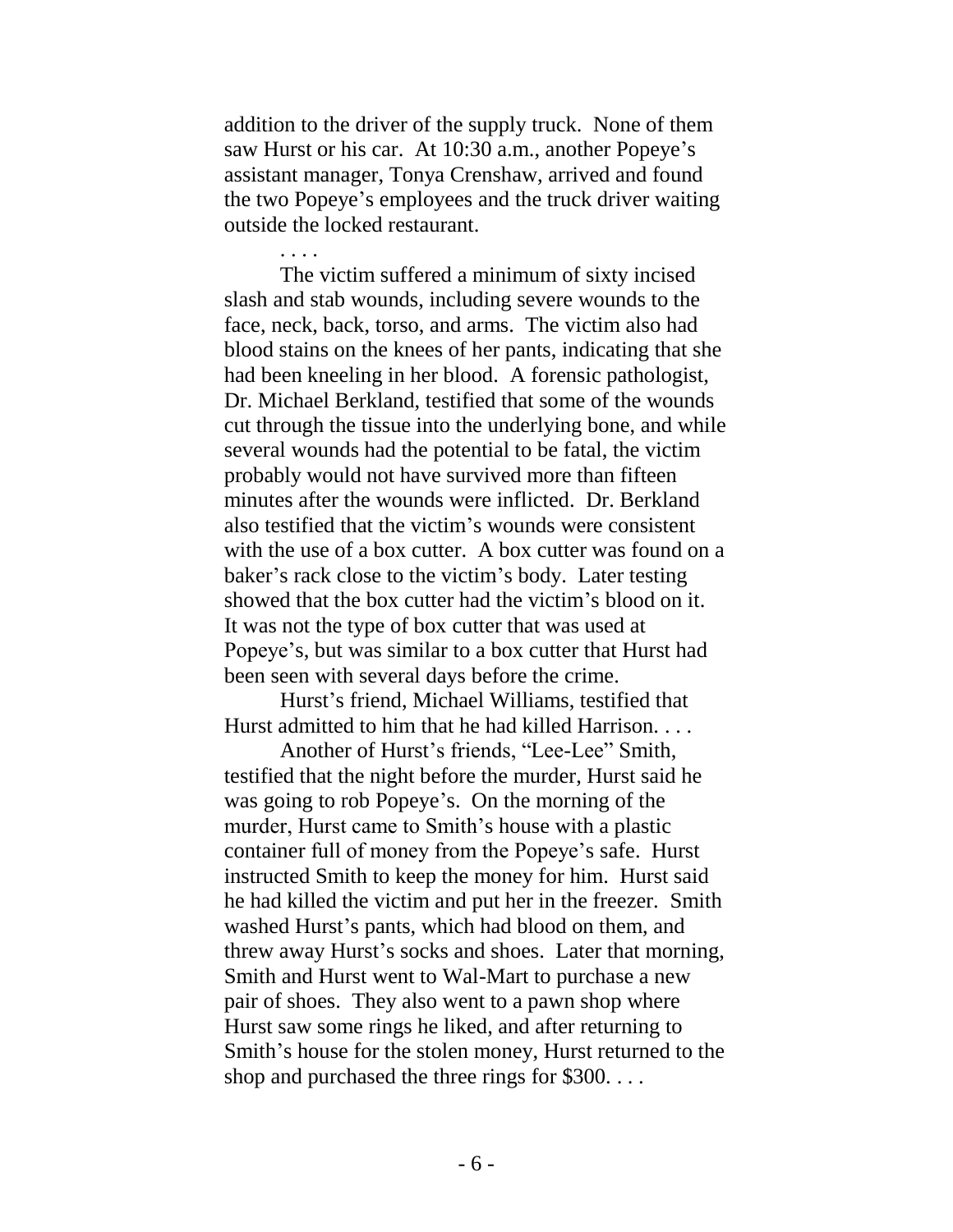The police interviewed Smith and searched a garbage can in Smith's yard where they found a coin purse that contained the victim's driver's license and other property, a bank bag marked with "Popeye's" and the victim's name, a bank deposit slip, a sock with blood stains on it, and a sheet of notebook paper marked "Lee Smith, language lab."

Hurst v. State, 147 So. 3d at 437-38 (quoting Hurst v. State, 819 So. 2d 689, 692-94 (Fla. 2002)). Hurst was convicted of first-degree murder and the case proceeded to a penalty phase trial to determine what sentence should be imposed. After a penalty phase proceeding was conducted under the provisions of section 921.141, Florida Statutes (1998), at which evidence of aggravating factors and mitigating circumstances was presented, the jury returned an advisory verdict by a vote of eleven to one recommending that Hurst be sentenced to death. The trial court sentenced Hurst to death and this Court affirmed the first-degree murder conviction and the death sentence. Hurst v. State, 819 So. 2d at 703.

Hurst then filed his initial postconviction motion under Florida Rule of Criminal Procedure 3.851 alleging a number of claims, including that trial counsel provided ineffective assistance of counsel in investigating and presenting mitigation in the penalty phase trial. Hurst appealed the trial court's denial of postconviction relief to this Court. We affirmed denial of relief on most of the claims, but vacated the death sentence and remanded for a new penalty phase proceeding because trial counsel's performance was deficient in failing to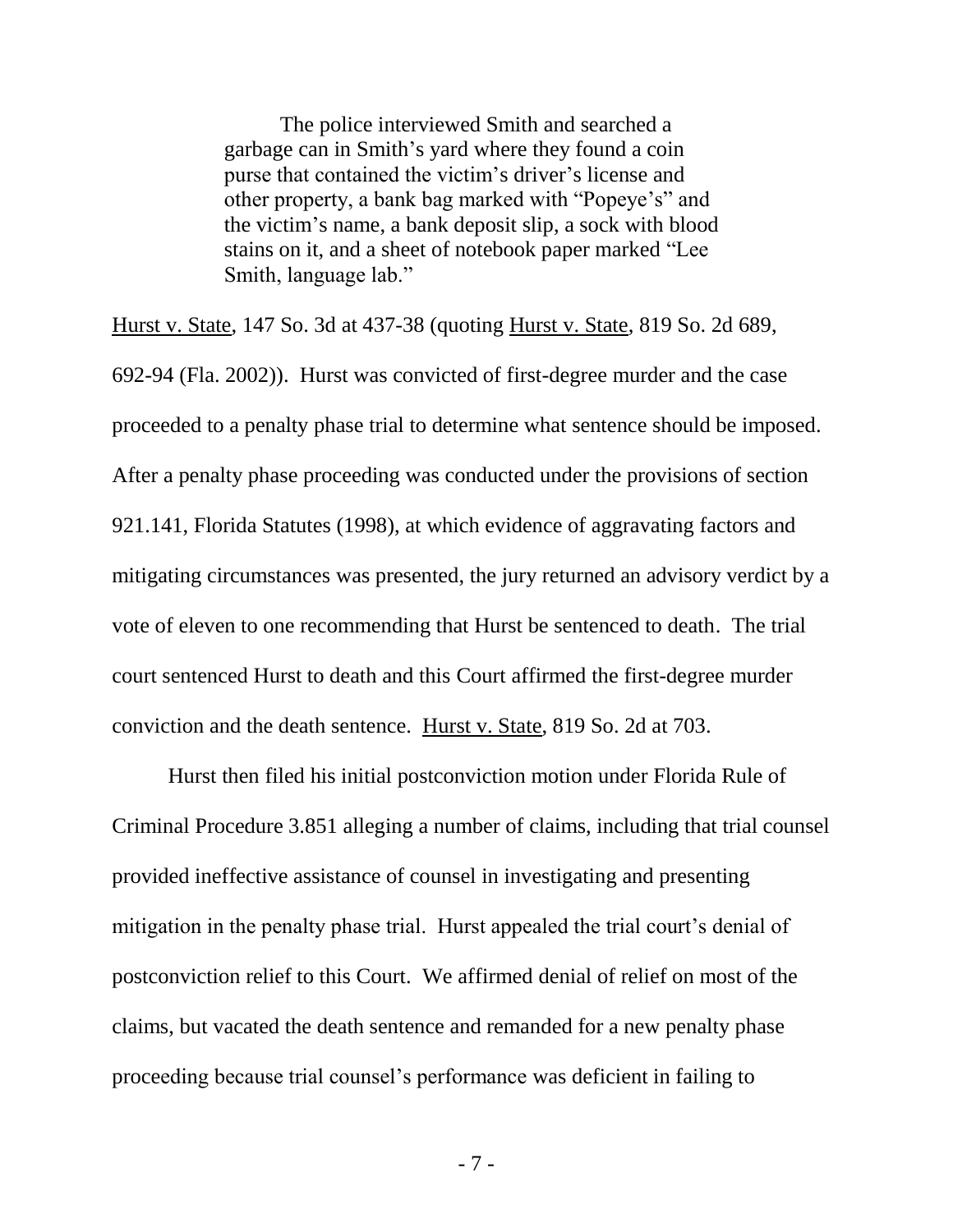investigate and present available, significant mental health mitigation, resulting in

prejudice. We explained:

During the penalty phase of trial, no expert testimony of mental mitigation was presented. Defense counsel did not have Hurst examined by a mental health expert prior to the penalty phase, even though Hurst's former counsel, an assistant public defender, had filed a motion for a mental evaluation. When the court took up the motion, Hurst's trial attorney stated that he did not see any reason to have Hurst examined. Thus, the motion for mental evaluation was denied and no mental evaluation was ever done. Nor did counsel obtain and present school records of the defendant, who was just nineteen at the time of the crime. The records would have shown that Hurst had a low IQ, was in special education classes, and dropped out of school after repeating tenth grade.

Hurst v. State, 18 So. 3d 975, 1009 (Fla. 2009). We stated: "We reverse the trial court's order denying relief as to [Hurst's] penalty phase claim of ineffective assistance of counsel in investigation and presentation of mental mitigation, vacate his sentence of death, and remand for a new penalty phase proceeding before a jury, which may consider available evidence of aggravation and mitigation." Id. at 1015-16.

Thus, the case returned to the trial court for a new penalty phase trial before a jury, which occurred on March 5-9, 2012. At this proceeding, the State presented evidence concerning the murder because the new sentencing jury had not heard evidence concerning the facts and circumstances surrounding the murder. Hurst presented mitigating evidence consisting, in pertinent part, of expert testimony concerning brain damage, low IQ, and other significant mental health mitigation.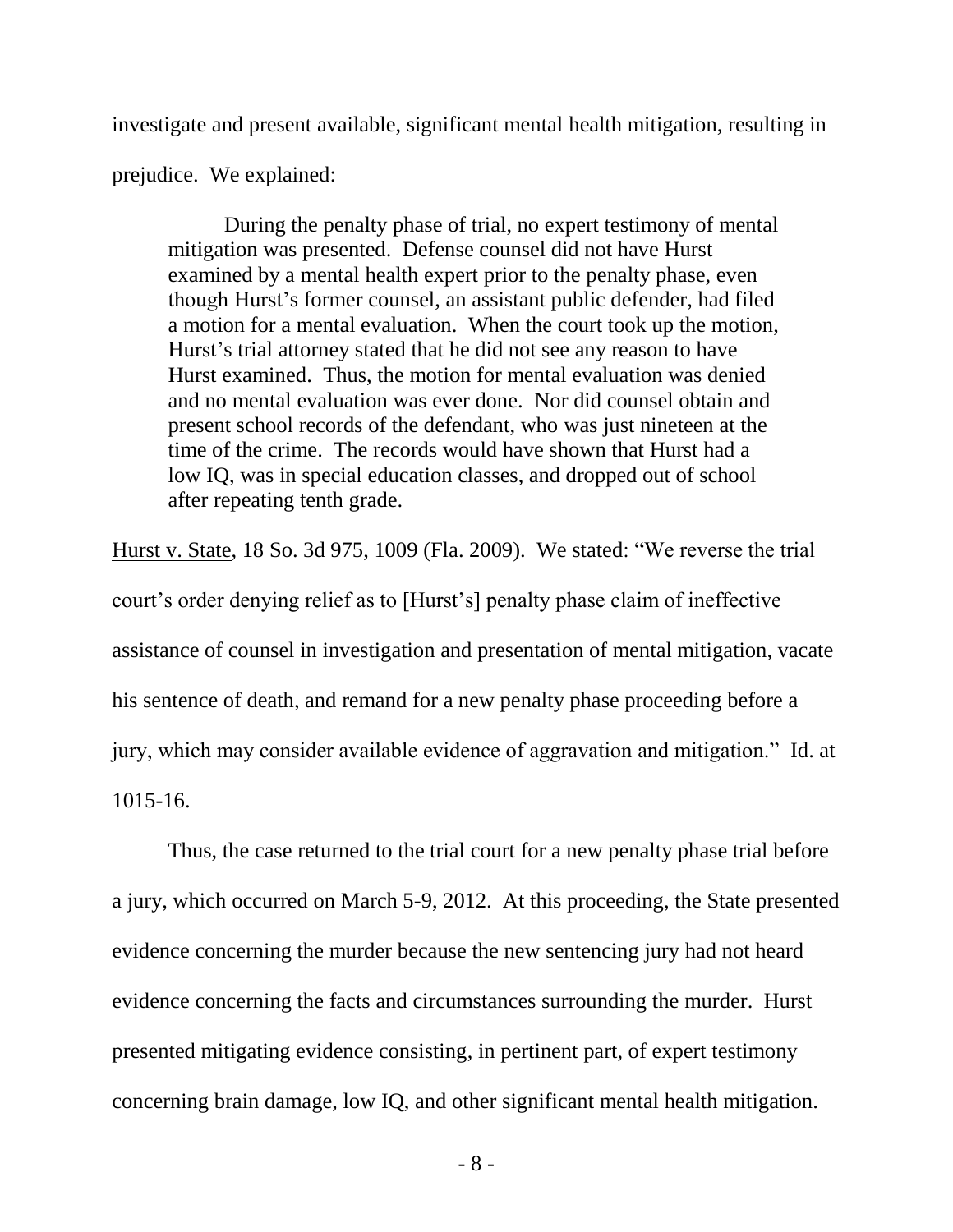He also presented mitigating evidence concerning his childhood and poor performance in school. At the conclusion of the penalty phase evidence, the jury was instructed that it should determine if sufficient aggravating circumstances existed to justify recommending imposition of the death sentence, and whether the mitigating circumstances outweighed the aggravating factors. The jury was also instructed to provide the judge with a recommendation as to the punishment to be imposed, which the jury was told was advisory in nature and not binding, but would be given great weight.

The jury in the second penalty phase proceeding ultimately recommended a sentence of death by a vote of seven to five, and the trial court sentenced Hurst to death. In the sentencing order, the judge found as aggravating factors that the murder was committed while Hurst was engaged in the commission of a robbery, although he was not charged with robbery and the jury did not find him guilty of robbery, and the judge found that the murder was especially heinous, atrocious, or cruel. See §§  $921.141(5)(d)$ , (h), Fla. Stat. (2012). In mitigation, the trial court found the statutory mitigating circumstances that Hurst had no significant history of prior criminal activity, that he was nineteen years old, and that he had an even younger mental age. See §§ 921.141(6)(a), (g), Fla. Stat. (2012). The trial court found other mitigating circumstances proven. It found that Hurst had "significant mental issues," including "limited mental and intellectual capacity," and

- 9 -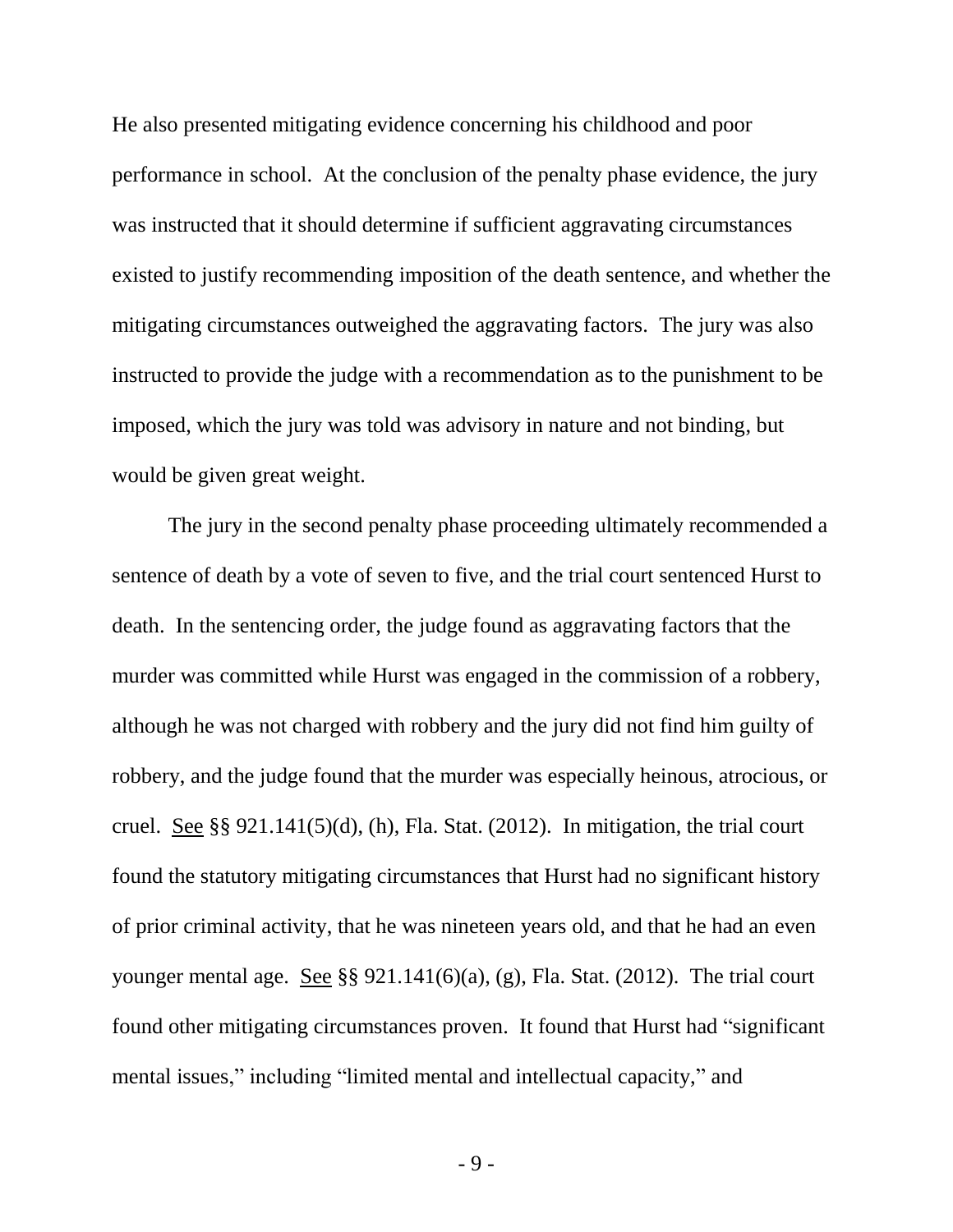"widespread abnormalities in his brain affecting impulse control and judgment consistent with fetal alcohol syndrome." See Hurst v. State, 147 So. 3d at 440.

Hurst again appealed to this Court and the sentence was affirmed. See id. at 449. In that appeal, citing Ring, Hurst contended that constitutional error occurred in his resentencing proceeding because the jury was not required under Florida law to find the specific aggravating factors, and that the jury's recommendation of death was not required to be unanimous.<sup>2</sup> See  $id$  at 445. The majority of this Court rejected the claim based on longstanding precedent including Bottoson, 833 So. 2d 693, and King v. Moore, 831 So. 2d 143 (Fla. 2002). See Hurst v. State, 147 So. 3d at 446. We also relied on Hildwin, 490 U.S. 638, which predated Ring, in which the United States Supreme Court held that the jury was not required to make specific findings authorizing the imposition of a death sentence.<sup>3</sup> See Hurst v. State, 147 So. 3d at 446.

<sup>2.</sup> Hurst's counsel requested an interrogatory verdict, but that request was denied.

<sup>3.</sup> Recognizing this Court's reliance on the Supreme Court's "repeated support of Florida's capital sentencing scheme in pre-Ring cases," the Supreme Court in Hurst v. Florida confirmed that in Hildwin, 490 U.S. 638, it had "held that the Sixth Amendment '[did] not require that the specific findings authorizing the imposition of the sentence of death be made by the jury.' " Hurst v. Florida, 136 S. Ct. at 621 (quoting Hildwin, 490 U.S. at 640-41). In Hurst v. Florida, the Supreme Court overruled its earlier decisions in Hildwin and Spaziano, which "summarized earlier precedent to conclude that 'the Sixth Amendment does not require that the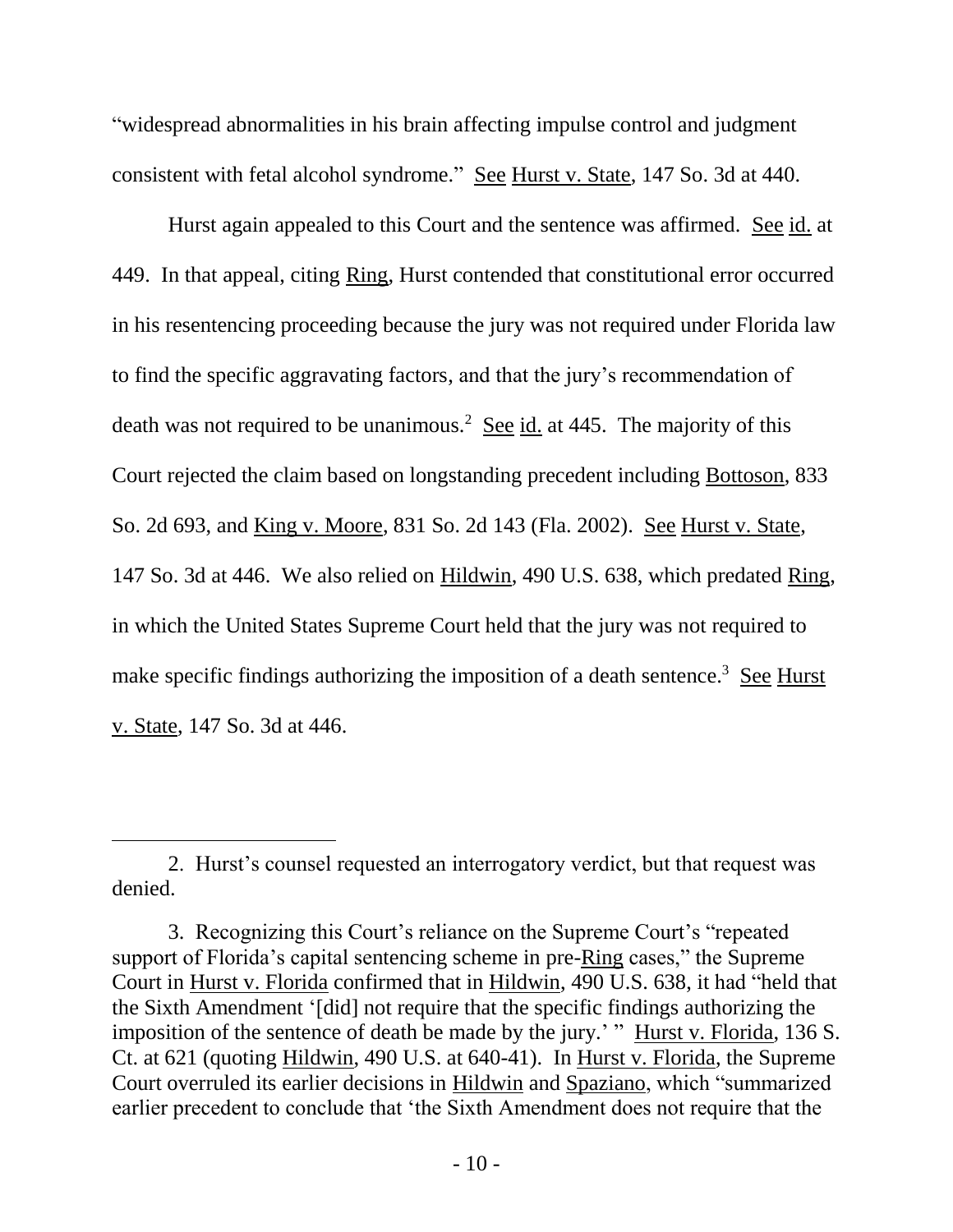It is from this affirmance of Hurst's death sentence, imposed after the second penalty phase proceeding, that Hurst sought and obtained certiorari review in the United States Supreme Court, and where that Court agreed that portions of Florida's capital sentencing scheme are unconstitutional. Hurst v. Florida, 136 S. Ct. at 621.

### **II. EFFECT OF HURST V. FLORIDA ON FLORIDA'S CAPITAL SENTENCING**

The Supreme Court granted certiorari to resolve the question of whether Florida's capital sentencing scheme violates the Sixth Amendment in light of Ring, 536 U.S. 584. 4 This required the Supreme Court to determine if the holding in Ring applies to Florida's capital sentencing scheme under the dictates of the Sixth Amendment to the United States Constitution, made applicable to the states by the Fourteenth Amendment, and the right to a jury trial, with all its attendant protections in capital prosecutions. Thus, it is helpful to look first at what the Supreme Court held in Ring and the cases before and after that ruling. In Ring, the Supreme Court considered Arizona's capital sentencing scheme that allowed the

 $\overline{a}$ 

specific findings authorizing the imposition of the sentence of death be made by a jury.' " Hurst v. Florida, 136 S. Ct. at 623 (quoting Hildwin, 490 U.S. at 640-41).

<sup>4.</sup> The question posed by the Supreme Court in granting certiorari review also included reference to the Eighth Amendment, but the Court did not decide the case on Eighth Amendment grounds.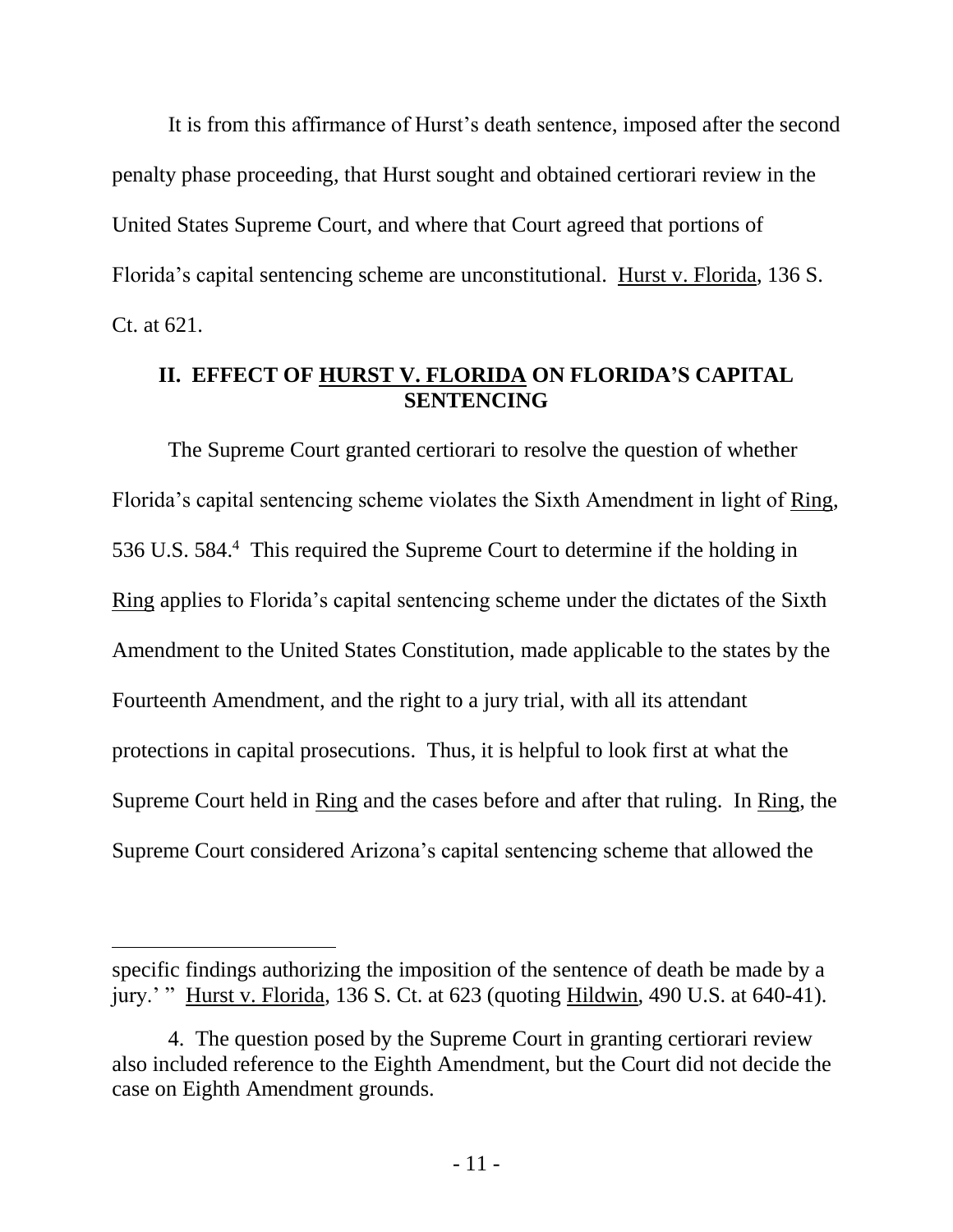trial judge, sitting alone, to determine the presence or absence of aggravating factors required by Arizona law for imposition of a death sentence. Id. at 588. The issue before the Court in Ring was made more difficult because the Supreme Court had earlier held in Walton v. Arizona, 497 U.S. 639 (1990), that Arizona's death penalty law "was compatible with the Sixth Amendment because the . . . facts found by the judge qualified as sentencing considerations, not as 'element[s] of the offense of capital murder.' " Ring, 536 U.S. at 588 (quoting Walton, 497 U.S. at 649).

Ten years after Walton, the Supreme Court decided Apprendi v. New Jersey, 530 U.S. 466 (2000), in which the Court held that the Sixth Amendment does not permit a defendant in a noncapital case, without additional jury findings, to be exposed to a penalty exceeding the maximum he would receive if the punishment was based only on the facts reflected in the jury's guilty verdict. Implementing this same principle in Ring—and applying it to capital defendants—the Supreme Court stated that "[t]his prescription governs . . . even if the State characterizes the additional findings made by the judge as 'sentencing factor[s].' " 536 U.S. at 589 (quoting Apprendi, 530 U.S. at 492). The Court in Ring held, "Capital defendants, no less than noncapital defendants, we conclude, are entitled to a jury determination of any fact on which the legislature conditions an increase in their maximum punishment." 536 U.S. at 589. In its analysis, the Supreme Court

- 12 -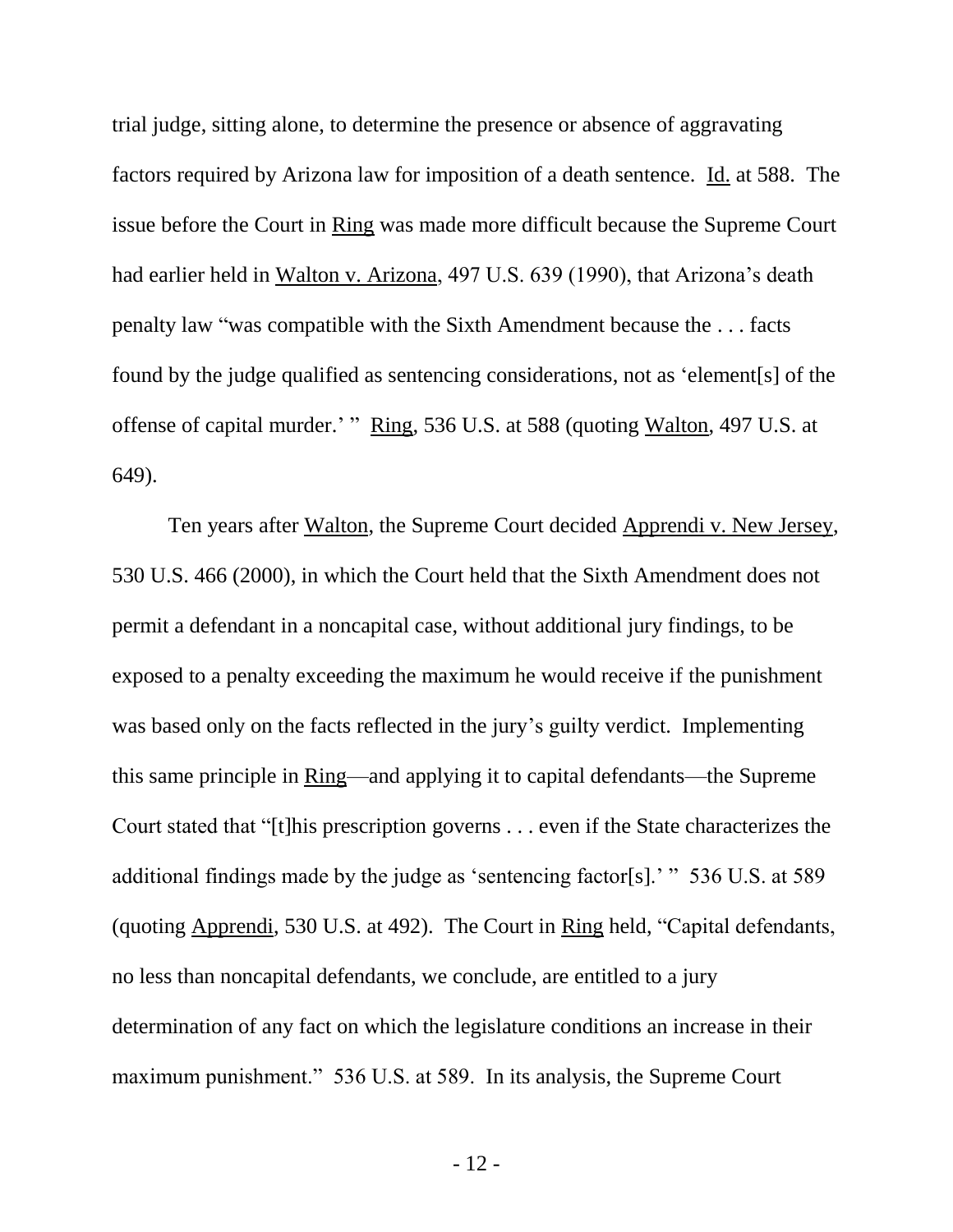debunked the contention that the maximum penalty for murder in Arizona was death. The Court explained that a defendant convicted of first-degree murder cannot receive a death sentence unless, under the challenged law in that state, the judge makes critical factual findings that allow the imposition of the sentence of death. Id. at 602.

After noting that "the superiority of judicial factfinding in capital cases is far from evident," and the fact that most states responded to the Court's Eighth Amendment decisions by entrusting the factfinding necessary for imposition of the death penalty to juries, the Supreme Court in Ring stated: "The right to trial by jury guaranteed by the Sixth Amendment would be senselessly diminished if it encompassed the factfinding necessary to increase a defendant's sentence by two years, but not the factfinding necessary to put him to death. We hold that the Sixth Amendment applies to both." 536 U.S. at 607-09.

In concluding that the facts upon which a greater sentence may be imposed are "elements," the Court in Ring noted Justice Stevens's dissent in Walton, which Ring overruled. See id. at 599. The Court in Ring stated that in his dissent in Walton, Justice Stevens noted that in 1791, when the Sixth Amendment became law, the jury's role in finding facts that would determine a homicide defendant's eligibility for capital punishment was "particularly well established." He wrote in part: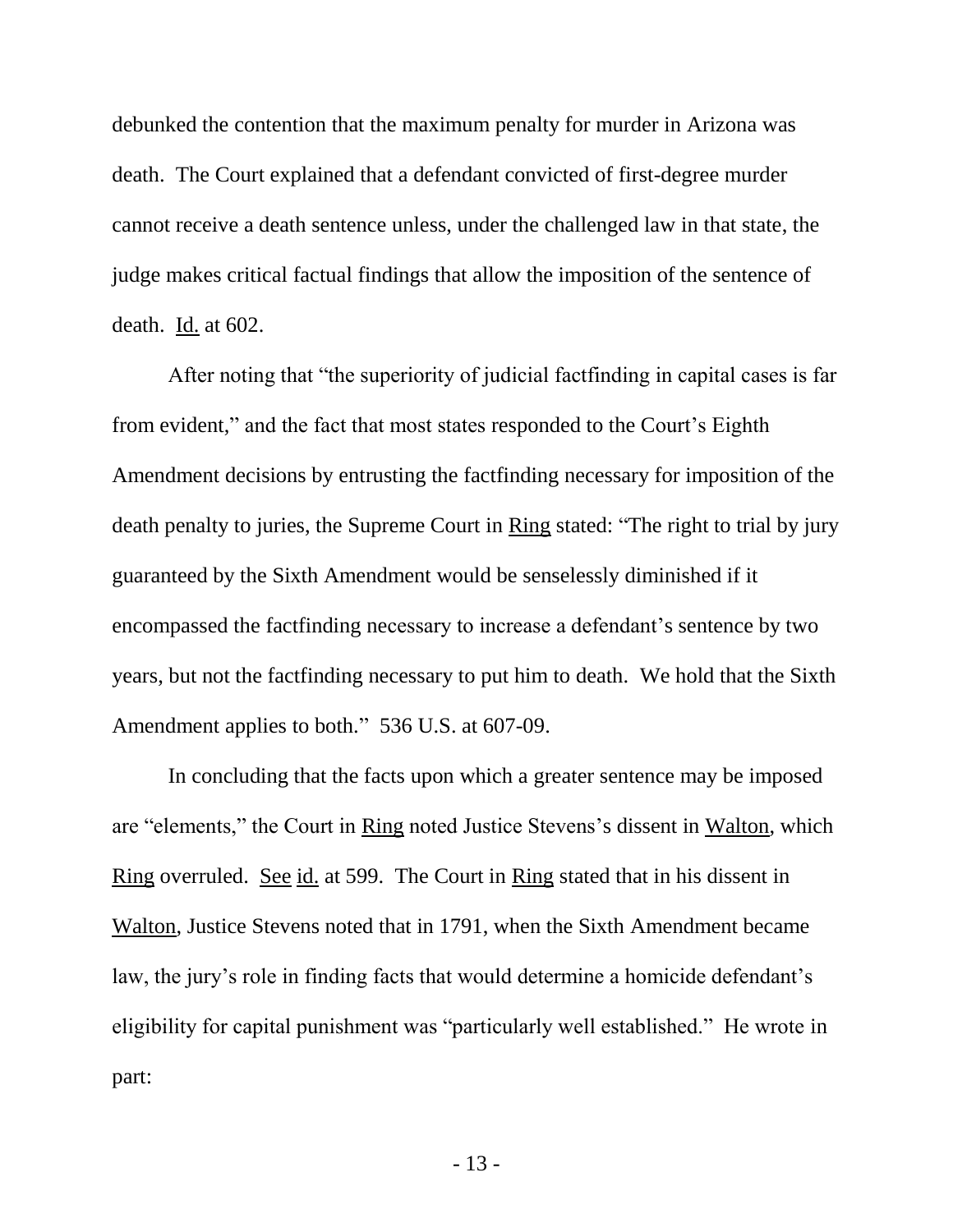"[T]he English jury's role in determining critical facts in homicide cases was entrenched. As fact-finder, the jury had the power to determine not only whether the defendant was guilty of homicide but also the degree of the offense. Moreover, the jury's role in finding facts that would determine a homicide defendant's eligibility for capital punishment was particularly well established. Throughout its history, the jury determined which homicide defendants would be subject to capital punishment by making factual determinations, many of which related to difficult assessments of the defendant's state of mind. By the time the Bill of Rights was adopted, the jury's right to make these determinations was unquestioned."

Ring, 536 U.S. at 599 (quoting Walton, 497 U.S. at 710-11 (Stevens, J., dissenting) (emphasis in opinion) (quoting Welsh S. White, Fact-Finding & the Death Penalty: The Scope of a Capital Defendant's Right to Jury Trial, 65 Notre Dame L. Rev. 1, 10-11 (1989))).

Justice Scalia, joined by Justice Thomas, commented in his concurrence in

Ring that the "accelerating propensity of both state and federal legislatures to adopt

'sentencing factors' determined by judges that increase punishment beyond what is

authorized by the jury's verdict . . . cause[s] me to believe that our people's

traditional belief in the right of trial by jury is in perilous decline," and

[t]hat decline is bound to be confirmed, and indeed accelerated, by the repeated spectacle of a man's going to his death because a judge found that an aggravating factor existed. We cannot preserve our veneration for the protection of the jury in criminal cases if we render ourselves callous to the need for that protection by regularly imposing the death penalty without it.

536 U.S. at 611-12 (Scalia, J., concurring). Justice Scalia emphasized that "wherever those factors exist they must be subject to the usual requirements of the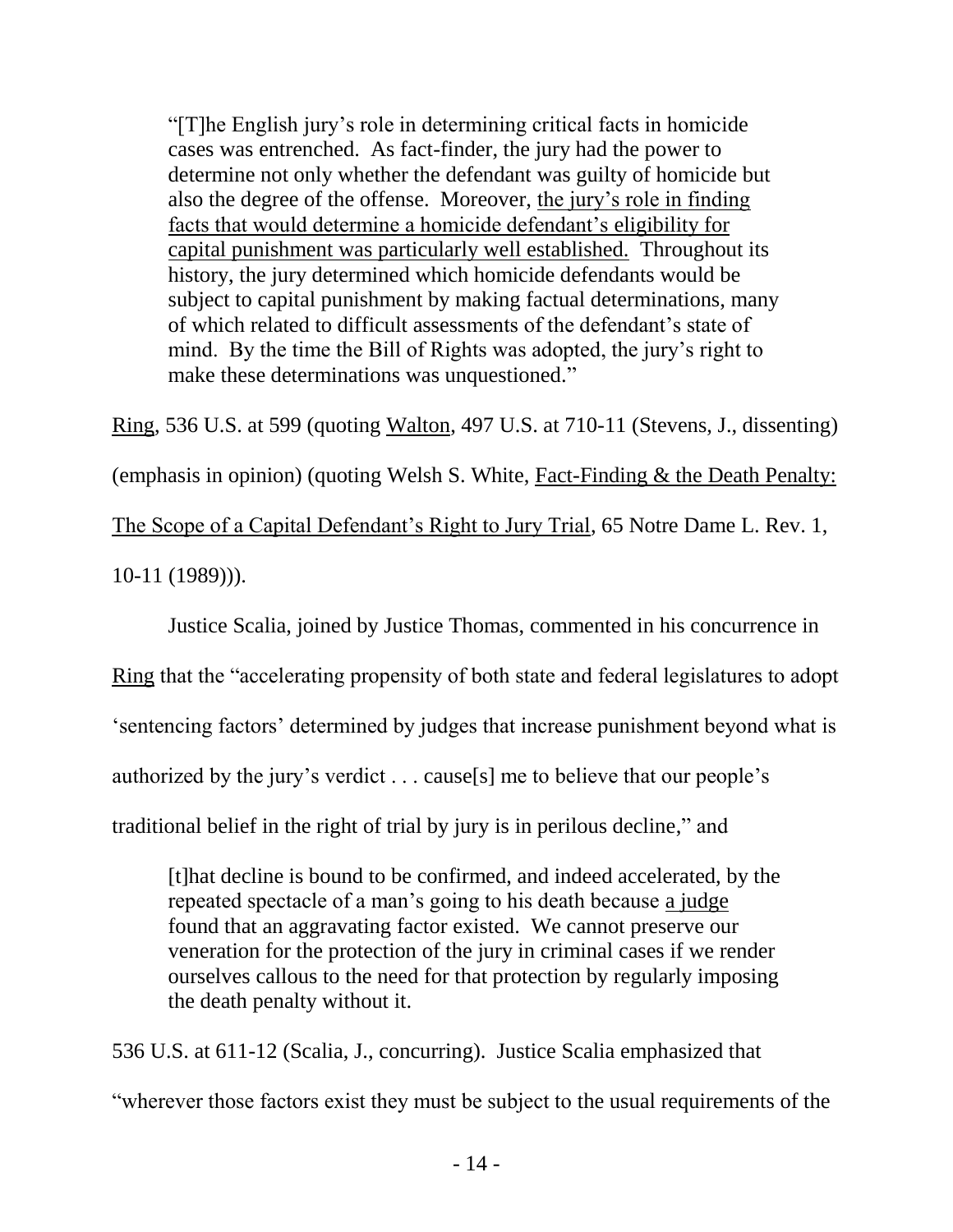common law, and to the requirement enshrined in our Constitution, in criminal cases: they must be found by the jury beyond a reasonable doubt." Id. at 612 (Scalia, J., concurring). $5$ 

After Ring, the Supreme Court decided Blakely v. Washington, 542 U.S. 296 (2004), in which it again applied Apprendi and held that the trial judge could not impose an "exceptional sentence" above the statutory maximum after making a judicial determination that the defendant acted with deliberate cruelty in committing a noncapital offense. Blakely, 542 U.S. at 298. In applying its holding in Apprendi to Blakely, the Court stated:

Our commitment to Apprendi in this context reflects not just respect for longstanding precedent, but the need to give intelligible content to the right of jury trial. That right is no mere procedural formality, but a fundamental reservation of power in our constitutional structure. Just as suffrage ensures the people's ultimate control in the legislative and executive branches, jury trial is meant to ensure their control in the judiciary. See Letter XV by the Federal Farmer (Jan. 18, 1788), reprinted in 2 The Complete Anti-Federalist 315, 320 (H. Storing ed. 1981) (describing the jury as "secur[ing] to the people at large, their just and rightful controul in the judicial department"); John Adams, Diary Entry (Feb. 12, 1771), reprinted in 2 Works of John Adams 252, 253 (C. Adams ed. 1850) ("[T]he common people, should have as complete a control . . . in every judgment of a court of judicature" as in the legislature); Letter from Thomas Jefferson to the

<sup>5.</sup> Justice Breyer concurred in the judgment in Ring, reiterating his longheld view that the Eighth Amendment requires the jury, not the judge, to actually sentence the defendant in a capital case. Ring, 536 U.S. at 614 (Breyer, J., concurring in result). Justice O'Connor dissented and opined that facts that increase the maximum penalty should not be treated as elements. Id. at 619 (O'Connor, J., dissenting).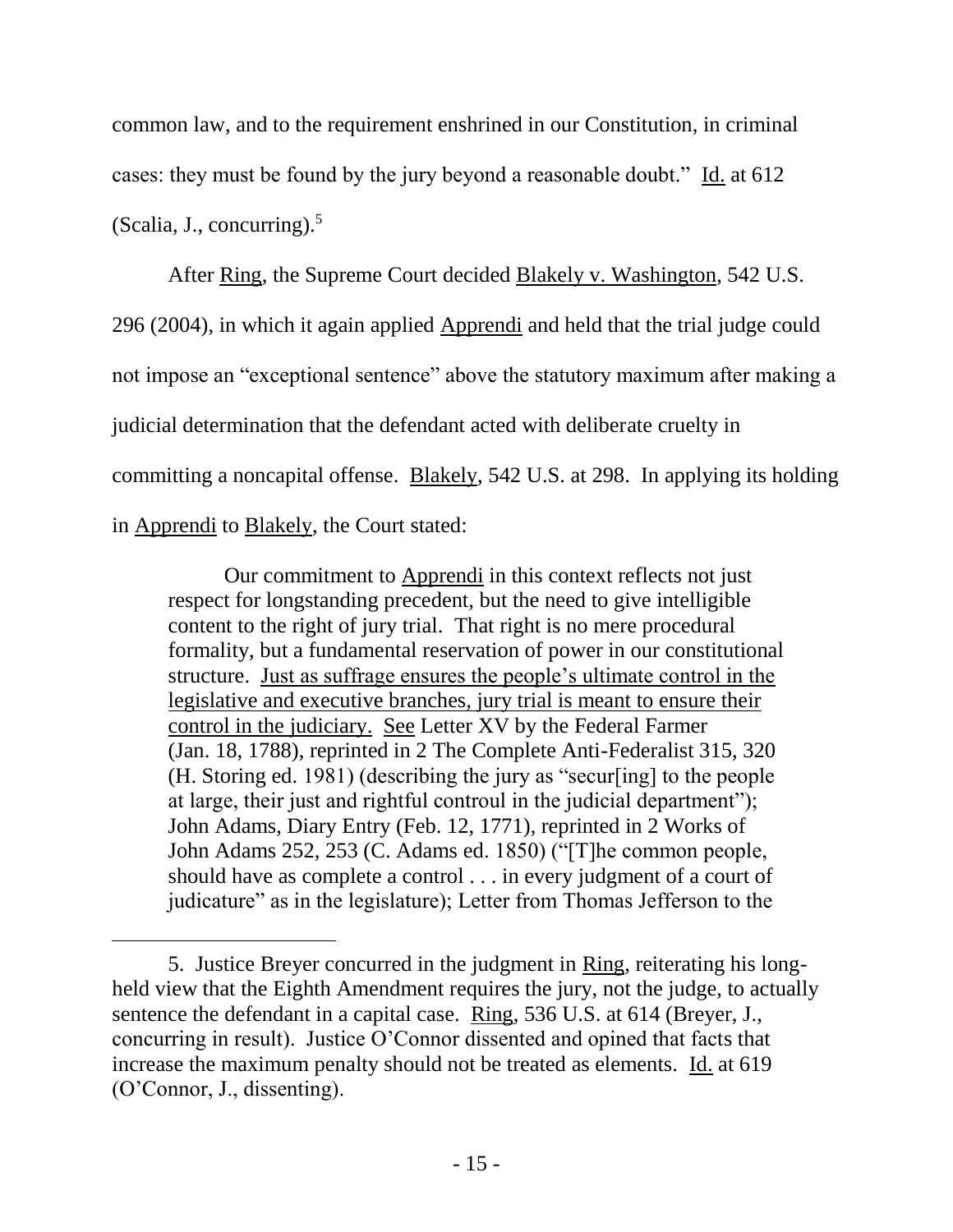Abbe Arnoux (July 19, 1789), reprinted in 15 Papers of Thomas Jefferson 282, 283 (J. Boyd ed. 1958) ("Were I called upon to decide whether the people had best be omitted in the Legislative or Judiciary department, I would say it is better to leave them out of the Legislative"); Jones v. United States, 526 U.S. 227, 244-248 (1999). Apprendi carries out this design by ensuring that the judge's authority to sentence derives wholly from the jury's verdict. Without that restriction, the jury would not exercise the control that the Framers intended.

Blakely, 542 U.S. at 305-06 (emphasis added). The Supreme Court also made clear that "the Sixth Amendment by its terms is not a limitation on judicial power, but a reservation of jury power." Id. at 308. The Court rejected the criticism that leaving the finding of all these facts to the jury impairs the efficiency or fairness of criminal justice. Id. at 313. The Court explained that "[t]here is not one shred of doubt, however, about the Framers' paradigm for criminal justice" which is the "common-law ideal of limited state power accomplished by strict division of authority between judge and jury." Id. "As Apprendi held, every defendant has the right to insist that the prosecutor prove to a jury all facts legally essential to the punishment." Id.

Against this backdrop of decisions implementing the guarantees of the Sixth Amendment in Apprendi, Ring, and Blakely, the Supreme Court issued its opinion in Hurst v. Florida, holding that Florida's capital sentencing scheme violated the Sixth Amendment and the principles announced in Ring by committing to the judge, and not to the jury, the factfinding necessary for imposition of the death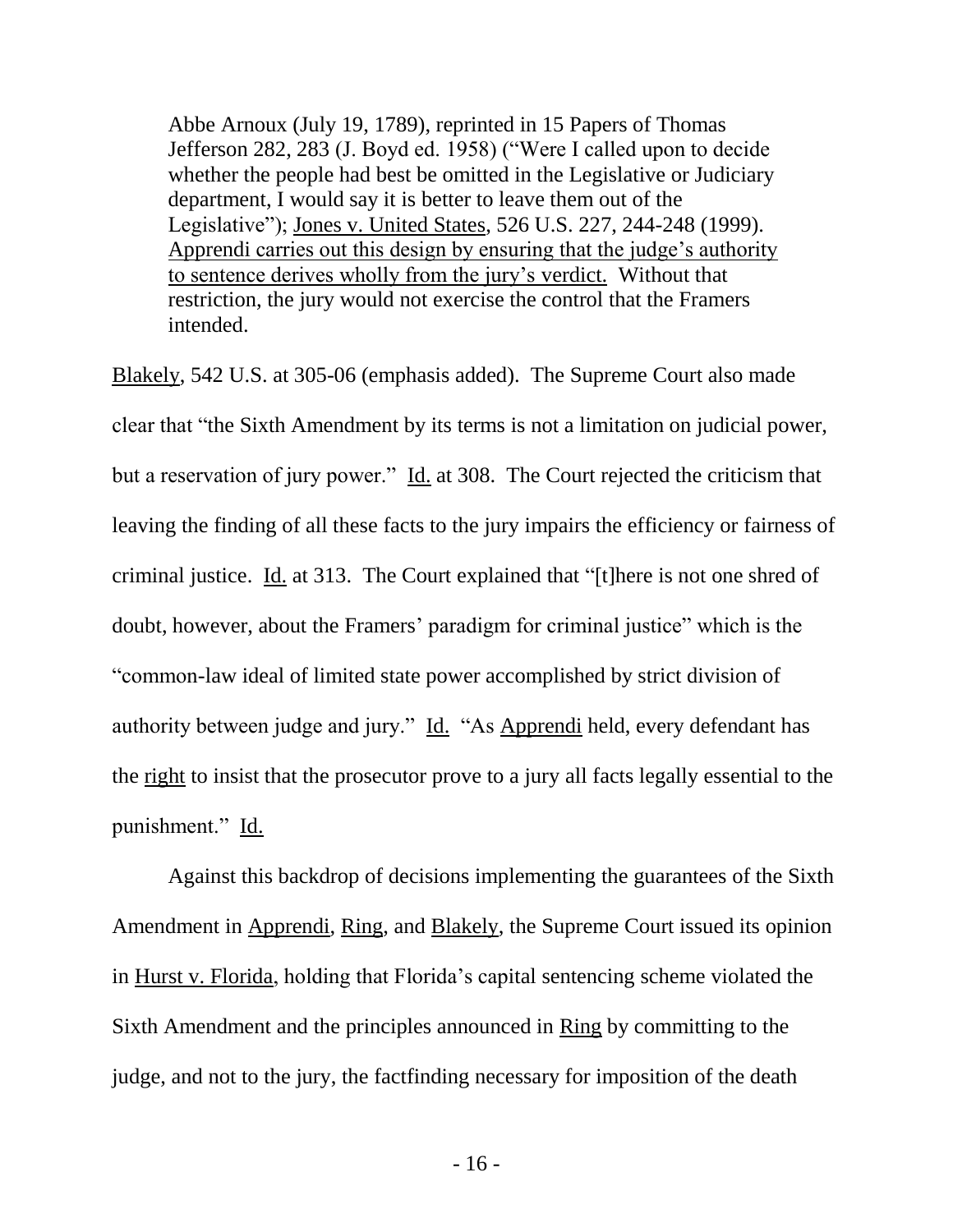penalty. The Supreme Court in Hurst v. Florida began its opinion with the clear dictate that "[t]he Sixth Amendment requires a jury, not a judge, to find each fact necessary to impose a sentence of death. A jury's mere recommendation is not enough." 136 S. Ct. at 619. The Supreme Court made clear, as it had in Apprendi, that the Sixth Amendment, in conjunction with the Due Process clause, "requires that each element of a crime be proved to a jury beyond a reasonable doubt." Id. at 621 (citing Alleyne v. United States, 133 S. Ct. 2151, 2156 (2013)). The Court reiterated, as it had in Apprendi, "that any fact that 'expose[s] the defendant to a greater punishment than that authorized by the jury's guilty verdict' is an 'element' that must be submitted to [the] jury." Id. (quoting Apprendi, 530 U.S. at 494).

Before reaching its conclusion in Hurst v. Florida that Florida's capital sentencing scheme violated this guarantee of the right to a jury trial on all elements of the crime of capital murder, the Supreme Court evaluated Florida's existing capital sentencing scheme by first noting that, pursuant to section 775.082(1), Florida Statutes (2012), the maximum sentence a capital felon may receive on the basis of the conviction alone is life imprisonment. Id. at 620. That statute made clear that a person convicted of a capital felony shall be punished by death only if a separate sentencing proceeding "results in findings by the court that such person shall be punished by death." Id. (quoting § 775.082(1), Fla. Stat. (2012)). The Supreme Court analyzed Florida's scheme as one in which a jury renders only an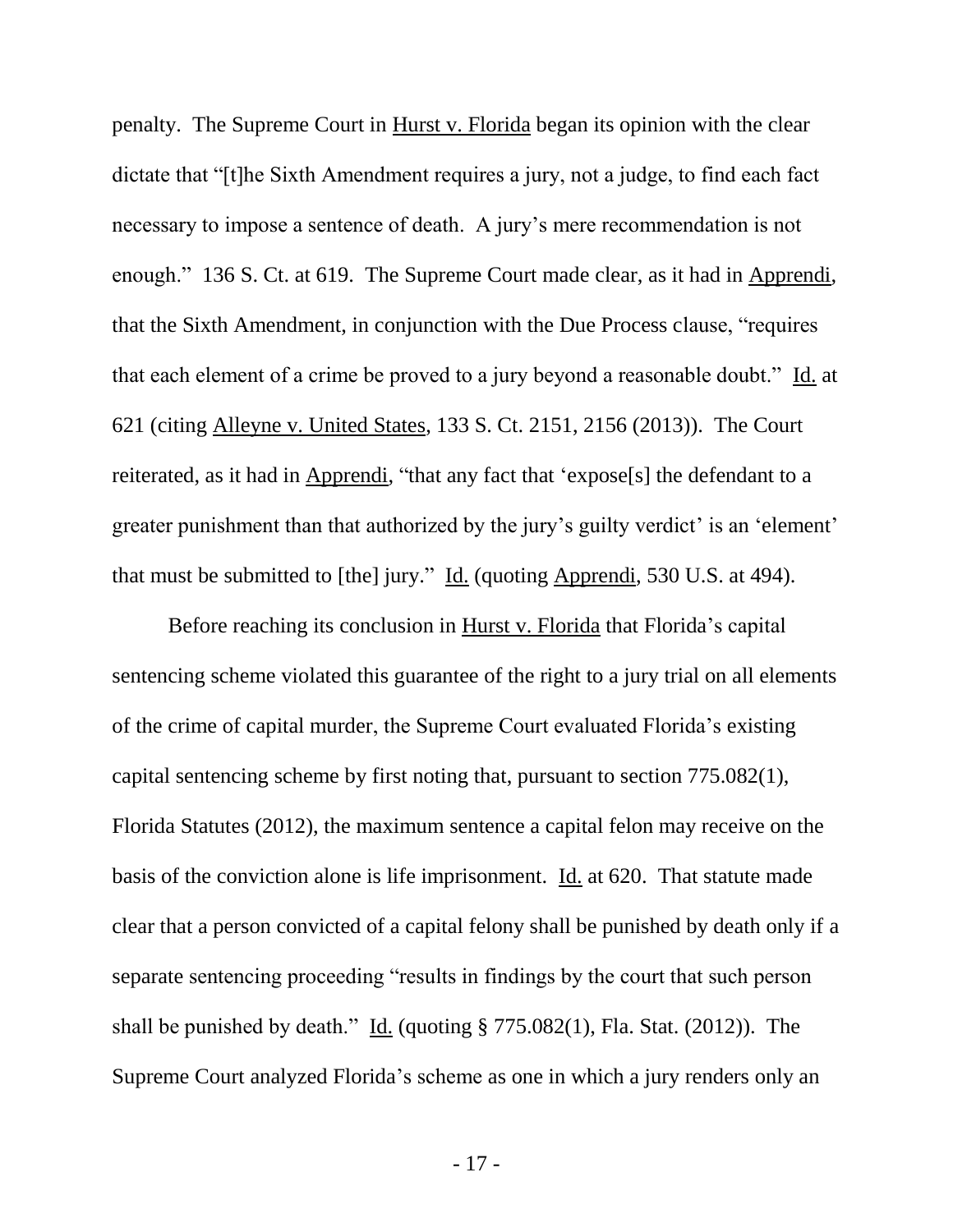advisory verdict without specifying the factual basis of its recommendation, while the judge evaluates the evidence of aggravation and mitigation and makes the ultimate sentencing determinations. Id. at 620. The Court stated, "Florida law required the judge to hold a separate hearing and determine whether sufficient aggravating circumstances existed to justify imposing the death penalty. . . . We hold this sentencing scheme unconstitutional. The Sixth Amendment requires a jury, not a judge, to find each fact necessary to impose a sentence of death." Id. at 619.

Thus, the Supreme Court was aware that Florida precedent, as well as the applicable capital sentencing scheme,<sup>6</sup> required the judge's sentencing order to "reflect the trial judge's independent judgment about the existence of aggravating and mitigating factors." Id. at 620 (quoting Blackwelder, 851 So. 2d at 653). The Supreme Court also distinguished Arizona law and explained that Florida law, similar to the law invalidated in Ring, did not require the jury to make the critical findings necessary to impose death, but required the judge to make these findings—rejecting as significant the distinction that Florida provides for a jury recommendation as to sentence, whereas Arizona law does not. Id. at 622. "A Florida trial court no more has the assistance of a jury's findings of fact with

 $\overline{a}$ 

<sup>6.</sup> See § 921.141(3), Fla. Stat. (2012); § 775.082(1), Fla. Stat. (2012).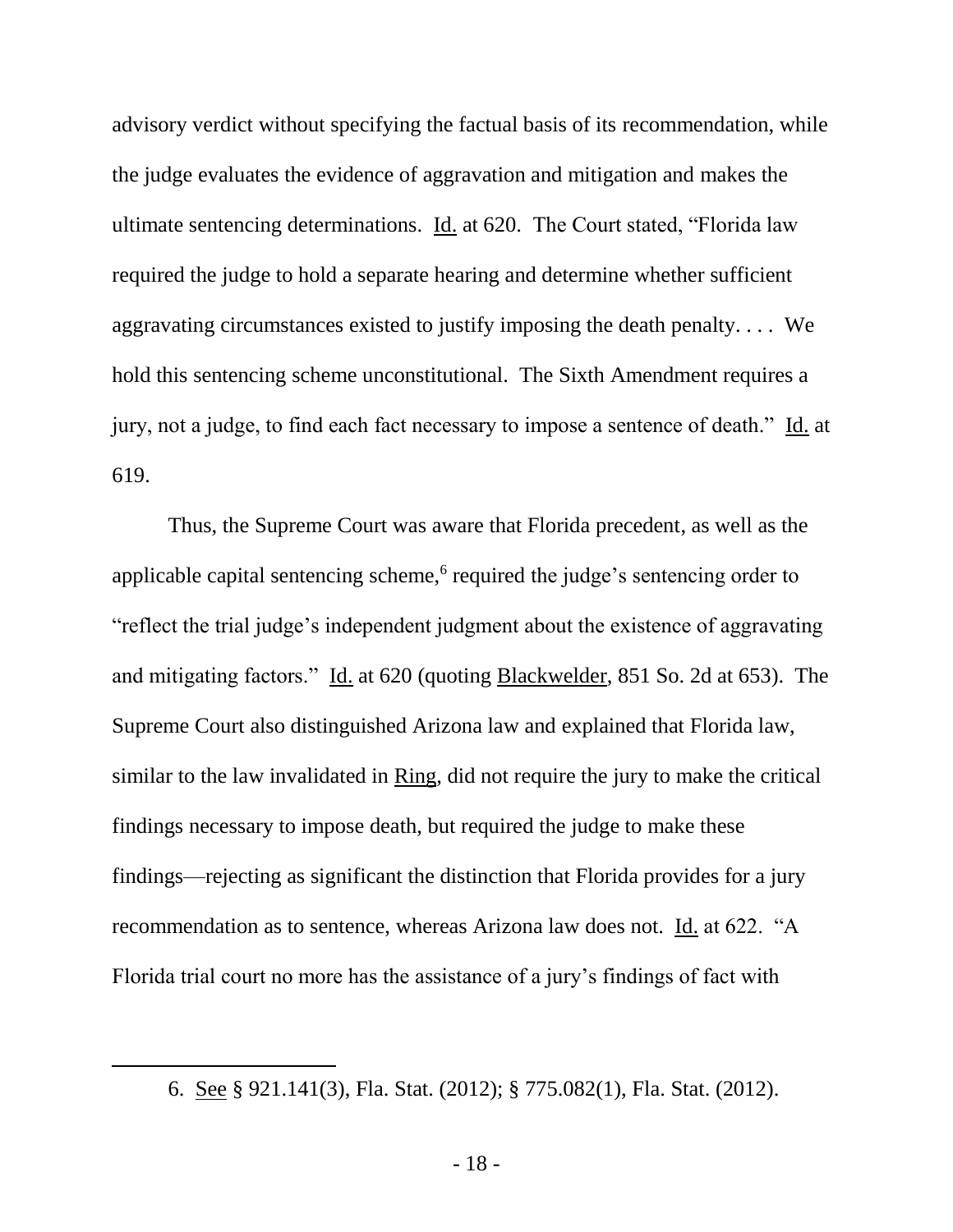respect to sentencing issues than does a trial judge in Arizona." Id. (quoting

Walton, 497 U.S. at 648). The Court explained that in Florida, the trial judge has

no jury findings on which to rely. Id. (citing Steele, 921 So. 2d at 546).

A close review of Florida's sentencing statutes is necessary to identify those critical findings that underlie imposition of a death sentence, which is a matter of state law. First, section 775.082(1), Florida Statutes (2012), provided:

(1) A person who has been convicted of a capital felony shall be punished by death if the proceeding held to determine sentence according to the procedure set forth in s. 921.141 results in findings by the court that such person shall be punished by death, otherwise such person shall be punished by life imprisonment and shall be ineligible for parole.

§ 775.082(1), Fla. Stat., (emphasis added). Section 921.141, Florida Statutes

(2012), provided in pertinent part as follows:

(1) SEPARATE PROCEEDINGS ON ISSUE OF PENALTY.—Upon conviction or adjudication of guilt of a defendant of a capital felony, the court shall conduct a separate sentencing proceeding to determine whether the defendant should be sentenced to death or life imprisonment as authorized by s. 775.082...

(2) ADVISORY SENTENCE BY THE JURY.—After hearing all the evidence, the jury shall deliberate and render an advisory sentence to the court, based upon the following matters:

(a) Whether sufficient aggravating circumstances exist as enumerated in subsection (5);

(b) Whether sufficient mitigating circumstances exist which outweigh the aggravating circumstances found to exist; and

(c) Based on these considerations, whether the defendant should be sentenced to life imprisonment or death.

(3) FINDINGS IN SUPPORT OF SENTENCE OF DEATH.— Notwithstanding the recommendation of a majority of the jury, the court, after weighing the aggravating and mitigating circumstances,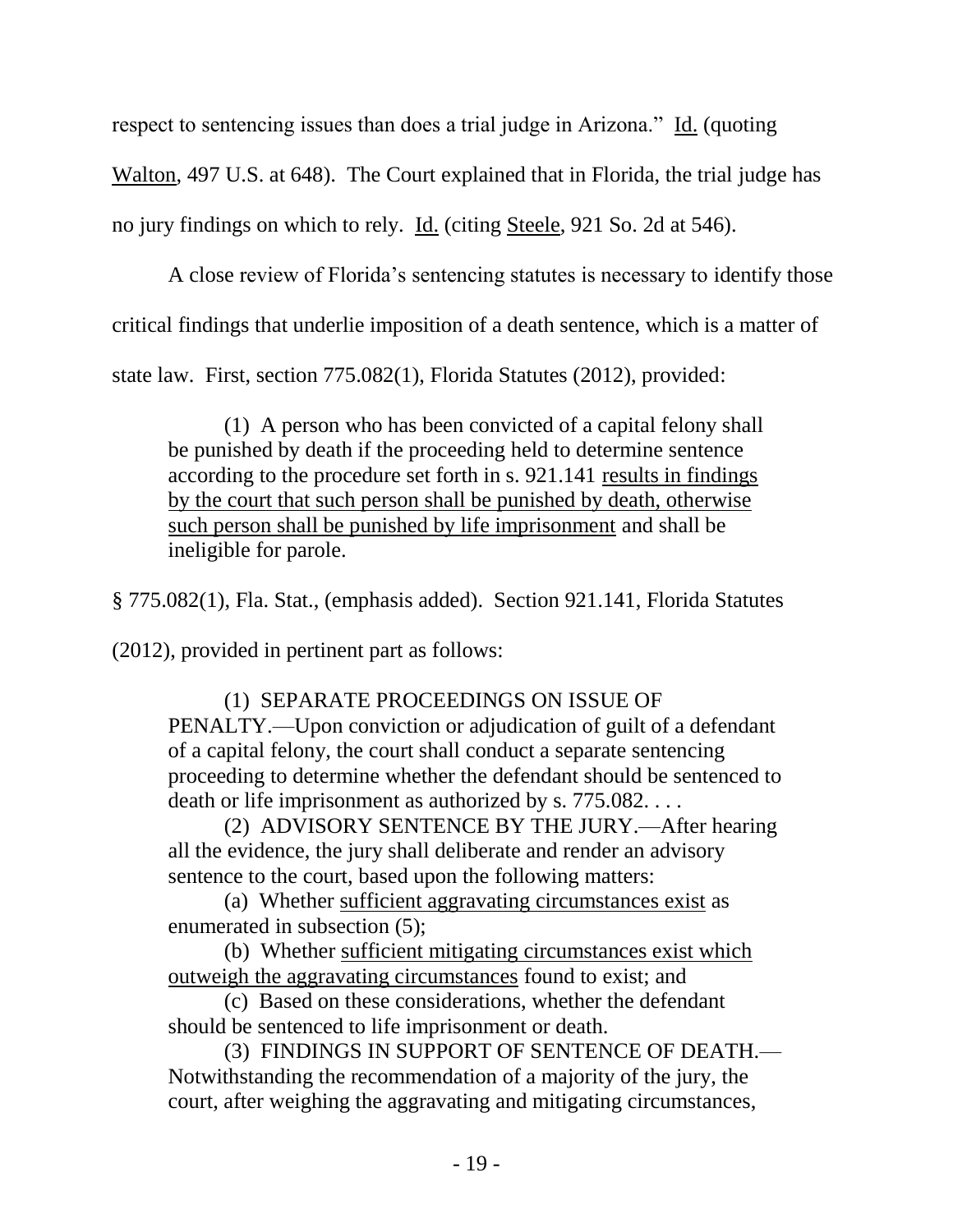shall enter a sentence of life imprisonment or death, but if the court imposes a sentence of death, it shall set forth in writing its findings upon which the sentence of death is based as to the facts:

(a) That sufficient aggravating circumstances exist as enumerated in subsection (5), and

(b) That there are insufficient mitigating circumstances to outweigh the aggravating circumstances.

§ 921.141(1)-(3), Fla. Stat. (2012) (emphasis added).

Pursuant to this sentencing scheme, Hurst's jury recommended death by a vote of seven to five. The trial court then sentenced Hurst to death after independently determining that the murder was especially heinous, atrocious, or cruel and that the murder was committed while Hurst was engaged in the commission of a robbery, both statutory aggravating factors. These two aggravating factors were assigned great weight by the judge. In order to impose the death sentence, the trial judge also found that the aggravators outweighed the mitigators, and set forth those findings in the sentencing order. Hurst v. Florida, 136 S. Ct. at 620.

After evaluating Florida's laws and concluding that the decision in Ring applies equally to Florida's capital sentencing scheme, the Supreme Court held:

As with Timothy Ring, the maximum punishment Timothy Hurst could have received without any judge-made findings was life in prison without parole. As with Ring, a judge increased Hurst's authorized punishment based on her own factfinding. In light of Ring, we hold that Hurst's sentence violates the Sixth Amendment. . . . .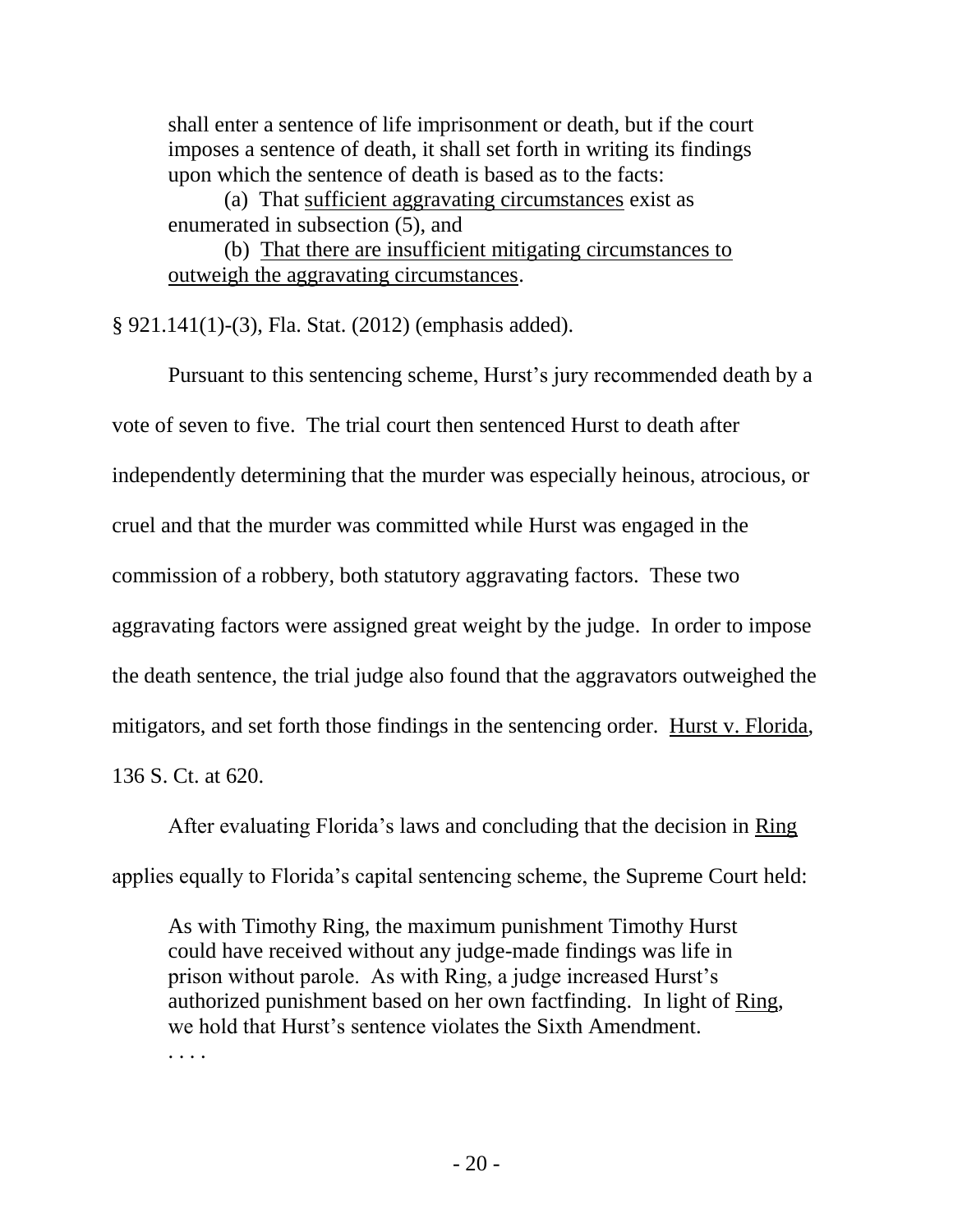The Sixth Amendment protects a defendant's right to an impartial jury. This right required Florida to base Timothy Hurst's death sentence on a jury's verdict, not a judge's factfinding. Florida's sentencing scheme, which required the judge alone to find the existence of an aggravating circumstance, is therefore unconstitutional.

Id. at 624 (emphasis added). In reaching these conclusions, the Supreme Court flatly rejected the State's contention that although "Ring required a jury to find every fact necessary to render Hurst eligible for the death penalty," the jury's recommended sentence in Hurst's case necessarily included such findings. Id. at 622. The Court emphasized that this contention is belied by the fact that the law under which Hurst was sentenced expressly required that a person may not be sentenced to death without "findings by the court" that such person shall be so punished. Id. (quoting § 775.082(1), Fla. Stat.). The Supreme Court emphasized that under Florida law, before the sentence of death may be imposed, "the trial court alone must find 'the facts . . . [t]hat sufficient aggravating circumstances exist' and '[t]hat there are insufficient mitigating circumstances to outweigh the aggravating circumstances.' " Id. (quoting § 921.141(3), Fla. Stat. (2012)). The Supreme Court was explicit in Hurst v. Florida that the constitutional right to an impartial jury "required Florida to base Timothy Hurst's death sentence on a jury's verdict, not a judge's factfinding." Id. at 624.

Upon review of the decision in Hurst v. Florida, as well as the decisions in Apprendi and Ring, we conclude that the Sixth Amendment right to a trial by jury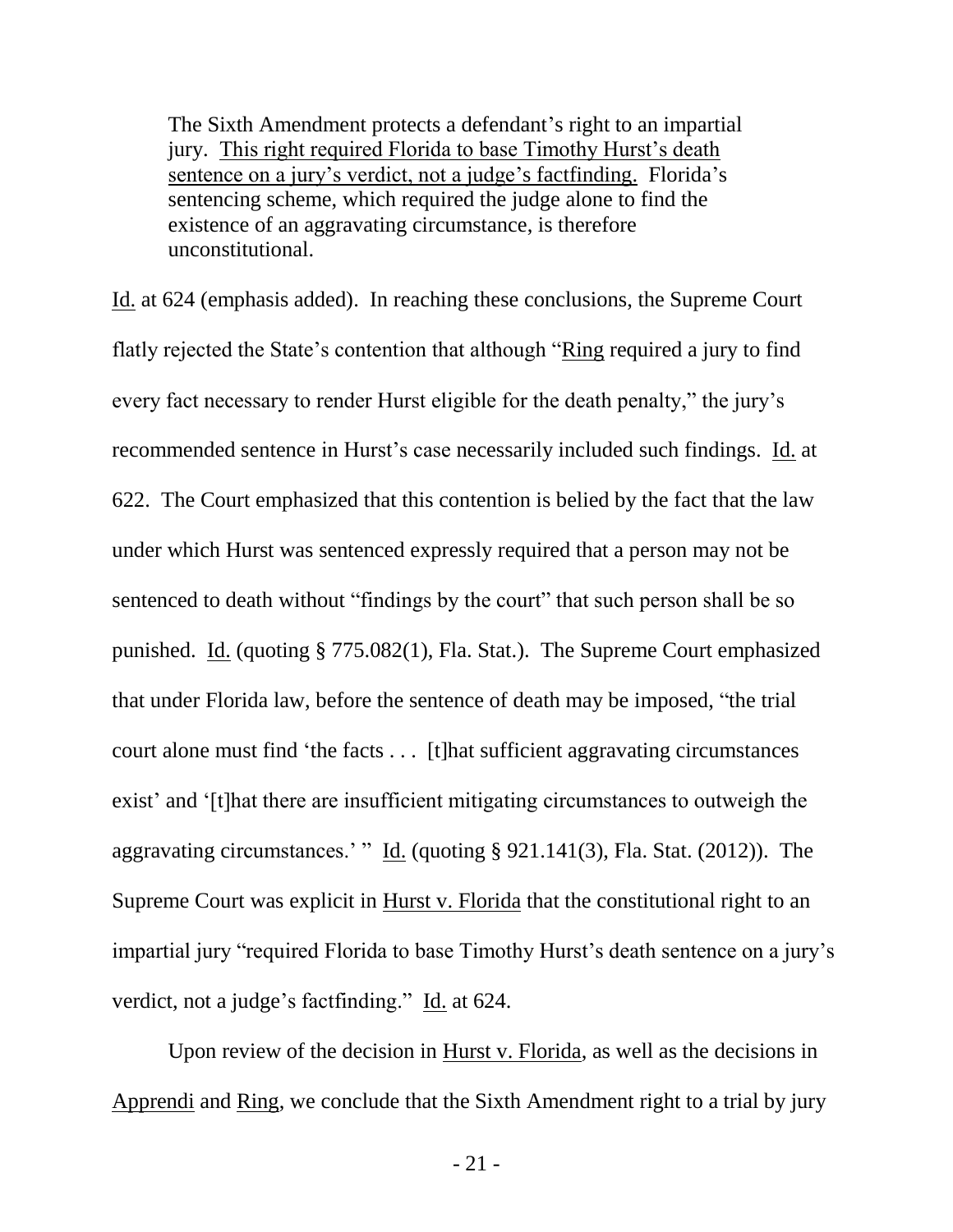mandates that under Florida's capital sentencing scheme, the jury—not the judge must be the finder of every fact, and thus every element, necessary for the imposition of the death penalty. These necessary facts include, of course, each aggravating factor that the jury finds to have been proven beyond a reasonable doubt. However, the imposition of a death sentence in Florida has in the past required, and continues to require, additional factfinding that now must be conducted by the jury. As the Supreme Court long ago recognized in Parker v. Dugger, 498 U.S. 308 (1991), under Florida law, "The death penalty may be imposed only where sufficient aggravating circumstances exist that outweigh mitigating circumstances." Id. at 313 (emphasis added) (quoting § 921.141(3), Fla. Stat. (1985)). Thus, before a sentence of death may be considered by the trial court in Florida, the jury must find the existence of the aggravating factors proven beyond a reasonable doubt, that the aggravating factors are sufficient to impose death, and that the aggravating factors outweigh the mitigating circumstances.<sup>7</sup>

<sup>7.</sup> Accordingly, we reject the State's argument that Hurst v. Florida only requires that the jury unanimously find the existence of one aggravating factor and nothing more. The Supreme Court in Hurst v. Florida made clear that the jury must find "each fact necessary to impose a sentence of death," 136 S. Ct. at 619, "any fact that expose[s] the defendant to a greater punishment," id. at 621, "the facts necessary to sentence a defendant to death," id., "the facts behind" the punishment, id., and "the critical findings necessary to impose the death penalty," id. at 622 (emphasis added). Florida law has long required findings beyond the existence of a single aggravator before the sentence of death may be recommended or imposed. See § 921.141(3), Fla. Stat. (2012).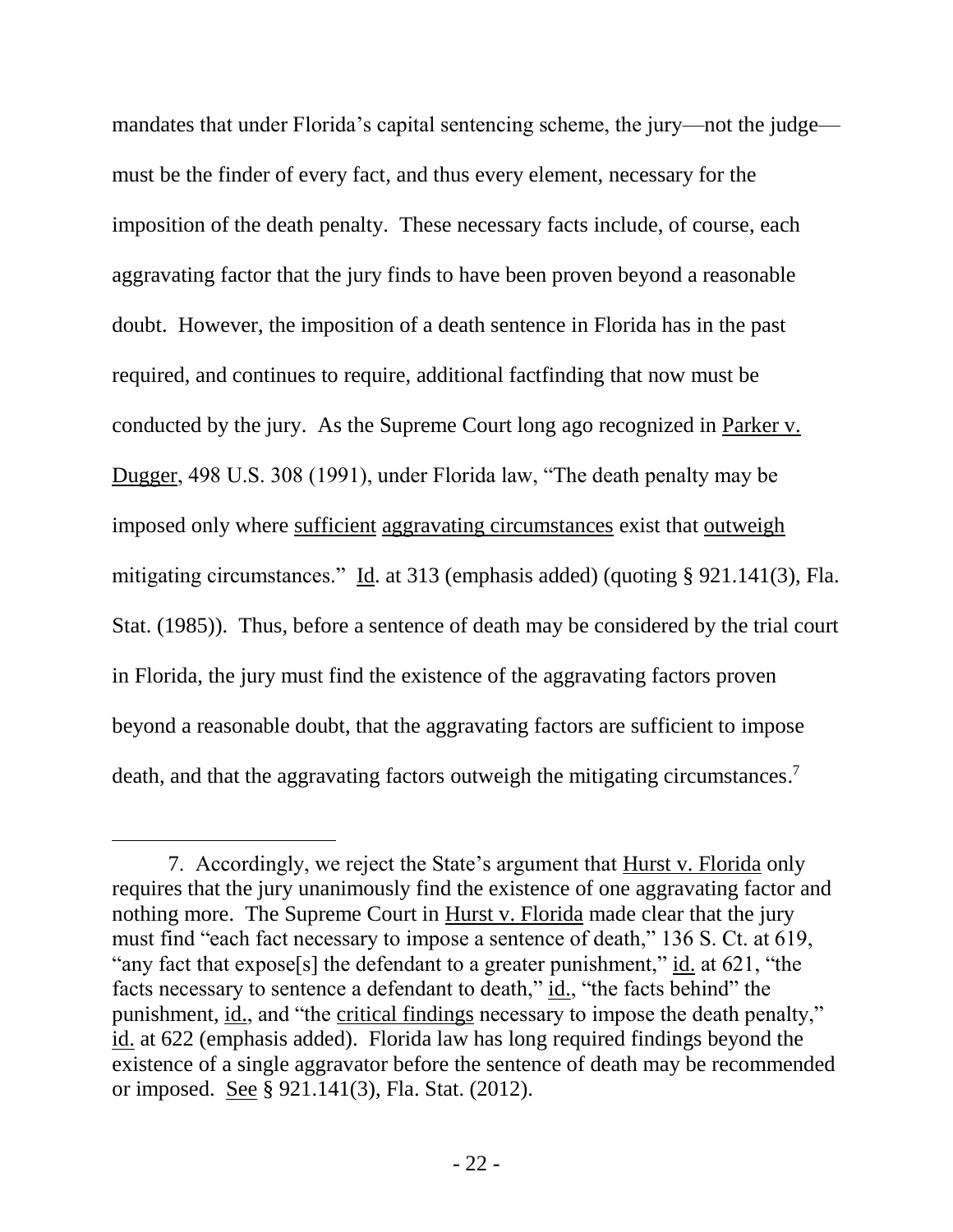These same requirements existed in Florida law when Hurst was sentenced in 2012—although they were consigned to the trial judge to make.

We also conclude that, just as elements of a crime must be found unanimously by a Florida jury, all these findings necessary for the jury to essentially convict a defendant of capital murder—thus allowing imposition of the death penalty—are also elements that must be found unanimously by the jury. Thus, we hold that in addition to unanimously finding the existence of any aggravating factor, the jury must also unanimously find that the aggravating factors are sufficient for the imposition of death and unanimously find that the aggravating factors outweigh the mitigation before a sentence of death may be considered by the judge. <sup>8</sup> This holding is founded upon the Florida Constitution and Florida's long history of requiring jury unanimity in finding all the elements of the offense to be proven; and it gives effect to our precedent that the "final decision in the weighing process must be supported by 'sufficient competent evidence in the record.' " Ford v. State, 802 So. 2d 1121, 1134 (Fla. 2001) (quoting Campbell v. State, 571 So. 2d 415, 420 (Fla. 1990), receded from on other grounds by Trease v.

 $\overline{a}$ 

<sup>8.</sup> Mitigating circumstances need only be established by a preponderance of the evidence, Diaz v. State, 132 So. 3d 93, 117 (Fla. 2013), and may include any aspect of the defendant's character or background that is proffered as a basis for a sentence less than death. See Lockett v. Ohio, 438 U.S. 586, 604 (1978); § 921.141(6)(h), Fla. Stat. (2012).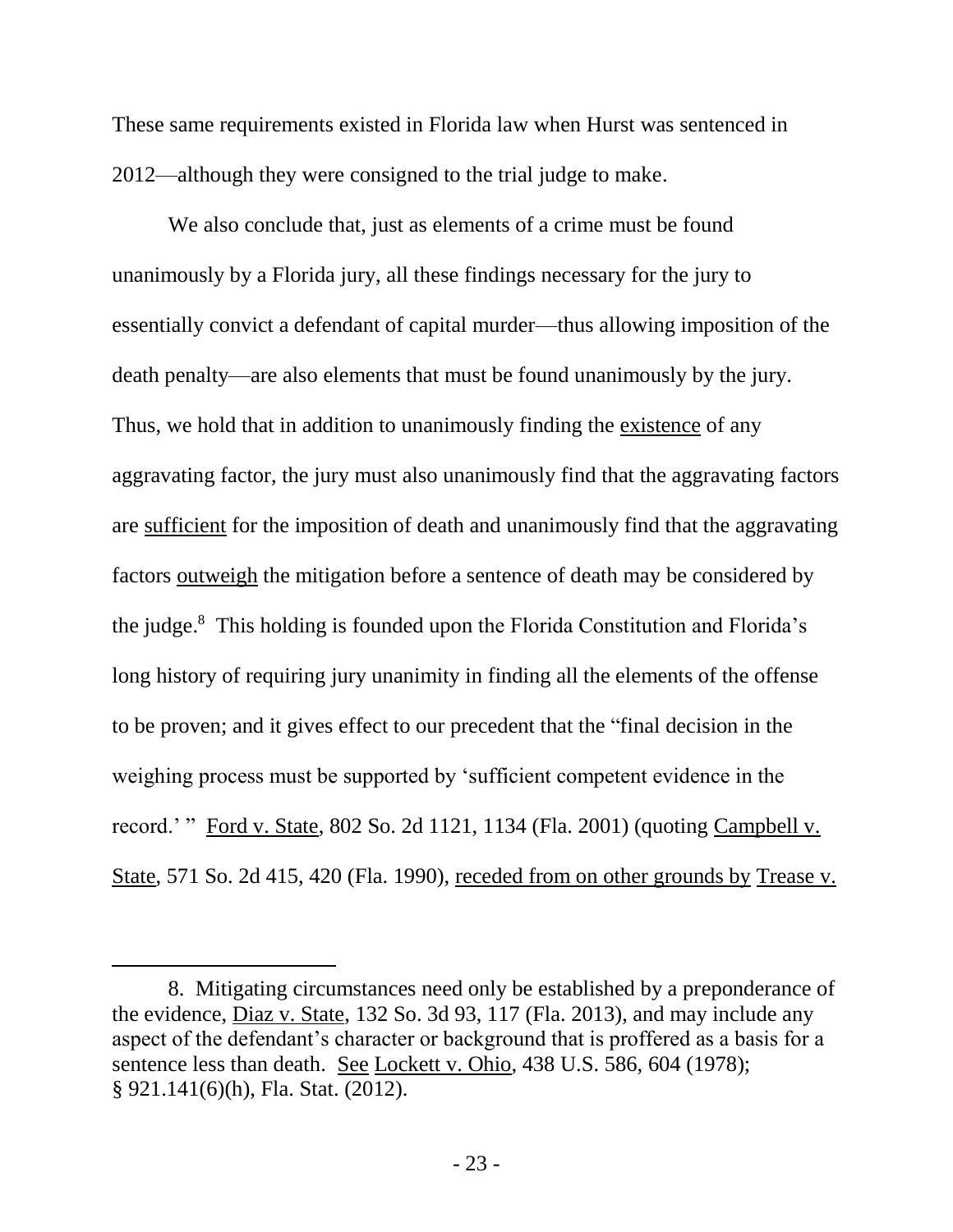State, 768 So. 2d 1050, 1055 (Fla. 2000)). As we explain, we also find that in order for a death sentence to be imposed, the jury's recommendation for death must be unanimous. This recommendation is tantamount to the jury's verdict in the sentencing phase of trial; and historically, and under explicit Florida law, jury verdicts are required to be unanimous.

The right to a unanimous jury in English jurisprudence has roots reaching back centuries, as evidenced by Sir William Blackstone in his Commentaries on the Laws of England, originally published from 1765 through 1769. There he stated, "But the founders of the English law have with excellent forecast contrived that no man should be called to answer to the king for any capital crime unless upon the preparatory accusation of twelve or more of his fellow-subjects, the grand jury; and that the truth of every accusation . . . should afterwards be confirmed by the unanimous suffrage of twelve of his equals and neighbours." 4 W. Blackstone, Commentaries on the Laws of England, 349-50 (Rees Welsh & Co. ed. 1898).<sup>9</sup>

<sup>9.</sup> In Blakely, the Court also remarked on this history, stating:

This case requires us to apply the rule we expressed in Apprendi v. New Jersey, 530 U.S. 466, 490 (2000): "Other than the fact of a prior conviction, any fact that increases the penalty for a crime beyond the prescribed statutory maximum must be submitted to a jury, and proved beyond a reasonable doubt." This rule reflects two longstanding tenets of common-law criminal jurisprudence: that the "truth of every accusation" against a defendant "should afterwards be confirmed by the unanimous suffrage of twelve of his equals and neighbours," and that "an accusation which lacks any particular fact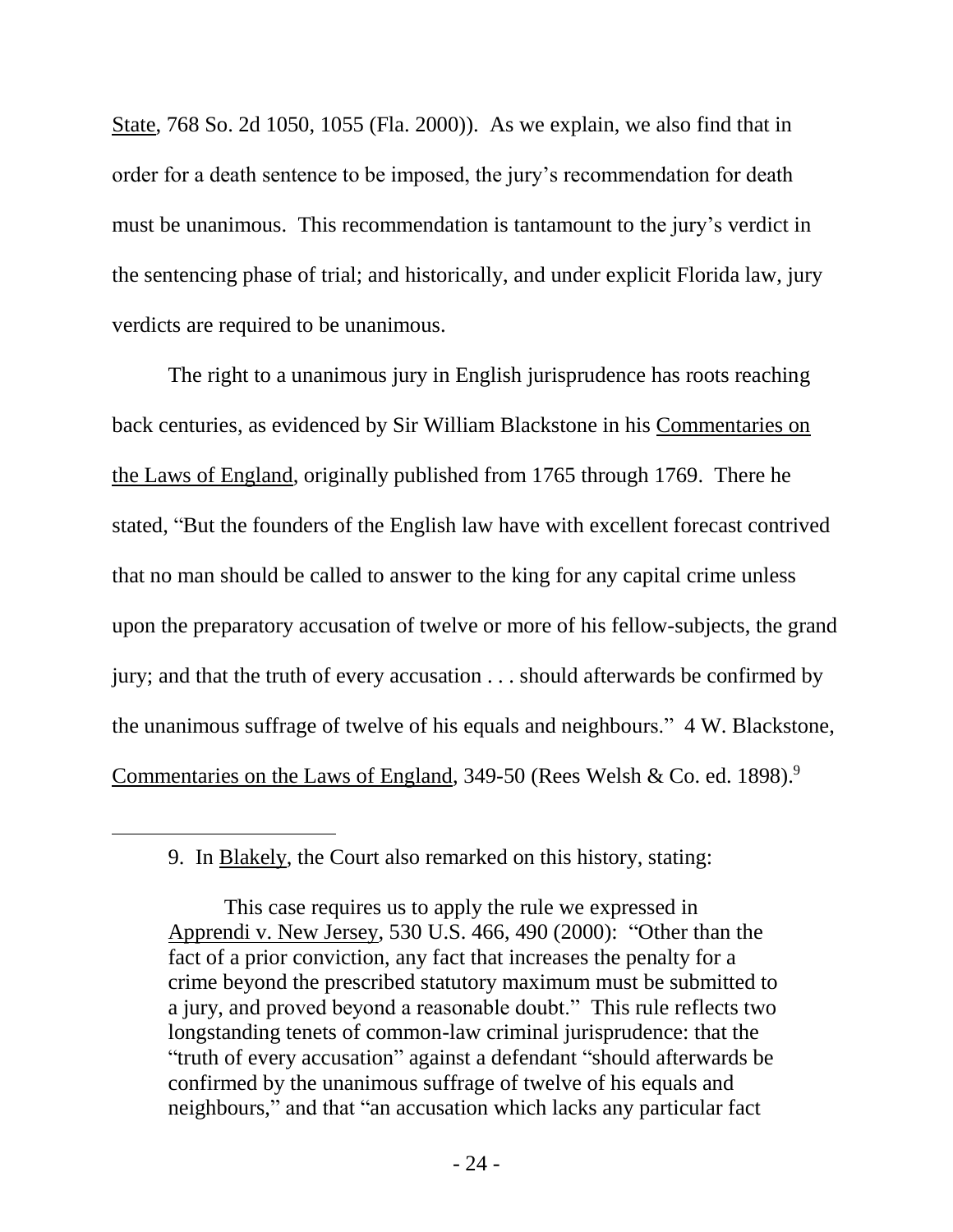The right to trial by jury was brought from England to this country by those who emigrated here "as their birthright and inheritance, as part of that admirable common law which had fenced around and interposed barriers on every side against the approaches of arbitrary power." Duncan v. Louisiana, 391 U.S. 145, 154 & n.21 (1968) (quoting Thompson v. Utah, 170 U.S. 343, 349-50 (1898)).

In the Florida Constitution of 1838, article I, section 10, of the Declaration of Rights enshrined in Florida law the right to trial by jury in criminal cases. Article I, section 6, further guaranteed that the "right of trial by jury shall forever remain inviolate." Art. I, § 6, Fla. Const. (1838). That right now resides in article I, section 22, of the Florida Constitution, which continues to provide that "[t]he right of trial by jury shall be secure to all and remain inviolate." Art. I, § 22, Fla. Const.

The principle that, under the common law, jury verdicts shall be unanimous was recognized by this Court very early in Florida's history in Motion to Call Circuit Judge to Bench, 8 Fla. 459, 482 (1859). In the 1885 Constitution, the right to trial by jury was given even more protection by the promise that "[t]he right of

Blakely, 542 U.S. at 301-02 (footnote and citation omitted).

which the law makes essential to the punishment is . . . no accusation within the requirements of the common law, and it is no accusation in reason," 1 J. Bishop, Criminal Procedure § 87, p. 55 (2d ed. 1872). These principles have been acknowledged by courts and treatises since the earliest days of graduated sentencing; ...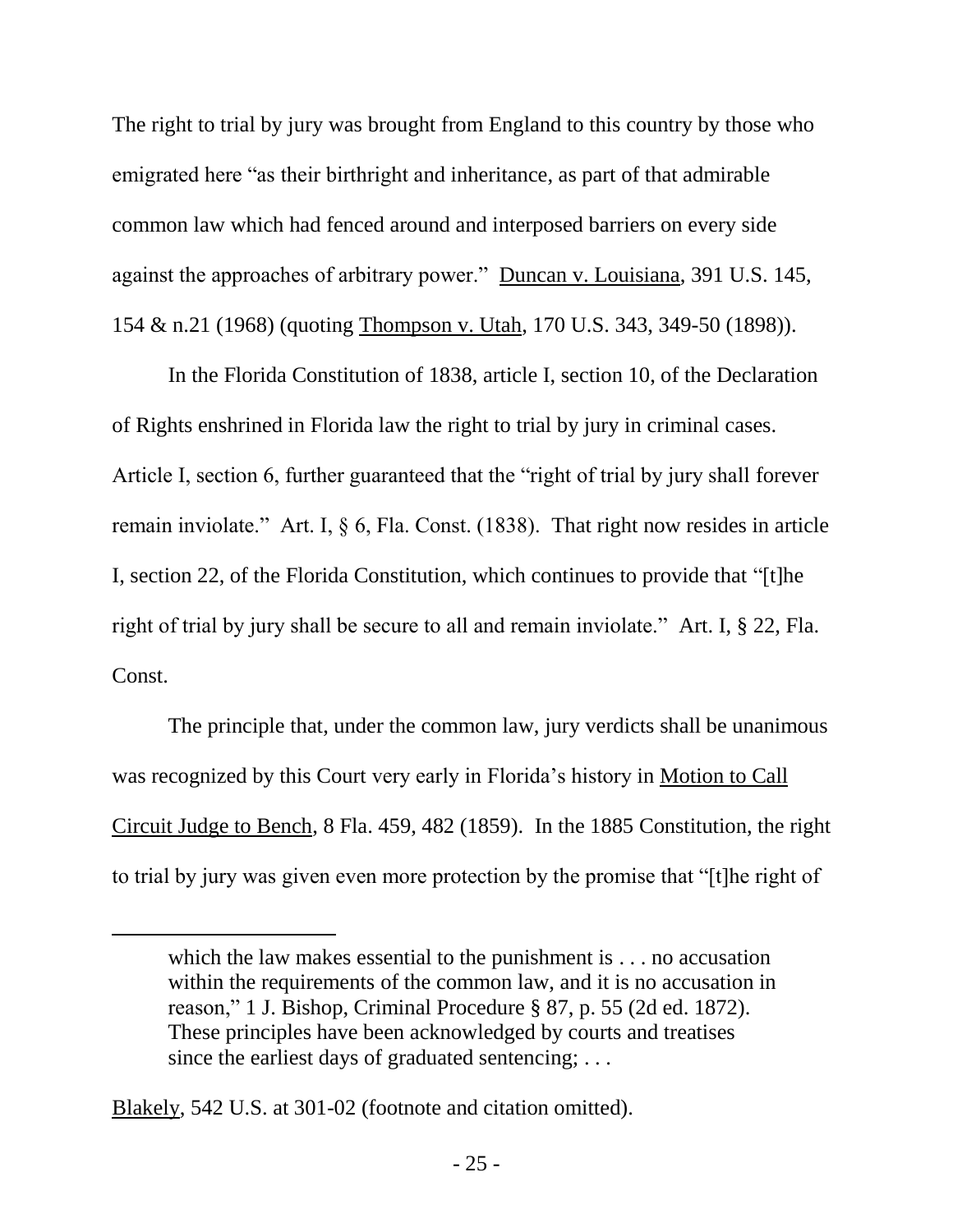trial by jury shall be secured to all, and remain inviolate forever." Declaration of Rights, § 3, Fla. Const. (1885). And, in 1894, this Court again recognized that in a criminal prosecution, the jury must return a unanimous verdict. Grant v. State, 14 So. 757, 758 (Fla. 1894). In 1911, this Court confirmed the unanimity requirement in Ayers v. State, 57 So. 349, 350 (Fla. 1911), stating that "[o]f course, a verdict must be concurred in by the unanimous vote of the entire jury." Almost half a century later, in Jones v. State, 92 So. 2d 261 (Fla. 1956), again acknowledging that "[i]n this state, the verdict of the jury must be unanimous," this Court held that any interference with the right to a unanimous jury verdict denies the defendant a fair trial as guaranteed by the Declaration of Rights of the Florida Constitution.<sup>10</sup> Id. at 261 (On Rehearing Granted). Thus, Florida has always required jury verdicts to be unanimous on the elements of criminal offenses.

In capital cases, Florida's early laws also indicate that jurors controlled which defendants would receive death. When Florida was still a territory, the penalty for defendants convicted of murder was death by hanging. See Acts of the Legislative Council of the Territory of Florida, An Act for the Apprehension of

 $\overline{a}$ 

<sup>10.</sup> The right to a unanimous jury verdict is incorporated in Florida Rule of Criminal Procedure 3.440 ("No verdict may be rendered unless all of the trial jurors concur in it."). The Florida Standard Jury Instructions for Criminal Cases also state in pertinent part, "This verdict must be unanimous, that is, all of you must agree to the same verdict." Fla. Std. Jury Instr. (Crim.) 3.12 Verdict.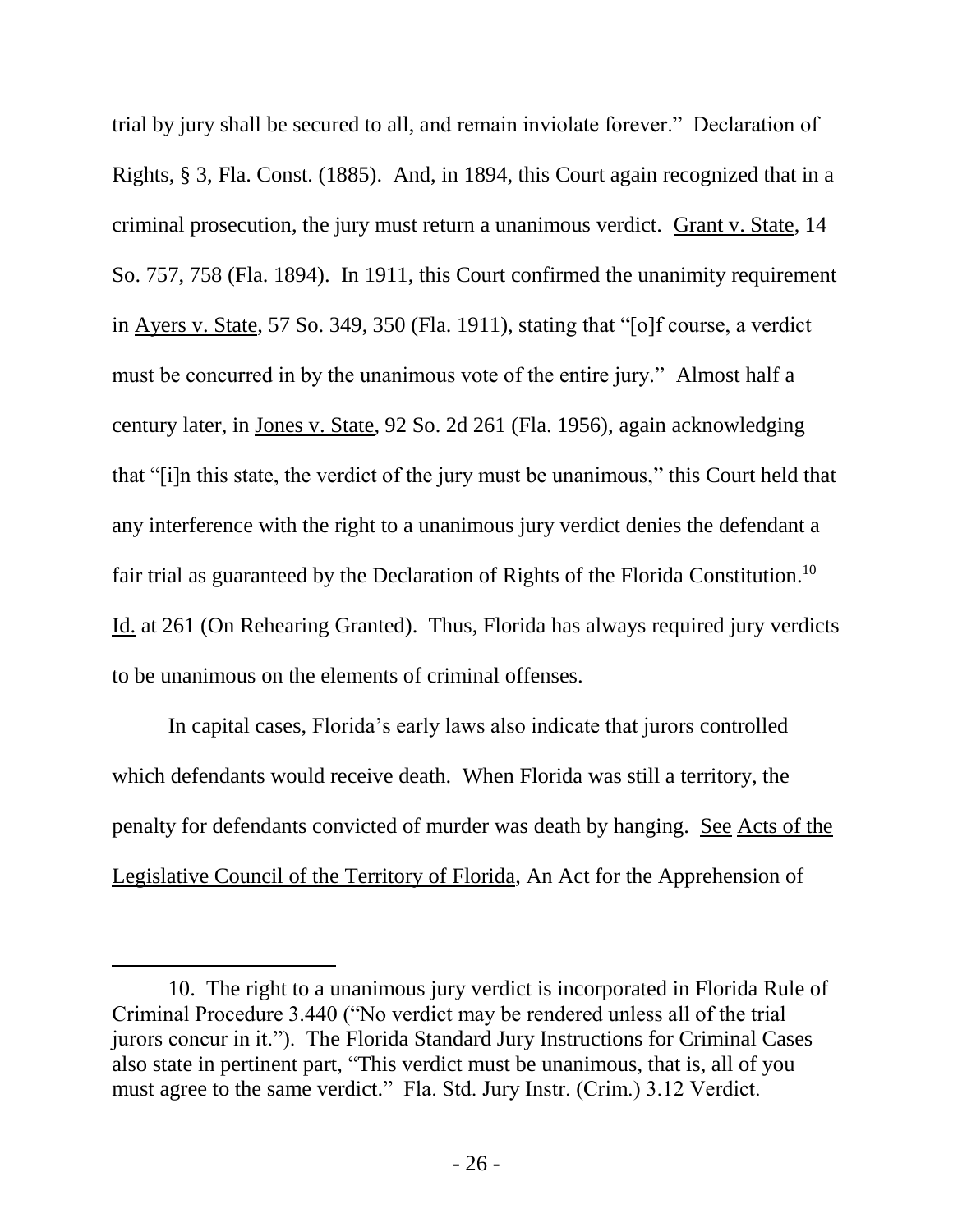Criminals, and the Punishment of Crimes and Misdemeanors, § 21 (1822). Under this type of mandatory statute, the jury's factual findings on the elements of the crime also necessarily served as the elements necessary for imposition of a sentence of death. In later holding such mandatory capital sentencing provisions unconstitutional, the Supreme Court in Woodson v. North Carolina, 428 U.S. 280, 293 (1976), observed that since the 1700s American juries had refused to convict defendants where the automatic consequence of their conviction was death.

In 1849, the Court noted in Holton v. State, 2 Fla. 476, 478 (1849), that "the jury elected, tried and sworn in this cause came into court, and rendered the following verdict: 'That the said Thomas J. Holton is guilty of murder, in manner and form as in the indictment against him is alleged,' and concluded by recommending the prisoner to mercy." Florida law later expressly provided a mechanism by which the jury could grant mercy in a capital case and assure a life sentence, stating, "Whoever is convicted of a capital offence, and recommended to the mercy of the court by a majority of the jury in their verdict, shall be sentenced to imprisonment in the State prison for life." See A Digest of the Laws of the State of Florida, from the Year One Thousand Eight Hundred and Twenty-Two, to the Eleventh Day of March, One Thousand Eight Hundred and Eighty-One, Inclusive,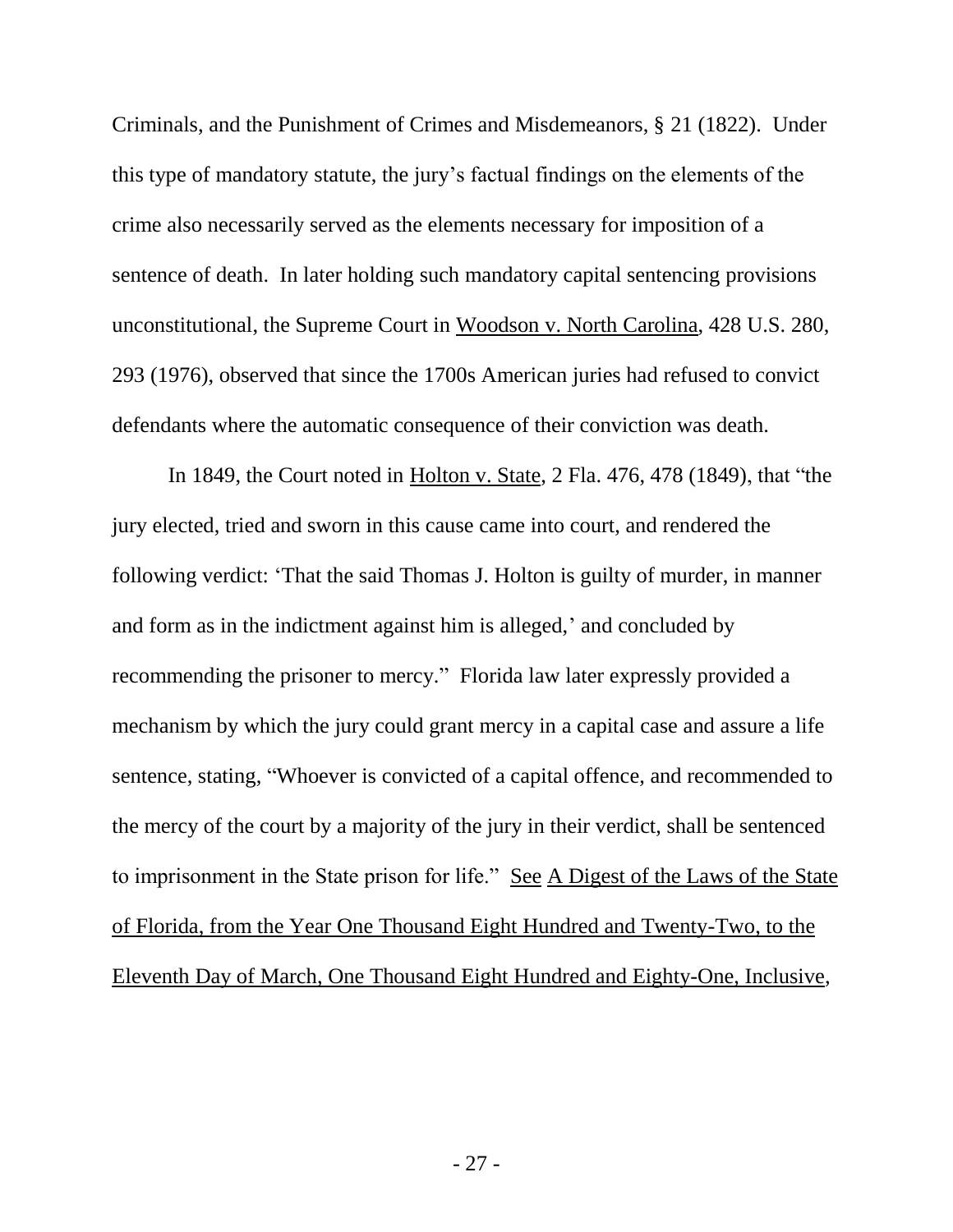§ 19 (McClellan Compilation, 1881).<sup>11</sup> Thus, historically, it was the finding by the jury of all the elements necessary for conviction of murder that subjected the defendant to the ultimate penalty, unless mercy was expressed in the verdict of the jury as allowed by law.

Florida repealed its mandatory death sentencing provision in 1972 in an attempt to comply with Furman v. Georgia, 408 U.S. 238 (1972), in which arbitrary and capricious capital sentencing was found unconstitutional. The Legislature, in regular and special session, amended section 921.141, Florida Statutes (1972), to provide for consideration of aggravating and mitigating circumstances before a death sentence could be imposed.<sup>12</sup> "Furman mandates that where discretion is afforded a sentencing body on a matter so grave as the determination of whether a human life should be taken or spared, that discretion must be suitably directed and limited so as to minimize the risk of wholly arbitrary and capricious action." Gregg v. Georgia, 428 U.S. 153, 189 (1976). Accordingly, the Supreme Court has made clear that individualized sentencing is required in which the discretion of the jury and the judge in imposing the death penalty will be narrowly channeled, and in which the circumstances of the offense, the character

 $\overline{a}$ 

<sup>11.</sup> Ch. 1877, Laws of Fla. (1872).

<sup>12.</sup> See ch. 72-72, § 1, at 241, Laws of Fla.; ch. 72-724, § 9, at 20, Laws of Fla. (special session amendments).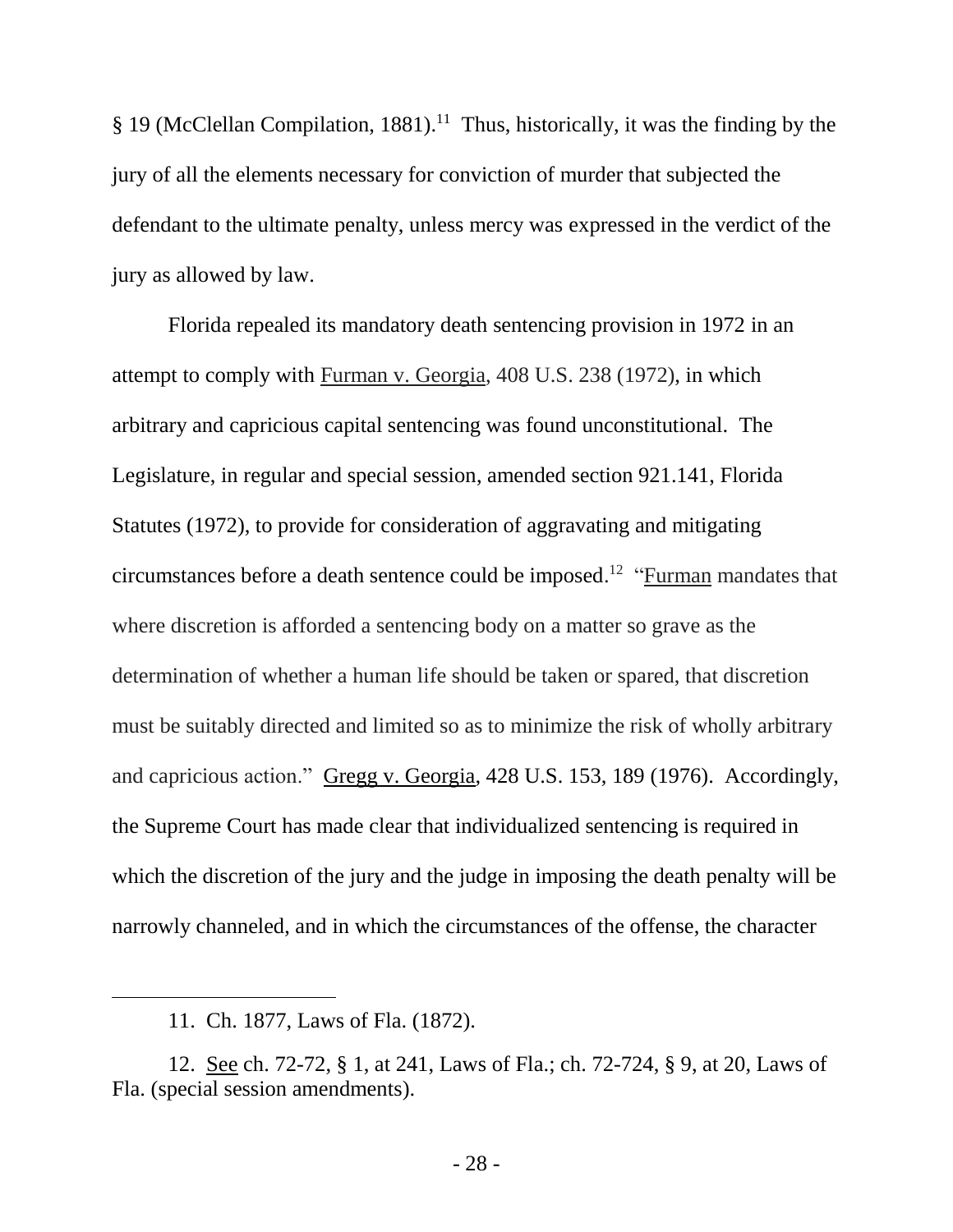and record of the defendant, and any evidence of mitigation that may provide a basis for a sentence less than death must be a part of the sentencing decision. Id.; see also Roper v. Simmons, 543 U.S. 551, 568 (2005) (capital punishment must be limited to a narrow category of the most serious crimes and offenders); Lockett, 438 U.S. at 604 (a defendant may raise as mitigation any aspect of character, record, or circumstances of the offense that may be proffered as a basis for a sentence less than death).<sup>13</sup>

In an effort to meet these requirements for individualized sentencing that narrows the class of murders and murderers for which the death penalty is appropriate, Florida has required the jury to consider evidence of aggravating factors concerning the circumstances of the crime, as well as evidence of mitigating circumstances that a jury may find renders the death penalty inappropriate for an individual defendant in a specific case. These findings are necessary because, as the Supreme Court has explained, "Given that the imposition of death by public authority is so profoundly different from all other penalties, we

<sup>13.</sup> It is not necessary for our analysis to conclude that a right to individualized sentencing existed in the law at the time Florida became a state. It is sufficient for our analysis that individualized sentencing in capital cases is now the law of the land. See, e.g., Gregg, 428 U.S. at 189. It is also sufficient for our analysis that juries in Florida have always been required to be unanimous in finding the elements of the crime, which we now know encompass all the critical findings necessary for imposition of a death sentence.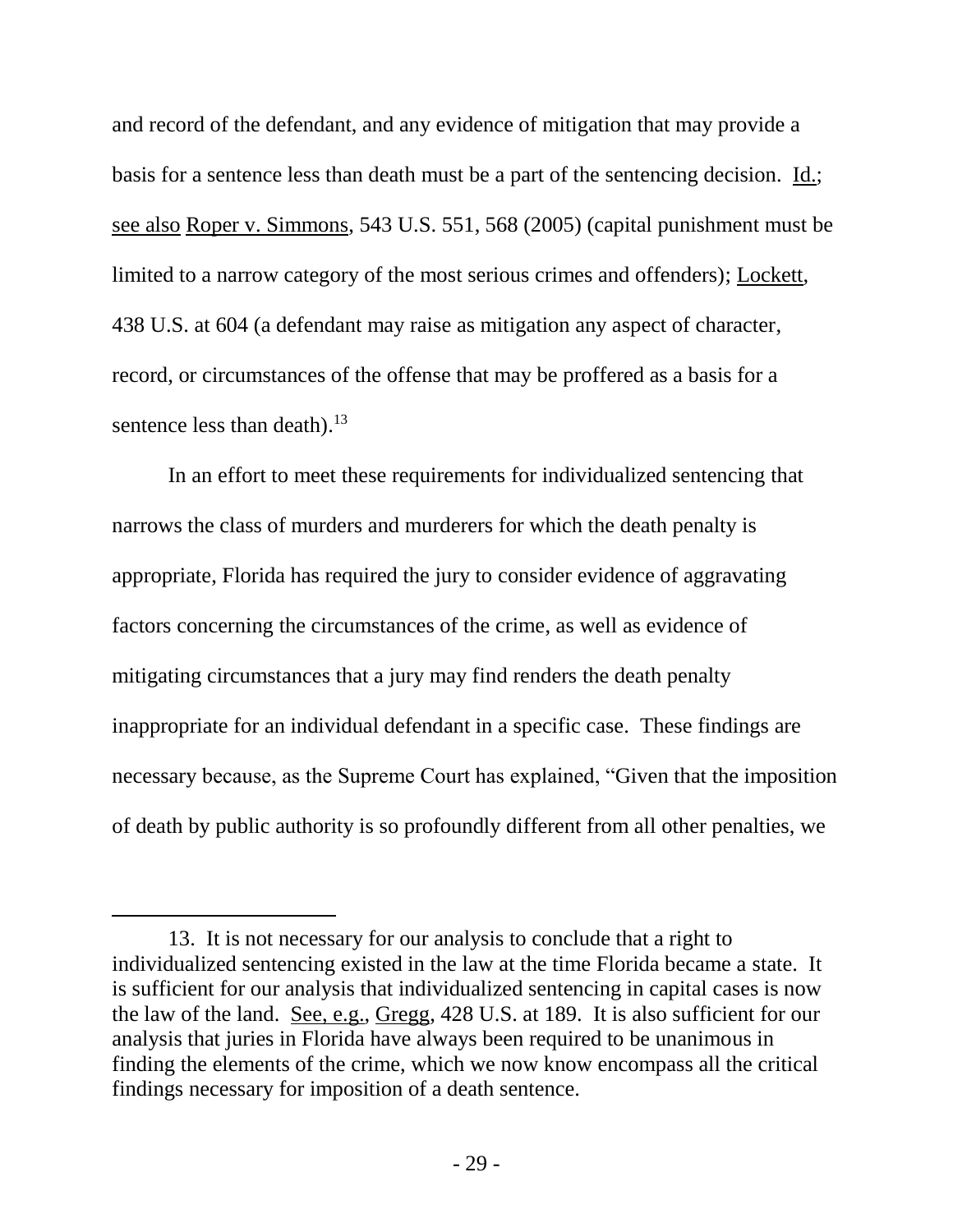cannot avoid the conclusion that an individualized decision is essential in capital cases." Lockett, 438 U.S. at 605. Since 1972, until the Supreme Court's ruling in Hurst v. Florida, it has been the Florida judge who ultimately makes his or her own determination of the existence of the aggravating factors, the evidence of mitigation, and the weight to be given each in the sentencing decision before a sentence of death could be imposed.

The Supreme Court in Hurst v. Florida has now made clear that the critical findings necessary for imposition of a sentence of death are the sole province of the jury. And because these findings occupy a position on par with elements of a greater offense, we conclude that all these findings necessary for the imposition of a sentence of death must be made by the jury—as are all elements—unanimously. We are mindful that a plurality of the United States Supreme Court, in a noncapital case, decided that unanimous jury verdicts are not required in all cases under the Sixth Amendment to the United States Constitution. See Apodaca v. Oregon, 406 U.S. 404 (1972) (plurality opinion).<sup>14</sup> However, this Court, in interpreting the Florida Constitution and the rights afforded to persons within this State, may require more protection be afforded criminal defendants than that

 $\overline{a}$ 

<sup>14.</sup> Nonetheless, unanimous juries have been required by the Supreme Court in the case of six-person state juries. See Burch v. Louisiana, 441 U.S. 130, 137-38 (1979).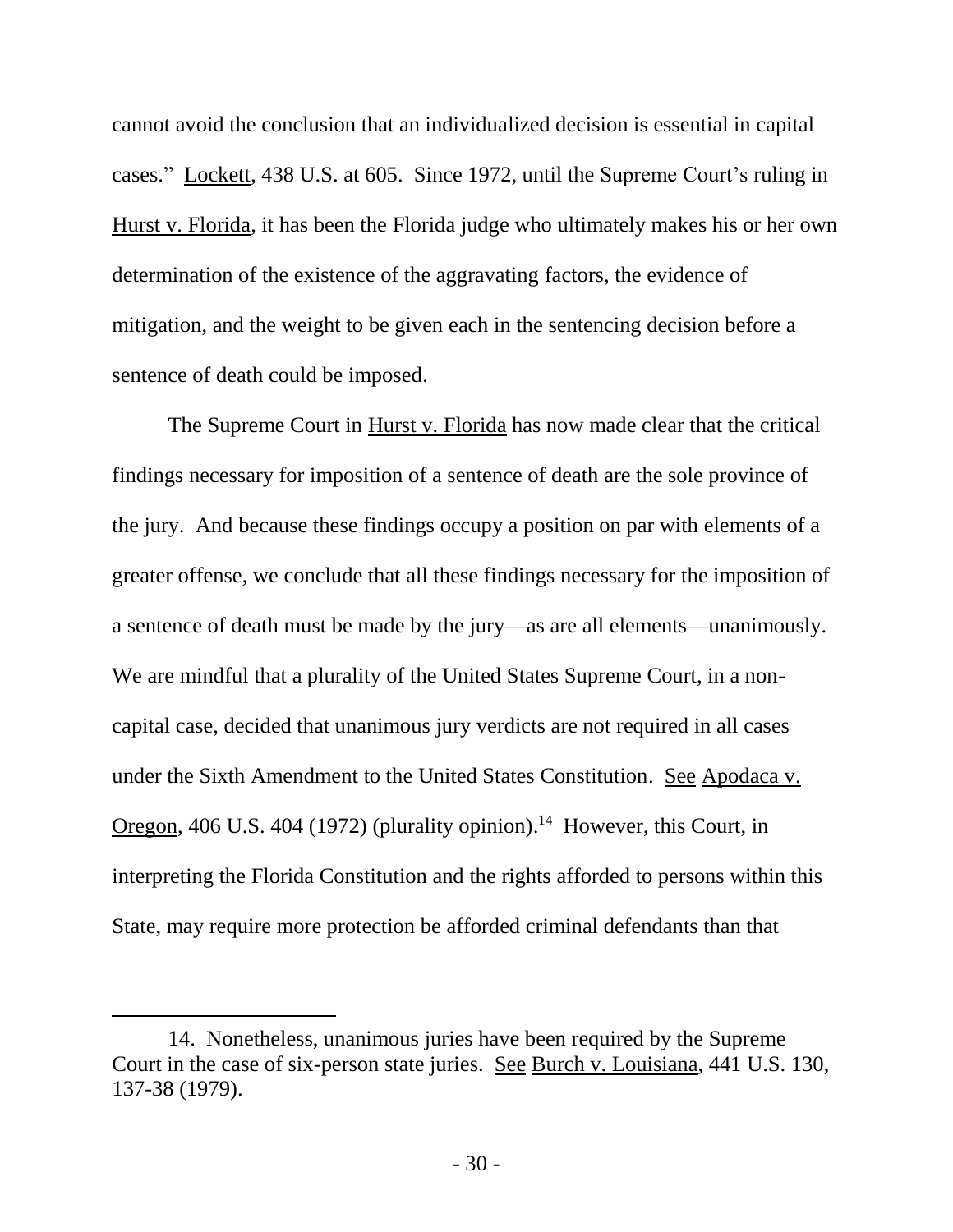mandated by the federal Constitution. This is especially true, we believe, in cases where, as here, Florida has a longstanding history requiring unanimous jury verdicts as to the elements of a crime. We recently explained:

Unless the Florida Constitution specifies otherwise, this Court, as the ultimate arbiter of the meaning and extent of the safeguards and fundamental rights provided by the Florida Constitution, may interpret those rights as providing greater protections than those in the United States Constitution. State v. Kelly, 999 So. 2d 1029, 1042 (Fla. 2008). Put simply, the United States Constitution generally sets the "floor"—not the "ceiling"—of personal rights and freedoms that must be afforded to a defendant by Florida law. Id. As we explained in Kelly, "we have the duty to independently examine and determine questions of state law so long as we do not run afoul of federal constitutional protections or the provisions of the Florida Constitution that require us to apply federal law in state-law contexts." 999 So. 2d at 1043 (emphasis in original). Our Court reemphasized what we previously stated in Traylor: "[w]hen called upon to decide matters of fundamental rights, Florida's state courts are bound under federalist principles to give primacy to our state Constitution and to give independent legal import to every phrase and clause contained therein." Id. at 1044 (quoting Traylor, 596 So. 2d at 962-63).

State v. Horwitz, 191 So. 3d 429, 438 (Fla. 2016) (footnote omitted).

Hurst v. Florida mandates that all the findings necessary for imposition of a death sentence are "elements" that must be found by a jury, and Florida law has long required that jury verdicts must be unanimous. Accordingly, we reiterate our holding that before the trial judge may consider imposing a sentence of death, the jury in a capital case must unanimously and expressly find all the aggravating factors that were proven beyond a reasonable doubt, unanimously find that the aggravating factors are sufficient to impose death, unanimously find that the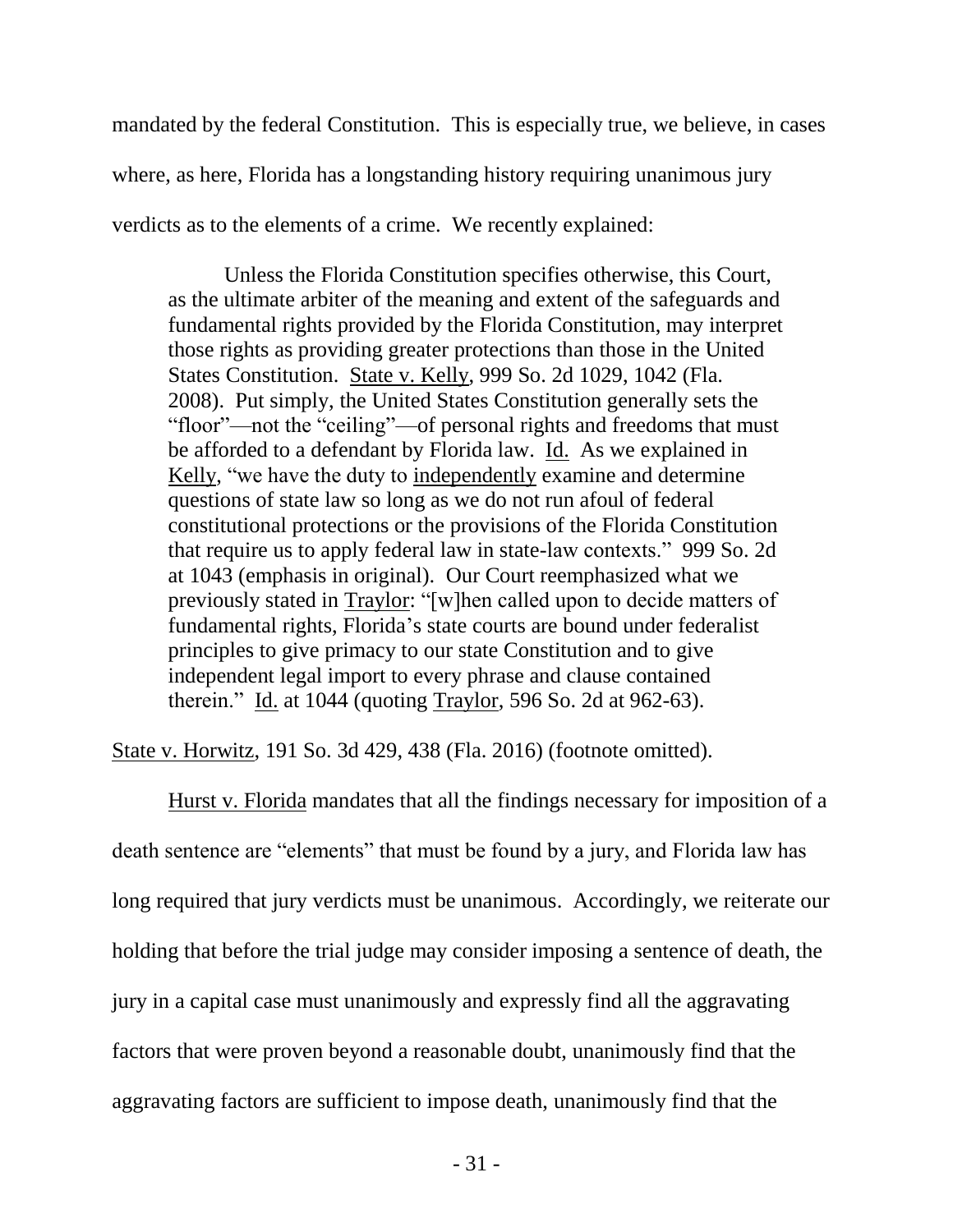aggravating factors outweigh the mitigating circumstances, and unanimously recommend a sentence of death. We equally emphasize that by so holding, we do not intend to diminish or impair the jury's right to recommend a sentence of life even if it finds aggravating factors were proven, were sufficient to impose death, and that they outweigh the mitigating circumstances. See Brooks v. State, 762 So. 2d 879, 902 (Fla. 2000). As the relevant jury instruction states: "Regardless of your findings . . . you are neither compelled nor required to recommend a sentence of death." Fla. Std. Jury Instr. (Crim.) 7.11 Penalty Proceedings—Capital Cases. Once these critical findings are made unanimously by the jury, each juror may then "exercis[e] reasoned judgment" in his or her vote as to a recommended sentence. See Henyard v. State, 689 So. 2d 239, 249 (Fla. 1996) (quoting Alvord v. State, 322 So. 2d 533, 540 (Fla. 1975)). Nor do we intend by our decision to eliminate the right of the trial court, even upon receiving a unanimous recommendation for death, to impose a sentence of life.

In requiring jury unanimity in these findings and in its final recommendation if death is to be imposed, we are cognizant of significant benefits that will further the administration of justice. Supreme Court Justice Anthony Kennedy, while a judge on the Ninth Circuit Court of Appeals, noted the salutary benefits of the unanimity requirement on jury deliberations as follows:

The dynamics of the jury process are such that often only one or two members express doubt as to [the] view held by a majority at the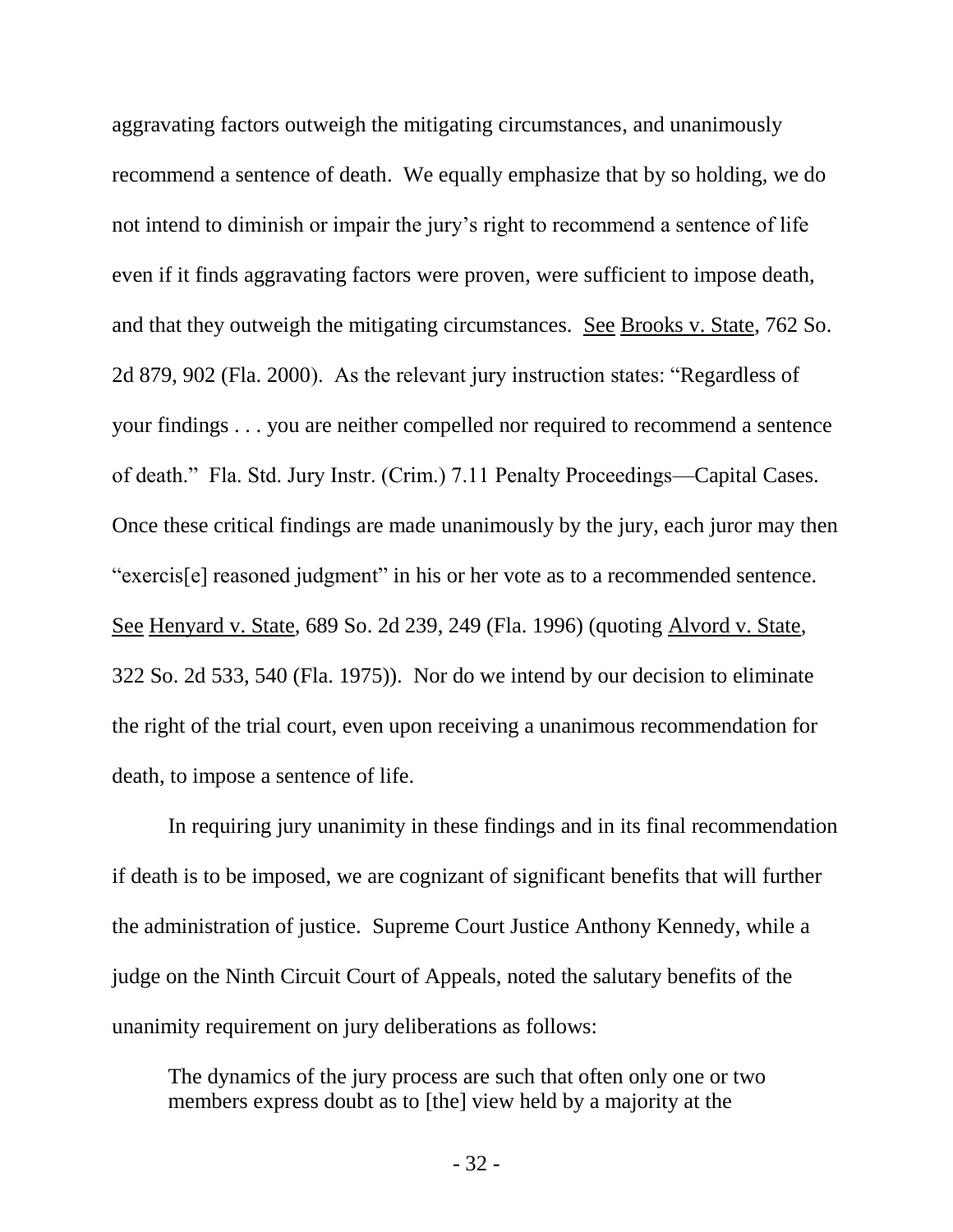outset of deliberations. A rule which insists on unanimity furthers the deliberative process by requiring the minority view to be examined and, if possible, accepted or rejected by the entire jury. The requirement of jury unanimity thus has a precise effect on the factfinding process, one which gives particular significance and conclusiveness to the jury's verdict.

United States v. Lopez, 581 F.2d 1338, 1341 (9th Cir. 1978). That court further noted that "[b]oth the defendant and society can place special confidence in a unanimous verdict." Id. Comparing the unanimous jury requirement to the requirement for proof beyond a reasonable doubt, the Fifth Circuit Court of Appeals stated, "the unanimous jury requirement 'impresses on the trier of fact the necessity of reaching a subjective state of certitude on the facts in issue.' " United States v. Gipson, 553 F.2d 453, 457 (5th Cir. 1977).

Further, it has been found based on data that "behavior in juries asked to reach a unanimous verdict is more thorough and grave than in majority-rule juries, and that the former were more likely than the latter jurors to agree on the issues underlying their verdict. Majority jurors had a relatively negative view of their fellow jurors' openmindedness and persuasiveness." See Elizabeth F. Loftus & Edith Greene, Twelve Angry People: The Collective Mind of the Jury, 84 Colum. L. Rev. 1425, 1428 (1984). Another study disclosed that capital jurors work especially hard to evaluate the evidence and reach a unanimous verdict where they can find agreement. See Scott E. Sundby, War & Peace in the Jury Room: How Capital Juries Reach Unanimity, 62 Hastings L.J. 103 (2010). Unanimous-verdict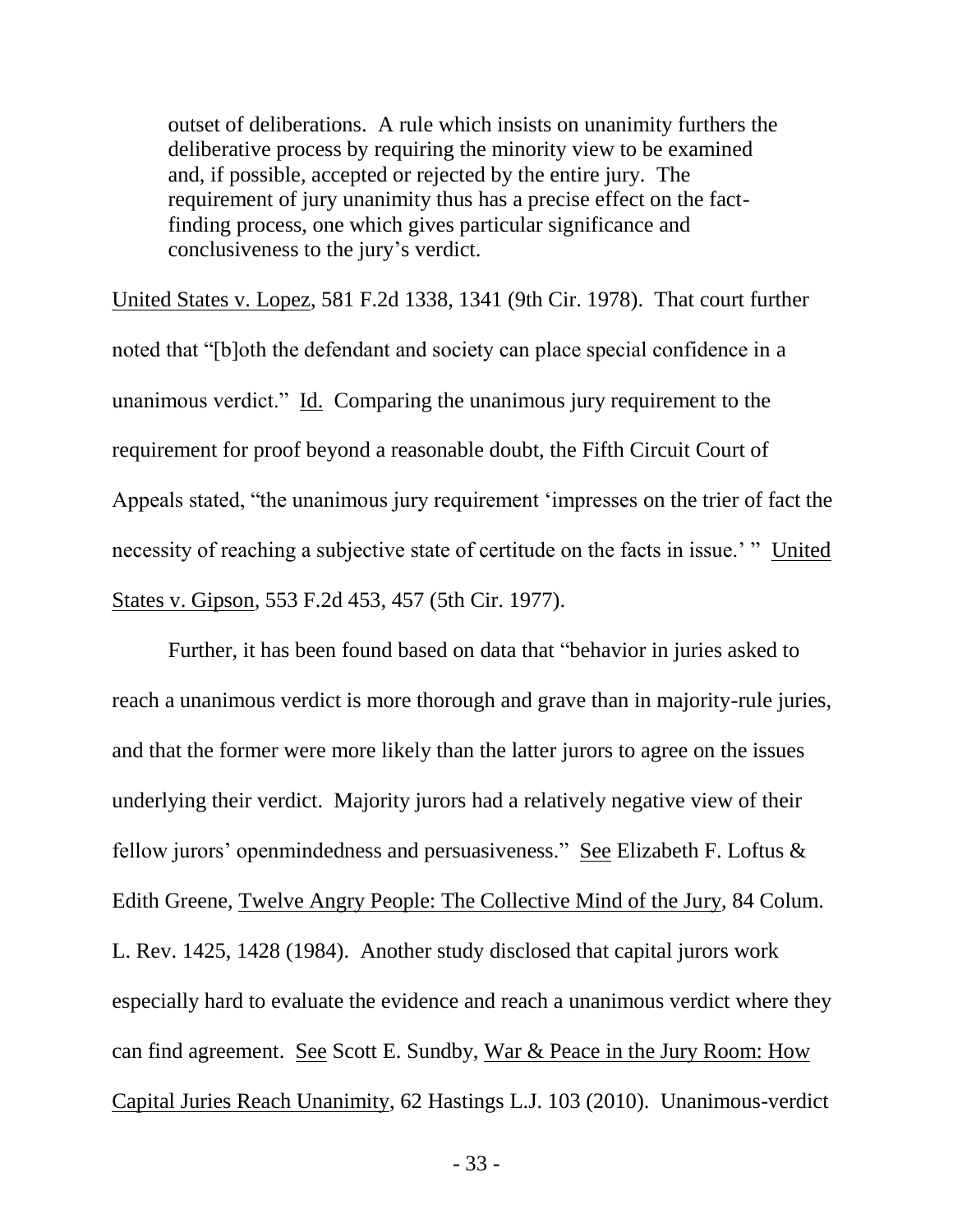juries tend to be more evidence driven, generally delaying their first vote until the evidence has been discussed. See Kate Riordan, Ten Angry Men: Unanimous Jury Verdicts in Criminal Trials and Incorporation After McDonald, 101 J. Crim. L. & Criminology 1403, 1429 (2011). Further, juries not required to reach unanimity tend to take less time deliberating and cease deliberating when the required majority vote is achieved rather than attempting to obtain full consensus; and jurors operating under majority rule express less confidence in the justness of their decisions. See, e.g., Kim Taylor-Thompson, Empty Votes in Jury Deliberations, 113 Harv. L. Rev. 1261, 1272-73 (2000). All these principles would apply with even more gravity, and more significance, in capital sentencing proceedings. We also note that the requirement of unanimity in capital jury findings will help to ensure the heightened level of protection necessary for a defendant who stands to lose his life as a penalty.

In the past, we expressed our view that unanimity in capital sentencing was necessary in Steele, 921 So. 2d 538. There, based on established precedent, we were constrained to find that the jury was not required to report its findings on an interrogatory verdict. See id. at 548. Nevertheless, we urged the Florida Legislature to take action to require at least some unanimity by the jury in capital penalty proceedings. We explained:

Many courts and scholars have recognized the value of unanimous verdicts. For example, the Connecticut Supreme Court has stated: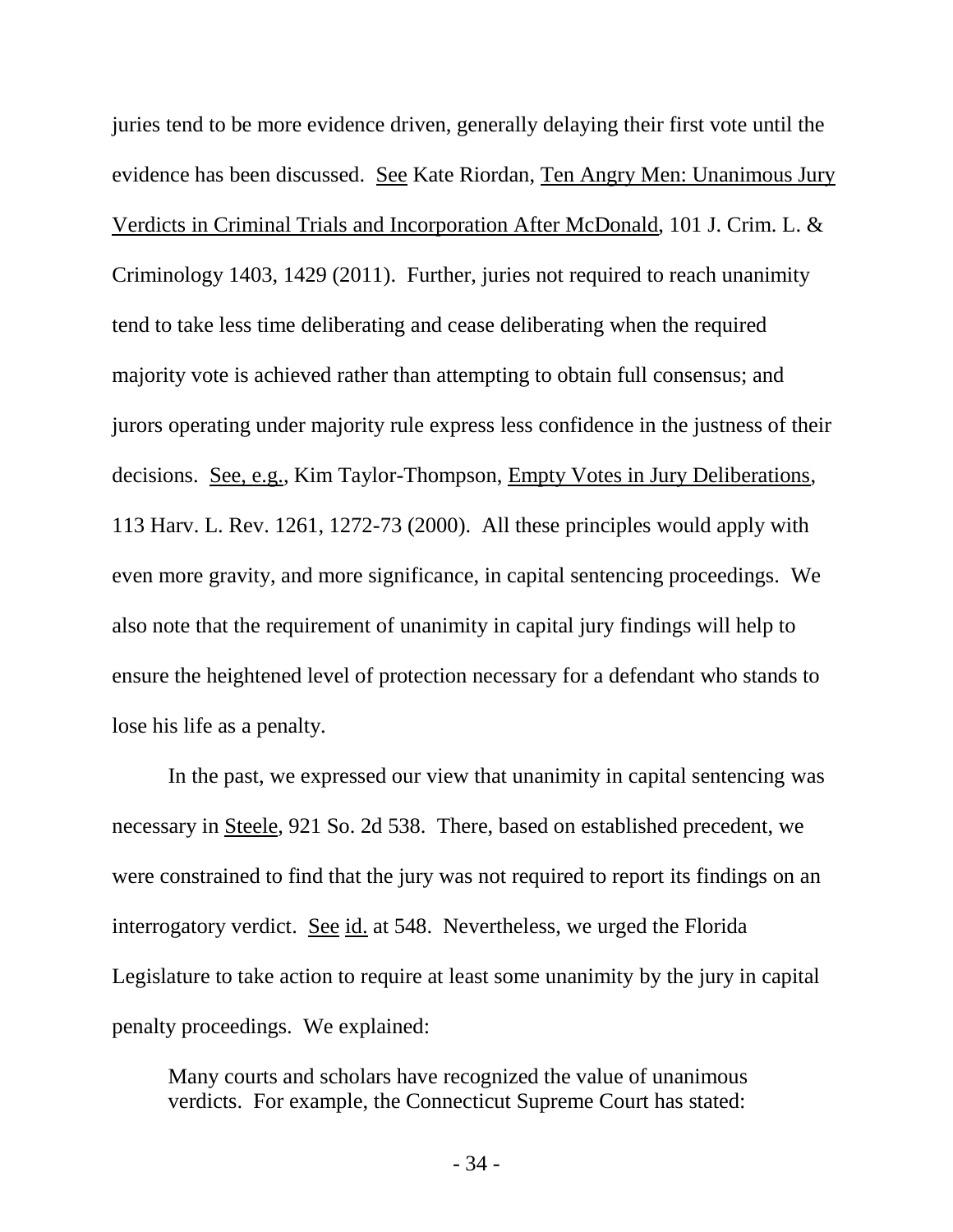[W]e perceive a special need for jury unanimity in capital sentencing. Under ordinary circumstances, the requirement of unanimity induces a jury to deliberate thoroughly and helps to assure the reliability of the ultimate verdict. The "heightened reliability demanded by the Eighth Amendment in the determination whether the death penalty is appropriate"; Sumner v. Shuman, 483 U.S. 66 (1987); convinces us that jury unanimity is an especially important safeguard at a capital sentencing hearing. In its death penalty decisions since the mid-1970s, the United States Supreme Court has emphasized the importance of ensuring reliable and informed judgments. These cases stand for the general proposition that the "reliability" of death sentences depends on adhering to guided procedures that promote a reasoned judgment by the trier of fact. The requirement of a unanimous verdict can only assist the capital sentencing jury in reaching such a reasoned decision.

Id. at 549 (quoting State v. Daniels, 542 A.2d 306, 315 (Conn. 1988) (some citations omitted)); see also Coday v. State, 946 So. 2d 988, 1022 (Fla. 2006) (Pariente, J., concurring in part and dissenting in part) (reiterating this Court's suggestion to the Legislature to revise the capital sentencing statute to require unanimity in jury findings and recommendations).

Based on the foregoing, we conclude that under the commandments of Hurst v. Florida, Florida's state constitutional right to trial by jury, and our Florida jurisprudence, the penalty phase jury must be unanimous in making the critical findings and recommendation that are necessary before a sentence of death may be considered by the judge or imposed.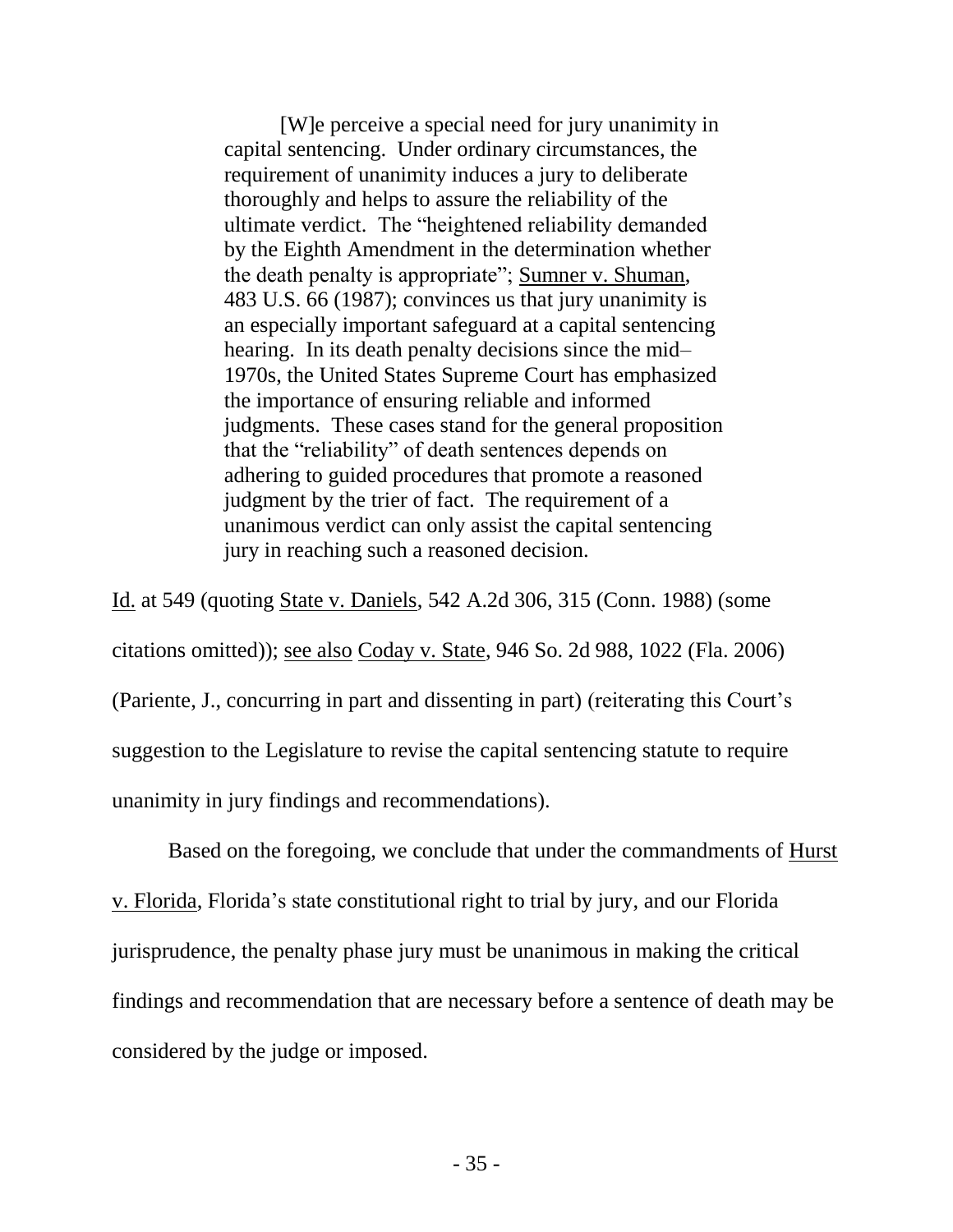#### **III. THE EIGHTH AMENDMENT**

In addition to the requirements of unanimity that flow from the Sixth Amendment and from Florida's right to trial by jury, we conclude that juror unanimity in any recommended verdict resulting in a death sentence is required under the Eighth Amendment. Although the United States Supreme Court has not ruled on whether unanimity is required in the jury's advisory verdict in capital cases, the foundational precept of the Eighth Amendment calls for unanimity in any death recommendation that results in a sentence of death. That foundational precept is the principle that death is different.<sup>15</sup> This means that the penalty may not be arbitrarily imposed, but must be reserved only for defendants convicted of the most aggravated and least mitigated of murders.<sup>16</sup> Accordingly, any capital sentencing law must adequately perform a narrowing function in order to ensure that the death penalty is not being arbitrarily or capriciously imposed. See Gregg,

<sup>15.</sup> See, e.g., Lockett v. Ohio, 438 U.S. 586, 604 (1978) (finding there is a "qualitative difference" between death and other penalties requiring "a greater degree of reliability when the death sentence is imposed"); Gregg, 428 U.S. at 187- 88 (stating that "death is different in kind" and as a punishment is "unique in its severity and irrevocability"); Furman, 408 U.S. at 286 (Brennan, J., concurring) ("Death is a unique punishment in the United States.").

<sup>16. &</sup>quot;As we have stated time and again, death is a unique punishment. Accordingly, the death penalty must be limited to the most aggravated and least mitigated of first-degree murders." Larkins v. State, 739 So. 2d 90, 92-93 (Fla. 1999) (citations omitted).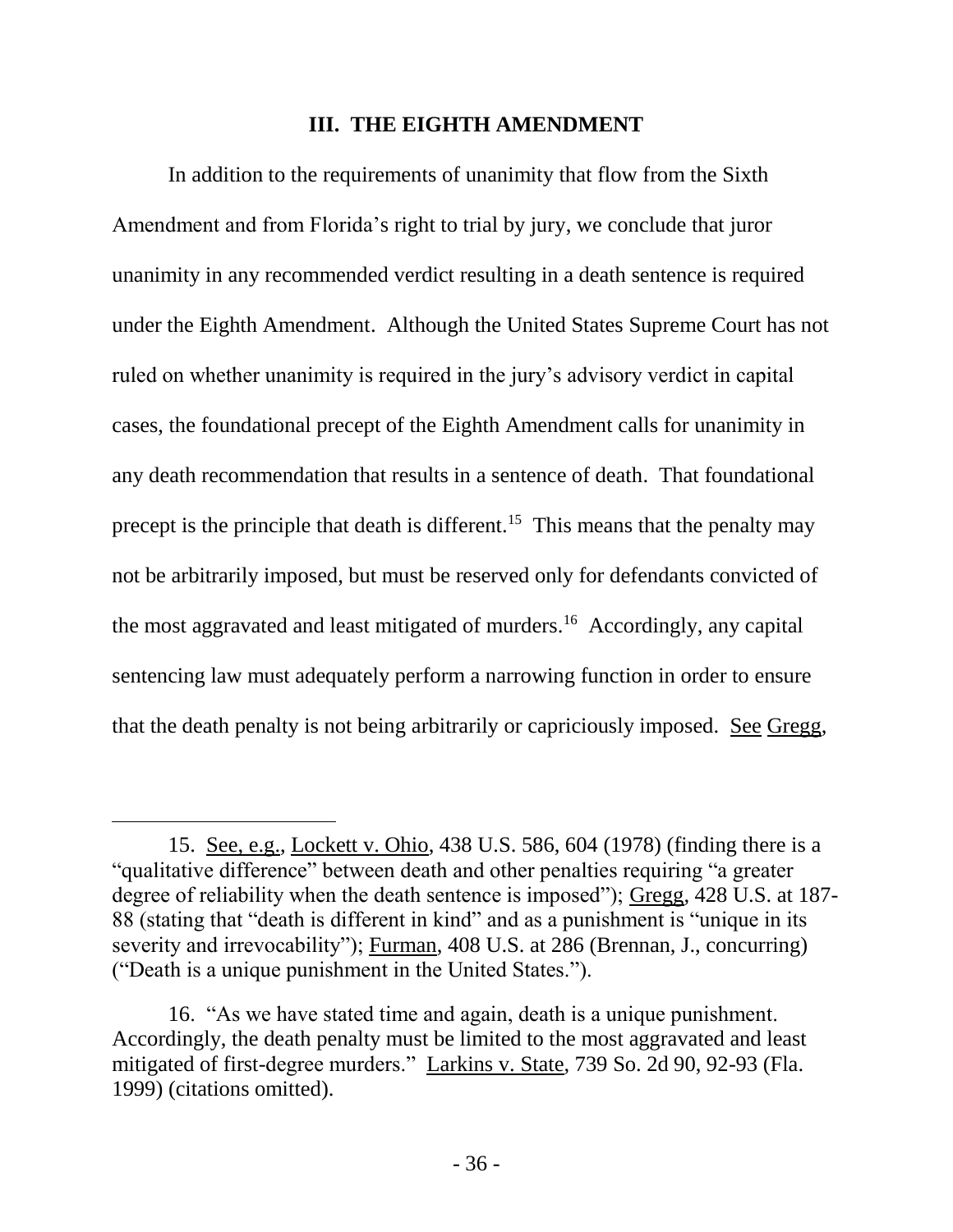428 U.S. at 199. The Supreme Court subsequently explained in McCleskey v. Kemp that "the Court has imposed a number of requirements on the capital sentencing process to ensure that capital sentencing decisions rest on the individualized inquiry contemplated in Gregg." McCleskey, 481 U.S. 279, 303 (1987). This individualized sentencing implements the required narrowing function that also ensures that the death penalty is reserved for the most culpable of murderers and for the most aggravated of murders. If death is to be imposed, unanimous jury sentencing recommendations, when made in conjunction with the other critical findings unanimously found by the jury, provide the highest degree of reliability in meeting these constitutional requirements in the capital sentencing process.

As we hold in this case, the unanimous finding of the aggravating factors and the fact they are sufficient to impose death, as well as the unanimous finding that they outweigh the mitigating circumstances, all serve to help narrow the class of murderers subject to capital punishment. However, the further requirement that a jury must unanimously recommend death in order to make a death sentence possible serves that narrowing function required by the Eighth Amendment even more significantly, and expresses the values of the community as they currently relate to imposition of death as a penalty.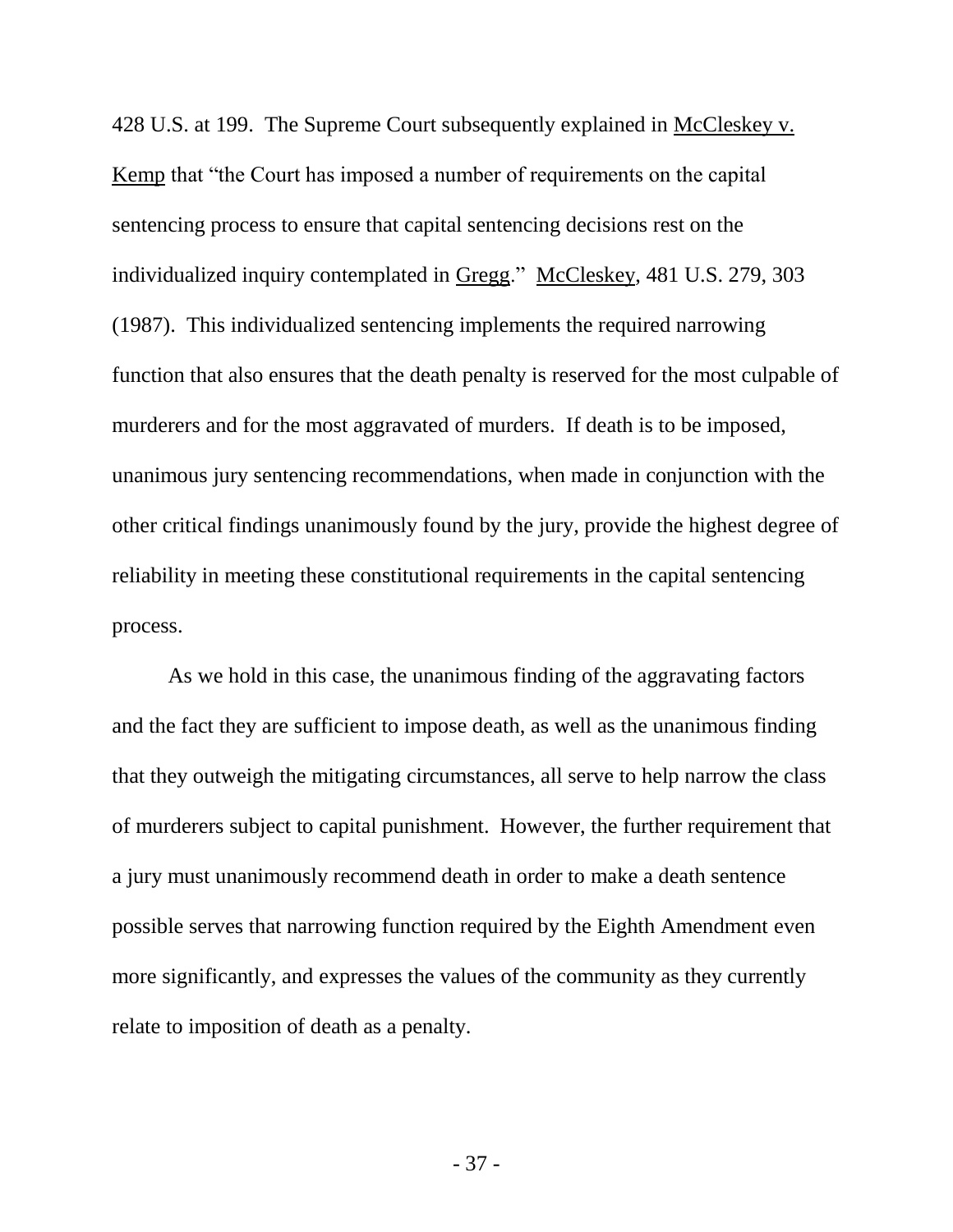The Supreme Court has described the jury as a "significant and reliable objective index of contemporary values." Gregg, 428 U.S. at 181. Requiring unanimous jury recommendations of death before the ultimate penalty may be imposed will ensure that in the view of the jury—a veritable microcosm of the community—the defendant committed the worst of murders with the least amount of mitigation. This is in accord with the goal that capital sentencing laws keep pace with "evolving standards of decency." Trop v. Dulles, 356 U.S. 86, 101 (1958) (plurality opinion) (holding that the Eighth Amendment must "draw its meaning from the evolving standards of decency that mark the progress of a maturing society.").

The "evolving standards" test considers whether punishments that were within the power of the state to impose at the time, but have since come to be viewed as unconstitutional, should be prohibited on constitutional grounds. See Montgomery v. Louisiana, 136 S. Ct. 718, 742 (2016) (describing the "evolving standards of decency" test in evaluating the retroactive application of Miller v. Alabama, 132 S. Ct. 2455, 2475 (2012), which held that mandatory sentences of life without parole for juveniles are unconstitutional). This evolving standards test also helps to ensure that "the State's power to punish is exercised within the limits of civilized standards." Woodson v. North Carolina, 428 U.S. 280, 288 (1976) (quoting Trop, 356 U.S. at 100). "[A] jury that must choose between life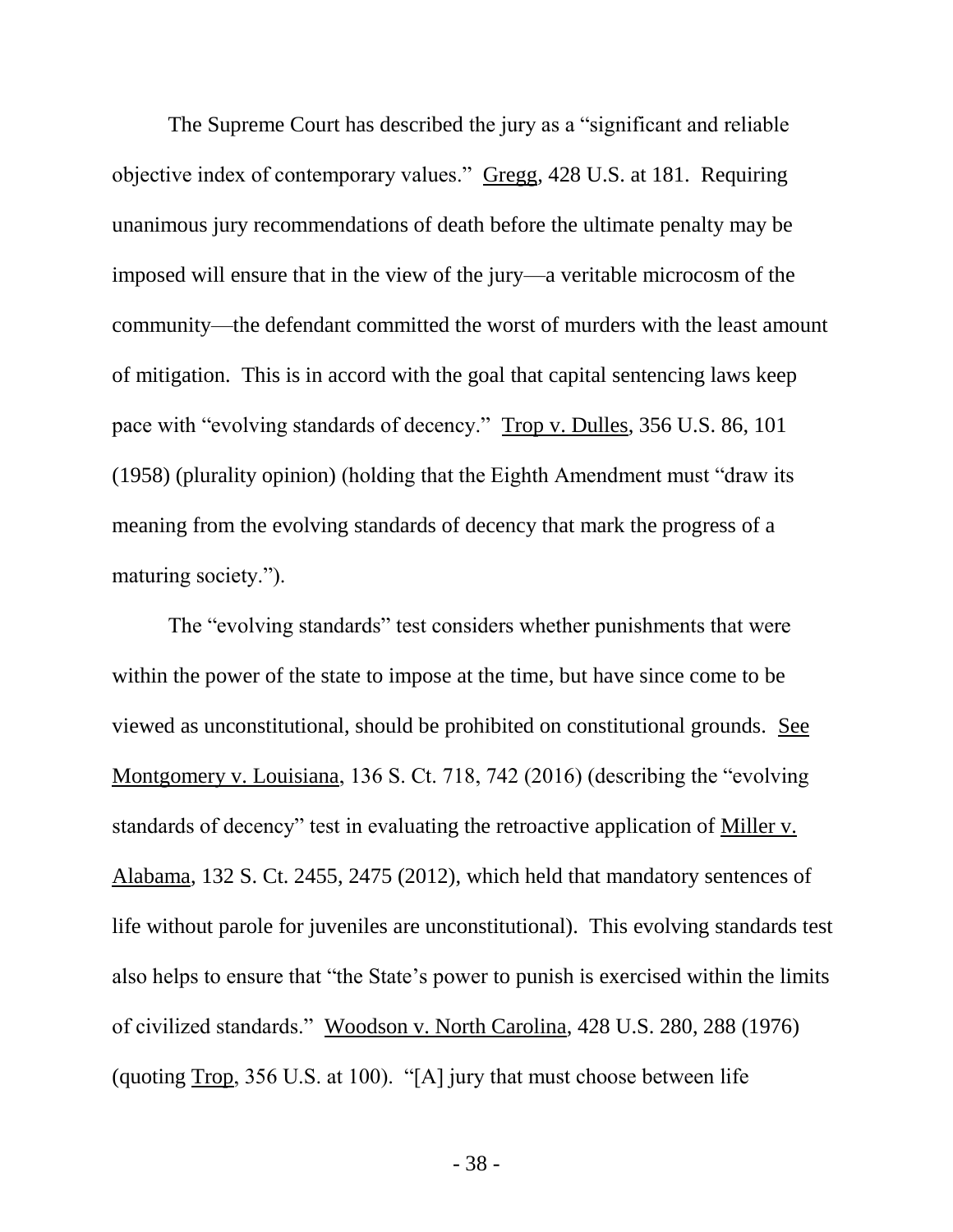imprisonment and capital punishment can do little more—and must do nothing less—than express the conscience of the community on the ultimate question of life or death." Witherspoon v. Illinois, 391 U.S. 510, 519 (1968).

The Supreme Court in Powers v. Ohio, 499 U.S. 400 (1991), a case holding that prosecutors cannot strike jurors based on their race, quoted Alexis de Tocqueville on the significance of the jury to the direction of society, stating: "[T]he institution of the jury raises the people itself, or at least a class of citizens, to the bench of judicial authority [and] invests the people, or that class of citizens, with the direction of society." Powers, 499 U.S. at 407 (quoting Alexis de Tocqueville, 1 Democracy in America 334-37 (Schocken 1st ed. 1961)). This "direction of society" that is invested in the jury is also reflected in the capital sentencing laws of the majority of states that still impose the death penalty.

In failing to require a unanimous recommendation for death as a predicate for possible imposition of the ultimate penalty, Florida has been a clear outlier. Of the states that have retained the death penalty, Florida is one of only three that does not require a unanimous jury recommendation for death.<sup>17</sup> Additionally, federal

<sup>17.</sup> The Delaware Supreme Court recently declared that state's capital sentencing law unconstitutional under the Sixth Amendment because it failed to require the jury to unanimously find all the aggravating circumstances to be weighed, and because the Sixth Amendment requires the jury, not the judge, to find that the aggravating circumstances outweigh the mitigating circumstances. This latter finding was, under Delaware law, "the critical finding upon which the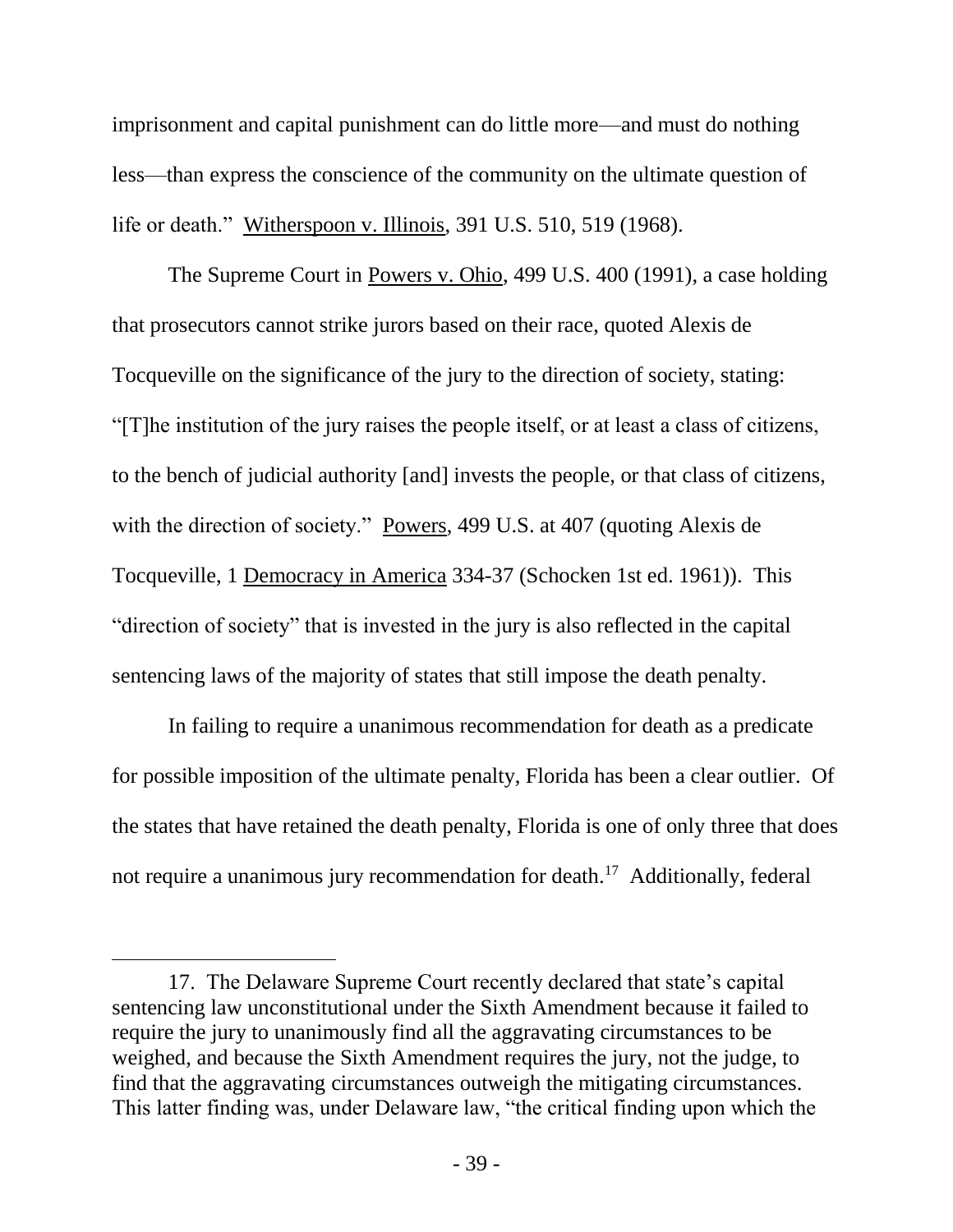law requires the jury's recommendation for death in a capital case to be unanimous. See 18 U.S.C. § 3593(e); Fed. R. Crim. P. 31(a). The Supreme Court reiterated that the "clearest and most reliable objective evidence of contemporary values is the legislation enacted by the country's legislatures." Atkins v. Virginia, 536 U.S. 304, 312 (2002) (quoting Penry v. Lynaugh, 492 U.S. 302, 331 (1989) (abrogated on other grounds in Atkins, 536 U.S. at 321)). The vast majority of capital sentencing laws enacted in this country provide the clearest and most reliable evidence that contemporary values demand a defendant not be put to death except upon the unanimous consent of the jurors who have deliberated upon all the evidence of aggravating factors and mitigating circumstances. By requiring unanimity in a recommendation of death in order for death to be considered and imposed, Florida will achieve the important goal of bringing its capital sentencing laws into harmony with the direction of society reflected in all these states and with federal law.

Moreover, Florida's capital sentencing law will comport with these Eighth Amendment principles in order to more surely protect the rights of defendants guaranteed by the Florida and United States Constitutions. When all jurors must agree to a recommendation of death, their collective voice will be heard and will

 $\overline{a}$ 

sentencing judge 'shall impose a sentence of death.' " See Rauf v. Delaware, 2016 WL 4224252, \*1-\*2 (Del. Aug. 2, 2016) (quoting 11 Del. C. § 4209).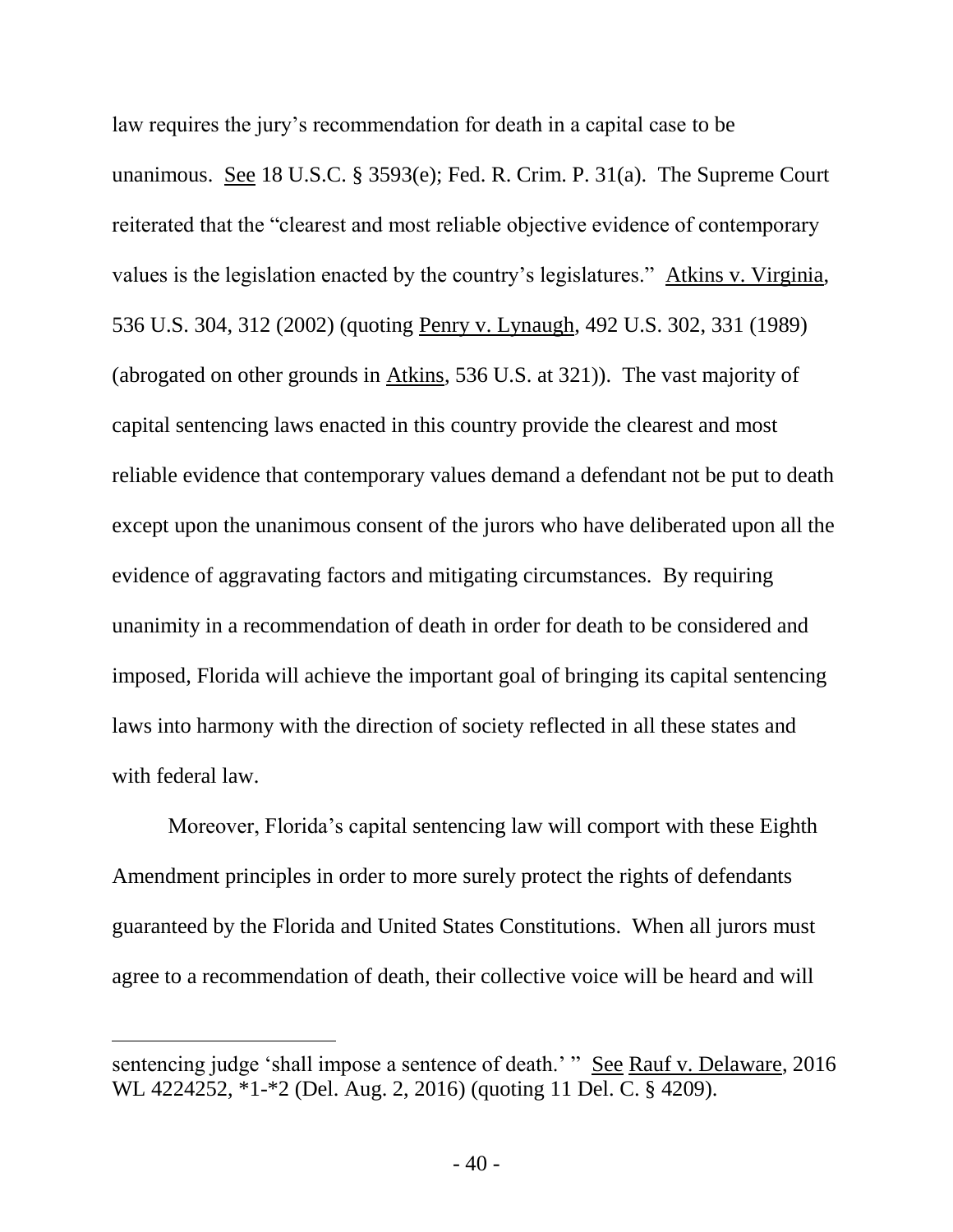inform the final recommendation. This means that the voices of minority jurors cannot simply be disregarded by the majority, and that all jurors' views on the proof and sufficiency of the aggravating factors and the relative weight of the aggravating factors to the mitigating circumstances must be equally heard and considered.

There are other pragmatic reasons why Florida's capital sentencing law must require unanimity in a jury recommendation of death before any sentence of death may be considered or imposed by the trial court. When the Supreme Court decided Hurst v. Florida and finally applied Ring to capital sentencing in Florida, it invalidated a portion of Florida's capital sentencing scheme. Since the issuance of Ring almost fifteen years ago, many death row inmates have raised Ring claims in this Court and have been repeatedly rebuffed based on pre-Ring precedent that held the jury was not required to make the critical findings necessary for imposition of the death penalty. Once the Supreme Court made clear in Hurst v. Florida that these findings are the sole province of the jury and that Ring applies to Florida's capital sentencing laws, the Florida Legislature was required to immediately attempt to craft a new sentencing law in accord with Hurst v. Florida. Florida need not face a similar crisis in the future. Requiring a unanimous jury recommendation before death may be imposed, in accord with the precepts of the Eighth Amendment and Florida's right to trial by jury, is a critical step toward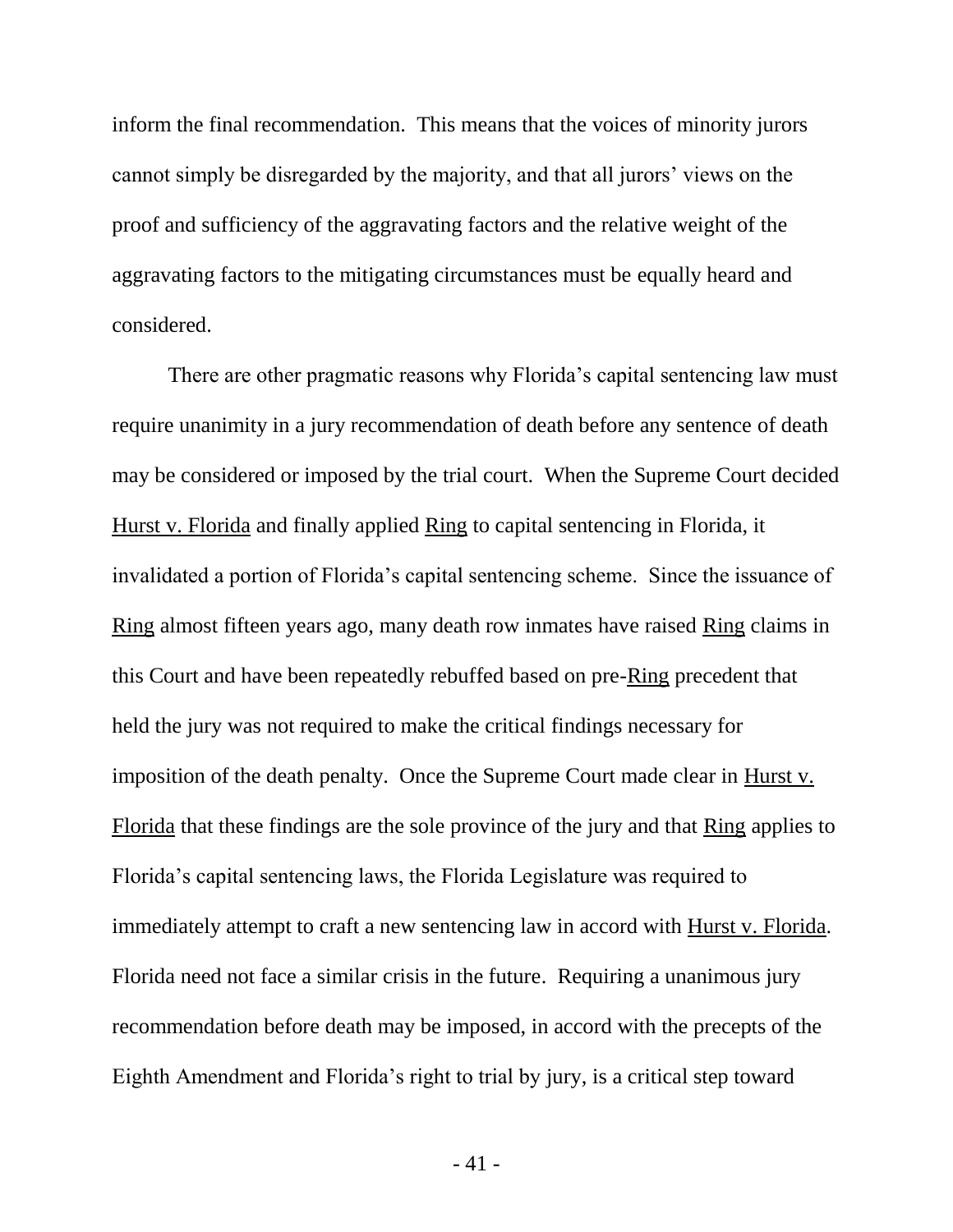ensuring that Florida will continue to have a constitutional and viable death penalty law, which is surely the intent of the Legislature. This requirement will dispel most, if not all, doubts about the future validity and long-term viability of the death penalty in Florida.<sup>18</sup>

We also note that there is no valid basis for concern that such requirement will allow a single juror with a fixed objection to the death penalty to impede the proper conduct of the penalty phase process. Although a prospective juror who voices only general objections to the death penalty cannot be excluded from the jury on that basis, Guardado v. State, 176 So. 3d 886, 898 (Fla. 2015) (citing Witherspoon, 391 U.S. at 522), a prospective juror may be found unqualified to serve if he or she expresses an unyielding conviction and rigidity toward the death penalty. Conde v. State, 860 So. 2d 930, 939 (Fla. 2003). This Court has made clear that, although a juror's initial response to questioning about the death penalty alone will not automatically provide good cause to remove that juror, a juror's "[p]ersistent equivocation or vacillation . . . on whether he or she can set aside biases or misgivings concerning the death penalty in a capital penalty phase

 $\overline{a}$ 

<sup>18.</sup> As we stated earlier, even if the jurors unanimously find that sufficient aggravating factors were proven beyond a reasonable doubt, and that the aggravators outweigh the mitigating circumstances, the jurors are never required to recommend death. And, even if the jury unanimously recommends a death sentence, the trial court is never required to impose death.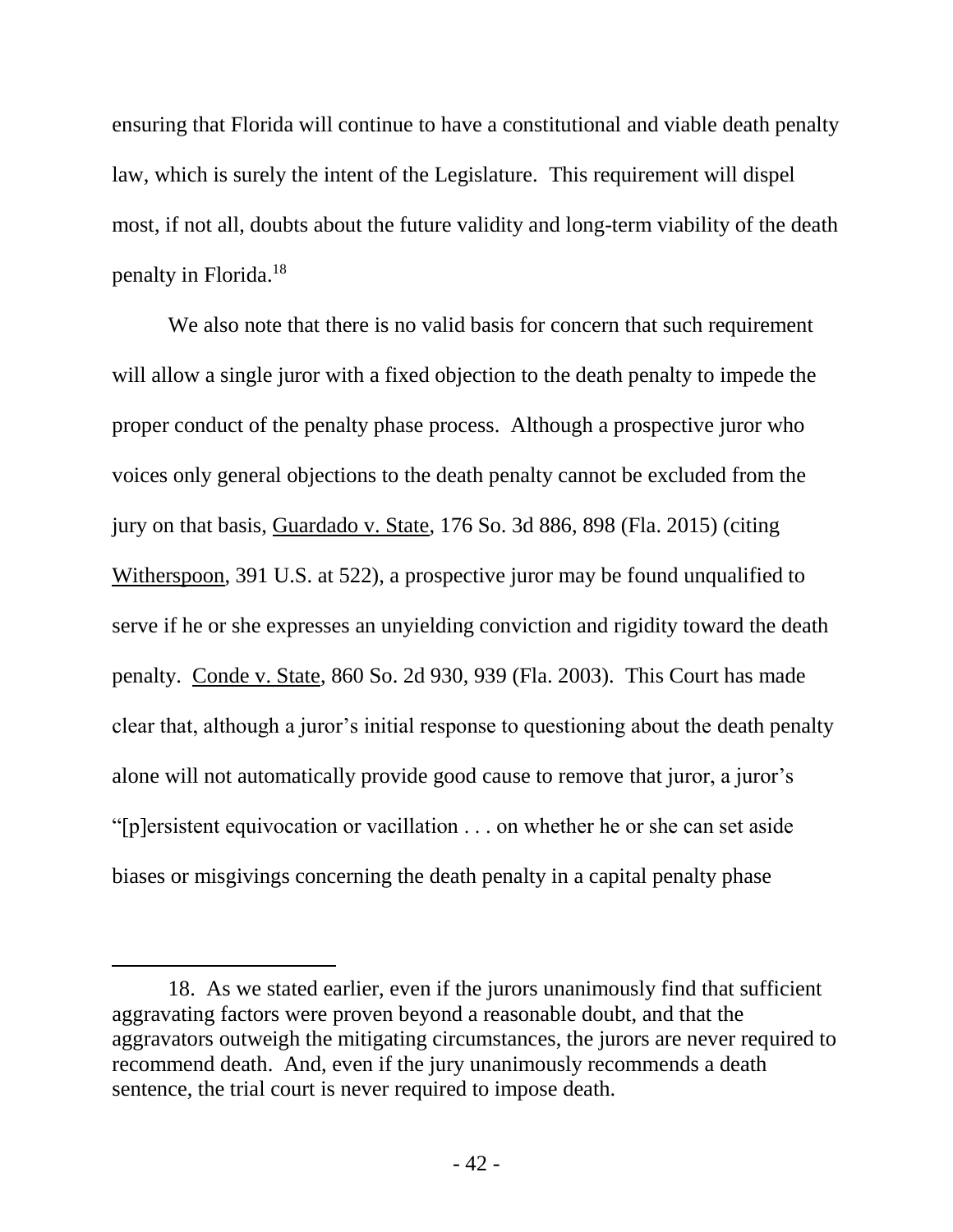supplies the reasonable doubt as to the juror's impartiality which justifies dismissal." Johnson v. State, 969 So. 2d 938, 947-48 (Fla. 2007). This is in accord with the United States Supreme Court's holding in Wainwright v. Witt, 469 U.S. 412 (1985), that a prospective juror may be excused for cause when the juror's views would "prevent or substantially impair the performance of his duties as a juror in accordance with his instructions and his oath." Id. at 433 (quoting Adams v. Texas, 448 U.S. 38, 45 (1980)).

Furthermore, it is presumed that jurors will, in good faith, follow the law as it is explained to them. See Weeks v. Angelone, 528 U.S. 225, 234 (2000) (citing Richardson v. Marsh, 481 U.S. 200, 211 (1987)). "[We] presume that jurors, conscious of the gravity of their task, attend closely the particular language of the trial court's instructions in a criminal case and strive to understand, make sense of, and follow the instructions given them." Davis v. State, 121 So. 3d 462, 492 (Fla. 2013) (quoting United States v. Olano, 507 U.S. 725, 740-41 (1993) (quoting Francis v. Franklin, 471 U.S. 307, 324 n.9 (1985))). In a capital case, the gravity of the proceeding and the concomitant juror responsibility weigh even more heavily, and it can be presumed that the penalty phase jurors will take special care to understand and follow the law. Thus, there is no basis for concern that requiring a unanimous death recommendation before death may be imposed will allow a single juror, who for personal reasons would under no circumstances vote to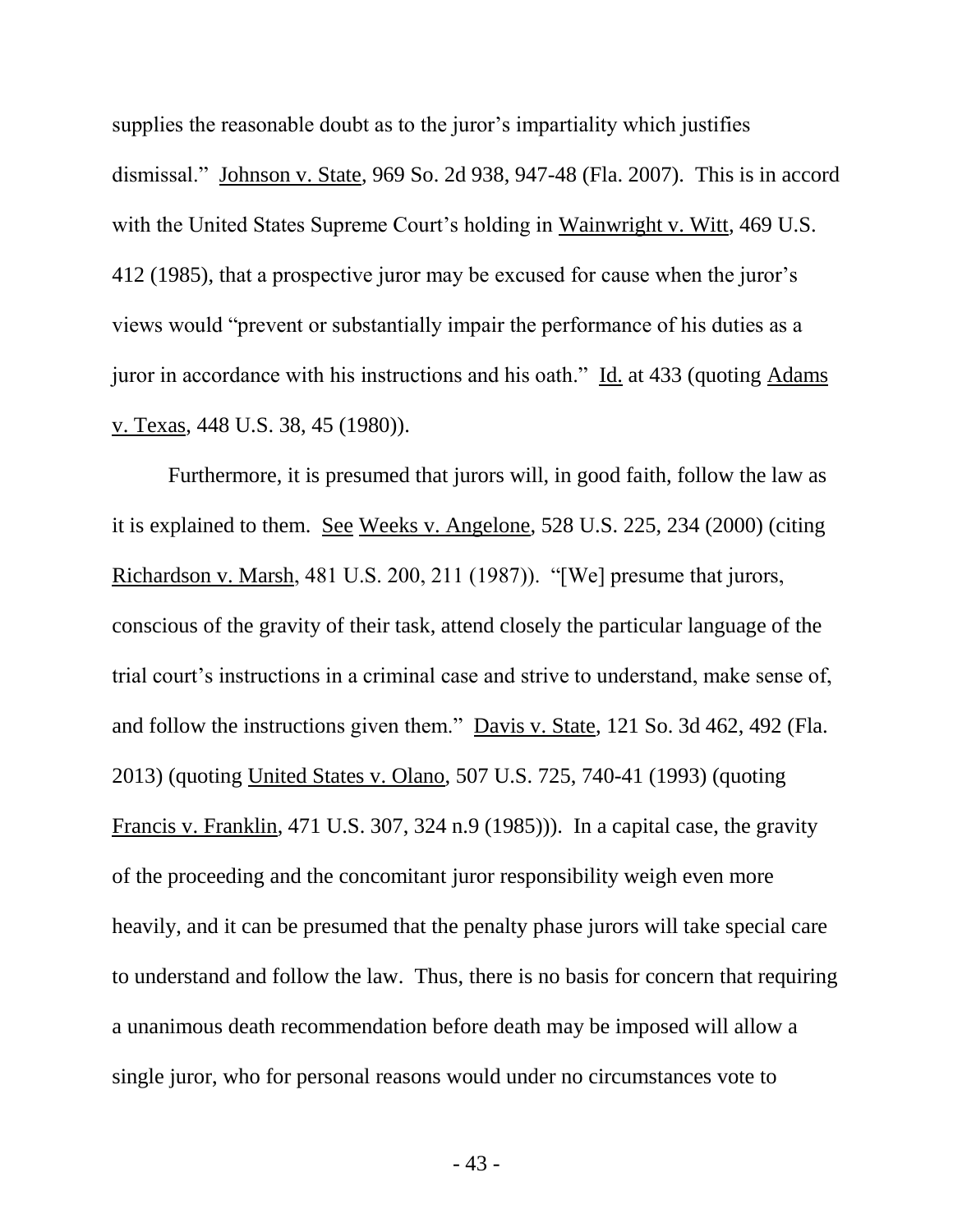impose capital punishment, to derail the process of meaningful jury deliberation on all the facts concerning aggravating factors and mitigating circumstances, and on the ultimate finding of whether death has been proven to be the appropriate penalty in any individual case.

For all the foregoing reasons, the United States and Florida Constitutions, as well as the administration of justice, are implemented by requiring unanimity in jury verdicts recommending death as a penalty before such a penalty may be imposed.

Because the Supreme Court in Hurst v. Florida held that a portion of Florida's capital sentencing scheme under which Hurst was sentenced to death violated the Sixth Amendment and Hurst's right to critical jury findings, and Hurst v. Florida error occurred in this case, we must next determine if, as Hurst contends, he is entitled to an automatic sentence of life imprisonment without the possibility of parole.

### **IV. SECTION 775.082(2), FLORIDA STATUTES**

Because the Supreme Court held that a portion of Florida's sentencing scheme that bases imposition of a death sentence on judicial factfinding violates the Sixth Amendment, Hurst and supporting amici contend that section 775.082(2), Florida Statutes (2015), requires this Court to vacate his death sentence and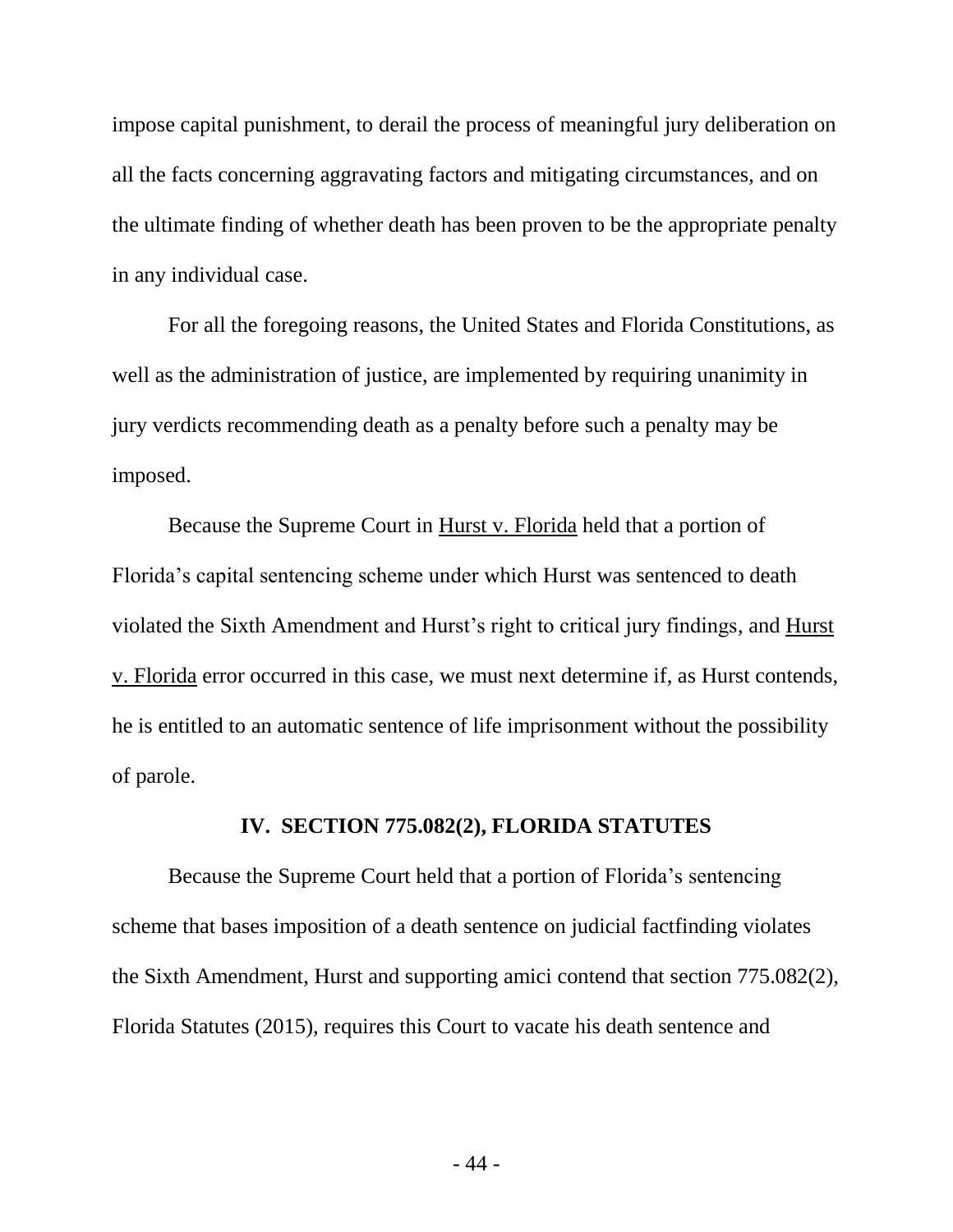sentence him to life in prison without the possibility of parole. That statute provides:

(2) In the event the death penalty in a capital felony is held to be unconstitutional by the Florida Supreme Court or the United States Supreme Court, the court having jurisdiction over a person previously sentenced to death for a capital felony shall cause such person to be brought before the court, and the court shall sentence such person to life imprisonment as provided in subsection (1). No sentence of death shall be reduced as a result of a determination that a method of execution is held to be unconstitutional under the State Constitution or the Constitution of the United States.

§ 775.082(2), Fla. Stat. This statutory provision was originally passed in the spring of 1972,<sup>19</sup> in large part in anticipation that the decision in Furman, 408 U.S. 238 (1972), might strike down the death penalty in its entirety.

As support for his position, Hurst cites what occurred after the Supreme Court issued its decision in Furman on June 29, 1972. In that case, a plurality of the Court struck down Georgia and Texas death penalty statutes as violative of the Eighth and Fourteenth Amendments. After Furman, the Florida Attorney General asked this Court to vacate the death sentences of forty death row inmates who were sentenced under the statute as it existed at the time of Furman and impose life sentences. See Anderson v. State, 267 So. 2d 8, 9-10 (Fla. 1972). This Court agreed and, pursuant to the motion of the Attorney General, the sentences at issue

 $\overline{a}$ 

<sup>19.</sup> See ch. 72-118, § 1, at 388, Laws of Fla. (effective October 1, 1972).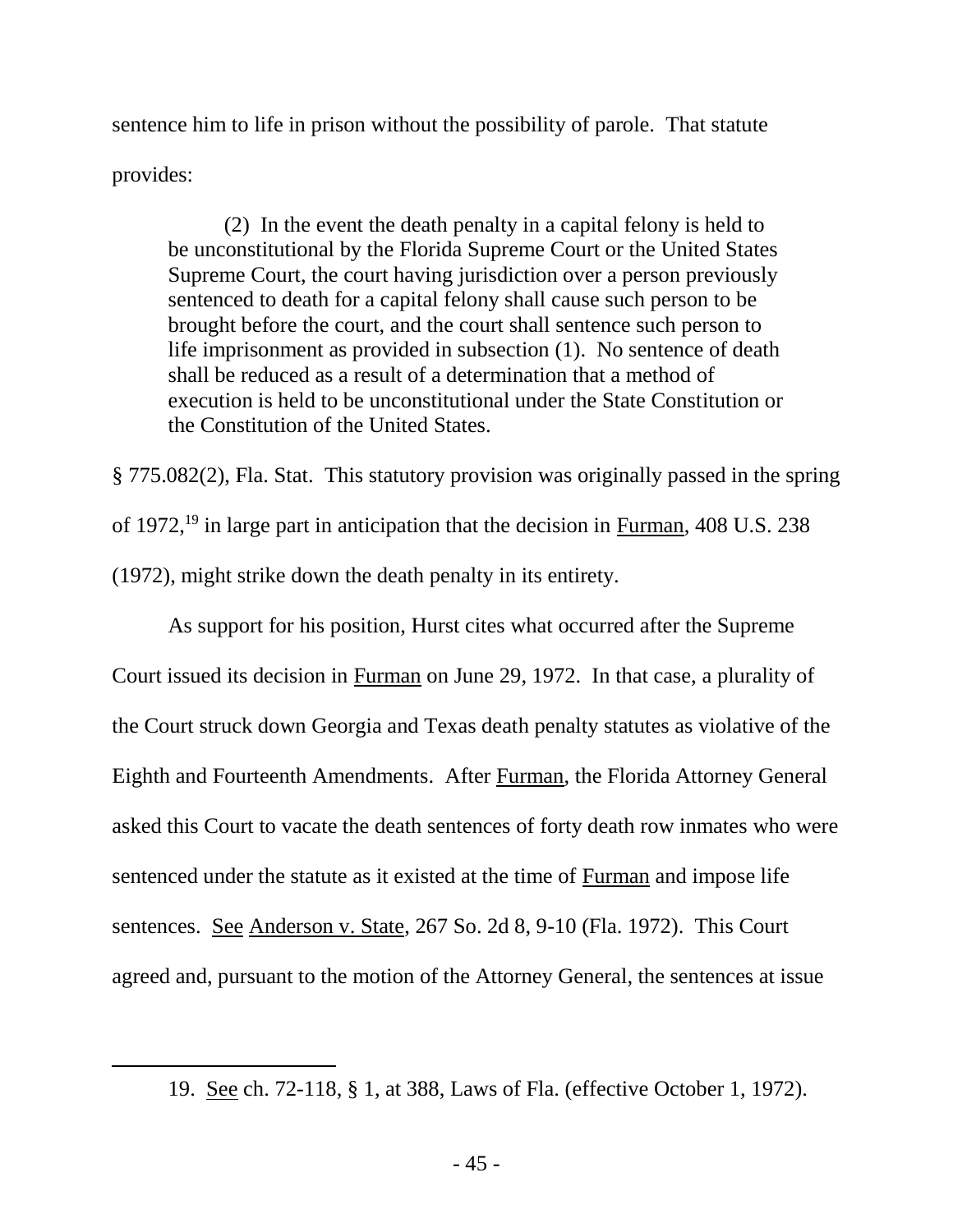were commuted to life. Id. at 9. However, nowhere in Anderson did this Court construe or express any opinion regarding the meaning of section 775.082(2), in light of the Supreme Court's decision in Furman. We did state in Anderson, "[a]lthough this Court has never declared the death penalty to be unconstitutional, we nevertheless recognized and followed the concensus [sic] determination of the several opinions rendered by the United States Supreme Court in Furman v. Georgia." Id. at 9. We also noted in Anderson that the United States District Court in United States ex rel. Young v. Wainwright, (No. 64-16-Civ.-J-S) (Fla. M.D.), had set aside the death sentences imposed "upon all persons incarcerated in 'Death Row' of the State prison whose cases had terminated," and had retained jurisdiction over other defendants whose cases were still in the appellate process. Anderson, 267 So. 2d at 9.

The one paragraph, per curiam opinion in Furman simply states that in three capital cases—two in Georgia and one in Texas—the "imposition and carrying out of the death penalty in these cases constitute cruel and unusual punishment in violation of the Eighth and Fourteenth Amendments. The judgment in each case is therefore reversed insofar as it leaves undisturbed the death sentence imposed, and the cases are remanded for further proceedings." Furman, 408 U.S. at 239-40. Five justices filed separate opinions in support of the judgments, and four justices filed dissenting opinions. It is this multiplicity of separate opinions and the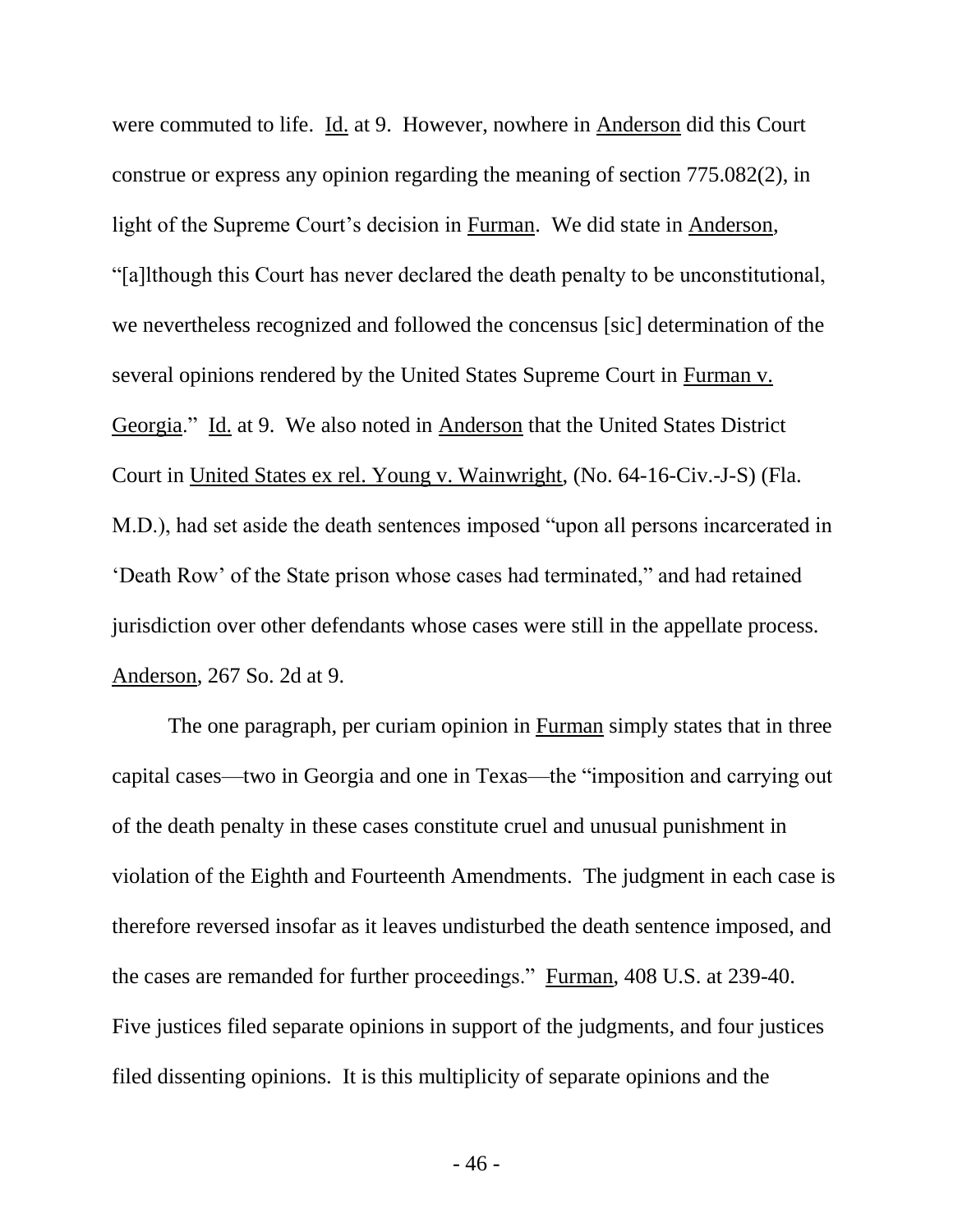diversity of views expressed in them that made the true scope of Furman difficult to ascertain. The views expressed in the many concurring opinions created a level of uncertainty in the state of capital sentencing law after Furman, and thus provided the impetus for the Florida Attorney General to request this Court to impose life sentences on a number of death row inmates. To illustrate, we recount portions of the Furman concurring opinions here.

Justice Douglas concurred in the judgment and opined that "these discretionary statutes are unconstitutional" mainly because they are discriminatorily applied. Id. at 256-57 (Douglas, J., concurring). Justice Brennan concurred in the judgment and concluded that "[t]he punishment of death is therefore 'cruel and unusual,' and the States may no longer inflict it as punishment for crimes." Id. at 305 (Brennan, J., concurring). Justice Stewart concurred in Furman, and noted that "at least two of my Brothers have concluded that the infliction of the death penalty is constitutionally impermissible in all circumstances under the Eighth and Fourteenth Amendments." Id. at 306 (Stewart, J., concurring). However, he found it unnecessary to reach that question. Justice White also concurred in Furman, expressing his concern with statutes that delegate to judges or juries the decision of when the penalty will be imposed without mandating any particular kind or class of case in which it should be imposed. Id. at 311 (White, J., concurring). Finally, Justice Marshall concurred in Furman, and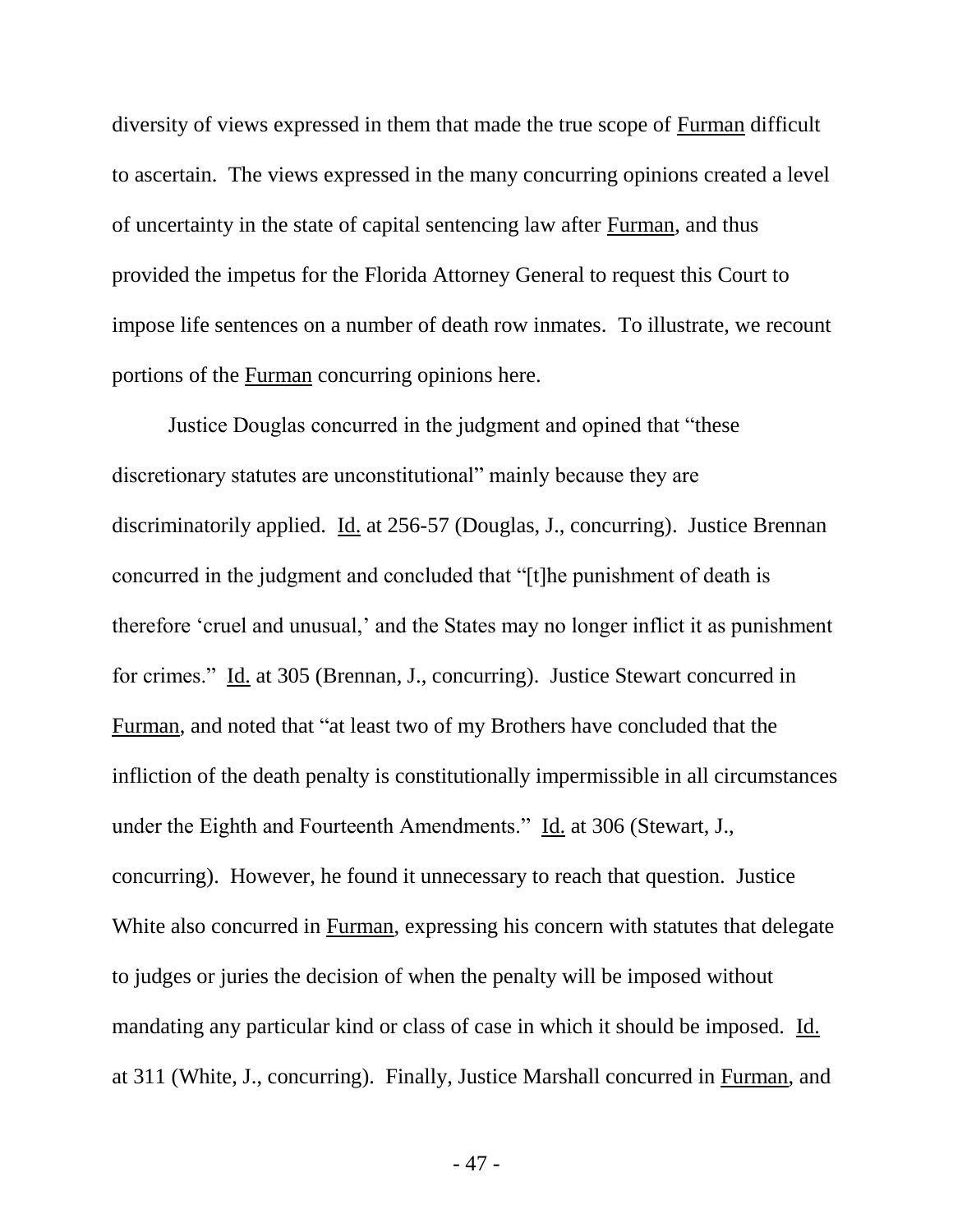noted that the judgments of the Court affected not only the three petitioners but "the almost 600 other condemned men and women in this country currently awaiting execution." Id. at 316 (Marshall, J., concurring). Justice Marshall referred to the Court's decision as "striking down capital punishment" and indicated that the Court was concluding "that the death penalty violates the Eighth Amendment." Id. at 370-71 (Marshall, J., concurring).<sup>20</sup> While it is impossible to glean a consistent ruling from the plurality decisions of the Justices in Furman, it can be seen why the Florida Attorney General asked this Court to vacate a large number of death sentences after Furman was issued, and why, in Anderson, this Court agreed.

The State contends that section 775.082(2) exists only to assure that a life sentence will be imposed on individuals previously sentenced to death if capital

 $\overline{a}$ 

<sup>20.</sup> Comments in the dissents in Furman also added to the uncertainty of the scope of the Furman plurality. Justice Burger, in his dissenting opinion, noted, "The actual scope of the Court's ruling, which I take to be embodied in these concurring opinions, is not entirely clear." Furman, 408 U.S. at 397 (Burger, J., dissenting). He also commented that because there was no majority of the Court on the ultimate issue, "the future of capital punishment in this country has been left in an uncertain limbo." Id. at 403 (Burger, J., dissenting). Justice Blackmun, in his dissent, stated, "The Court has just decided that it is time to strike down the death penalty." Id. at 408 (Blackmun, J., dissenting). He also referred to the Court's action as "abolish[ing] capital punishment as heretofore known in this country." Id. at 461 (Blackmun, J., dissenting). Justice Rehnquist, in his dissenting opinion, referred to the Court's judgments as "strik[ing] down a penalty . . . [long] thought necessary." Id. at 465 (Rehnquist, J., dissenting).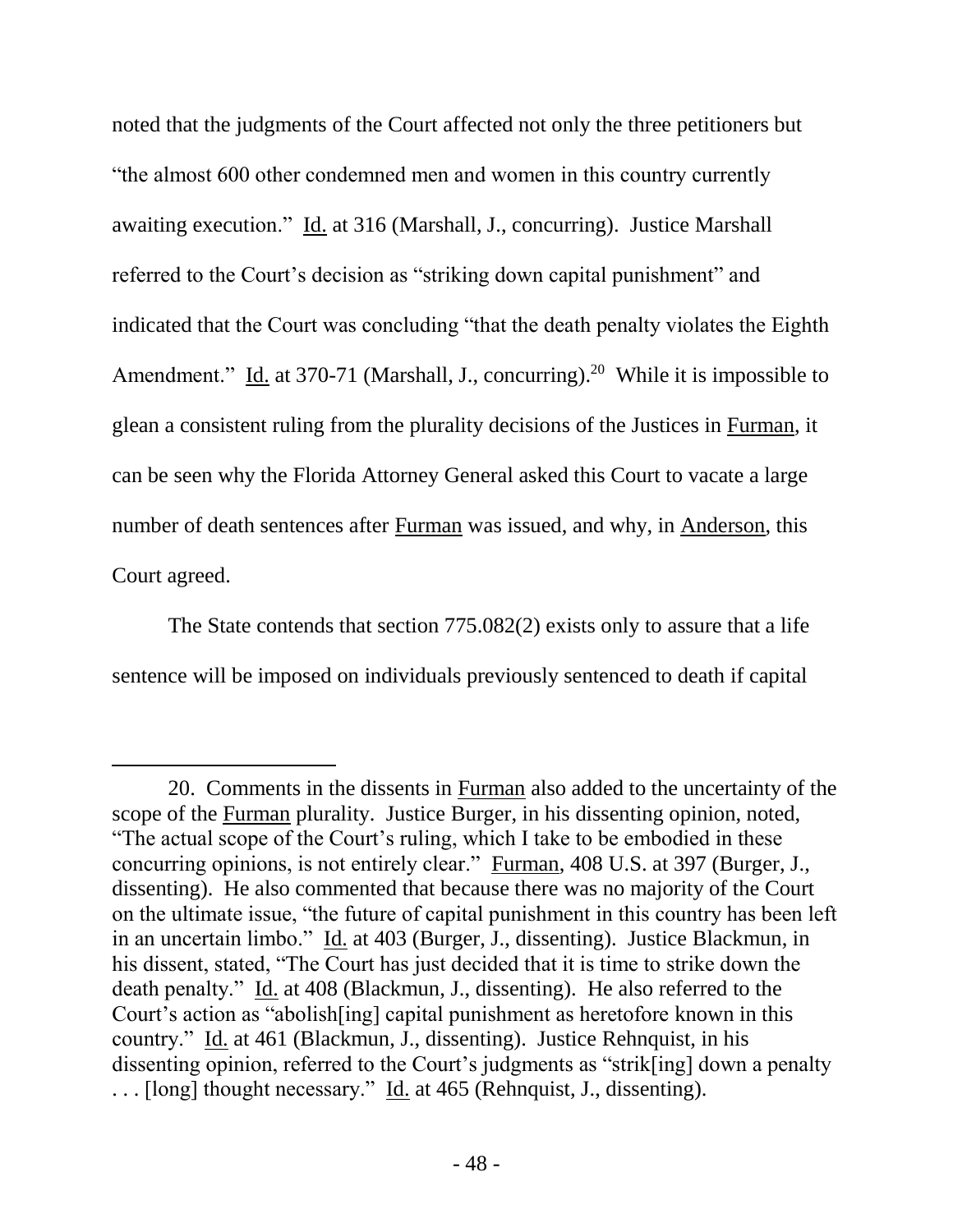punishment as a penalty is declared unconstitutional generally or for any given capital offense. Indeed, the death penalty has, for several types of crimes and individuals, been declared categorically unconstitutional. See, e.g., Atkins v. Virginia, 536 U.S. 304 (2002) (holding capital punishment for intellectually disabled persons is unconstitutional); Coker v. Georgia, 433 U.S. 584 (1977) (holding capital punishment as a penalty for raping an adult woman violates the Eighth Amendment). We agree with the State.

When section 775.082(2) is viewed in the context of this State's response to the plurality opinion in Furman, and in light of the fact that Furman was based on Eighth and Fourteenth Amendment principles, we conclude that the statute does not mandate automatic commutation to life sentences after the decision in Hurst v. Florida. Hurst v. Florida was decided on Sixth Amendment grounds and nothing in that decision suggests a broad indictment of the imposition of the death penalty generally. Ring was also decided on Sixth Amendment grounds, and that decision did not require the state court to vacate all death sentences and enter sentences of life and did not address the range of conduct that a state may criminalize. After Hurst v. Florida, the death penalty still remains the ultimate punishment in Florida, although the Supreme Court has now required that all the critical findings necessary for imposition of the death penalty be transferred to the jury.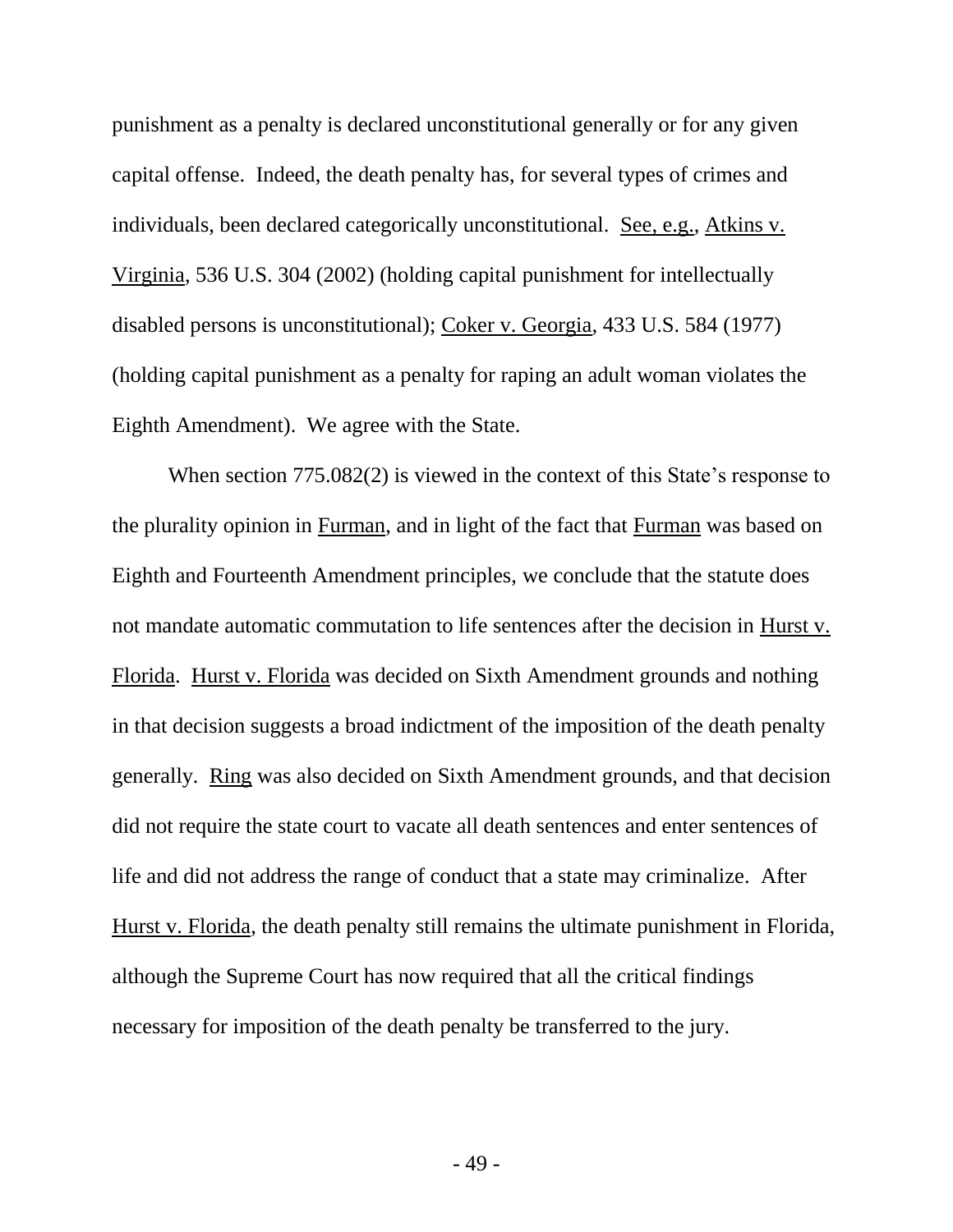There is no indication in the Hurst v. Florida decision that the Supreme Court intended or even anticipated that all death sentences in Florida would be commuted to life, or that death as a penalty is categorically prohibited. Moreover, the text of section 775.082(2) refers to the occasion that "the death penalty" is held to be unconstitutional to determine when, and if, automatic sentences of life must be imposed. This provision is intended to provide a "fail safe" sentencing option in the event that "the death penalty"—as a penalty—is declared categorically unconstitutional.<sup>21</sup>

The Supreme Court in Hurst v. Florida focused its decision on that portion of the capital sentencing process requiring a judge rather than a jury to make all the findings critical to the imposition of the death penalty. The Court did not declare

 $\overline{a}$ 

<sup>21.</sup> Our construction of section 775.082(2) is supported by historical records concerning this legislation at the time it was being considered by the Legislature. For example, in a September 13, 1971, letter from then-Attorney General Robert L. Shevin to Senator David McClain, who introduced Senate Bill 153 which enacted the statutory language at issue, the Attorney General stated, "I have read with interest your prefiled bill to amend the State's death penalty statute to provide life imprisonment if the Supreme Court of the United States bans the death penalty." (Available at Fla. Dep't of State, Div. of Archives, Tallahassee, Fla., Series 19, Box 458). Within those same records appears a report titled "Subject: SB 153 by McCLAIN declaring that persons sentenced to death shall, if the death penalty is ruled unconstitutional, be sentenced to life imprisonment." In that memorandum, it is also stated, "The death penalty is currently being considered by the Supreme Court. If it is declared unconstitutional, some disposition will need to be made of persons who are currently under a death sentence." Id. The memorandum further states, "Assuming that capital punishment is held unconstitutional, life imprisonment would still be a constitutional means of punishment." Id.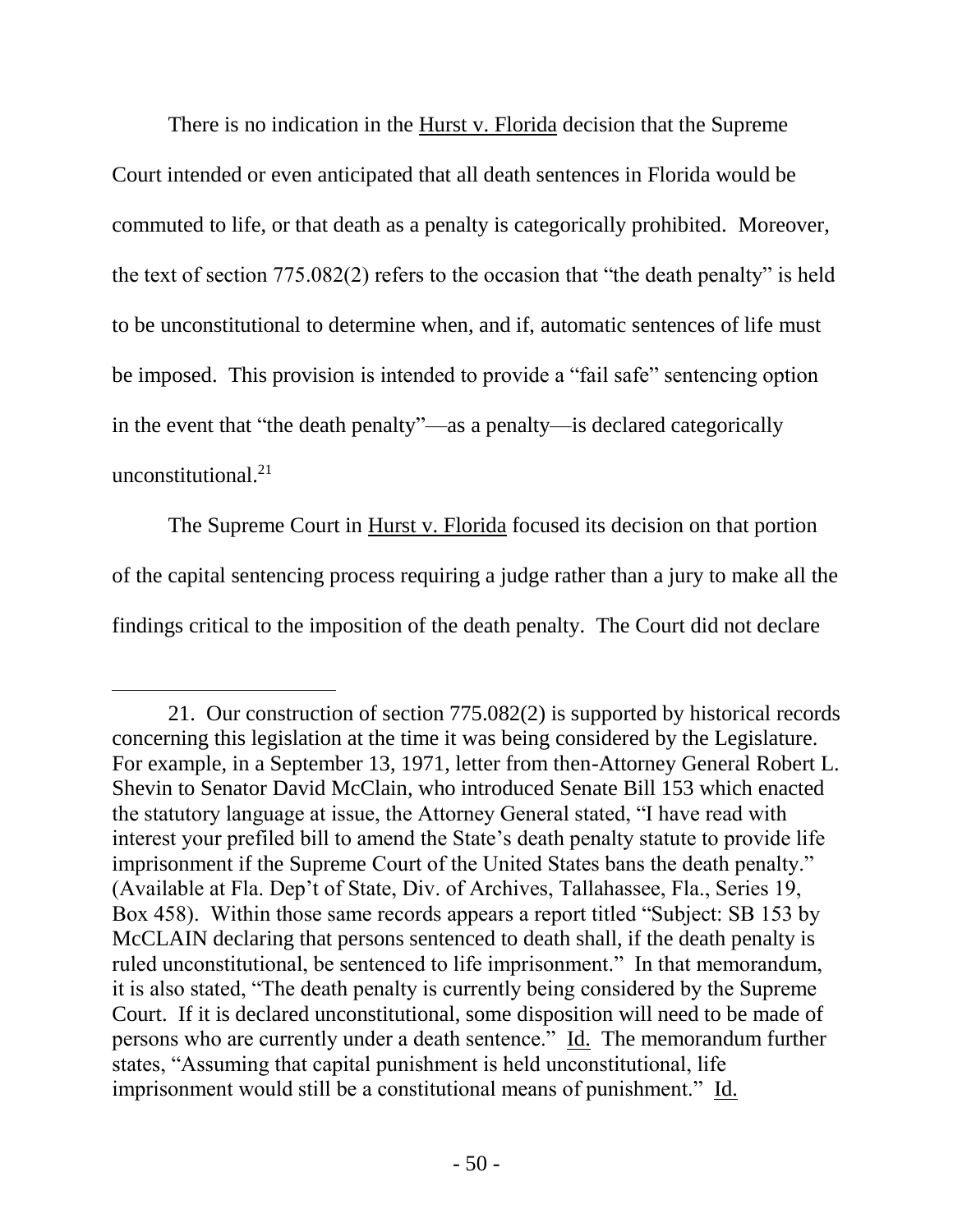the death penalty unconstitutional. Accordingly, we hold that section 775.082(2) does not require commutation to life under the holding of Hurst v. Florida, which did not invalidate death as a penalty, but invalidated only that portion of the process which had allowed the necessary factfinding to be made by the judge rather than the jury in order to impose a sentence of death. Because Hurst is not entitled to have his sentence automatically commuted to life in prison without the possibility of parole, we turn to the issue of whether the error in sentencing Hurst that was identified by the United States Supreme Court is harmless beyond a reasonable doubt.

#### **V. HARMLESS ERROR ANALYSIS**

In its decision finding that portions of Florida's sentencing scheme violate the Sixth Amendment because the factfinding necessary for imposition of a death sentence is entrusted to the judge and not the jury, the Supreme Court expressly declined to reach the question of whether the error was harmless in Hurst's case. The Court stated, "Finally, we do not reach the State's assertion that any error was harmless. This Court normally leaves it to state courts to consider whether an error is harmless, and we see no reason to depart from that pattern here." Hurst, 136 S. Ct. at 624 (citation omitted). This was the same procedure followed in Ring, where the Supreme Court also declined to reach the question of harmless error, but left that question to the state court to pass on in the first instance. 536 U.S. at 609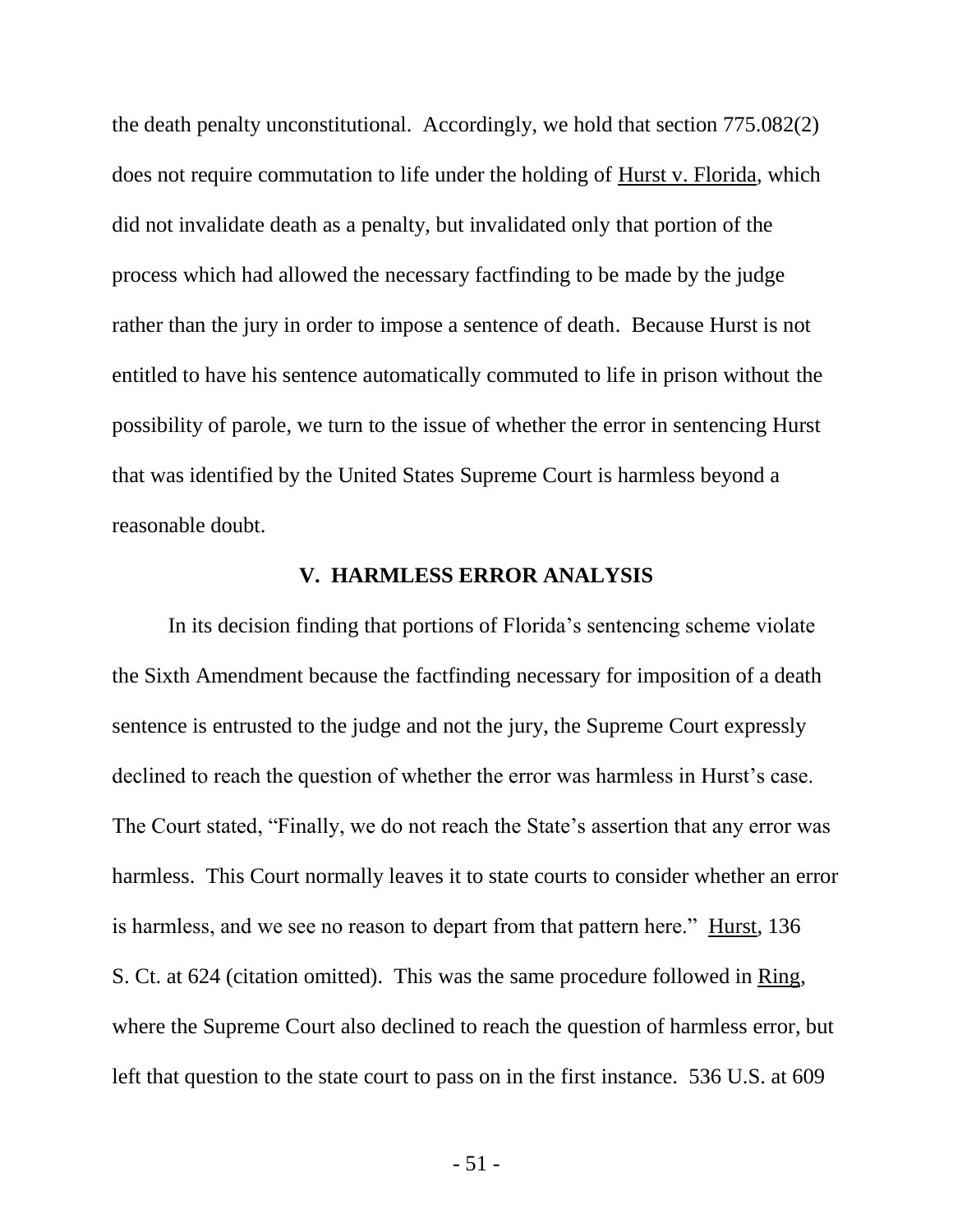n.7. Accordingly, we examine the contention of the State that the error in this case was harmless beyond a reasonable doubt.

Hurst contends that harmless error review cannot apply at all because the error identified by the Supreme Court in this case is structural—that is, error that is per se reversible because it results in a proceeding that is always fundamentally unfair.<sup>22</sup> He contends that even if harmless error review is allowed, the  $\frac{Hurst}{v}$ . Florida error cannot be quantified or assessed in a harmless error review in this case because the record is silent as to what any particular juror, much less a unanimous jury, actually found. We conclude that the error that occurred in Hurst's sentencing proceeding, in which the judge rather than the jury made all the necessary findings to impose a death sentence, is not structural error incapable of harmless error review. Nevertheless, here, we agree that the error in Hurst's penalty phase proceeding was not harmless beyond a reasonable doubt.

The Supreme Court has explained: "Since this Court's landmark decision in Chapman v. California, 386 U.S. 18 (1967), in which we adopted the general rule that a constitutional error does not automatically require reversal of a conviction,

 $\overline{a}$ 

<sup>22.</sup> Structural error has been described as follows: "Only the rare type of error—in general, one that 'infect[s] the entire trial process' and 'necessarily render[s] [it] fundamentally unfair'—requires automatic reversal." Glebe v. Frost, 135 S. Ct. 429, 430-31 (2014) (quoting Neder v. United States, 527 U.S. 1, 8  $(1999)$ ).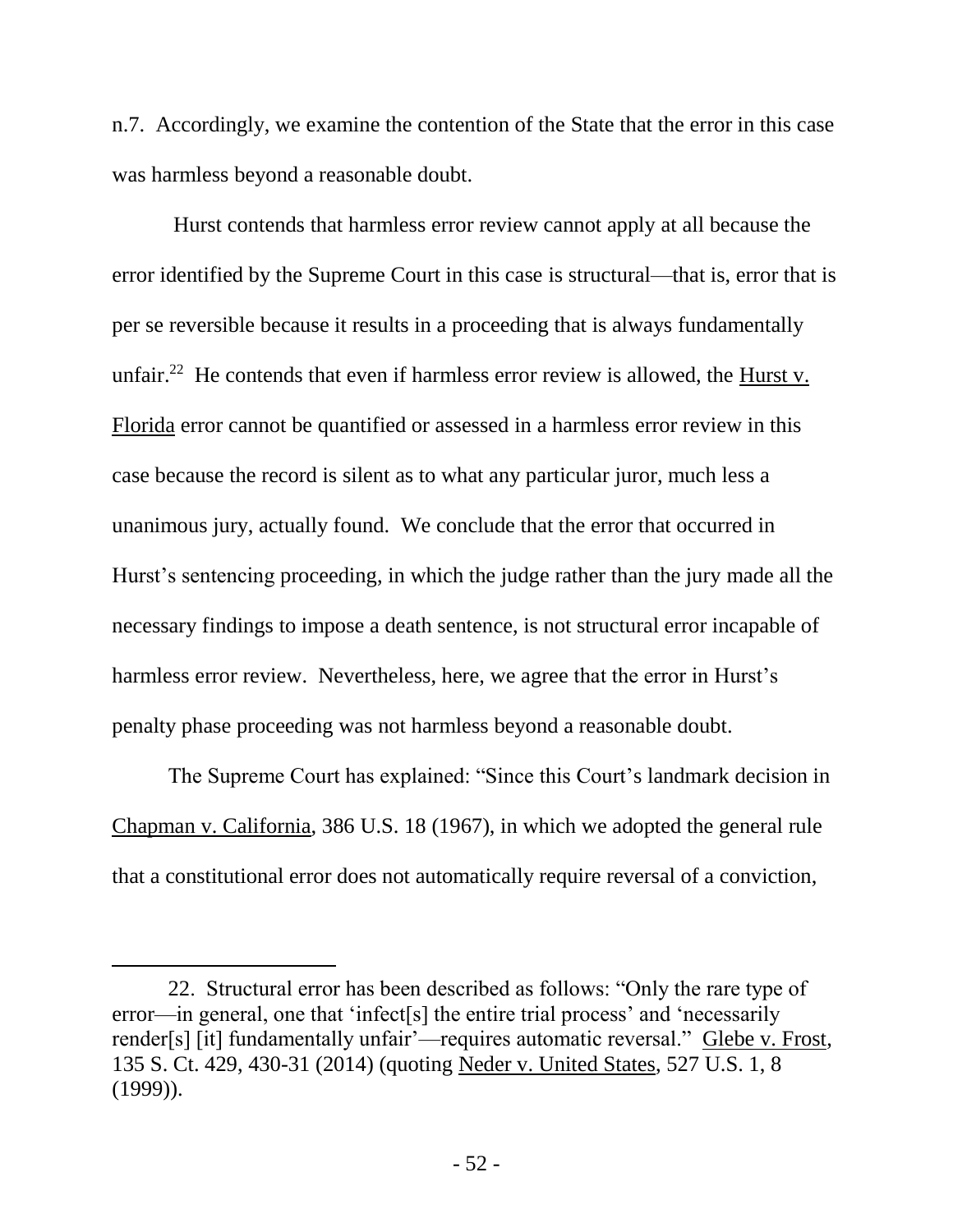the Court has applied harmless-error analysis to a wide range of errors and has recognized that most constitutional errors can be harmless." Arizona v. Fulminante, 499 U.S. 279, 306 (1991). In Neder v. United States, 527 U.S. 1, 7-8 (1999), the Supreme Court held that structural error can occur in "only a 'very limited class of cases,' " and is error that always makes the trial fundamentally unfair. Where an element of the offense was erroneously not submitted to the jury in Neder, the Court found harmless error review applied and that such an error "differs markedly from the constitutional violations we have found to defy harmless-error review." Id. at 8.

More recently, in Washington v. Recuenco, 548 U.S. 212, 218-19 (2006), the Supreme Court held in a noncapital case that failure to submit a sentencing factor to the jury in violation of Apprendi, Blakely, and the Sixth Amendment was not structural error that would always result in reversal. On this same issue, we explained in Galindez v. State:

Because the question of Apprendi/Blakely error also involved judicial factfinding versus jury factfinding, the Court concluded that the harmless error analysis applied in Neder also applied to the error in Recuenco. Id. In Neder, the Court framed the test as follows: "Is it clear beyond a reasonable doubt that a rational jury would have found the defendant guilty absent the error?" Neder, 527 U.S. at 18. The Court concluded that the same harmless error analysis developed in Chapman v. California, 386 U.S. 18 (1967), and applied in cases concerning the erroneous admission of evidence under the Fifth and Sixth Amendments, also applied to infringement of the jury's factfinding role under the Sixth Amendment. Neder, 527 U.S. at 18. The [Supreme] Court explained that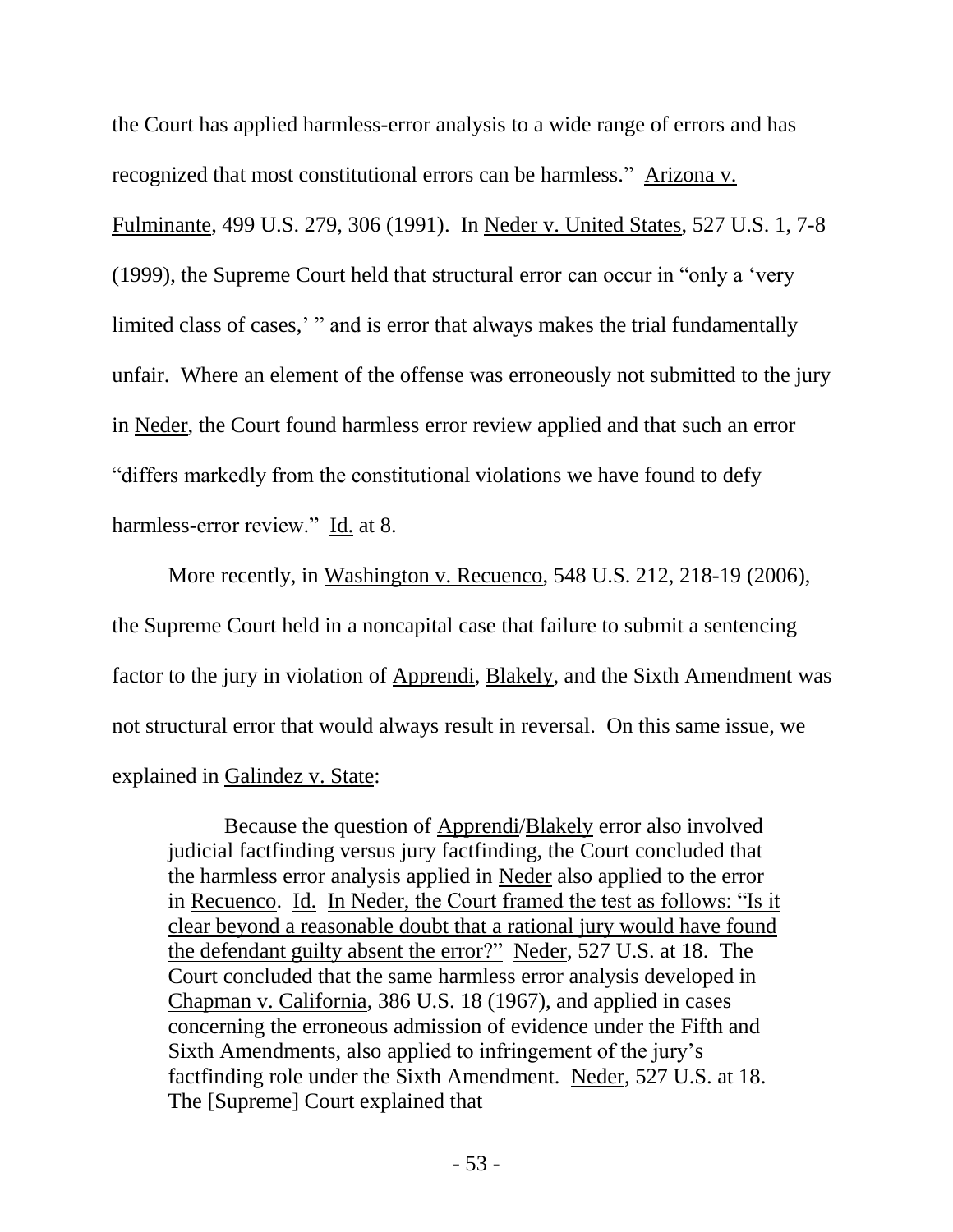a court, in typical appellate-court fashion, asks whether the record contains evidence that could rationally lead to a contrary finding with respect to the omitted element. If the answer to that question is "no," holding the error harmless does not "reflec<sup>[t]</sup> a denigration of the constitutional rights involved." Rose[ v. Clark], 478 U.S. [570, 577 (1986)].

Galindez v. State, 955 So. 2d 517, 522 (2007) (emphasis added) (quoting Neder, 527 U.S. at 19).

Having concluded that Hurst v. Florida error is capable of harmless error review, we must now conduct a harmless error analysis under Florida law. Following the harmless error principles announced in Chapman, we set forth the test for harmless error review in Florida in State v. DiGuilio, stating:

The harmless error test, as set forth in Chapman and progeny, places the burden on the state, as the beneficiary of the error, to prove beyond a reasonable doubt that the error complained of did not contribute to the verdict or, alternatively stated, that there is no reasonable possibility that the error contributed to the conviction.

State v. DiGuilio, 491 So. 2d 1129, 1138 (Fla. 1986). Where the error concerns sentencing, the error is harmless only if there is no reasonable possibility that the error contributed to the sentence. See, e.g., Zack v. State, 753 So. 2d 9, 20 (Fla. 2000). Although the harmless error test applies to both constitutional errors and errors not based on constitutional grounds, "the harmless error test is to be rigorously applied," DiGuilio, 491 So. 2d at 1137, and the State bears an extremely heavy burden in cases involving constitutional error. Therefore, in the context of a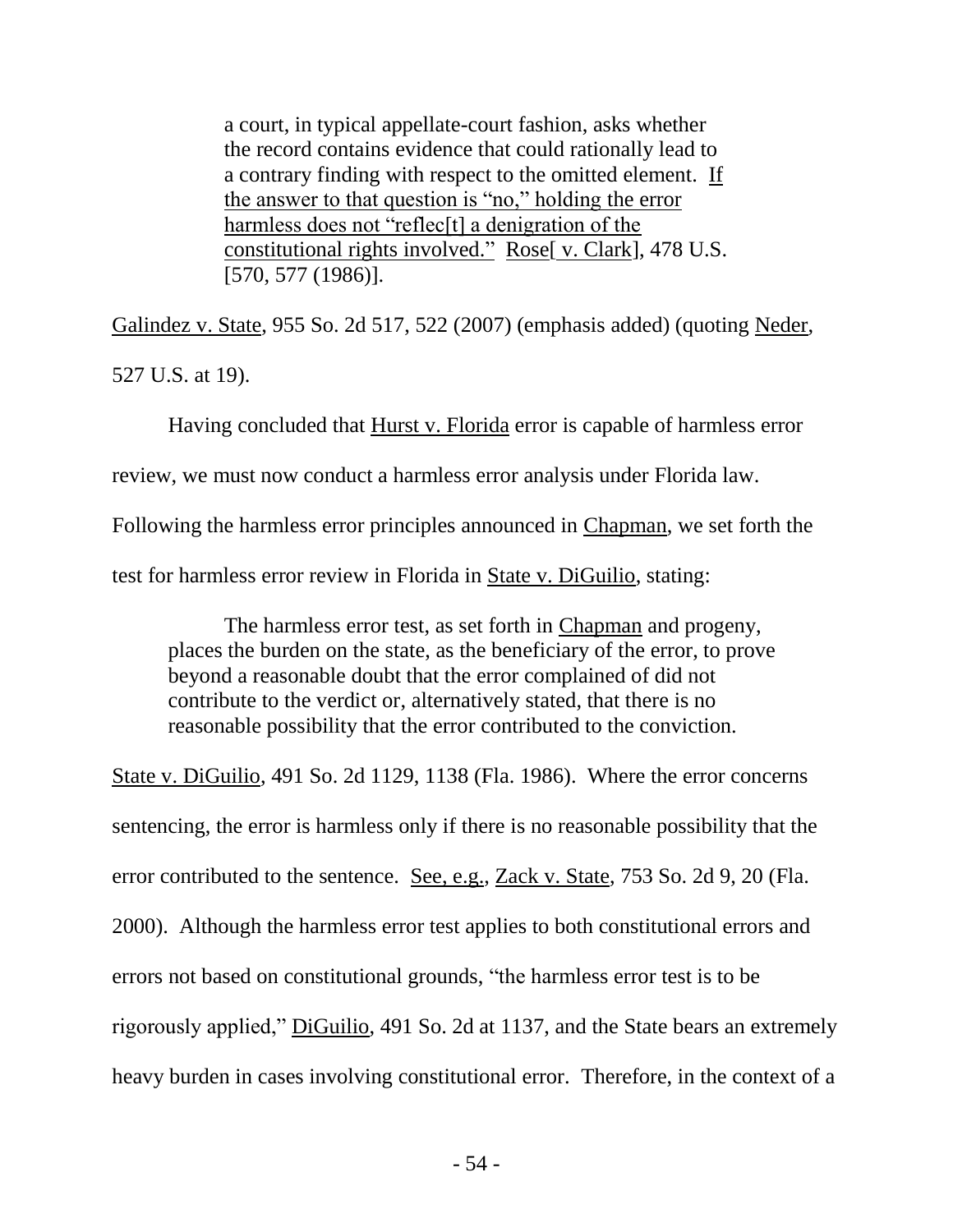Hurst v. Florida error, the burden is on the State, as the beneficiary of the error, to prove beyond a reasonable doubt that the jury's failure to unanimously find all the facts necessary for imposition of the death penalty did not contribute to Hurst's death sentence in this case. We reiterate:

The test is not a sufficiency-of-the-evidence, a correct result, a not clearly wrong, a substantial evidence, a more probable than not, a clear and convincing, or even an overwhelming evidence test. Harmless error is not a device for the appellate court to substitute itself for the trier-of-fact by simply weighing the evidence. The focus is on the effect of the error on the trier-of-fact.

DiGuilio, 491 So. 2d at 1139. "The question is whether there is a reasonable possibility that the error affected the [sentence]." Id.

Justice Alito, in his dissent in Hurst v. Florida, opined that the error was harmless beyond a reasonable doubt because, in his view, "it defies belief to suggest that the jury would not have found the existence of either aggravating factor if its finding was binding." Hurst v. Florida, 136 S. Ct. at 626 (Alito, J., dissenting). Despite Justice Alito's confidence on this point, after a detailed review of the evidence presented as proof of the aggravating factors and evidence of substantial mitigation, we are not so sanguine as to conclude that Hurst's jury would without doubt have found both aggravating factors—and, as importantly, that the jury would have found the aggravators sufficient to impose death and that the aggravating factors outweighed the mitigation. The jury recommended death by only a seven to five vote, a bare majority. Because there was no interrogatory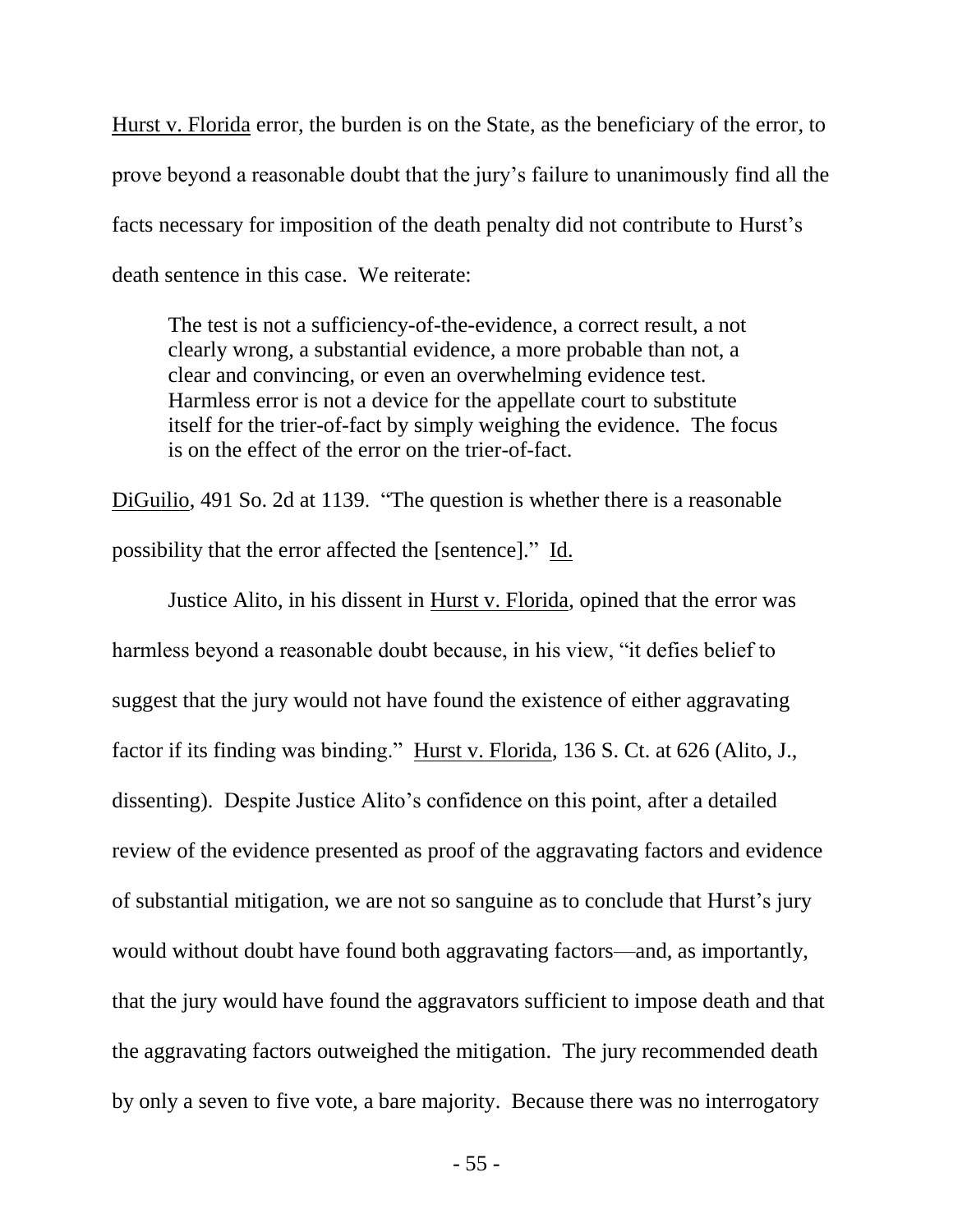verdict, we cannot determine what aggravators, if any, the jury unanimously found proven beyond a reasonable doubt. We cannot determine how many jurors may have found the aggravation sufficient for death. We cannot determine if the jury unanimously concluded that there were sufficient aggravating factors to outweigh the mitigating circumstances. Nevertheless, the fact that only seven jurors recommended death strongly suggests to the contrary.

We are fully aware of the brutal actions that resulted in the murder in this case. The evidence of the circumstances surrounding this murder can be considered overwhelming and essentially uncontroverted. However, the harmless error test is not limited to consideration of only the evidence of aggravation, and it is not an "overwhelming evidence" test. The record in this case demonstrated that the evidence of mitigation was extensive and compelling. Hurst was slow mentally while growing up and did poorly in school. He had difficulty caring for himself and performing normal daily activities. Experts presented evidence of brain abnormalities in multiple areas of his brain. Hurst's IQ testing showed scores dipping into the intellectually disabled range, although he had scored higher on occasion. Because we do not have an interrogatory verdict commemorating the findings of the jury, we cannot say with any certainty how the jury viewed that mitigation, although we do know that the jury recommended death by only a bare majority. The trial judge found that Hurst's young chronological age of 19, and his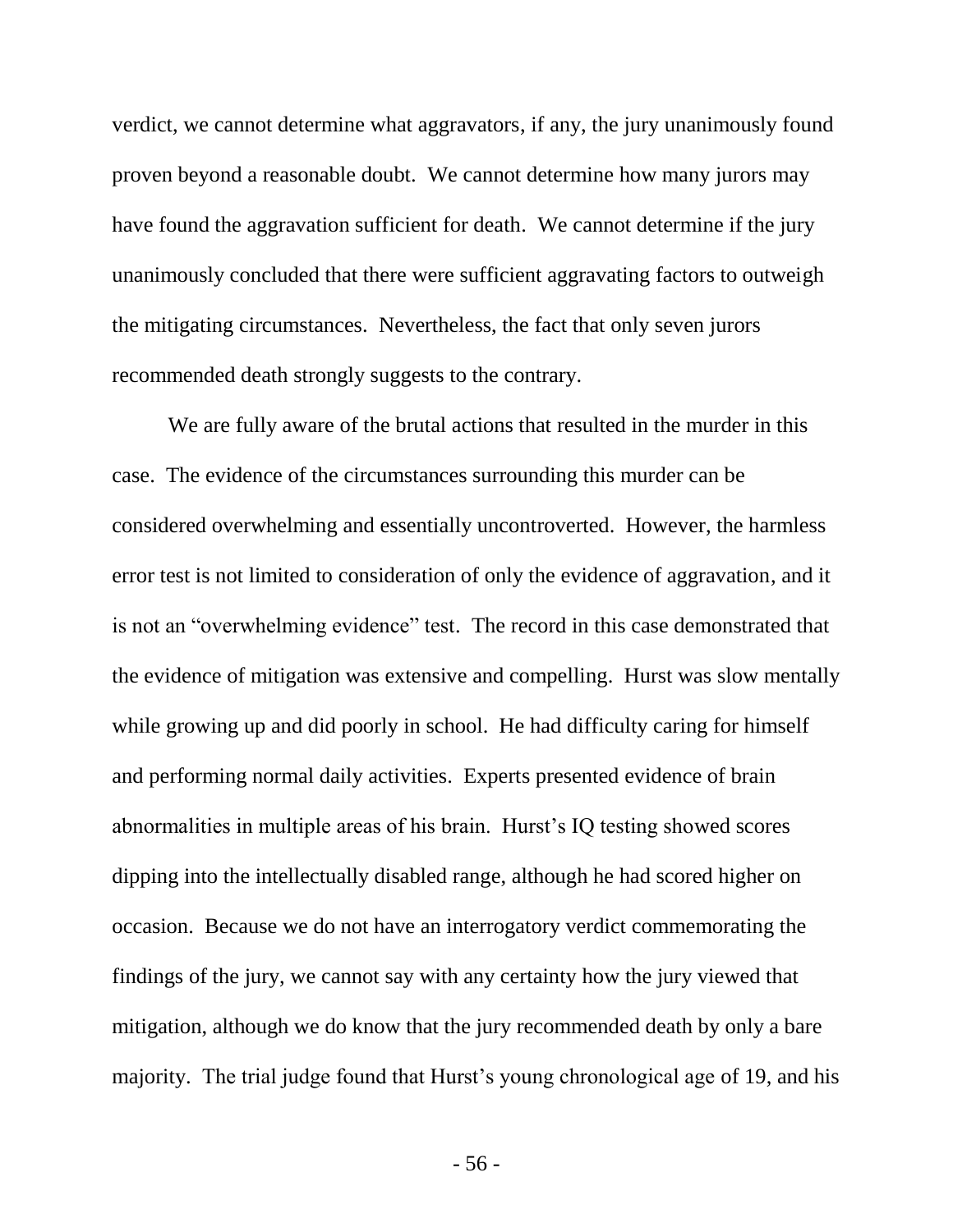even younger mental age, at the time of the murder was mitigating. The judge also found that Hurst had significant mental mitigation including low IQ and likely brain abnormalities due to fetal alcohol syndrome.

It is noteworthy that after Ring, the Arizona Supreme Court did not find the Ring error to be structural, but did a rigorous harmless error review. State v. Ring, 65 P.3d 915, 933 (Ariz. 2003). The Arizona court held that Arizona's statutes required more than the presence of one or more statutorily defined aggravating factors. Thus, the Arizona court explained, "Because a trier of fact must determine whether mitigating circumstances call for leniency, we will affirm a capital sentence only if we conclude, beyond a reasonable doubt, that no rational trier of fact would determine that the mitigating circumstances were sufficiently substantial to call for leniency. If we cannot reach that conclusion, we must find reversible error and remand the case for resentencing." Id. at 946. Thus, the Arizona court concluded that the review must extend to the mitigation and to the weighing decision, and that it would affirm a capital sentence on harmless error review only if it found "beyond a reasonable doubt, that no rational trier of fact would determine that the mitigating circumstances were sufficiently substantial to call for leniency." Id.

In Hurst's case, we cannot find beyond a reasonable doubt that no rational jury, as the trier of fact, would determine that the mitigation was "sufficiently

- 57 -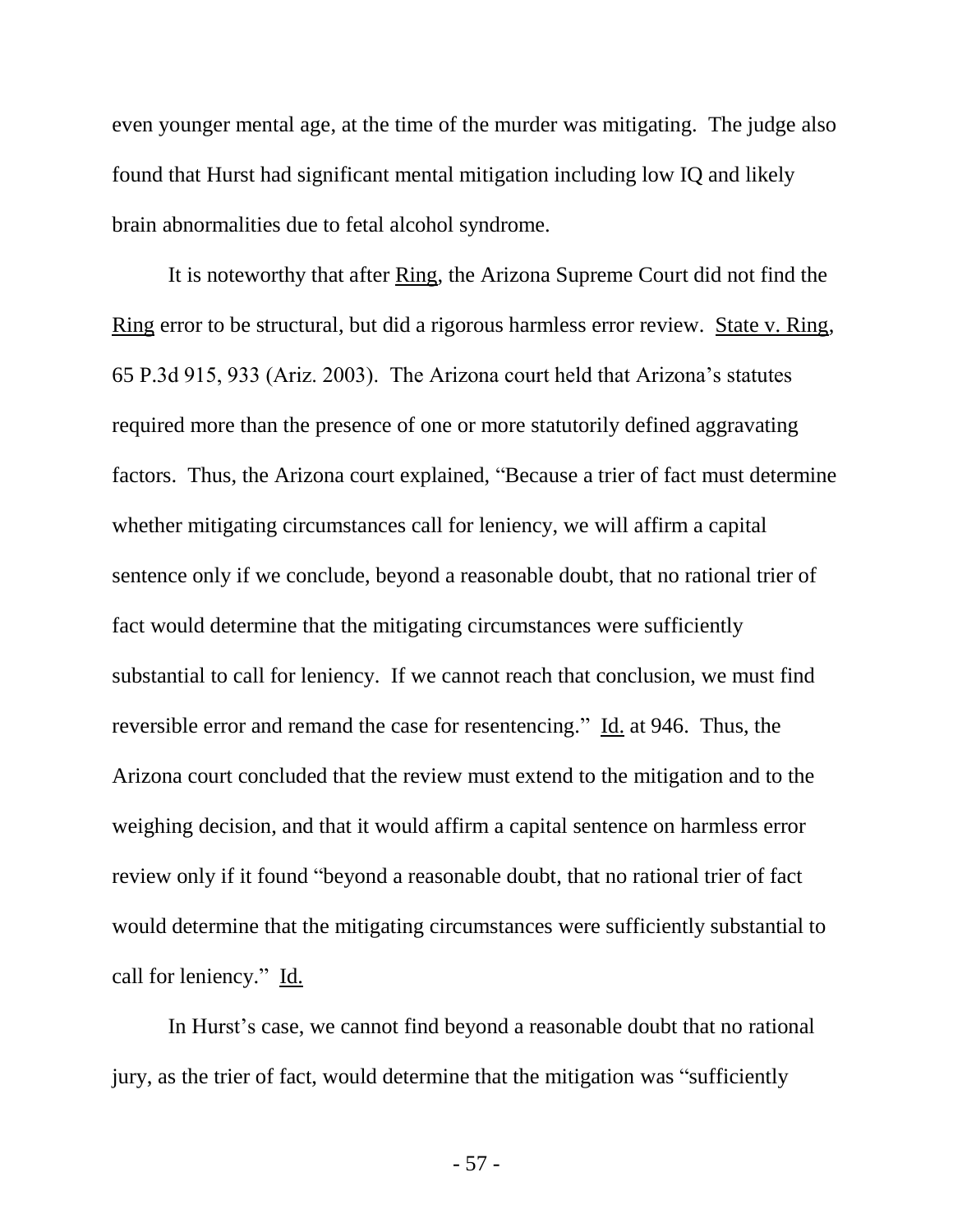substantial" to call for a life sentence. Nor can we say beyond a reasonable doubt there is no possibility that the Hurst v. Florida error in this case contributed to the sentence. We decline to speculate as to why seven jurors in this case recommended death and why five jurors were persuaded that death was not the appropriate penalty. To do so would be contrary to our clear precedent governing harmless error review. Thus, the error in Hurst's sentencing has not been shown to be harmless beyond a reasonable doubt.

# **VI. CONCLUSION**

Because the death sentence was imposed on Hurst in violation of the Sixth Amendment right to a jury determination of every critical finding necessary for imposition of the death sentence, and because we conclude that the error is not harmless beyond a reasonable doubt under the facts and circumstances of this case, we vacate Hurst's death sentence and remand for a new penalty phase proceeding consistent with this opinion.

It is so ordered.

LABARGA, C.J., and PARIENTE, LEWIS, and QUINCE, JJ., concur. PARIENTE, J., concurs with an opinion, in which LABARGA, C.J., concurs. PERRY, J., concurs in part and dissents in part with an opinion. CANADY, J., dissents with an opinion, in which POLSTON, J., concurs.

NOT FINAL UNTIL TIME EXPIRES TO FILE REHEARING MOTION, AND IF FILED, DETERMINED.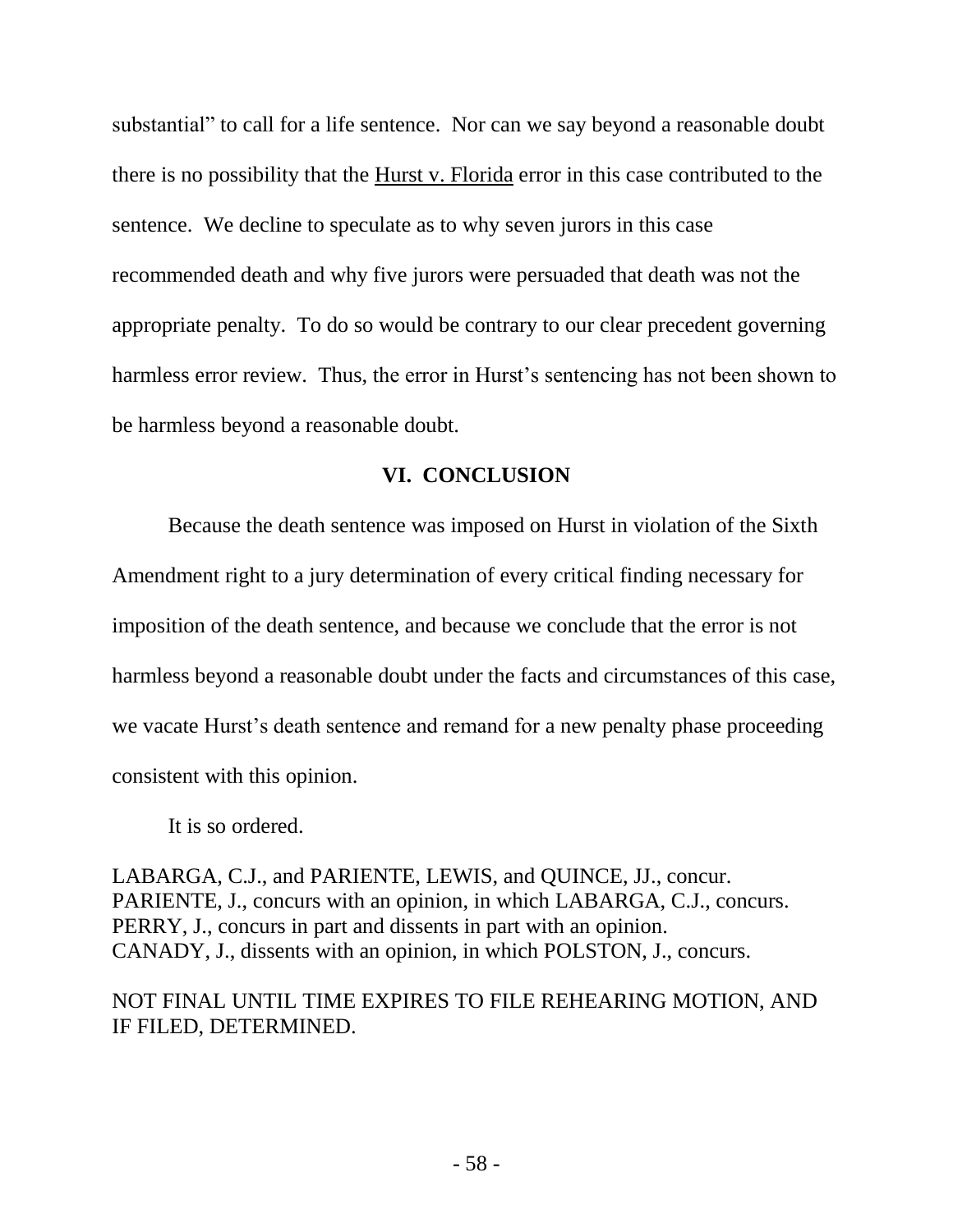PARIENTE, J., concurring.

 $\overline{a}$ 

If "death is different," as this Court and the United States Supreme Court have repeatedly pronounced,  $2<sup>3</sup>$  then requiring unanimity in the jury's final recommendation of life or death is an essential prerequisite to the continued constitutionality of the death penalty in this State. I fully concur with the majority in requiring that, before a sentence of death may be constitutionally imposed, the jury must find unanimously the existence of any aggravating factor, that the aggravating factors are sufficient for the imposition of death, that the aggravating factors outweigh the mitigating circumstances, and finally the recommendation for death. See majority op. at 23-24. I write separately to emphasize the historical foundations for this Court's holding requiring unanimity in the jury's final recommendation of death under Florida's constitutional right to jury trial, guaranteed by article I, section 22, of the Florida Constitution.

I also agree with the majority that the Eighth Amendment further buttresses the conclusion that a jury must unanimously recommend death. Simply put, Florida's extreme outlier status in not requiring unanimity in the jury's final recommendation renders the current imposition of the death penalty in Florida

<sup>23.</sup> See Yacob v. State, 136 So. 3d 539, 546 (Fla. 2014) (quoting Fitzpatrick v. State, 527 So. 2d 809, 811 (Fla. 1988)); Miller v. Alabama, 132 S. Ct. 2455, 2470 (2012).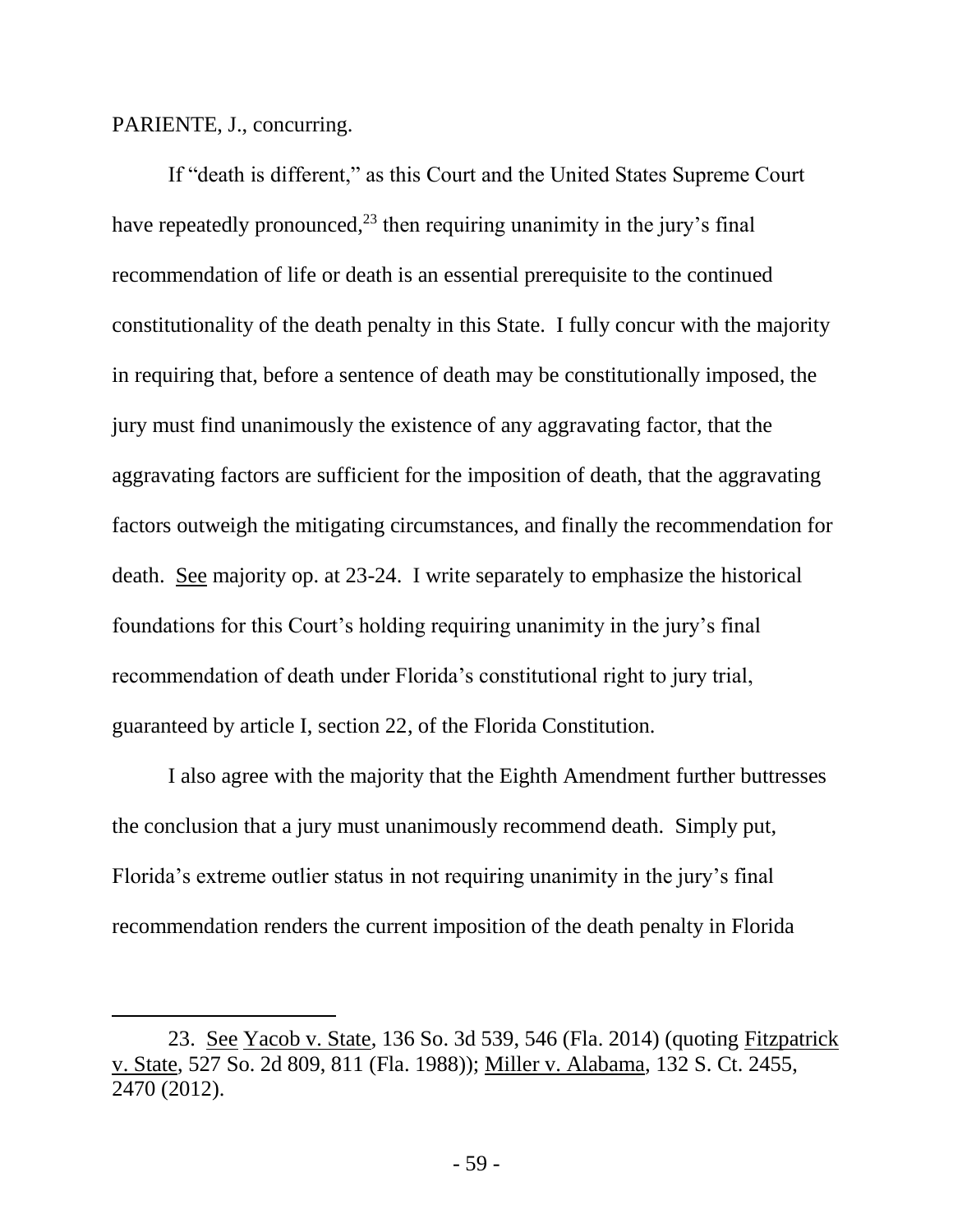cruel and unusual under the Eighth Amendment to the United States Constitution. Additionally, as the majority notes, resolving this issue now, as opposed to later, ensures that, for as long as death is a permissible punishment in the United States, Florida's death penalty will be constitutionally sound. See majority op. at 41-42.

Lastly, I write to address the dissent's argument that this Court has exceeded the scope of the remand proceeding from the United States Supreme Court.

# **Right to Jury Trial Under the Florida Constitution**

"[A] defendant's right to a jury trial is indisputably one of the most basic rights guaranteed by our constitution." State v. Griffith, 561 So. 2d 528, 530 (Fla. 1990). As the majority detailed, unanimity in jury verdicts has been the polestar of Florida's criminal justice system since our State's first Constitution in 1838. Majority op. at 25. Likewise, this Court has "always considered the right to jury trial an indispensable component of our system of justice." Blair v. State, 698 So. 2d 1210, 1213 (Fla. 1997). In Florida, "the requirement of unanimity has been scrupulously honored in the criminal law of this state for any finding of guilt and for any fact that increases the maximum punishment." Butler v. State, 842 So. 2d 817, 837 (Fla. 2003) (Pariente, J., concurring in part, dissenting in part); see also In re Std. Jury Instrs. in Crim. Cases—Report No. 2011-05, 141 So. 3d 132, 138 (Fla. 2013) ("Your verdict finding the defendant either guilty or not guilty must be unanimous."). The history of the constitutional right to jury trial in Florida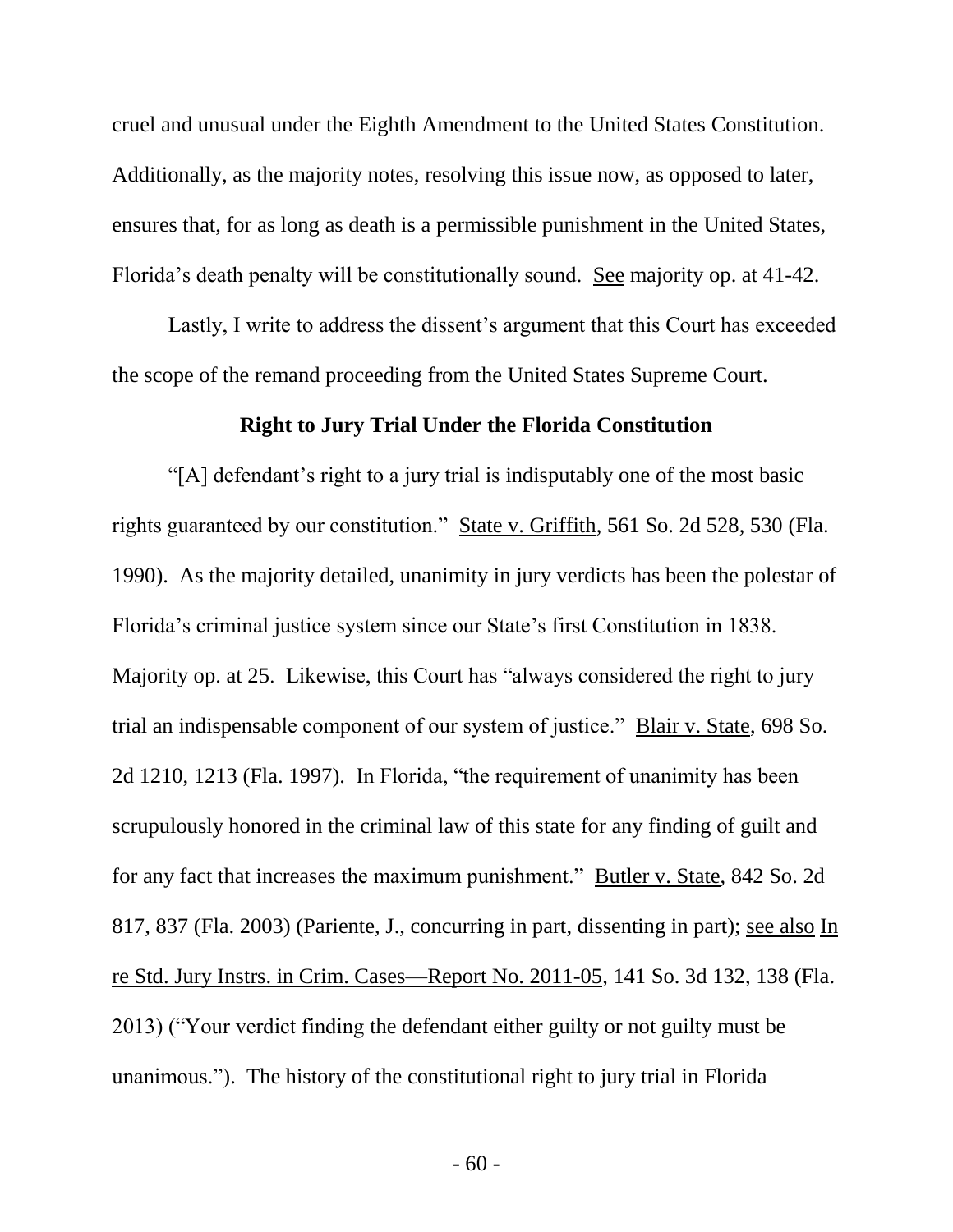supports the majority's determination that Florida's constitutional right to a trial by jury requires unanimity in the jury's final and ultimate recommendation: whether the defendant shall live or die.

The right to a trial by jury is not a right to trial by individual jurors. As the majority explains, when considering its functional qualities, a unanimity requirement "furthers the deliberative process by requiring the minority view to be examined and, if possible, accepted or rejected by the entire jury." Majority op. at 33 (quoting United States v. Lopez, 581 F.2d 1338, 1341 (9th Cir. 1978)) (emphasis added). Requiring unanimity also ensures that every juror's voice, with their attendant backgrounds, is heard and considered. "Unanimous verdicts [] protect jury representativeness—each point of view must be considered and all jurors persuaded. [In fact, s]tudies have shown that minority jurors participate more actively when decisions must be unanimous." Principles for Juries and Jury Trials, SM078 ALI-ABA 753, 782 (2007) (citing Valerie P. Hans, The Power of Twelve: The Impact of Jury Size and Unanimity on Civil Jury Decision Making, 4 Del. L. Rev. 2, 23 (2001)). A unanimous verdict also "gives particular significance and conclusiveness to the jury's verdict." Lopez, 581 F.2d at 1341; see also majority op. at 33. Additionally, "[u]nanimous-verdict juries . . . tend to be more evidence-driven, generally delaying their first votes until the evidence has been discussed." Kate Riordan, Ten Angry Men: Unanimous Jury Verdicts in Criminal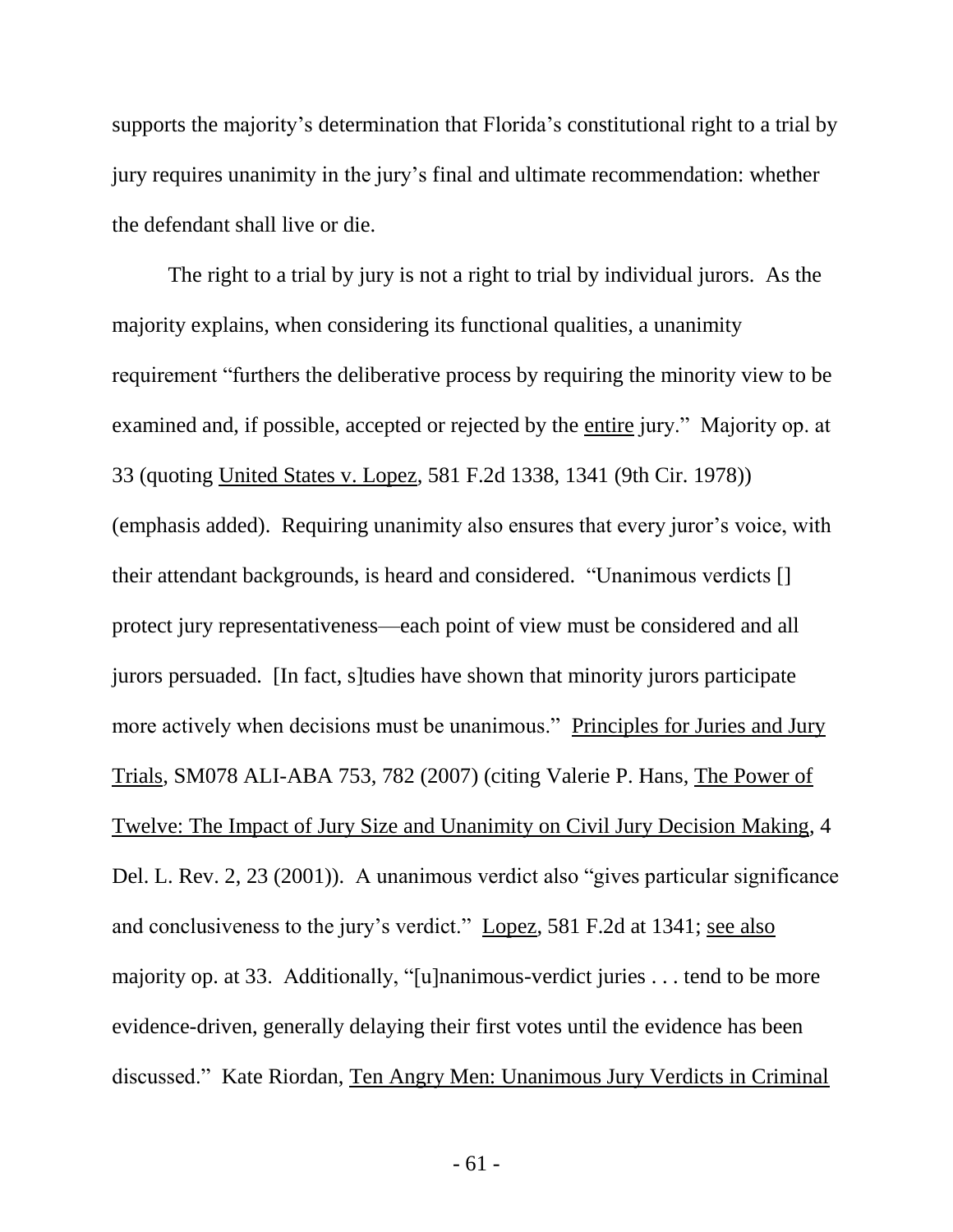Trials and Incorporation After McDonald, 101 J. Crim. L. & Criminology 1403, 1429 (2011). As former Justice Raoul Cantero has explained, "Unanimous verdicts are more likely to fulfill the jury's role as the voice of the community's conscience. When less than a unanimous jury is allowed to speak for the community, the likelihood increases that the jury will misrepresent community values." Raoul G. Cantero & Robert M. Kline, Death is Different: The Need for Jury Unanimity in Death Penalty Cases, 22 St. Thomas L. Rev. 4, 32 (2009) (citing Schriro v. Summerlin, 542 U.S. 348, 360 (2004) (Breyer, J., dissenting)).

The majority explains the significance of this Court's holding in Jones v. State that "any interference with the right to a unanimous jury verdict denies the defendant a fair trial as guaranteed by the Declaration of Rights of the Florida Constitution." Majority op. at 26 (citing Jones, 92 So. 2d 261, 261 (Fla. 1956)). Given this State's historical adherence to unanimity and the significance of the right to trial by jury, the majority correctly concludes that article I, section 22, of the Florida Constitution requires that all of the jury fact-finding, including the jury's final recommendation of death, be unanimous.

#### **Eighth Amendment to the United States Constitution**

I also agree with the majority that the Eighth Amendment to the United States Constitution further supports the constitutional basis for requiring a unanimous jury recommendation. The cruel and unusual punishment clause of the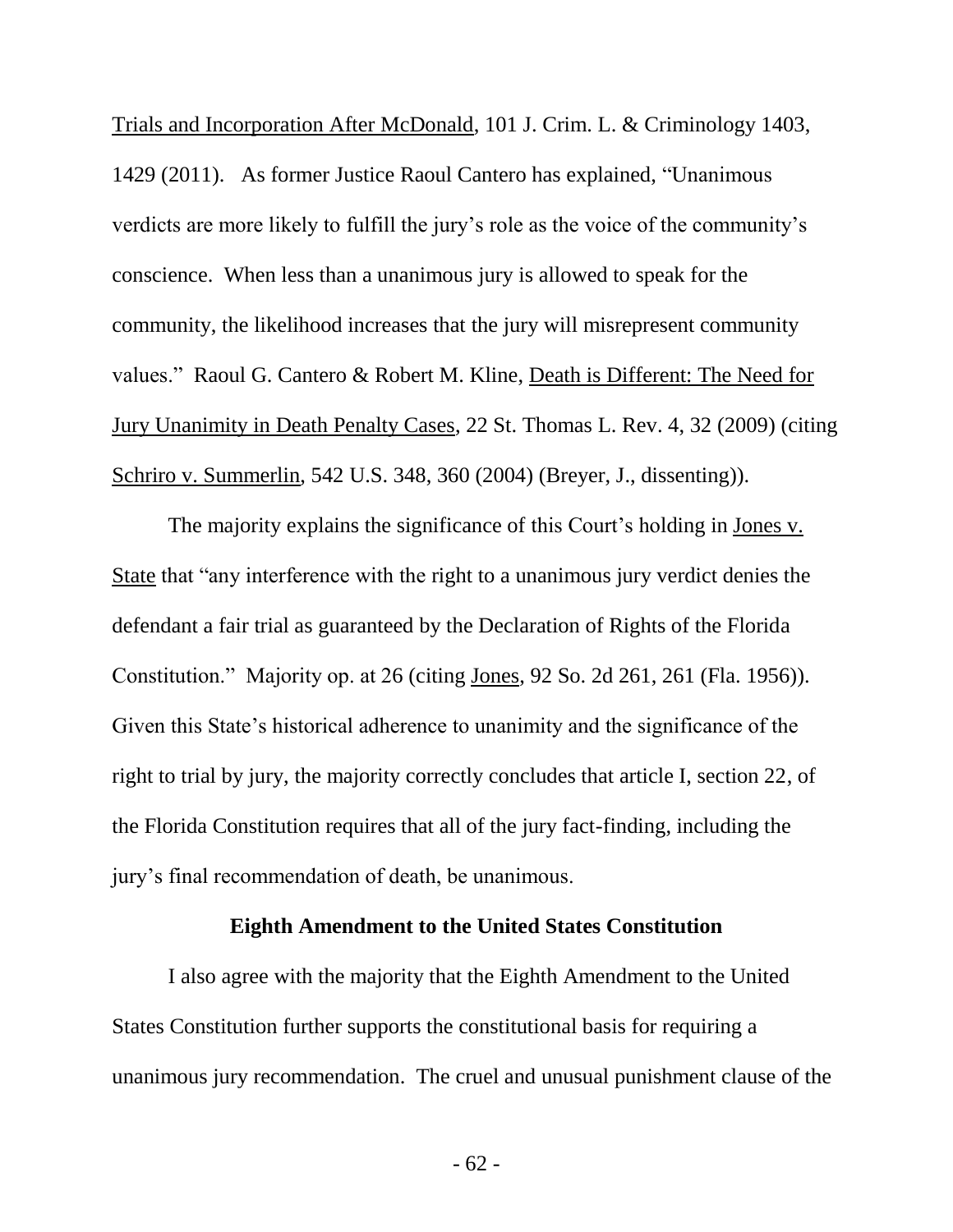Eighth Amendment was viewed by the Framers, and later by the United States Supreme Court, as "a 'constitutional check' that would ensure that 'when we come to punishments, no latitude ought to be left, nor dependence put on the virtue of representatives.' " Furman v. Georgia, 408 U.S. 238 at 261 (1972) (Brennan, J., concurring). As Justice Kennedy has stated, "Jury unanimity . . . is an accepted, vital mechanism to ensure that real and full deliberation occurs in the jury room, and that the jury's ultimate decision will reflect the conscience of the community." McKoy v. North Carolina, 494 U.S. 433, 452 (1990) (Kennedy, J., concurring).

Due to the severity and irreversibility of death, "the Eighth Amendment requires [in capital cases] a greater degree of accuracy . . . than would be true in a noncapital case." Gilmore v. Taylor, 508 U.S. 333, 342 (1993). As some commentators, including former Justice Raoul Cantero, have observed:

The Supreme Court has consistently recognized that the death penalty is "qualitatively different" from all other punishments, and therefore "demands extraordinary procedural protection against error."

. . .

Because "death is different," allowing a simple majority to render a verdict in a capital case may violate the Eighth Amendment's prohibition on cruel and unusual punishment.

Cantero & Kline, Death is Different, 22 St. Thomas L. Rev. at 12-13 (citing Jeffrey Abramson, Death-is-Different Jurisprudence and the Role of the Capital Jury, 2 Ohio St. L.J. Crim. L. 117, 117 (2004)) (emphasis added).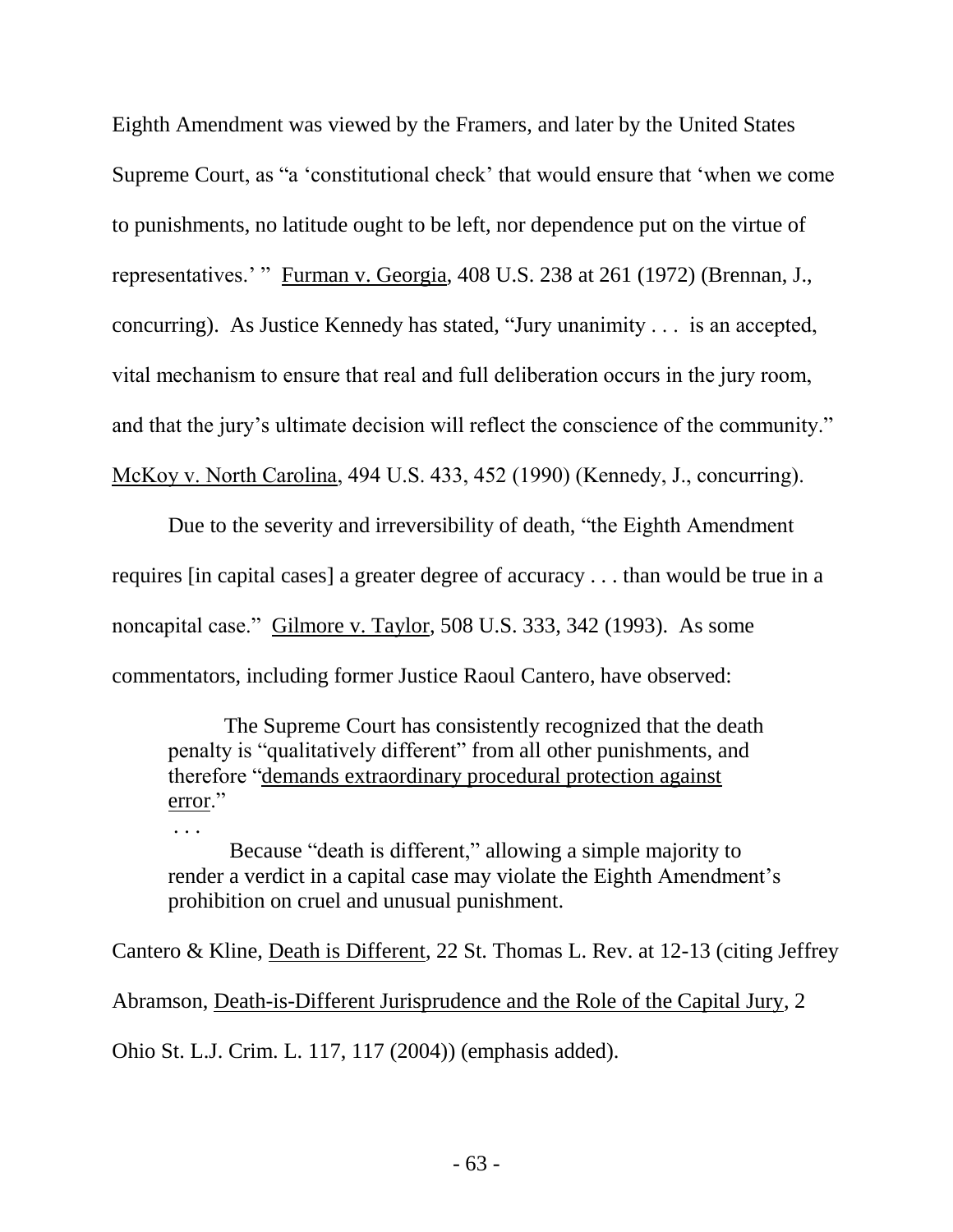Not only does jury unanimity further the goal that a defendant will receive a fair trial and help to guard against arbitrariness in the ultimate decision of whether a defendant lives or dies, jury unanimity in the jury's final recommendation of death also ensures that Florida conforms to "the evolving standards of decency that mark the progress of a maturing society," which inform Eighth Amendment analyses. Roper v. Simmons, 543 U.S. 551, 561 (2005) (quoting Trop v. Dulles, 356 U.S. 86, 100-01 (1958) (plurality opinion)); see also Hall v. Florida, 134 S. Ct. 1986, 1992 (2014) ("The Eighth Amendment's protection of dignity reflects the Nation we have been, the Nation we are, and the Nation we aspire to be. This is to affirm that the Nation's constant, unyielding purpose must be to transmit the Constitution so that its precepts and guarantees retain their meaning and force.").

At the time  $\frac{Ring}{N}$  was decided, death was not a penalty in twelve states.<sup>24</sup> Since the United States Supreme Court decided Ring, seven additional states have eliminated the death penalty as a punishment altogether. See Hall, 134 S. Ct. at 1997 (noting that Connecticut, Illinois, Maryland, New Jersey, New Mexico, and New York have eliminated the death penalty since 2002); S.B. 268, 104th Leg. 1st

<sup>24.</sup> The states without a death penalty when Ring was decided are, from earliest to most recent in abolishing the death penalty: Michigan, Wisconsin, Maine, Minnesota, Alaska, Hawaii, Vermont, West Virginia, North Dakota, Iowa, Massachusetts, and Rhode Island. See States With and Without the Death Penalty, Death Penalty Info. Ctr., http://www.deathpenaltyinfo.org/states-and-withoutdeath-penalty (last visited Sept. 22, 2016).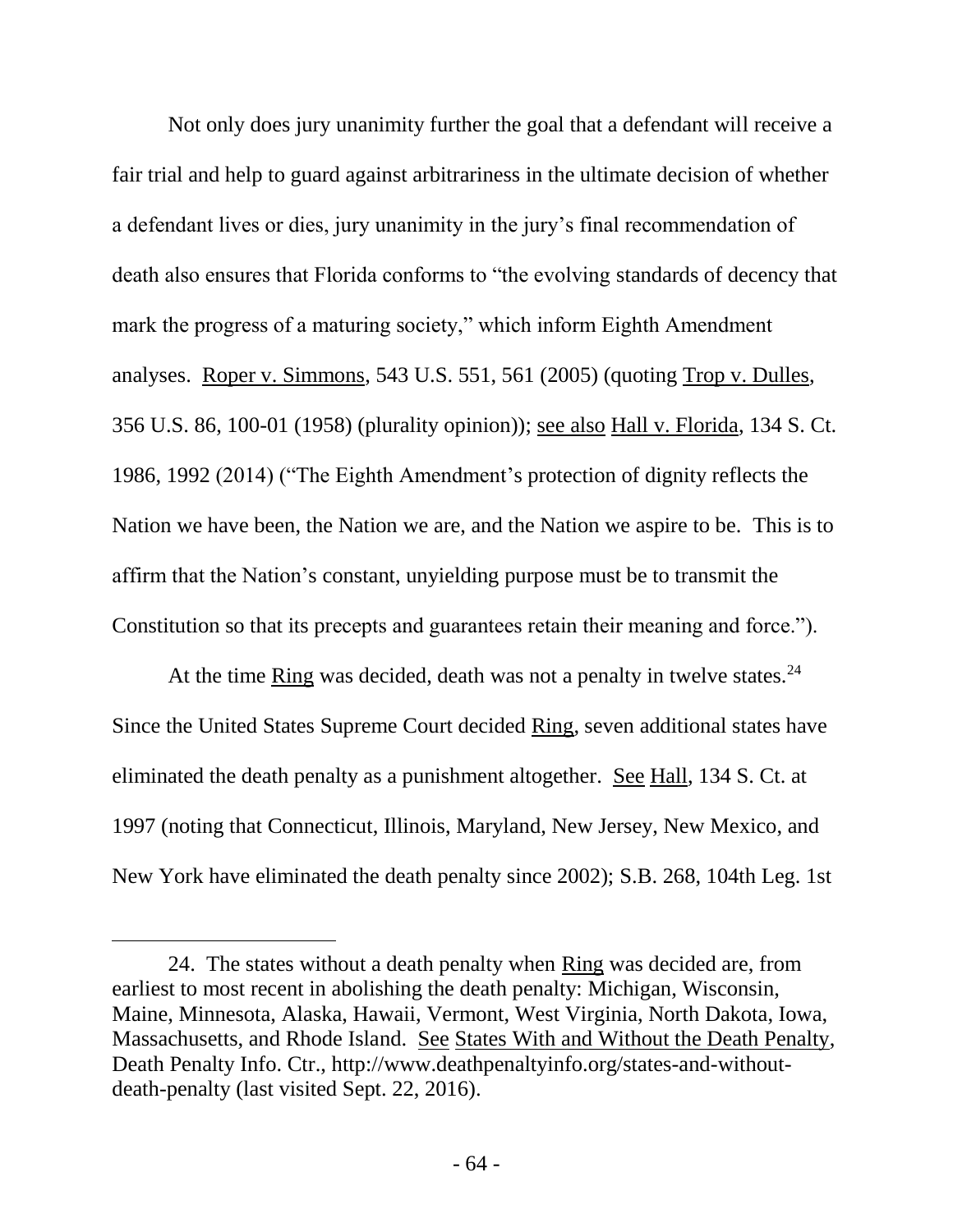Sess. (Neb. 2015) (repealing the death penalty). Therefore, when Hurst v. Florida was decided, a total of nineteen states had eliminated the death penalty.

As to the requirement of jury unanimity, until Hurst v. Florida, Florida was one of only three states that permitted capital defendants to be sentenced to death without all twelve penalty phase jurors recommending in unison that the defendant was deserving of the ultimate punishment. See majority op. at 39. Of the thirtyone states that still had the death penalty at the time of Hurst v. Florida, twentyeight states required a unanimous vote of twelve jurors with respect to the final verdict or recommendation, making Florida, Alabama, and Delaware glaring outliers.<sup>25</sup> However, Delaware just recently declared its capital sentencing statute unconstitutional. Rauf v. Delaware, 2016 WL 4224252 (Del. Aug. 2, 2016). The United States Supreme Court has also vacated the death sentences of four Alabama inmates in light of Hurst v. Florida. See Russell v. Alabama, No.15-9918, 2016 WL 3486659 (U.S. Oct. 3, 2016); Kirksey v. Alabama, 136 S. Ct. 2409 (2016); Wimbley v. Alabama, 136 S. Ct. 2387 (2016); Johnson v. Alabama, 136 S. Ct. 1837 (2016).<sup>26</sup>

<sup>25.</sup> Moreover, federal law provides that a jury must unanimously recommend whether a defendant should be sentenced to death. 18 U.S.C. § 3953(e) (2016).

<sup>26.</sup> Additionally, although contrary to our decision today, the Alabama Supreme Court recently decided that its capital sentencing scheme is constitutional under Hurst v. Florida because its capital sentencing scheme requires the jury to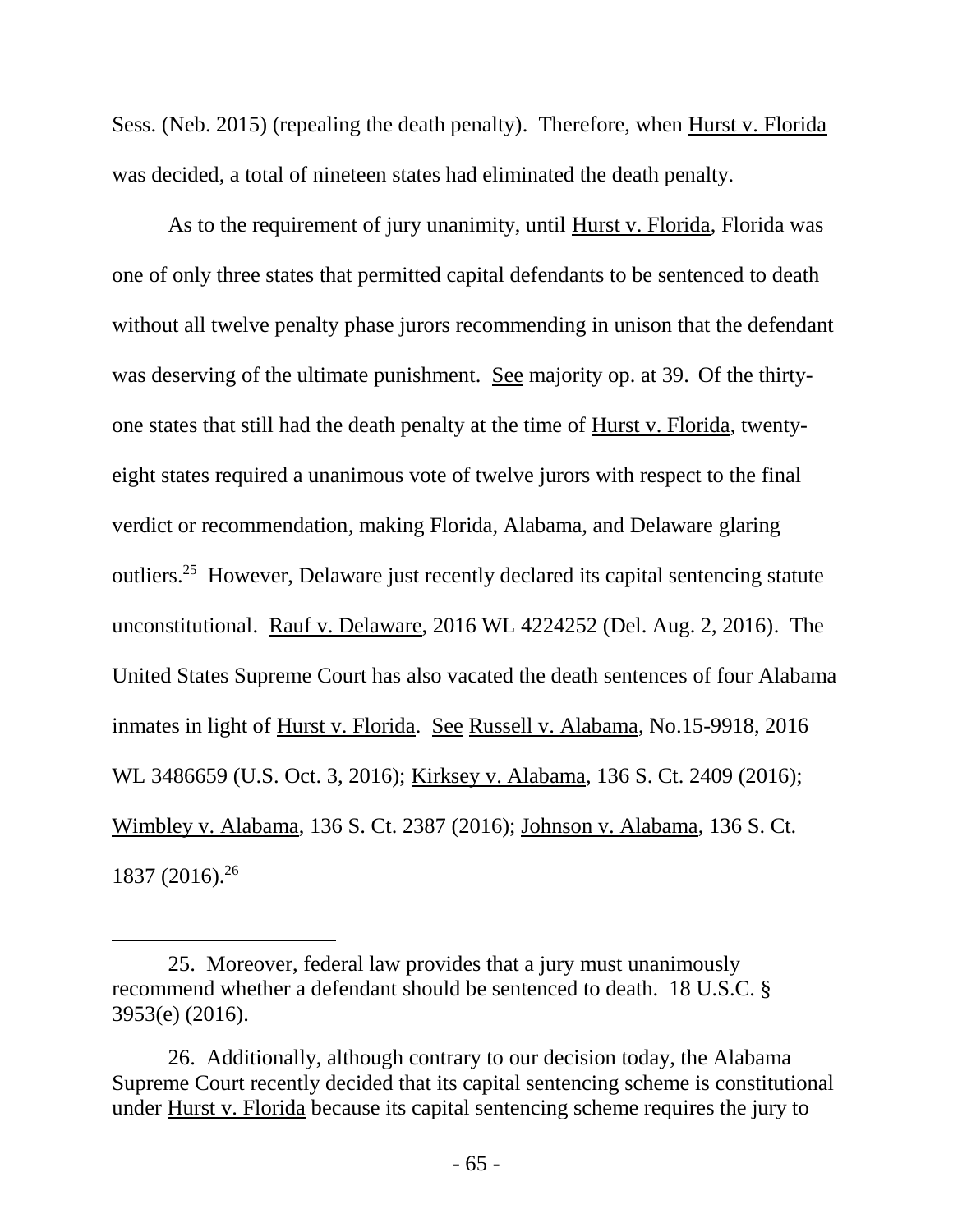The current practices of these other states emphasize Florida's outlier status, as this Court expressly acknowledged eleven years ago in State v. Steele, 921 So. 2d 538, 548 (Fla. 2005). In that case we observed that Florida was then "the only state in the country that allows a jury to decide that aggravators exist and to recommend a sentence of death by a mere majority vote." Id. (first emphasis added). At the time, we acknowledged that even though Alabama and Delaware did not require unanimity as to the jury's final recommendation, they at least required unanimity as to the jury's finding of at least one aggravator. Id. at 548- 49, n.4 & 5.

Taken together, the trend of states either eliminating the death penalty as a punishment or requiring jury unanimity in fact-finding and the final recommendation before sentencing a defendant to death demonstrates "the evolving standards of decency" with respect to the jury's fact-finding role in capital punishment in the United States. Roper, 543 U.S. at 561. This trend solidifies Florida's devolution from an outlier to an extreme outlier.

unanimously find one aggravating factor when determining if a defendant is eligible for the death penalty. See Ex parte Bohannon, No. 1150640, 2016 WL 5817692, at \*5 (Ala. Sept. 30, 2016). However, we note that the Alabama Supreme Court in Bohannon did not discuss its statute's constitutionality under its own state constitution and did not mention the Alabama cases remanded by the United States Supreme Court in light of Hurst v. Florida.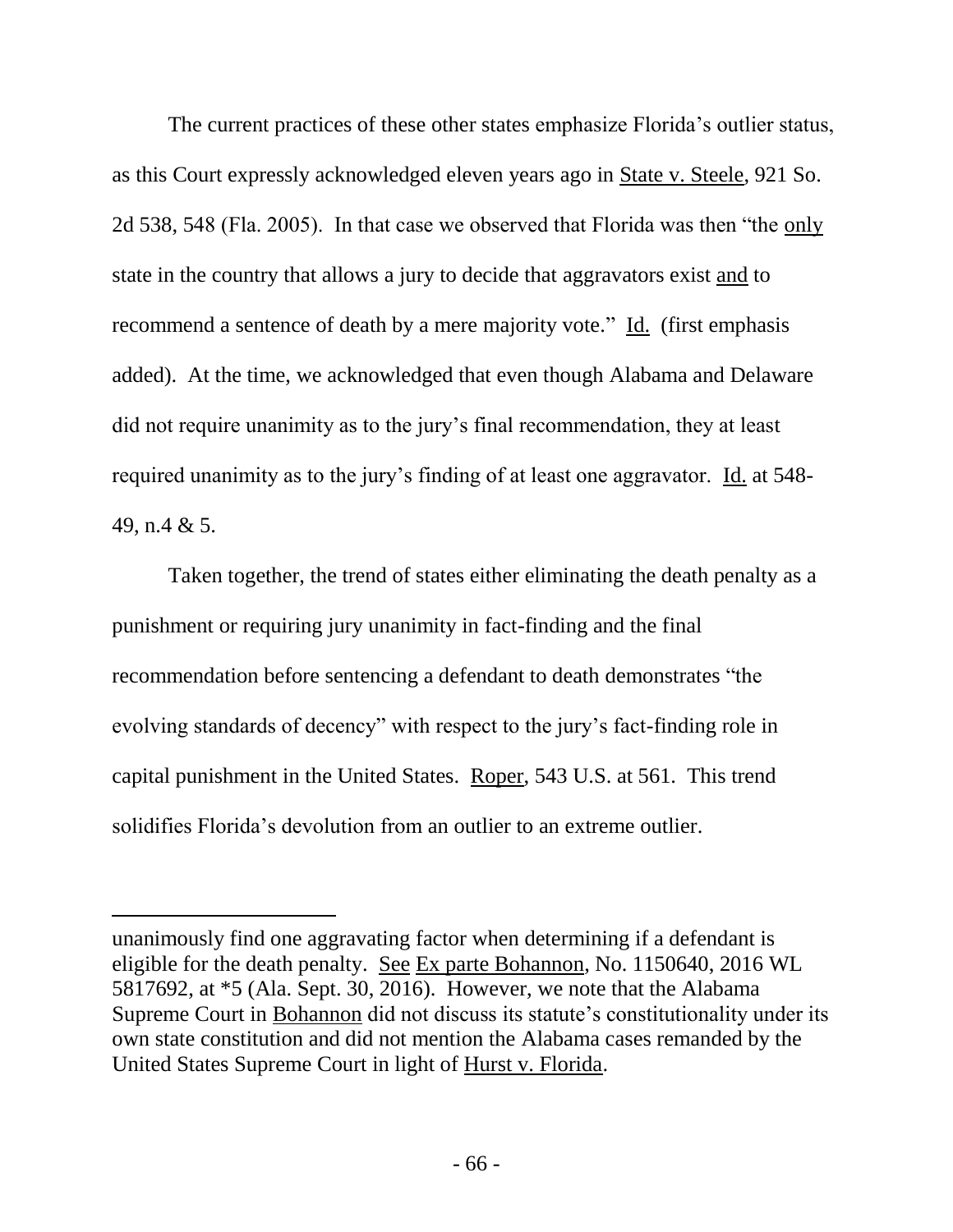The United States Supreme Court has also considered international trends when addressing Eighth Amendment claims, and these trends further confirm Florida's outlier status. Id. 543 U.S. at 577-78. Amnesty International's 2015 Report indicates that the United States was the only member of the Organization of American States (OAS)—an organization whose thirty-five member nations aim to uphold the pillars of democracy, human rights, security, and development—to carry out executions, and one of the countries with the most executions in the world.<sup>27</sup> Both Florida and the United States are outliers as to the imposition of the death penalty, and Florida's non-unanimous recommendation for imposing the death penalty only entrenches the State in outlier territory.

For all of these reasons, I agree that the failure to require jury unanimity before the ultimate decision of death is imposed violates the Eighth Amendment.

# **Unanimity of the Final Recommendation is Properly Addressed**

Finally, I address the dissent's argument that in requiring unanimity in the final jury recommendation this Court exceeds the scope of its proper considerations in this case. See Canady, J., dissenting op. at 76. Contrary to the dissent's assertions, the issue of a unanimous recommendation is properly at issue

 $\overline{a}$ 

<sup>27.</sup> See Amnesty Int'l, Global Report: Death Sentences and Executions 2015 10, http://www.amnestyusa.org/research/reports/death-sentences-andexecutions-2015 (2015); Org. of Am. States, Who We Are, http://www.oas.org/en/about/who\_we\_are.asp (last visited September 21, 2016).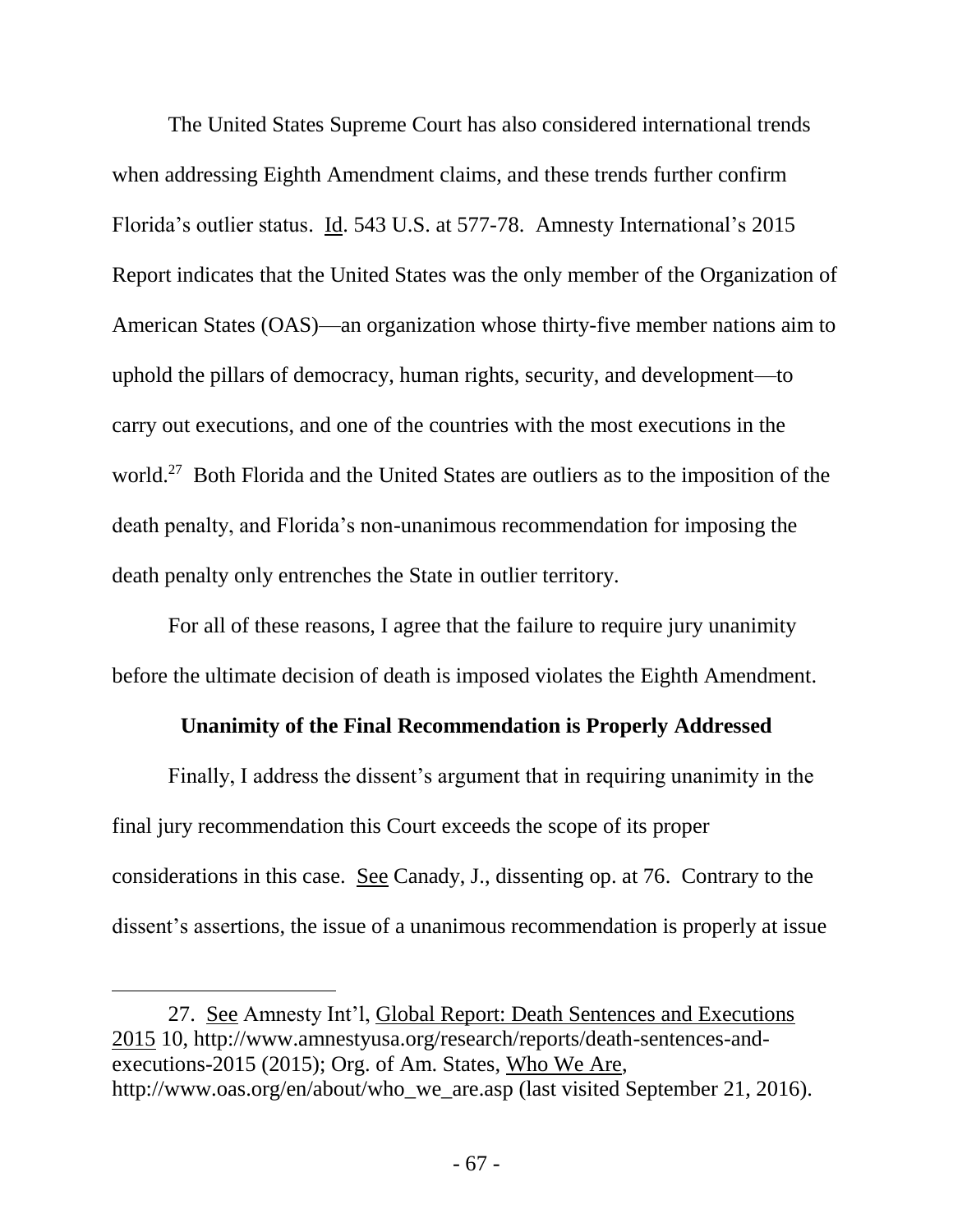in this case. In Hurst v. Florida, the United States Supreme Court instructed that "[t]he judgment of the Florida Supreme Court is reversed, and the case is remanded for further proceedings not inconsistent with this opinion." 136 S. Ct. at 624. Nowhere in the opinion is the requirement that this Court may only consider "how we are to apply Hurst v. Florida's Sixth Amendment holding," as the dissent suggests. See Canady, J., dissenting op. at 76. The Hurst v. Florida remand requires only that this Court's proceedings not be inconsistent with the United States Supreme Court's opinion in Hurst v. Florida. 136 S. Ct. at 624. This Court's decision is based on both Florida's constitutional right to jury trial as well as the federal Sixth and Eighth Amendments.

This Court's opinion is firmly rooted in article I, section 22, of the Florida Constitution. As to the Eighth Amendment argument, the last time this Court actually considered an Eighth Amendment argument on its merits was decades ago. See Alvord, 322 So. 2d at 533; Watson v. State, 190 So. 2d at 161. Subsequently, the Court has rejected the claim, providing virtually no analysis and seemingly relying on cases from this Court dating back to the reinstitution of the death penalty, and so it is unclear whether the claim was based on the Eighth Amendment or some other constitutional ground. See, e.g., Hunter v. State, 175 So. 3d 699, 710 (Fla. 2015) (denying this argument by citing to this Court's previous rejection of the same argument); Ford v. State, No. SC14-1011, SC14-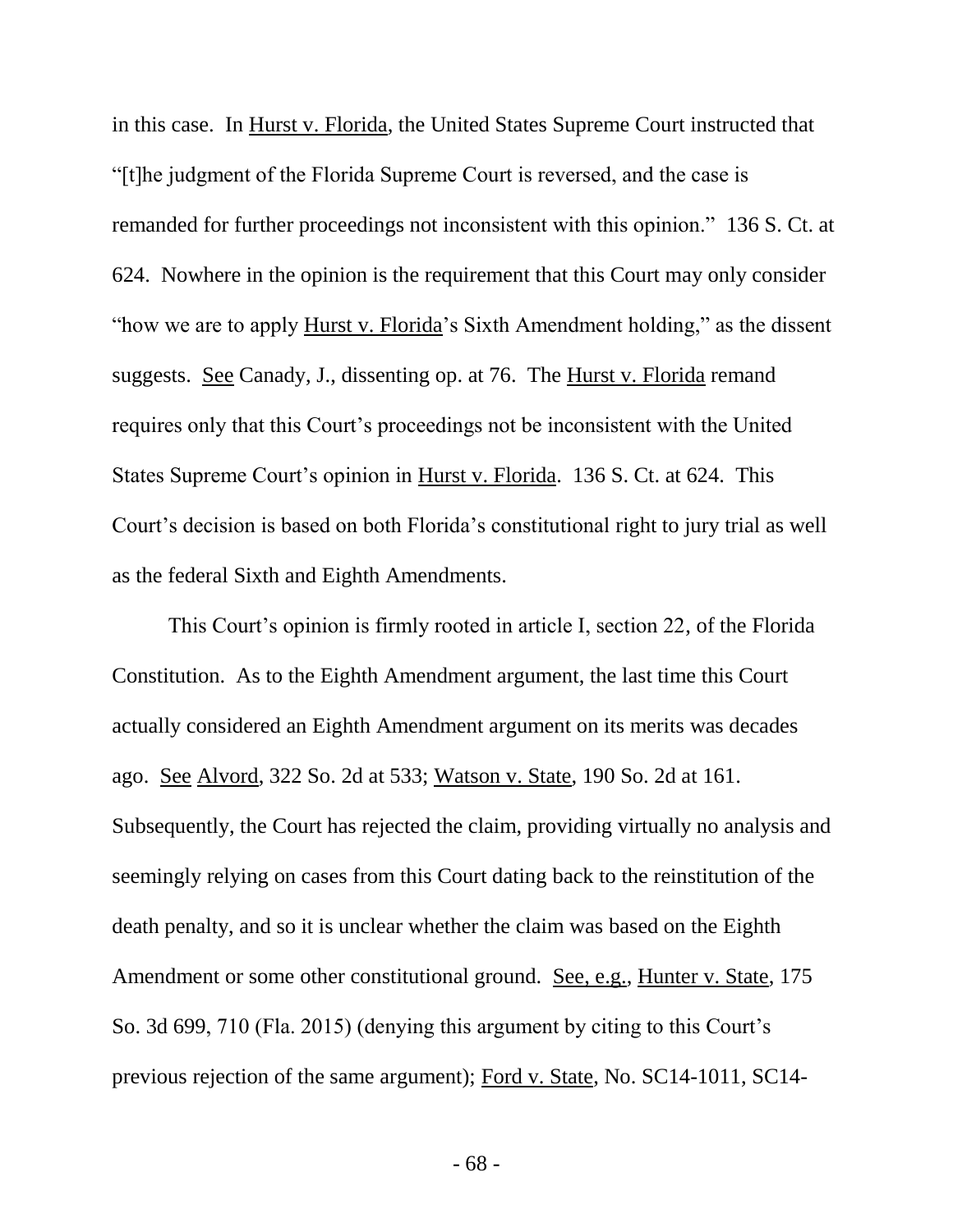2040, 2015 WL 1741803 (Fla. Apr. 15, 2015) (denying Eighth Amendment claim because it "has been repeatedly rejected by this Court"), cert. denied, 136 S. Ct. 538 (2015); Kimbrough v. State, 125 So. 3d 752, 754 (Fla. 2013) (denying the claim due to this Court's "general jurisprudence that non-unanimous jury recommendations to impose the sentence of death are not unconstitutional"); Robards v. State, 112 So. 3d 1256, 1267 (Fla. 2013); Mann v. State, 112 So. 3d 1158, 1162 (Fla. 2013); Lazelere v. State, 676 So. 2d 394, 407 (Fla. 1996) (explaining that the claim had been "previously rejected" without addressing the merits); Hunter v. State, 660 So. 2d 244, 252-53 (Fla. 1995); James v. State, 453 So. 2d 786, 792 (Fla. 1984) (rejecting the claim based on Alvord).

Following this Court's rejections of the Eighth Amendment argument challenging Florida's capital sentencing scheme for allowing a non-unanimous recommendation of death, the United States Supreme Court issued its decision in Hurst v. Florida, which did not address the Eighth Amendment. Therefore, there is no United States Supreme Court precedent this Court must follow asserting that the Eighth Amendment does or does not require unanimity in jury capital sentencing recommendations.

Clearly our holding requiring unanimity in the jury's ultimate recommendation is not inconsistent with Hurst v. Florida or any other decision from the United States Supreme Court. Moreover, the issue of unanimity in the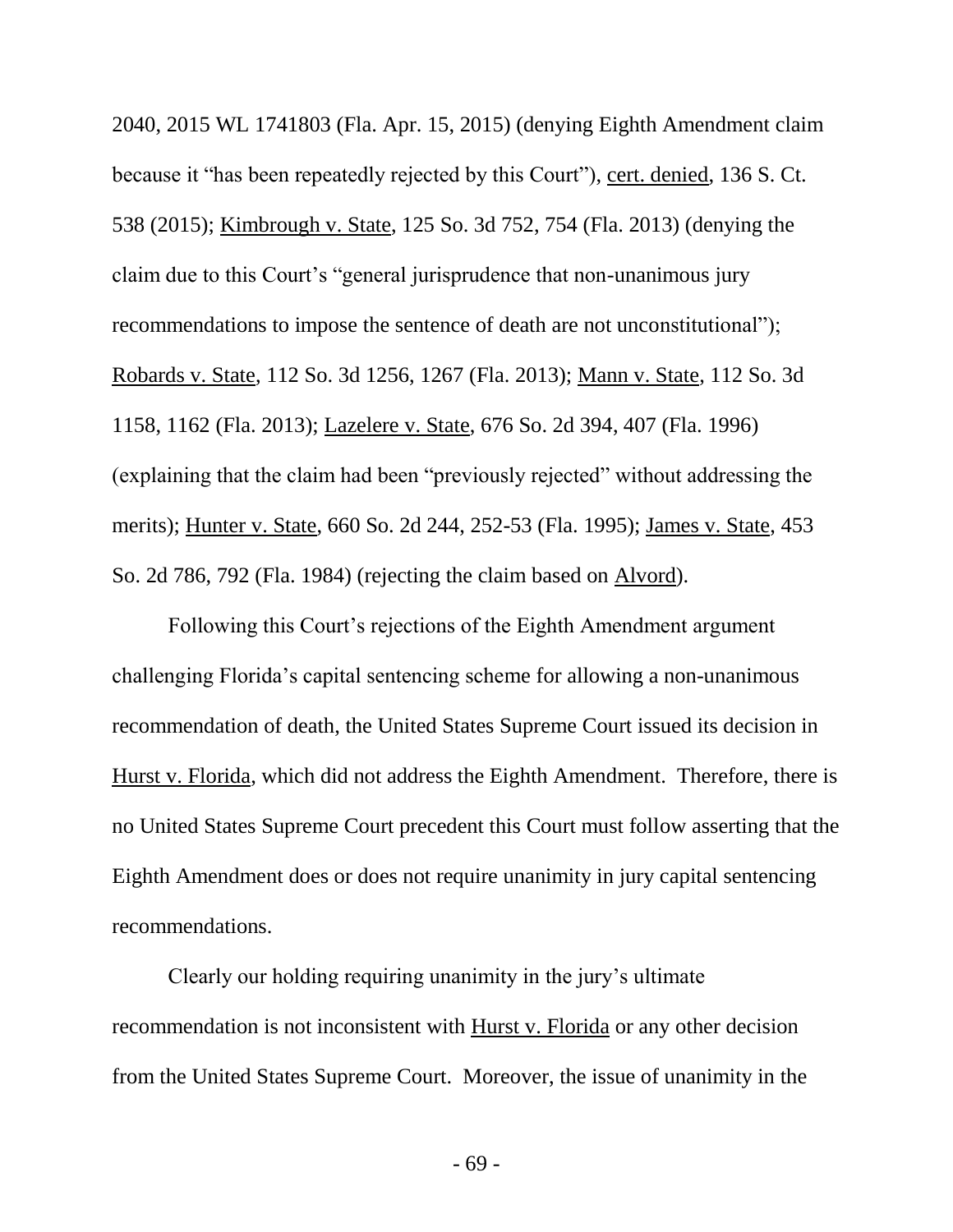final recommendation was raised before this Court in Hurst v. State, argued before the United States Supreme Court in Hurst v. Florida, raised by Hurst in his Motion requesting imposition of a life sentence, <sup>28</sup> and serves to provide a complete analysis of what the Florida and United States Constitutions require before the death penalty can be constitutionally imposed.

For all these reasons, I fully concur in the majority's opinion today.

LABARGA, C.J., concurs.

l

PERRY, J., concurring in part and dissenting in part.

I concur with the entirety of the majority decision except its determination that section 775.082(2), Florida Statutes (2016), is not applicable. See majority op. at 4, 44-51. I therefore disagree with the majority's decision to remand for a new penalty phase proceeding instead of remanding for imposition of a life sentence. Id. at 4, 50.

There is no compelling reason for this Court not to apply the plain language of section 775.082(2), Florida Statutes, and instead contort all reasoning to apply a

<sup>28.</sup> Hurst's Amended Motion for Remand for Imposition of a Sentence of Life in Prison raising the Eighth Amendment argument was filed shortly after the issuance of the Supreme Court mandate, even before Hurst's Supplemental Initial Brief on the Merits was filed in front of this Court on remand. While the majority addresses the Eighth Amendment basis for unanimity in addition to the Sixth Amendment argument, we have rejected his argument that section 775.082(2), Florida Statutes (2016), requires reducing his sentence to life.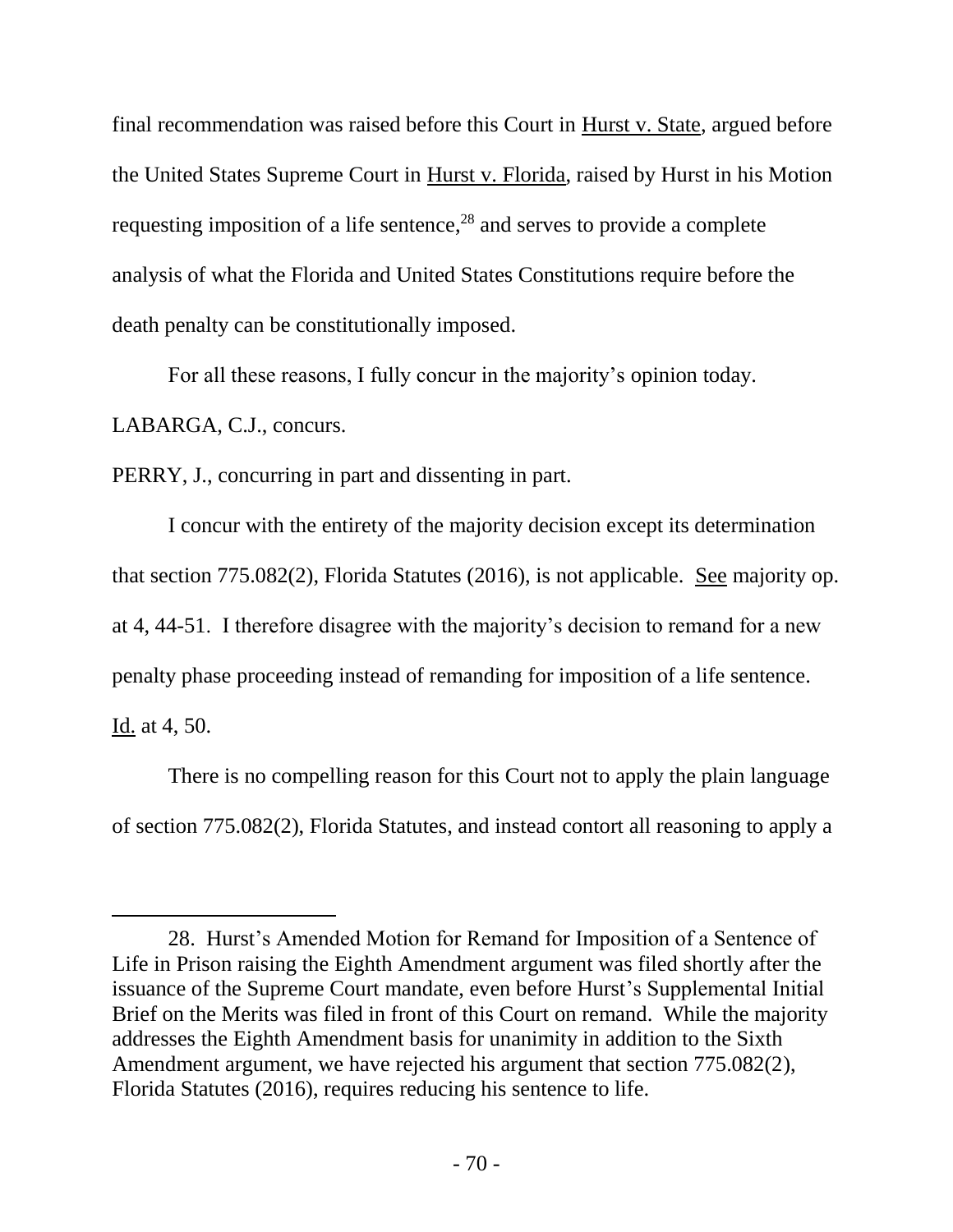sentencing statute that cannot be resuscitated. Because the majority of this Court has determined that Hurst's death sentence was unconstitutionally imposed, see majority op. at 58, Hurst is entitled to the clear and unambiguous statutory remedy that the Legislature has specified. See § 775.082(2), Fla. Stat. (2016).

The statute's language is clear and unambiguous:

In the event the death penalty in a capital felony is held to be unconstitutional by the Florida Supreme Court or the United States Supreme Court, the court having jurisdiction over a person previously sentenced to death for a capital felony shall cause such person to be brought before the court, and the court shall sentence such person to life imprisonment as provided in subsection (1). No sentence of death shall be reduced as a result of a determination that a method of execution is held to be unconstitutional under the State Constitution or the Constitution of the United States.

#### Id.

The plain language of the statute does not rely on a specific amendment to the United States Constitution, nor does it refer to a specific decision by this Court or the United States Supreme Court. Further, it does not contemplate that all forms of the death penalty in all cases must be found unconstitutional. Instead, the statute uses singular articles to describe the circumstances by which the statute is to be triggered. Indeed, the statute repeatedly references a singular defendant being brought before a court for sentencing to life imprisonment. "[T]he death penalty in [Hurst's] capital felony [has been] held to be unconstitutional," and accordingly, "the court having jurisdiction over [Hurst, who was] previously sentenced to death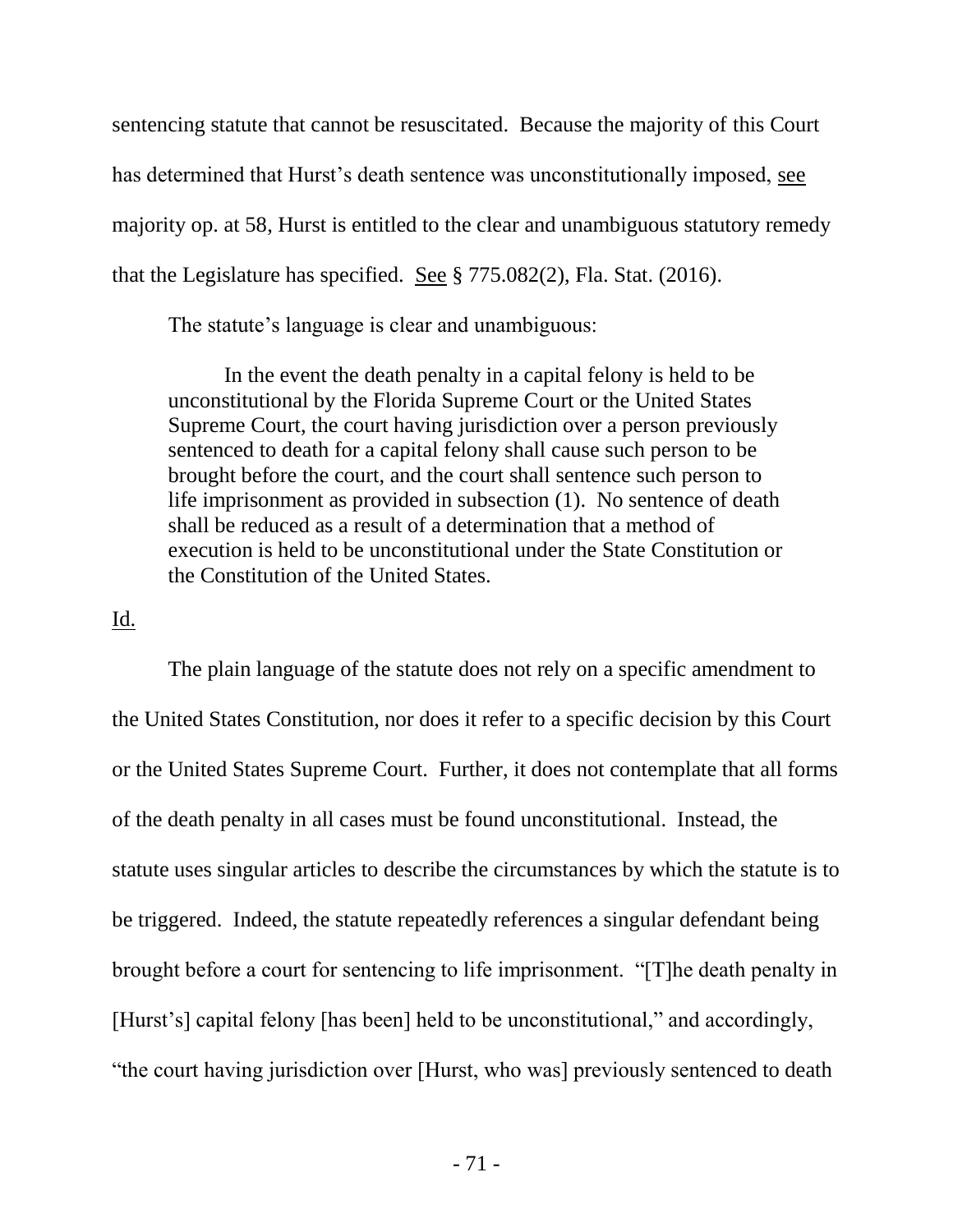for a capital felony[,] shall cause [him] to be brought before the court, and the court shall sentence [him] to life imprisonment." Id. We need conduct no further legal gymnastics to carry out the will of the Legislature. See, e.g., English v. State, 191 So. 3d 448, 450 (Fla. 2016) ("When the statutory language is clear or unambiguous, this Court need not look behind the statute's plain language or employ principles of statutory construction to determine legislative intent."). The sentencing court must impose a life sentence pursuant to section 775.082(2), Florida Statutes.

My reasoning here is supported by no fewer than three former justices of this Court: Rosemary Barkett, Harry Lee Anstead, and Gerald Kogan; a former President of The Florida Bar, Hank Coxe, who also served on this Court's Innocence Commission; and a former president of The American Bar Association, Talbot D'Alemberte, who chaired Florida's Constitution Revision Commission and the Judiciary Committee in the Florida House of Representatives during the 1972 session, when the Legislature enacted section 775.082(2), Florida Statutes. See Amended Brief of Amici Curiae Harry Lee Anstead, et al., at 6, Hurst v. State, No. 12-1947 (Fla. May 3, 2016) ("The plain language contained in the first sentence of section 775.082(2) could not offer a clearer command . . . .").

The argument that section 775.082(2), Florida Statutes, applies only if capital punishment were itself unconstitutional and not if the capital punishment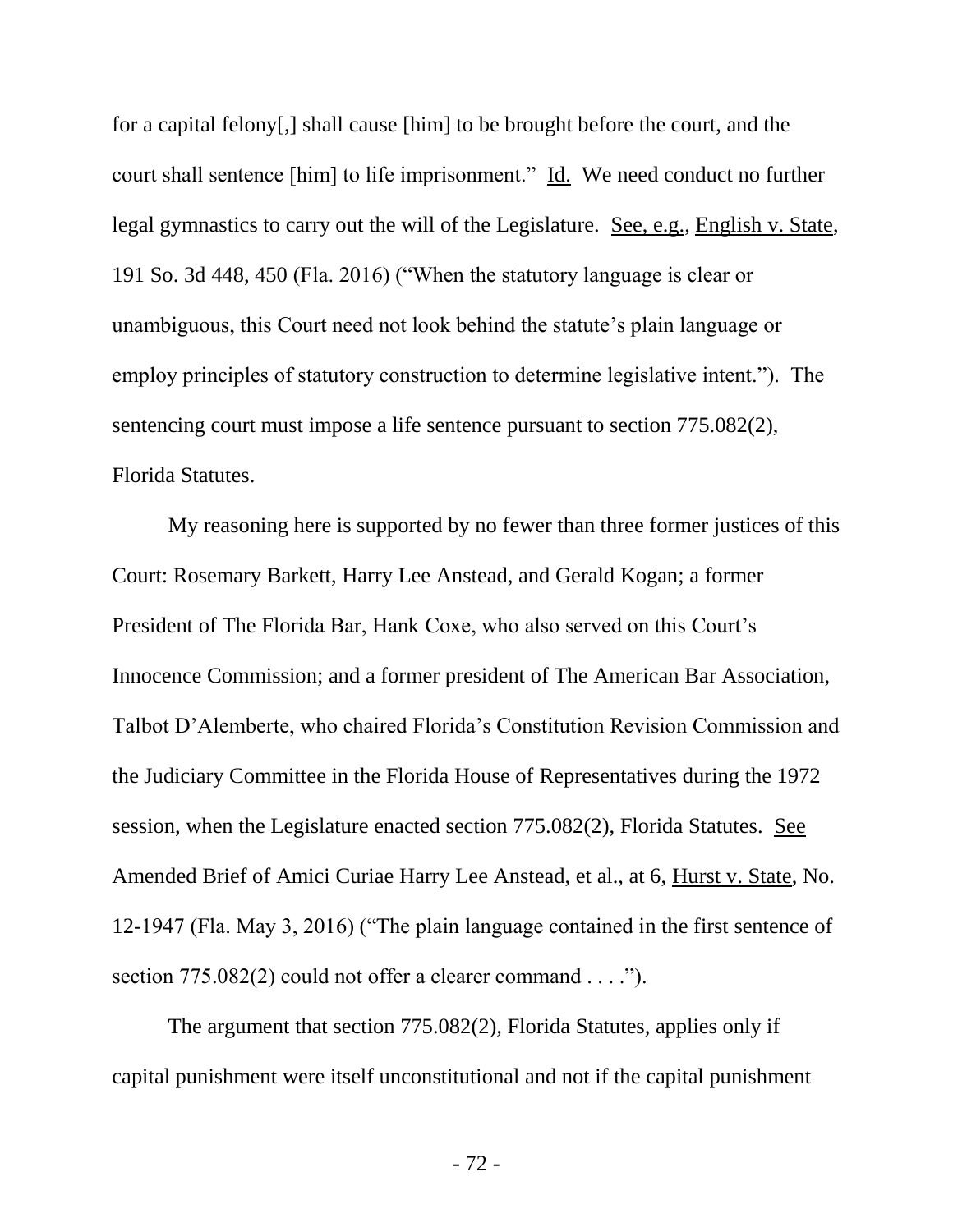procedure in a particular case were invalid is contrary to the text of the statute. Such argument also runs counter to this Court's actions forty years ago, when the Court vacated death sentences and imposed life sentences in the wake of Furman v. Georgia, 408 U.S. 238 (1972), a United States Supreme Court decision invalidating certain death penalty procedures. See id. at 309 ("The Eighth and Fourteenth Amendments cannot tolerate the infliction of a sentence of death under legal systems that permit this unique penalty to be so wantonly and so freakishly imposed."); Stewart v. Massachusetts, 408 U.S. 845, 845 (1972). This Court responded, not by ordering new Furman-compliant capital penalty phase proceedings for these death row prisoners, but by vacating existing death sentences and ordering the prisoners sentenced to life in prison. See In re Baker, 267 So. 2d 331, 335 (Fla. 1972); Anderson v. State, 267 So. 2d 8, 10 (Fla. 1972). This Court never conceded that capital punishment as a whole was unconstitutional and did not read Furman to hold otherwise. Dixon, 283 So. 2d at 6 ("[Furman] does not abolish capital punishment . . . ."); Baker, 267 So. 2d at 331 ([D]eath sentences previously imposed are void . . . .") (emphasis added); Anderson, 267 So. 2d at 9 ("Although this Court has never declared the death penalty to be unconstitutional, we nevertheless recognized and followed the con[s]ensus determination of the several opinions rendered by the United States Supreme Court in [Furman]."). The Court even expressly noted that section 775.082(2) "was conditioned upon the very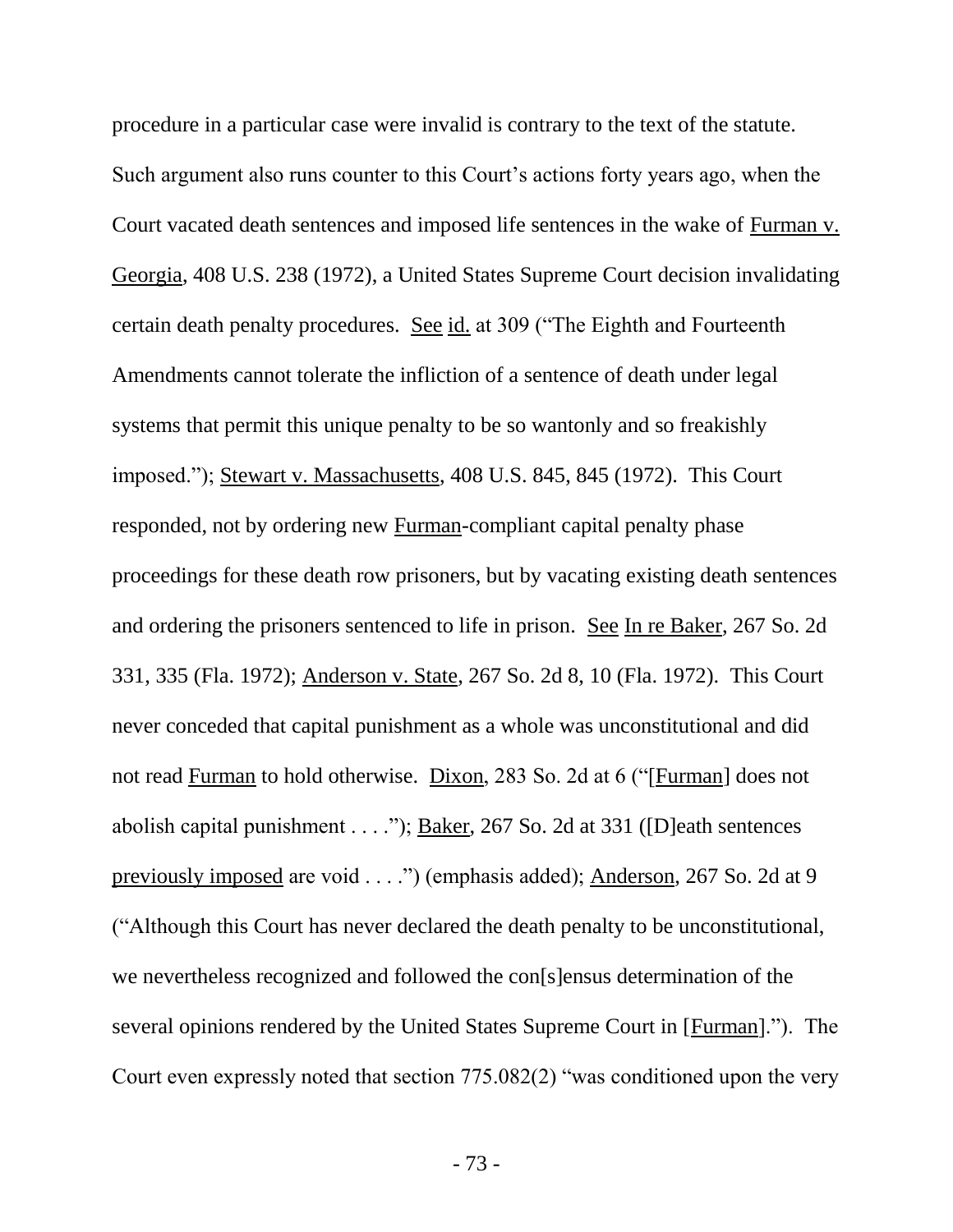holding which has now come to pass by the United States Supreme Court in invalidating the death penalty as now legislated." Donaldson v. Sack, 265 So. 2d 499, 505 (Fla. 1972) (emphasis added). Nonetheless, the Court vacated death sentences and imposed life sentences in their place. See Baker, 267 So. 2d at 335; Anderson, 267 So. 2d at 10. There is absolutely no logical reason for not doing so here. I consequently cannot agree with the majority's reasoning that the statute was intended as a fail-safe mechanism for when this Court or the United States Supreme Court declared that the death penalty was categorically unconstitutional. See majority op. at 50. This Court should follow its existing precedent and impose a life sentence.

CANADY, J., dissenting.

l

Because I conclude that the Sixth Amendment as explained by the Supreme Court's decision in Hurst v. Florida, 136 S. Ct. 616 (2016), simply requires that an aggravating circumstance be found by the jury, I disagree with the majority's expansive understanding of Hurst v. Florida.<sup>29</sup> And because I conclude that the absence of a finding of an aggravator by the jury that tried Hurst was harmless

<sup>29.</sup> The view expressed in this dissent concerning the scope of Hurst v. Florida follows the same line of analysis recently adopted by the Supreme Court of Alabama in rejecting a challenge to Alabama's death penalty law. See Ex parte Bohannon, No. 1150640, 2016 WL 5817692, at \*5 (Ala. Sept. 30, 2016) ("Ring and Hurst[ v. Florida] require only that the jury find the existence of the aggravating factor that makes a defendant eligible for the death penalty—the plain language in those cases requires nothing more and nothing less.").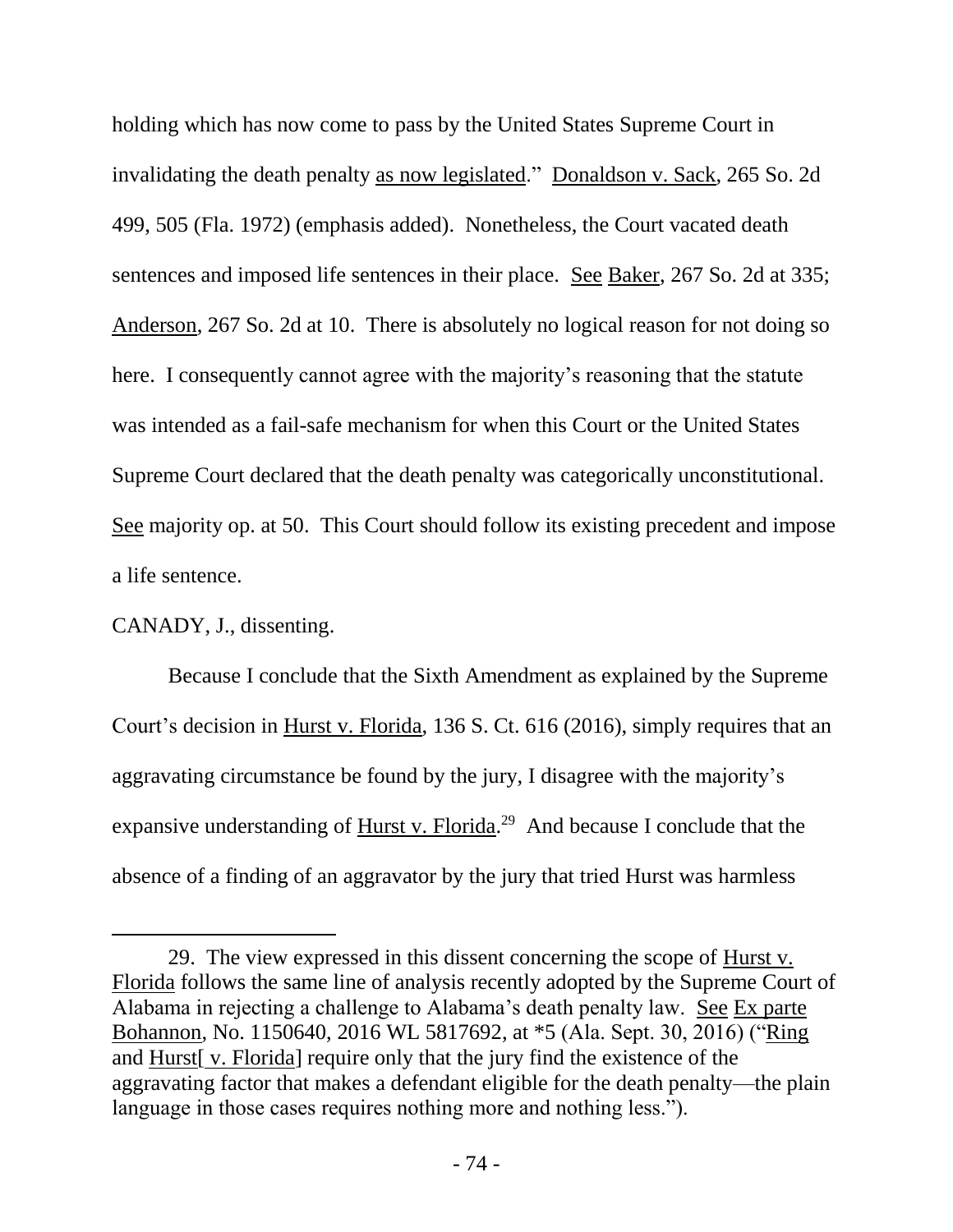beyond a reasonable doubt and agree with the majority's rejection of Hurst's claim that he is entitled to be sentenced to life, I would affirm the sentence of death.

The majority concludes that the Supreme Court decided in Hurst v. Florida that the Sixth Amendment requires jury sentencing in death cases so that no death sentence can be imposed unless a unanimous jury decides that death should be the penalty. But this conclusion cannot be reconciled with the reasoning of the Court's opinion in Hurst v. Florida or with the underlying framework established by the Court in Apprendi v. New Jersey, 530 U.S. 466 (2000), and Ring v. Arizona, 536 U.S. 584 (2002). The majority's reading of Hurst v. Florida wrenches the Court's reference to "each fact necessary to impose a sentence of death," 136 S. Ct. at 619, out of context, ignoring how the Court has used the term "facts" in its Sixth Amendment jurisprudence, and failing to account for the Hurst v. Florida Court's repeated identification of Florida's failure to require a jury finding of an aggravator as the flaw that renders Florida's death penalty law unconstitutional.

Contrary to the majority's view, "each fact necessary to impose a sentence of death" that must be found by a jury is not equivalent to each determination necessary to impose a death sentence. The case law makes clear beyond any doubt that when the Court refers to "facts" in this context it denotes "elements" or their functional equivalent. And the case law also makes clear beyond any doubt that in the process for imposing a sentence of death, once the jury has found the element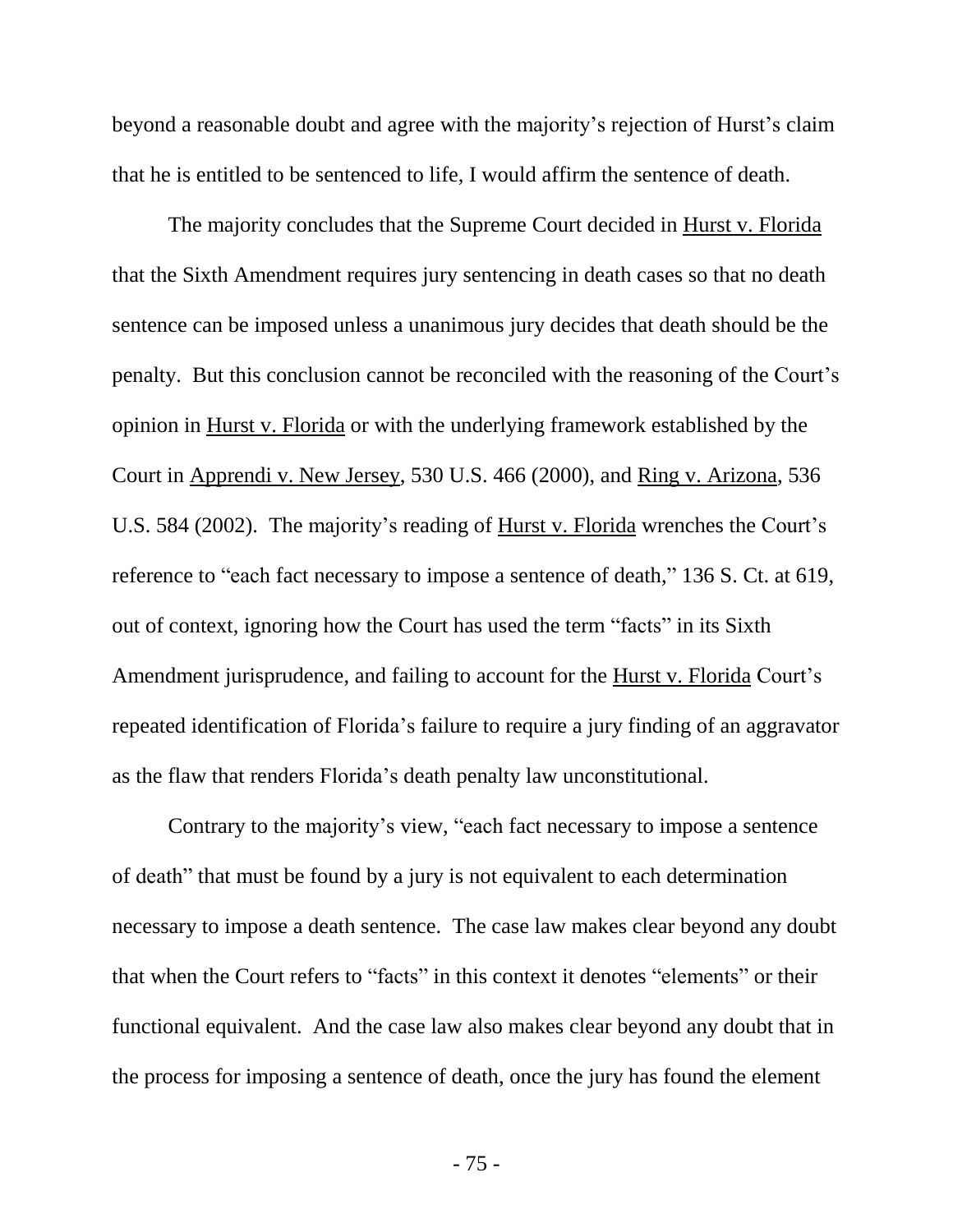of an aggravator, no additional "facts" need be proved by the government to the jury. After an aggravator has been found, all the determinations necessary for the imposition of a death sentence fall outside the category of such "facts."

This understanding of the use of the phrase "each fact necessary to impose a sentence of death" in Hurst v. Florida is consistent with Hurst v. Florida's repeated statements that the failure to require that a jury find an aggravator is the feature of Florida's death penalty law that renders it unconstitutional under the requirements of the Sixth Amendment as explained in Apprendi and Ring. Most saliently, Hurst v. Florida overrules Spaziano v. Florida, 468 U.S. 447 (1984)—which held that jury sentencing is not required by the Constitution in death cases—only to the extent that Spaziano did not require that the jury find an aggravator.

Not content with its undue expansion of Hurst v. Florida's holding regarding the requirements of the Sixth Amendment, the majority injects conclusions based on the Eighth Amendment even though Hurst v. Florida does not address the Eighth Amendment. Remarkably, the majority adopts the view of the Eighth Amendment expressed by Justice Breyer in his concurring opinions in Ring and Hurst v. Florida. In doing so, the majority addresses a question that is not even properly at issue in this remand proceeding—which solely concerns how we are to apply Hurst v. Florida's Sixth Amendment holding—and delivers a ruling that dramatically departs from binding precedent from the Supreme Court.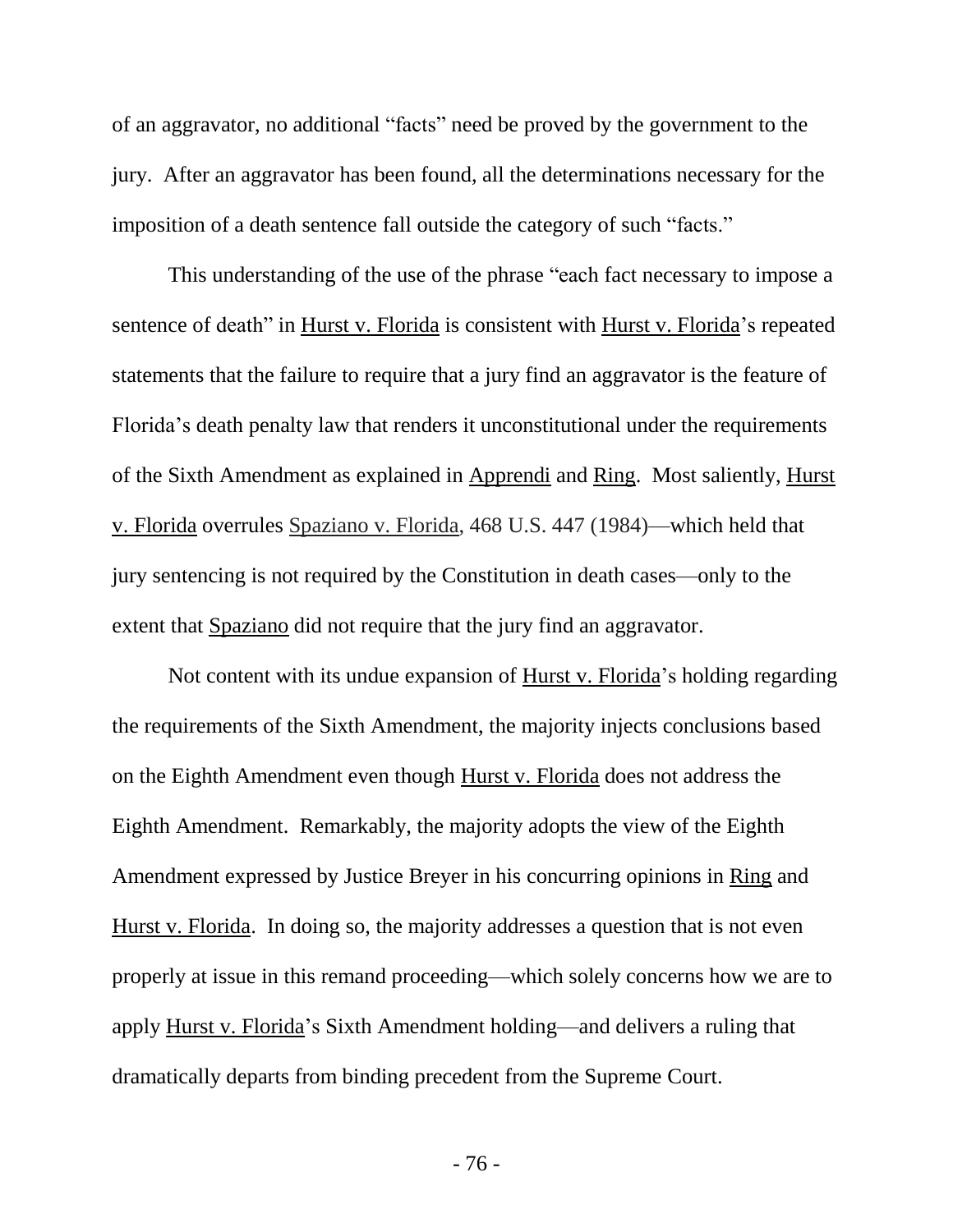In short, the majority fundamentally misapprehends and misuses Hurst v. Florida, thereby unnecessarily disrupting the administration of the death penalty in Florida. I strongly dissent.

#### **Ring's Application of Apprendi: An Aggravator Constitutes an Element That Must Be Found by the Jury**

In Apprendi, the Court held, based on the Sixth Amendment, that any fact that "expose[s] the defendant to a greater punishment than that authorized by the jury's guilty verdict" is an "element" that must be found to exist by the jury. 530 U.S. at 494. Although Apprendi sought to distinguish the sentencing process in death cases, Ring rejected that distinction and applied Apprendi to Arizona's death penalty law, which provided no role for the jury in the sentencing process.

Applying the logic of Apprendi, Ring concluded that before a sentence of death can be imposed, the Sixth Amendment entitles capital defendants "to a jury determination of any fact on which the legislature conditions an increase in their maximum punishment." 536 U.S. at 589 (emphasis added). The Court recognized that "a death sentence may not legally be imposed . . . unless at least one aggravating factor is found to exist beyond a reasonable doubt." Id. at 597 (citation omitted). The Ring Court thus framed the question to be decided: "The question presented is whether that aggravating factor may be found by the judge, as Arizona law specifies, or whether the Sixth Amendment's jury trial guarantee,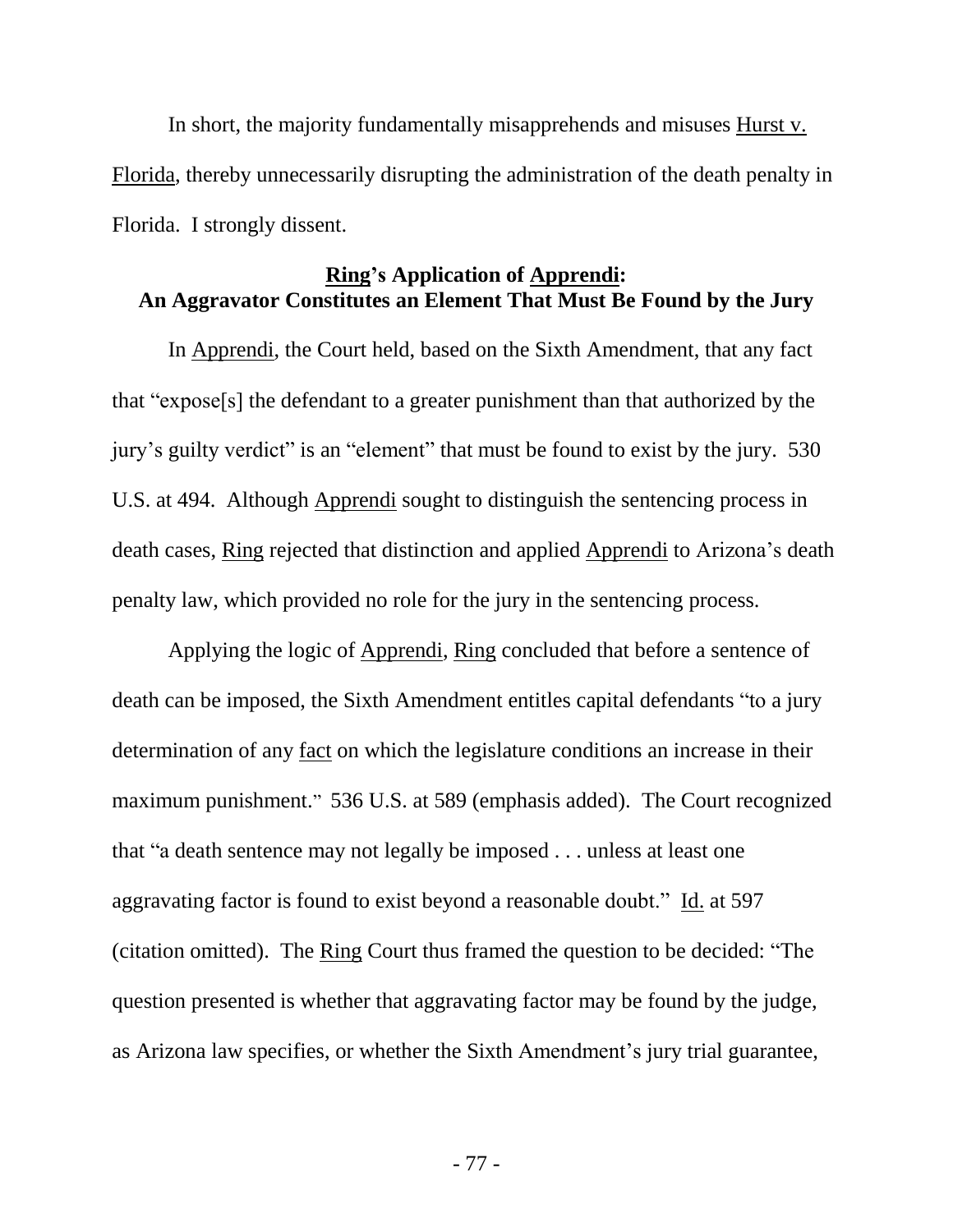made applicable to the States by the Fourteenth Amendment, requires that the aggravating factor determination be entrusted to the jury." Id. (footnote omitted).

The Court concluded that "the aggravating factor determination" must be made by a jury. Id. So the Court reversed the Arizona decision affirming Ring's sentence and overruled Walton v. Arizona, 497 U.S. 639 (1990)—in which the Court had upheld the constitutionality of the Arizona statute against a Sixth Amendment challenge. Specifically, the Court "overrule[d] Walton to the extent that it allows a sentencing judge, sitting without a jury, to find an aggravating circumstance necessary for imposition of the death penalty." Ring, 536 U.S. at 609. Justice Breyer concurred in the judgment and stated his conclusion "that the Eighth Amendment requires that a jury, not a judge, make the decision to sentence a defendant to death." Id. at 614 (Breyer, J., concurring).

In sum, Ring held that "[b]ecause Arizona's enumerated aggravating factors operate as 'the functional equivalent of an element of a greater offense,' the Sixth Amendment requires that they be found by a jury." Id. at 609 (quoting Apprendi, 530 U.S. at 494 n.19). The reasoning of Ring thus is predicated on the understanding that "for purposes of the Sixth Amendment's jury-trial guarantee, the underlying offense of 'murder' is a distinct, lesser included offense of 'murder plus one or more aggravating circumstances' " and that murder without an aggravator "exposes a defendant to a maximum penalty of life imprisonment" but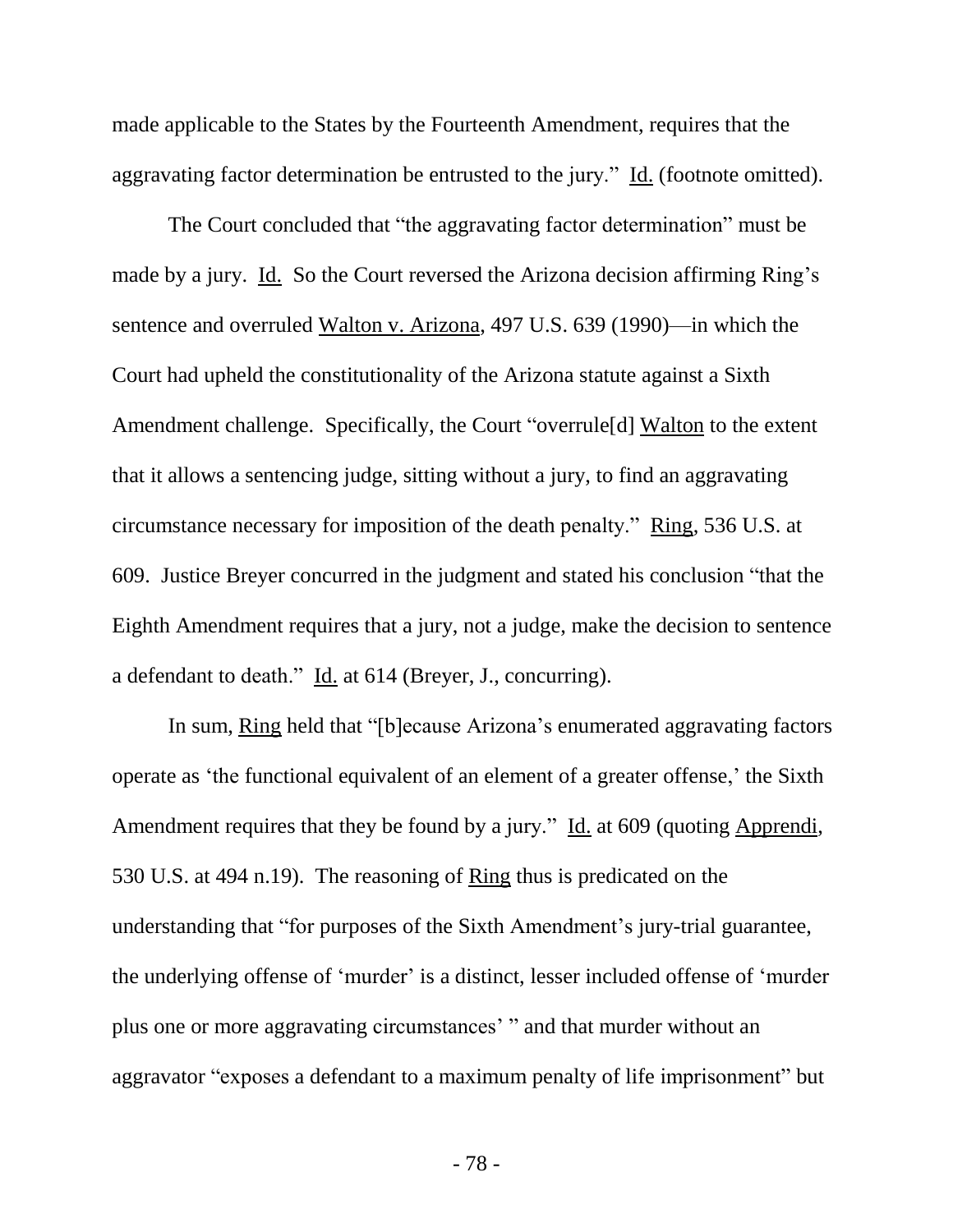murder with an aggravator "increases the maximum permissible sentence to death." Sattazahn v. Pennsylvania, 537 U.S. 101, 111 (2003) (plurality opinion).

### **Hurst v. Florida's Application of Ring: A Jury's Advisory Recommendation of Death Cannot Be Treated as the Jury's Finding of an Aggravator**

Hurst v. Florida simply applies the reasoning of Ring and Apprendi to Florida's death penalty statute and concludes that the jury's advisory role under Florida law does not satisfy the requirements of the Sixth Amendment. Hurst v. Florida goes beyond Ring because Hurst v. Florida addressed a sentencing process in which the jury played an advisory role as distinct from the process at issue in Ring in which the jury had no role. But the reasoning of Hurst v. Florida closely mirrors the reasoning of Ring, and the requirements of the Sixth Amendment articulated in Hurst v. Florida are the same as the requirements articulated in Ring. Hurst v. Florida merely establishes that an advisory determination of a jury cannot satisfy Ring's requirement that an aggravator be found by the jury. In Hurst v. Florida, unlike numerous Florida direct appeal death cases in which the Court has denied relief under Ring, the existence of an aggravator was not established by a jury finding embodied in either a conviction for a contemporaneous crime or a prior conviction.

The Hurst v. Florida Court recognized the foundational importance of Apprendi's holding under the Sixth Amendment "that any fact that 'expose[s] the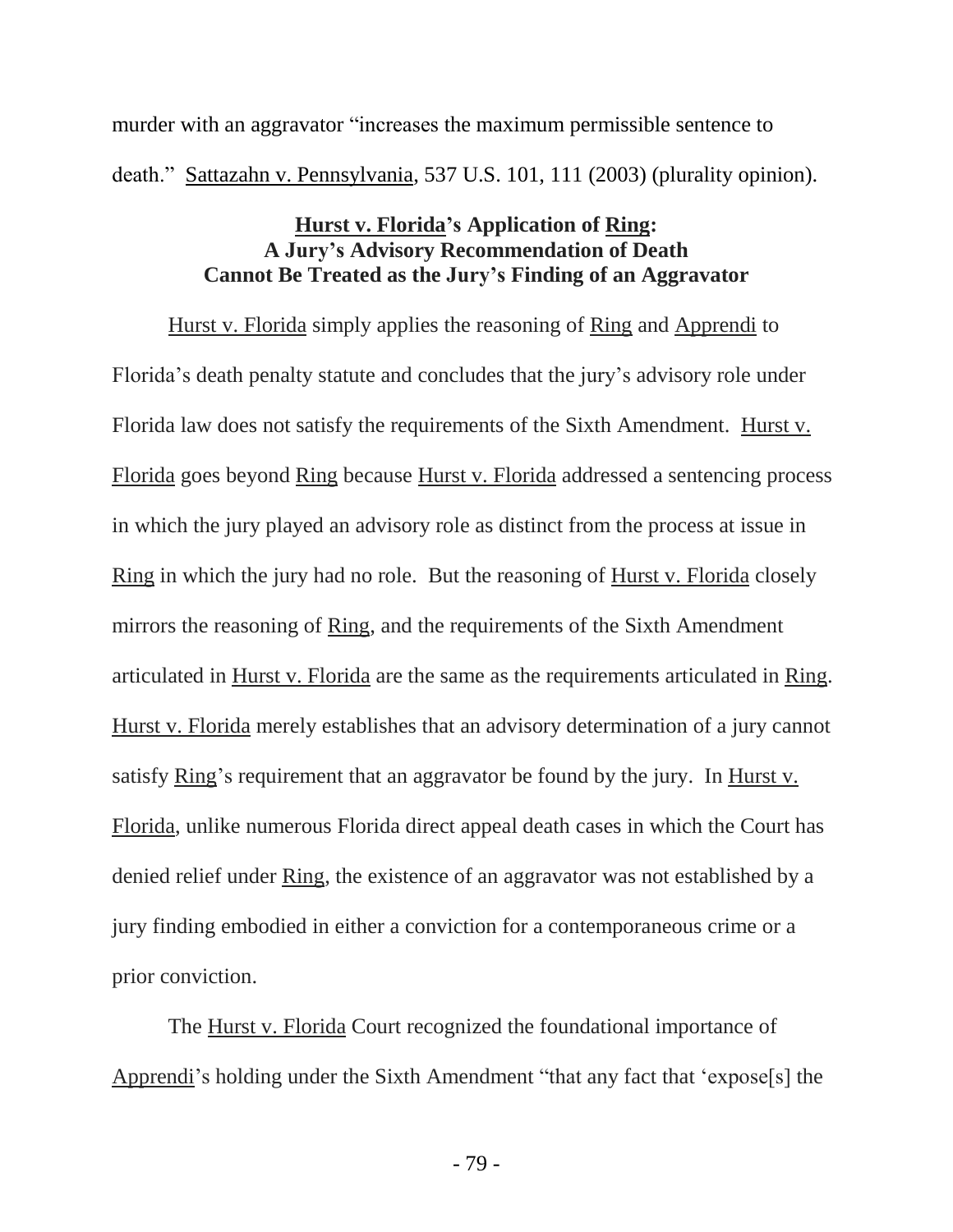defendant to a greater punishment than that authorized by the jury's guilty verdict' is an 'element' that must be submitted to a jury." Hurst v. Florida, 136 S. Ct. at 621 (quoting Apprendi, 530 U.S. at 494). The Court observed that in Ring it "had little difficulty concluding that 'the required finding of an aggravated circumstance exposed Ring to a greater punishment than that authorized by the jury's guilty verdict.' " Id. (quoting Ring, 536 U.S. at 604).

Hurst v. Florida went on to hold that "[t]he analysis the Ring Court applied to Arizona's sentencing scheme applies equally to Florida's," id. at 621-22, and that the State was precluded from "treat[ing] the advisory recommendation by the jury as the necessary factual finding that Ring requires," id. at 622. That "necessary factual finding" is, of course, the finding that an aggravator exists. In its analysis, the Court took pains to reject the State's argument—which would have been dispositive—that Hurst had admitted the existence of an aggravator. Id. at 622-23. The Hurst v. Florida opinion concludes with this statement of the Court's holding regarding the Sixth Amendment: "Florida's sentencing scheme, which required the judge alone to find the existence of an aggravating circumstance, is therefore unconstitutional." Id. at 624.

In so holding, the Court accepted the precise Sixth Amendment argument that Hurst had presented to the Court. But in its imposition of jury sentencing, the majority here has adopted an understanding of Hurst v. Florida's Sixth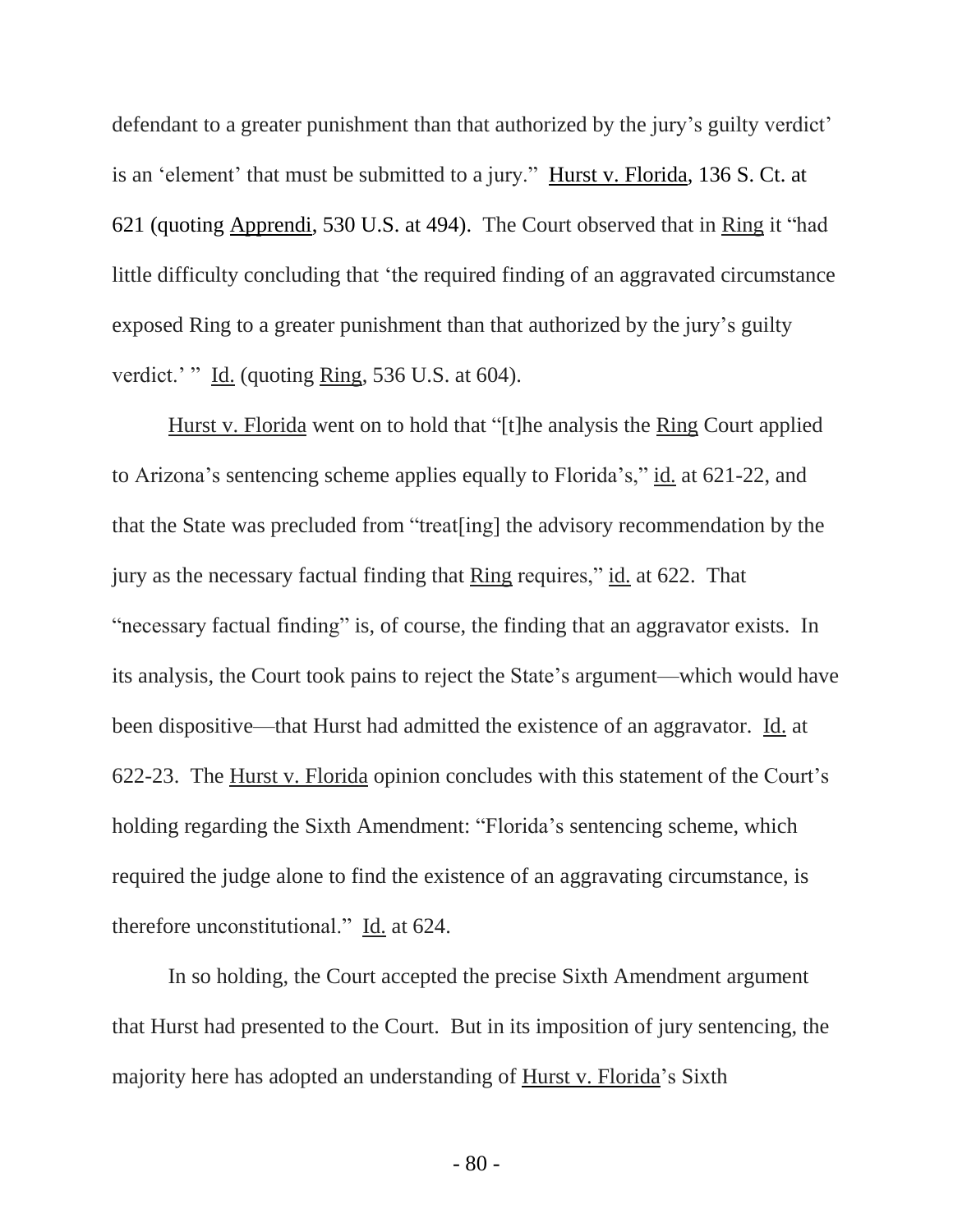Amendment holding that not only departs from the Court's statement of its holding but also indisputably goes far beyond the Sixth Amendment argument that Hurst presented to the Court.

Hurst made an argument—supported by Justice Breyer's concurring opinion in Ring—for jury sentencing based on the Eighth Amendment. This Eighth Amendment argument was in Hurst v. Florida once again accepted by Justice Breyer in a concurring opinion, but it was not accepted by the Hurst v. Florida majority. Hurst did not, however, make any Sixth Amendment argument for jury sentencing. Instead, Hurst argued that "Florida's capital sentencing scheme violates" the Sixth Amendment as explained in Apprendi and Ring "because it entrusts to the trial court instead of the jury the task of 'find[ing] an aggravating circumstance necessary for imposition of the death penalty.' " Brief for Petitioner at 18, Hurst v. Florida, 136 S. Ct. 616 (2016) (No. 14-7505), 2015 WL 3523406, at  $*18$  (quoting Ring, 536 U.S. at 609).<sup>30</sup> In the oral argument before the Court, Hurst's counsel summed up the Sixth Amendment argument:

[L]eaving aside our Eighth Amendment point in our brief that -- that followed on Justice Breyer's concurrence in Ring, the -- this is all

l

<sup>30.</sup> This point followed the reasoning of Justice Pariente's dissent from this Court's decision regarding Hurst's sentence: "I dissent from the majority's affirmance of Hurst's death sentence because there is no unanimous finding by the jury that any of the applicable aggravators apply." Hurst v. State, 147 So. 3d 435, 452 (Fla. 2014) (Pariente, J., concurring in part and dissenting in part), cert. granted in part, 135 S. Ct. 1531 (2015), and rev'd, 136 S. Ct. 616 (2016).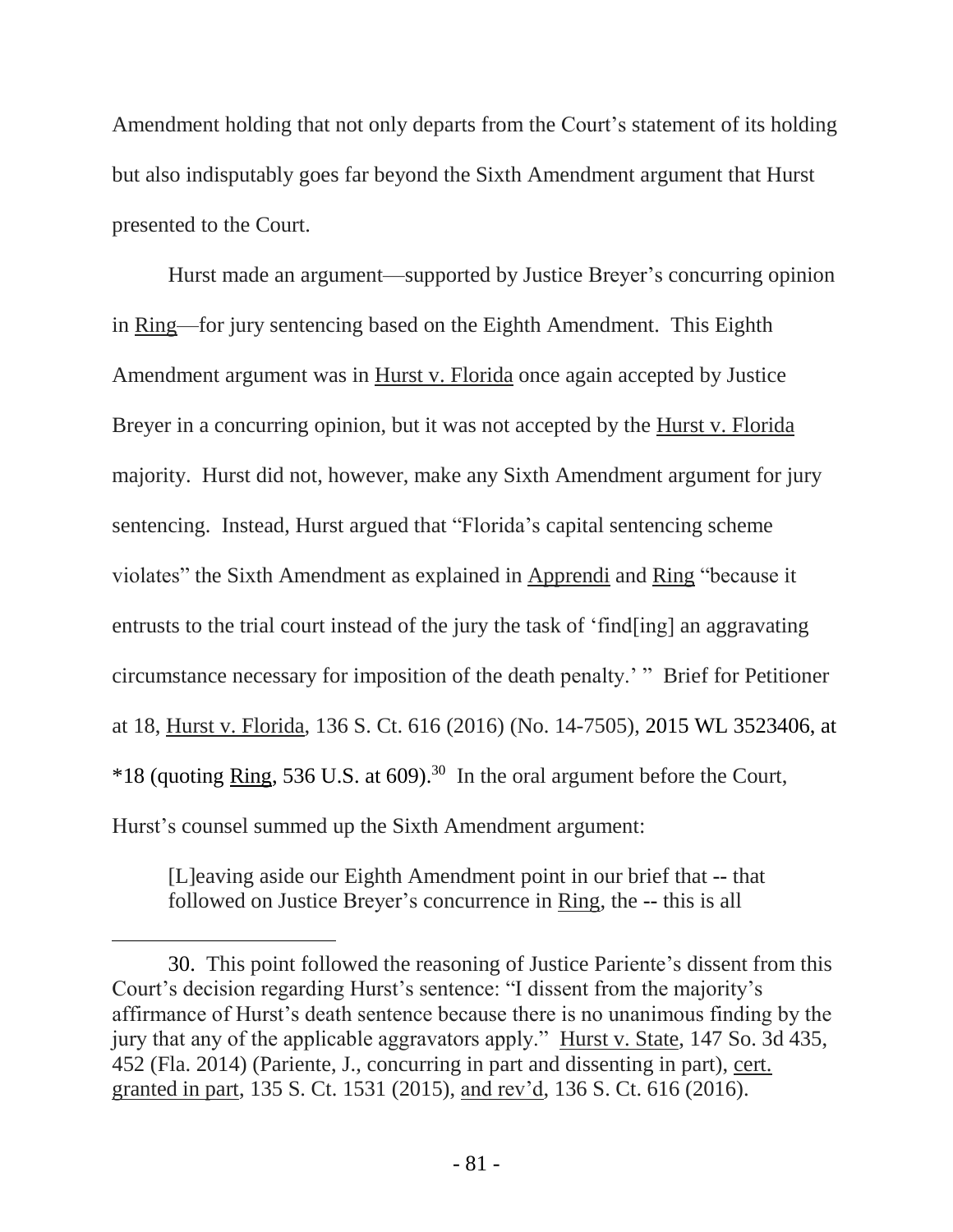about the eligibility, not the determination of what sentence applies. And you have held that the existence of a specified statutory aggravating factor is a condition. It is an element of capital murder, and it is, by statute and Florida Supreme Court decision, an element of capital murder in Florida."

Tr. of Oral Argument at 12, Hurst v. Florida, 136 S. Ct. 616 (2016) (No. 14-7505),

2015 WL 5970064, at \*12.

# **Hurst v. Florida's Limited Overruling of Precedent: Spaziano's Vindication of Judicial Sentencing is Undisturbed Except to the Extent That it Did Not Require the Jury to Find an Aggravator**

In its articulation of the overruling of Spaziano and Hildwin—the two cases this Court relied on when rejecting Ring claims—the Hurst v. Florida Court once again makes clear the limited scope of its holding. Like Ring's overruling of Walton, Hurst v. Florida's overruling of Spaziano and Hildwin is precisely focused on the absence of a jury finding of an aggravator: "The decisions are overruled to the extent they allow a sentencing judge to find an aggravating circumstance, independent of a jury's factfinding, that is necessary for imposition of the death penalty." Hurst v. Florida, 136 S. Ct. at 624.

Therefore, except "to the extent" that Spaziano and Hildwin "allow a sentencing judge to find an aggravating circumstance," they are left undisturbed by Hurst v. Florida. Of particular relevance here is the portion of Spaziano that is not affected by Hurst v. Florida. In Spaziano, the Court was urged to find Florida's death penalty law unconstitutional under both the Sixth and Eighth Amendments.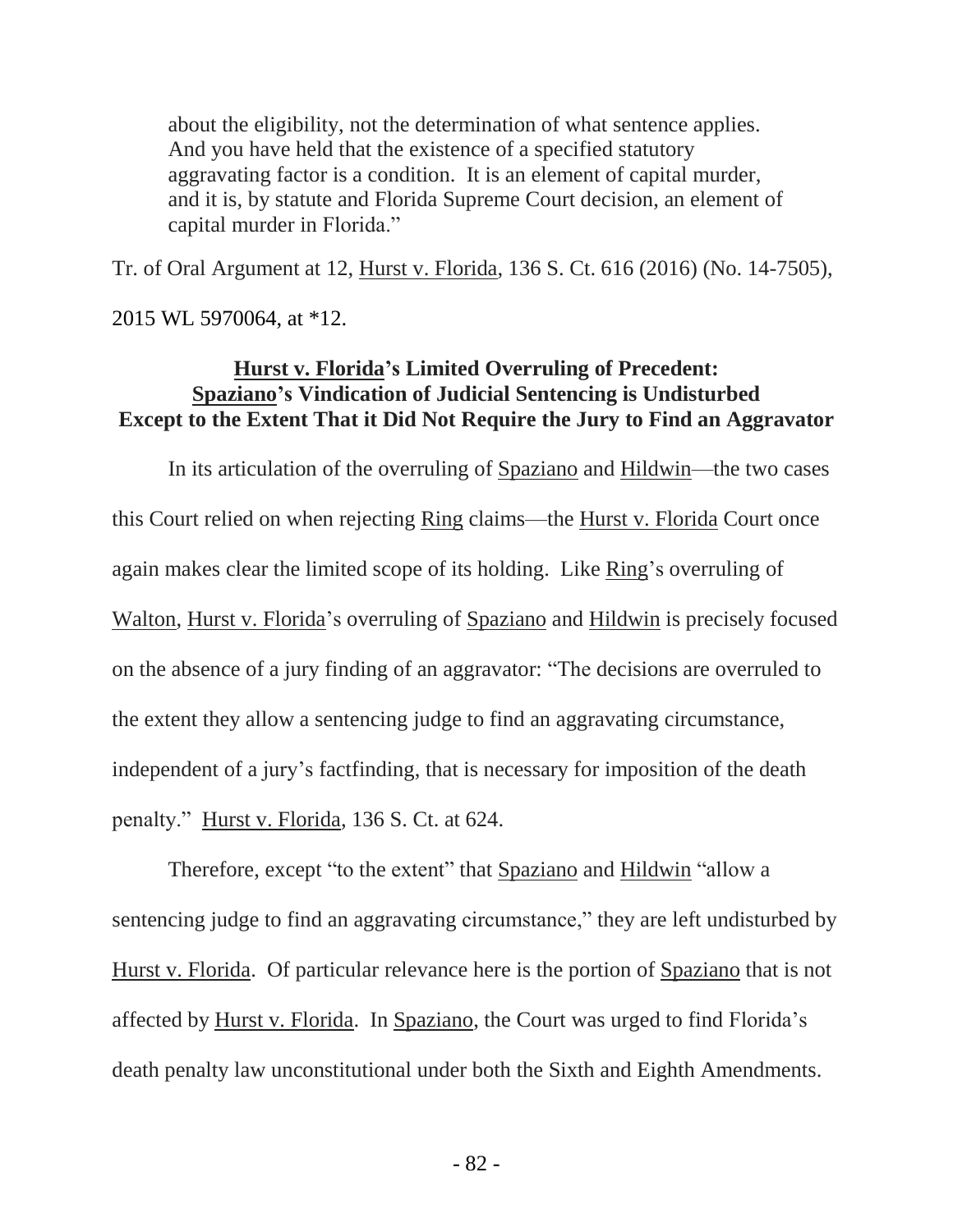The Court unequivocally rejected the "fundamental premise" of Spaziano's argument: "that the capital sentencing decision is one that, in all cases, should be made by a jury." Spaziano, 468 U.S. at 458.

Rejecting Spaziano's Sixth Amendment argument, the Court stated: "[D]espite its unique aspects, a capital sentencing proceeding involves the same fundamental issue involved in any other sentencing proceeding—a determination of the appropriate punishment to be imposed on an individual. The Sixth Amendment never has been thought to guarantee a right to a jury determination of that issue." Id. at 459 (citations omitted). Regarding the Eighth Amendment, the Court held that "there certainly is nothing in the safeguards necessitated by the Court's recognition of the qualitative difference of the death penalty that requires that the sentence be imposed by a jury." Id. at 460. The Court further explained "that the purpose of the death penalty is not frustrated by, or inconsistent with, a scheme in which the imposition of the penalty in individual cases is determined by a judge." Id. at 462-63. The Court summed up its rejection of the "fundamental premise" regarding jury sentencing argued by Spaziano:

In light of the facts that the Sixth Amendment does not require jury sentencing, that the demands of fairness and reliability in capital cases do not require it, and that neither the nature of, nor the purpose behind, the death penalty requires jury sentencing, we cannot conclude that placing responsibility on the trial judge to impose the sentence in a capital case is unconstitutional.

Id. at 464.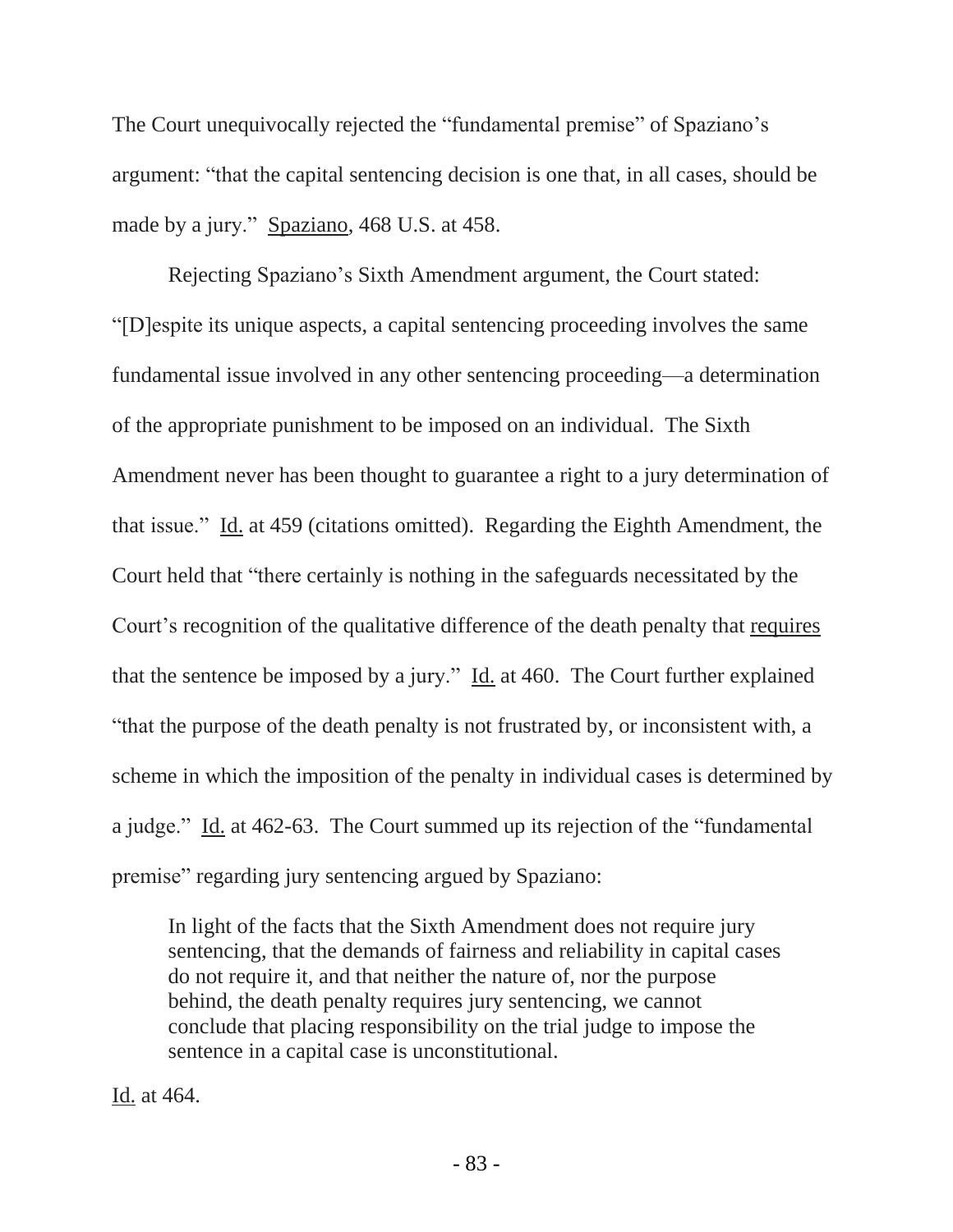The majority decision here collides with these undisturbed and binding holdings of Spaziano regarding both the Eighth Amendment and the Sixth Amendment. There is no plausible explanation of why the Court would overrule Spaziano only to the extent that Spaziano did not require the jury to find an aggravator if the Court intended to hold that jury sentencing is required in death cases. Indeed, neither the majority opinion nor the concurrence even attempts to offer such an explanation. The point is met with total silence.

# **The Majority's Basic Error: Confusing "Facts" with Other Determinations in the Sentencing Process**

The majority's misinterpretation of Hurst v. Florida is rooted in its misunderstanding of the Court's Sixth Amendment jurisprudence concerning "facts" that must be found by a jury. The majority confuses the "facts" that must be proved by the government to a jury in order for a defendant to pass the threshold of eligibility for a death sentence with the other determinations that may lead to the imposition of a death sentence. This confusion apparently causes the majority to overlook the limited nature of the overruling of Spaziano as well as Hurst v. Florida's focus—in which it follows Ring—on the absence of an aggravator found by a jury.

Apprendi, Ring, and Hurst v. Florida are all based on the principle that the Sixth Amendment requires that a jury—rather than a judge—determine whether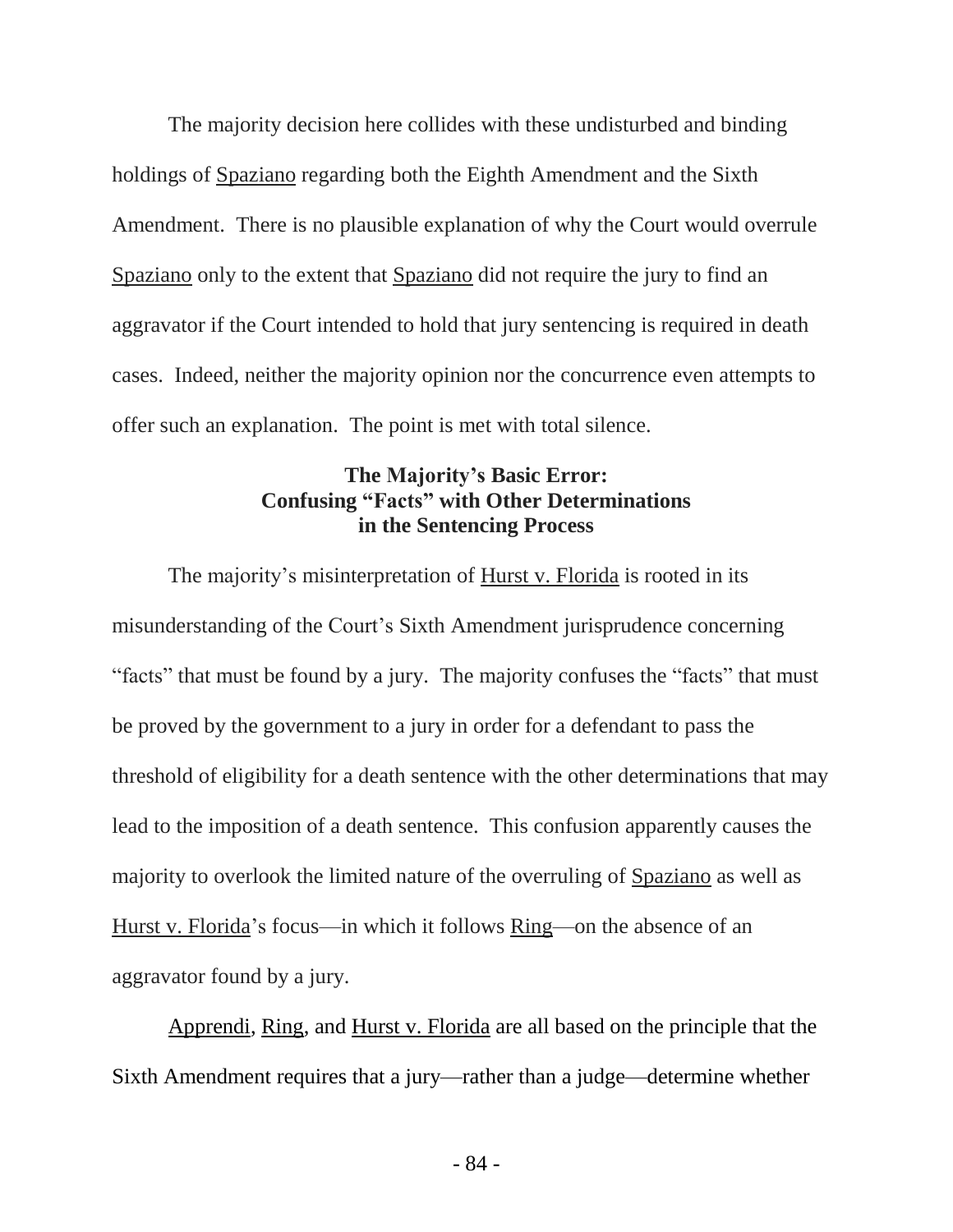the government has proved every element of an offense. The Court therefore has explained that "the essential Sixth Amendment inquiry is whether a fact is an element of the crime" and that "[w]hen a finding of fact alters the legally prescribed punishment so as to aggravate it, the fact necessarily forms a constituent part of a new offense and must be submitted to the jury." Alleyne v. United States, 133 S. Ct. 2151, 2162 (2013). "Elements" are "facts" that the State must prove to the jury. Ring made clear and Hurst v. Florida reaffirmed that in death cases, the necessary elements include the existence of an aggravating circumstance. But the other determinations made in a death penalty proceeding—whether the aggravation is sufficient to justify a death sentence; whether mitigating circumstances (which are established by the defendant) outweigh the aggravation; whether a death sentence is the appropriate penalty—are not elements to be proven by the State. Rather, they are determinations that require subjective judgment. And nothing in Ring or Hurst v. Florida suggests—much less holds—that such determinations are elements and therefore "facts" that must be found by a jury.

This understanding of the distinction between the facts that the government must prove to the jury and the other determinations required to be made in the process for imposing a death sentence is reinforced by comments made in the Supreme Court's opinion in Kansas v. Carr, 136 S. Ct. 633 (2016), which was released after Hurst v. Florida. In Carr, the Court referred to the determination of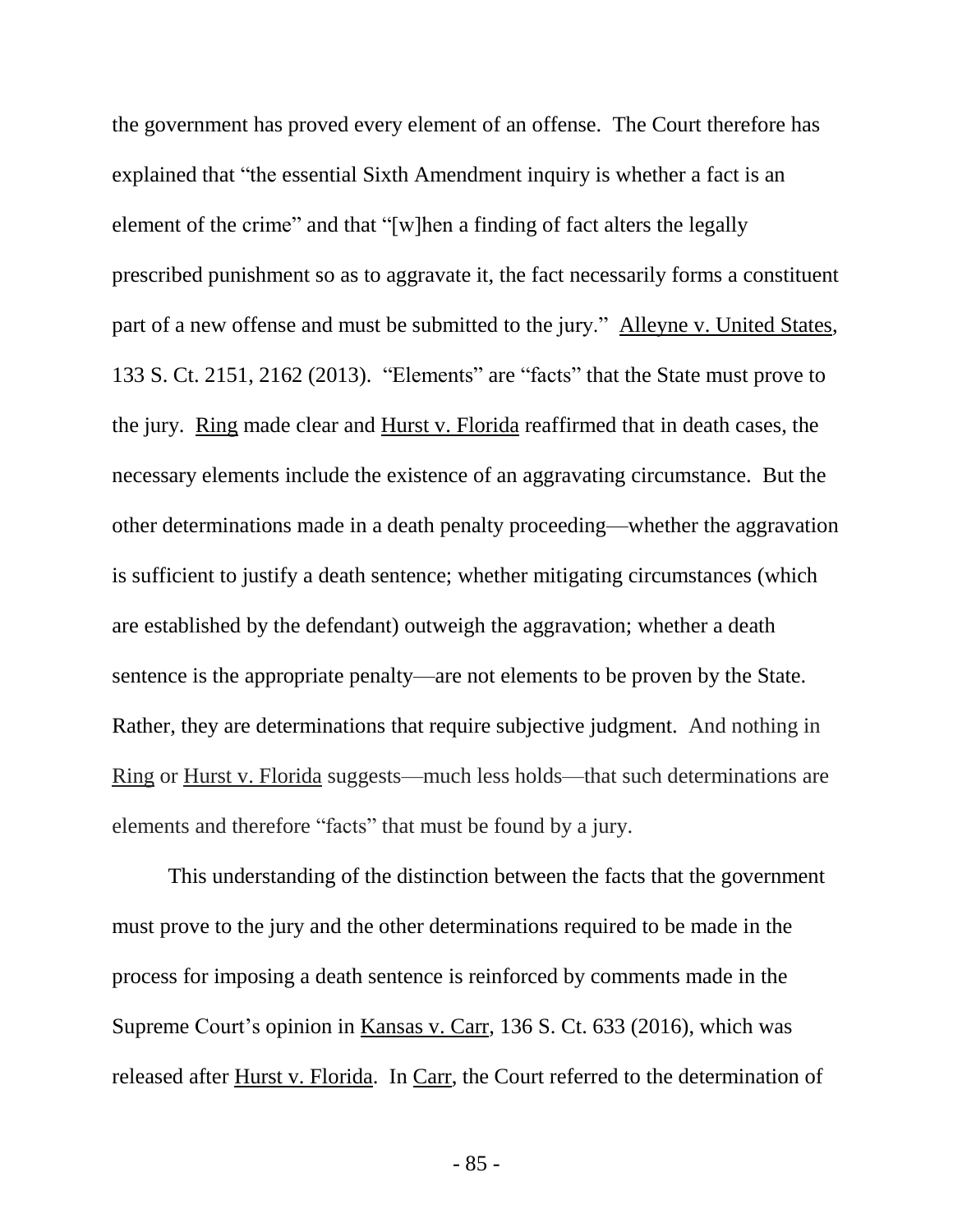the existence of an aggravating circumstance as the "eligibility phase" in which it is decided whether a defendant is eligible for a death sentence. 136 S. Ct. at 642. After a defendant is determined to be "eligibl[e]", the "selection phase" occurs in which the existence of mitigating circumstances is determined, and a judgment is made whether mitigating circumstances outweigh the aggravation to determine whether a death-eligible defendant should be selected to receive a death sentence. Id. The Court explained that although the determination of whether an aggravating circumstance does or does not exist "is a purely factual determination," a determination of whether mitigation exists "is largely a judgment call," and "what one juror might consider mitigating another might not." Id. Whether the mitigating circumstances outweigh aggravating circumstances, the Court said, "is mostly a question of mercy." Id.; see also Tuilaepa v. California, 512 U.S. 967, 973 (1994) (stating that "[e]ligibility factors almost of necessity require an answer to a question with a factual nexus to the crime or the defendant so as to 'make rationally reviewable the process for imposing a sentence of death,' " while "[t]he selection decision . . . requires individualized sentencing and must be expansive enough to accommodate relevant mitigating evidence so as to assure an assessment of the defendant's culpability" (quoting Arave v. Creech, 507 U.S. 463, 471  $(1993))$ .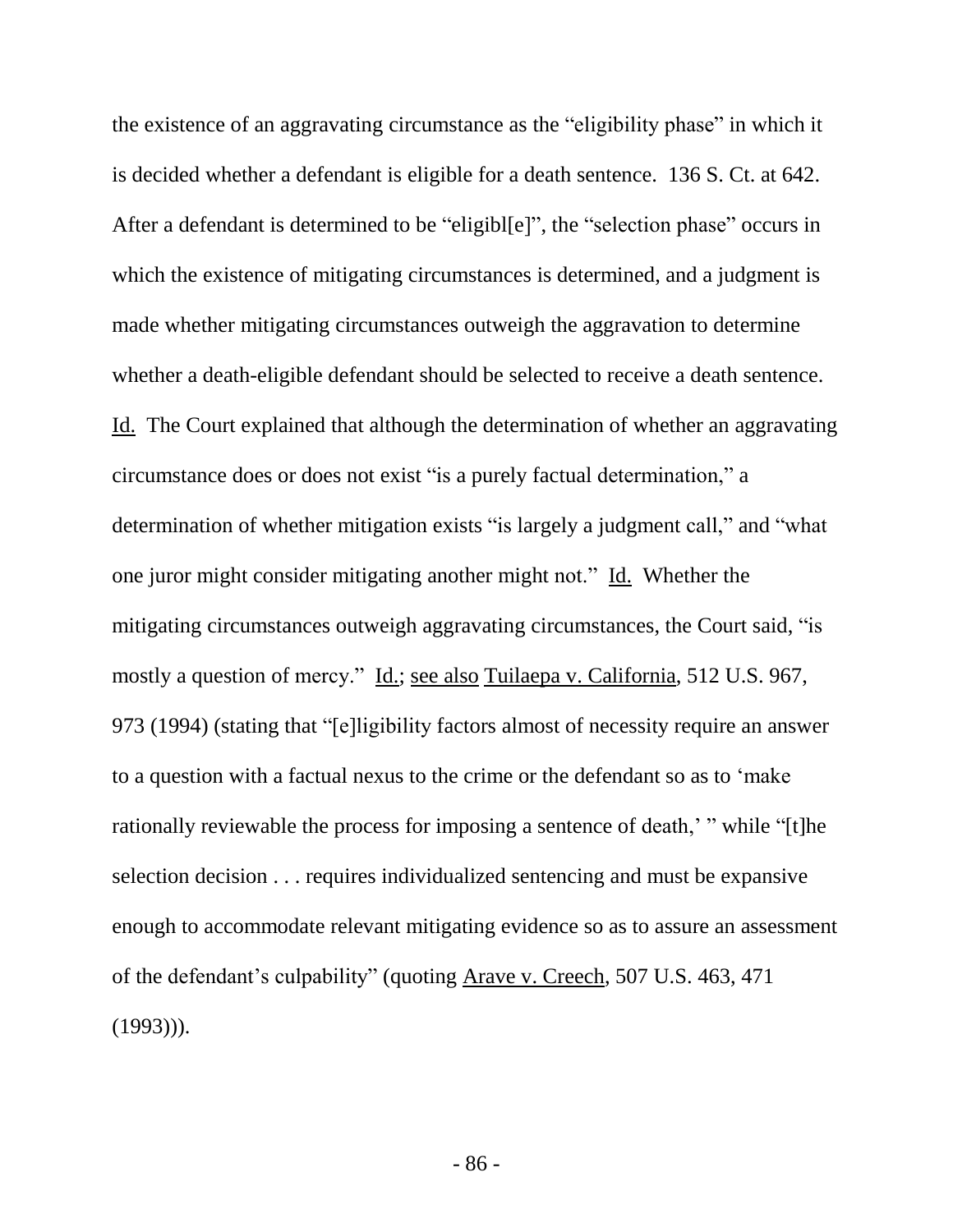Thus, the only factual findings necessary to impose a sentence of death are findings regarding the elements of first-degree murder plus the existence of an aggravating circumstance, which is the functional equivalent of an element. Neither the Sixth Amendment nor Hurst v. Florida requires a jury to determine the sufficiency of the aggravation, the weight of the aggravation relative to any mitigating circumstances, or whether a death sentence should be imposed.

### **The Absence Here of an Aggravator Found by the Jury Is Harmless Beyond a Reasonable Doubt**

Although Hurst's jury did not find an aggravator and no conviction reflected

a jury finding of an aggravator, I would conclude that this error was harmless

beyond a reasonable doubt. As Justice Alito explained in his dissent in Hurst v.

Florida:

The jury was told to consider two aggravating factors: that the murder was committed during the course of a robbery and that it was especially heinous, atrocious, or cruel. The evidence in support of both factors was overwhelming.

The evidence with regard to the first aggravating factor—that the murder occurred during the commission of a robbery—was as follows. The victim, Cynthia Harrison, an assistant manager of a Popeye's restaurant, arrived at work between 7 a.m. and 8:30 a.m. on the date of her death. When other employees entered the store at about 10:30 a.m., they found that she had been stabbed to death and that the restaurant's safe was open and the previous day's receipts were missing. At trial, the issue was whether Hurst committed the murder. There was no suggestion that the murder did not occur during the robbery. Any alternative scenario—for example, that Cynthia Harrison was first murdered by one person for some reason other than robbery and that a second person came upon the scene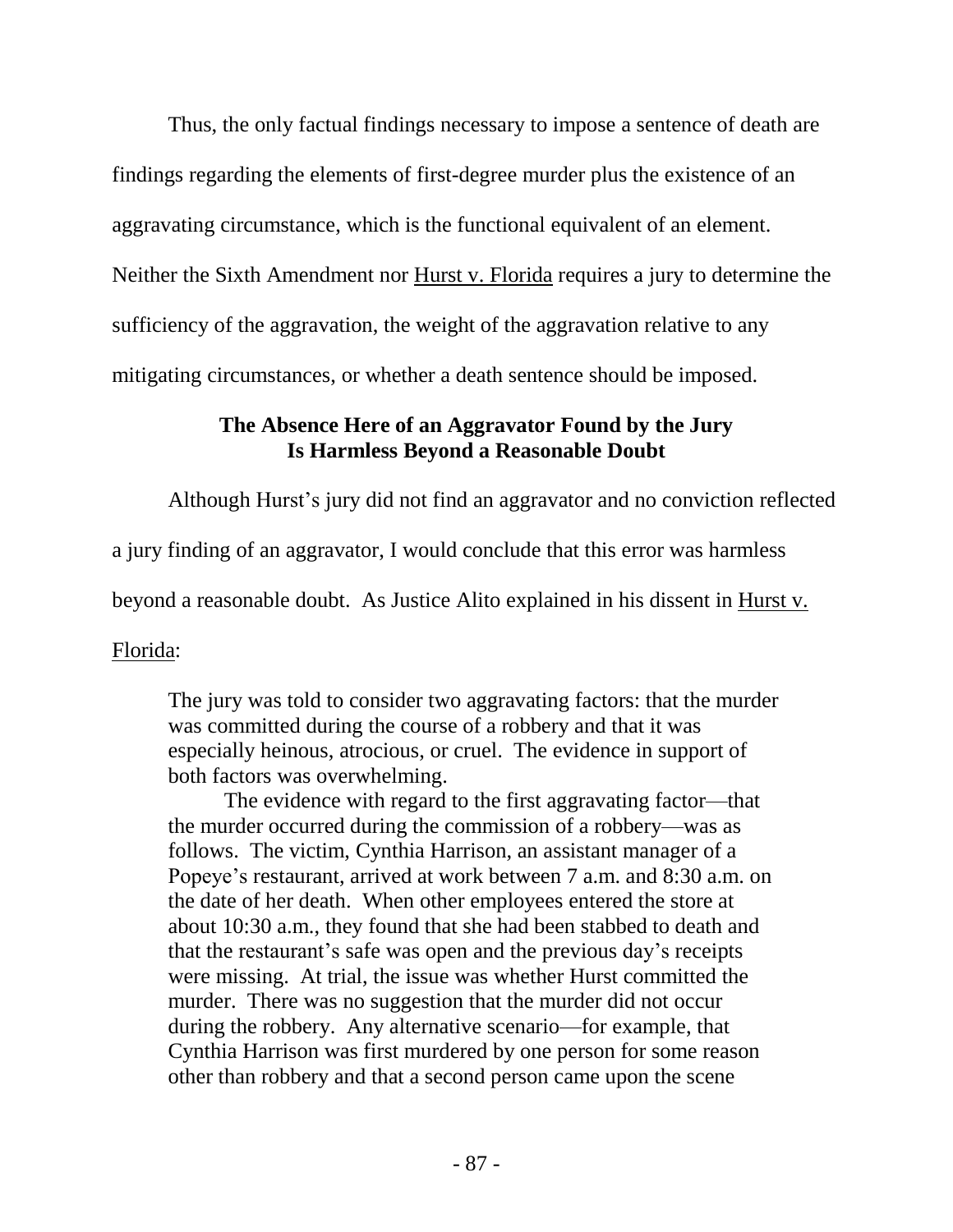shortly after the murder and somehow gained access to and emptied the Popeye's safe—is fanciful.

The evidence concerning the second aggravating factor—that the murder was especially "heinous, atrocious, or cruel"—was also overwhelming. Cynthia Harrison was bound, gagged, and stabbed more than 60 times. Her injuries included facial cuts that went all the way down to the underlying bone, cuts through the eyelid region and the top of her lip, and a large cut to her neck which almost severed her trachea. It was estimated that death could have taken as long as 15 minutes to occur. The trial court characterized the manner of her death as follows:

The utter terror and pain that Ms. Harrison likely experienced during the incident is unfathomable. Words are inadequate to describe this death, but the photographs introduced as evidence depict a person bound, rendered helpless, and brutally, savagely, and unmercifully slashed and disfigured. The murder of Ms. Harrison was conscienceless, pitiless, and unnecessarily torturous.

In light of this evidence, it defies belief to suggest that the jury would not have found the existence of either aggravating factor if its finding was binding.

Hurst v. Florida, 136 S. Ct. at 626 (Alito, J., dissenting) (citations omitted).

On the basis of the record here I would conclude that any rational juror would have found that both of the two aggravating circumstances on which the trial court relied in imposing the death sentence were proven beyond a reasonable doubt. Although the jury may not have reached unanimous determinations regarding the sufficiency of the aggravating circumstances, whether they were outweighed by the mitigating circumstances, and whether a death sentence should